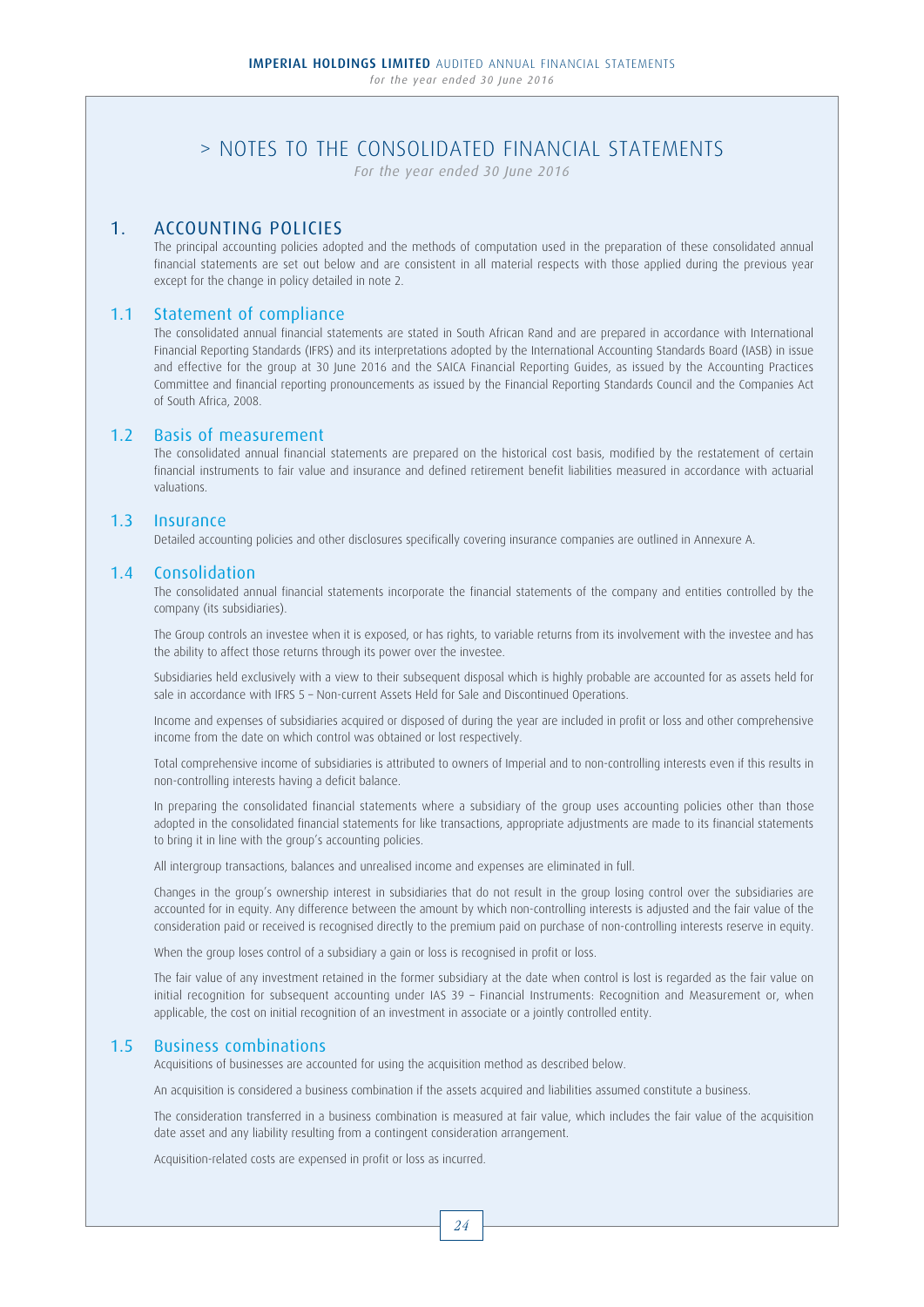At the acquisition date, the identifiable assets acquired and liabilities assumed are measured at fair values except for deferred tax assets or liabilities, and assets or liabilities related to employee benefit arrangements which are recognised and measured in accordance with IAS 12 – Income Taxes and IAS 19 – Employee Benefits respectively.

 The excess of the aggregate of the consideration transferred, the non-controlling interest and the acquisition date fair value of previously held equity interest over the fair value of the identifiable net assets acquired is recognised as goodwill. If the cost of acquisition is below the fair values of the identifiable net assets acquired (i.e. bargain purchase), then the difference is credited to profit or loss in the period of acquisition.

 The non-controlling interests are measured at their proportionate share of the fair value of the identifiable assets acquired and liabilities assumed.

 When the consideration transferred includes a contingent consideration, that contingent consideration is recognised as a liability and measured at its acquisition-date fair value and included in the consideration transferred in a business combination. The contingent consideration is remeasured at subsequent dates to its fair value through profit or loss.

 When the business combination is achieved in stages, the group's previously held equity interest in the acquiree is remeasured to fair value with the resulting gain or loss recognised in profit or loss at the acquisition date.

 If the initial accounting for a business combination is incomplete by the end of the reporting period in which the business combination occurs, the group reports provisional amounts for the items where the accounting is incomplete. Those provisional amounts are adjusted during the measurement period where applicable.

### 1.6 Foreign currencies

Transactions denominated in a foreign currency are recorded at the rates of exchange prevailing at the dates of the transactions.

 At the end of each reporting period, monetary items denominated in foreign currencies are retranslated at the rates prevailing at that date.

 Exchange differences on monetary items are recognised in profit or loss in the period in which they arise except for exchange differences on transactions entered into in order to hedge certain foreign currency risks which are recognised in other comprehensive income and accumulated in the hedge accounting reserve in equity.

 For the purpose of presenting consolidated financial statements, the assets and liabilities of the group's foreign operations are translated into Rand using exchange rates prevailing at the end of each reporting period. Income and expense items are translated at the weighted average exchange rates for the period.

 Exchange differences arising are recognised in other comprehensive income and accumulated in the foreign currency translation reserve in equity (attributed to non-controlling interests as appropriate).

 On disposal of a foreign operation all the exchange differences accumulated in equity in respect of that operation attributable to owners of Imperial are reclassified to profit or loss.

 Goodwill and fair value adjustments on identifiable assets and liabilities acquired on the acquisition of a foreign operation are treated as assets and liabilities of the foreign operation and are translated at the rate of exchange prevailing at the end of each reporting period.

## 1.7 Investment in associates

 The results, assets and liabilities of entities over which the group exercises significant influence (associates) are incorporated in these consolidated financial statements using the equity method of accounting.

 Under the equity method, an investment in associate is initially recognised at cost and adjusted thereafter to recognise the group's share of the profit or loss and other comprehensive income of the associate.

 The group's share of other net asset changes in the associate, other than profit or loss or other comprehensive income and distributions received is recognised in directly equity. Such changes include those arising from additional shares issued by the associate to third parties or when the associate accounts for equity settled share-based payment transactions.

 The group's share of associates' net income, presented net of tax, is based on financial statements drawn up to reporting dates that are coterminous with that of the group.

 Where reporting dates are not coterminous, adjustments are made to the associate's net income for the effects of significant transactions or events that occur after the associate's reporting date and up to the reporting date of the group.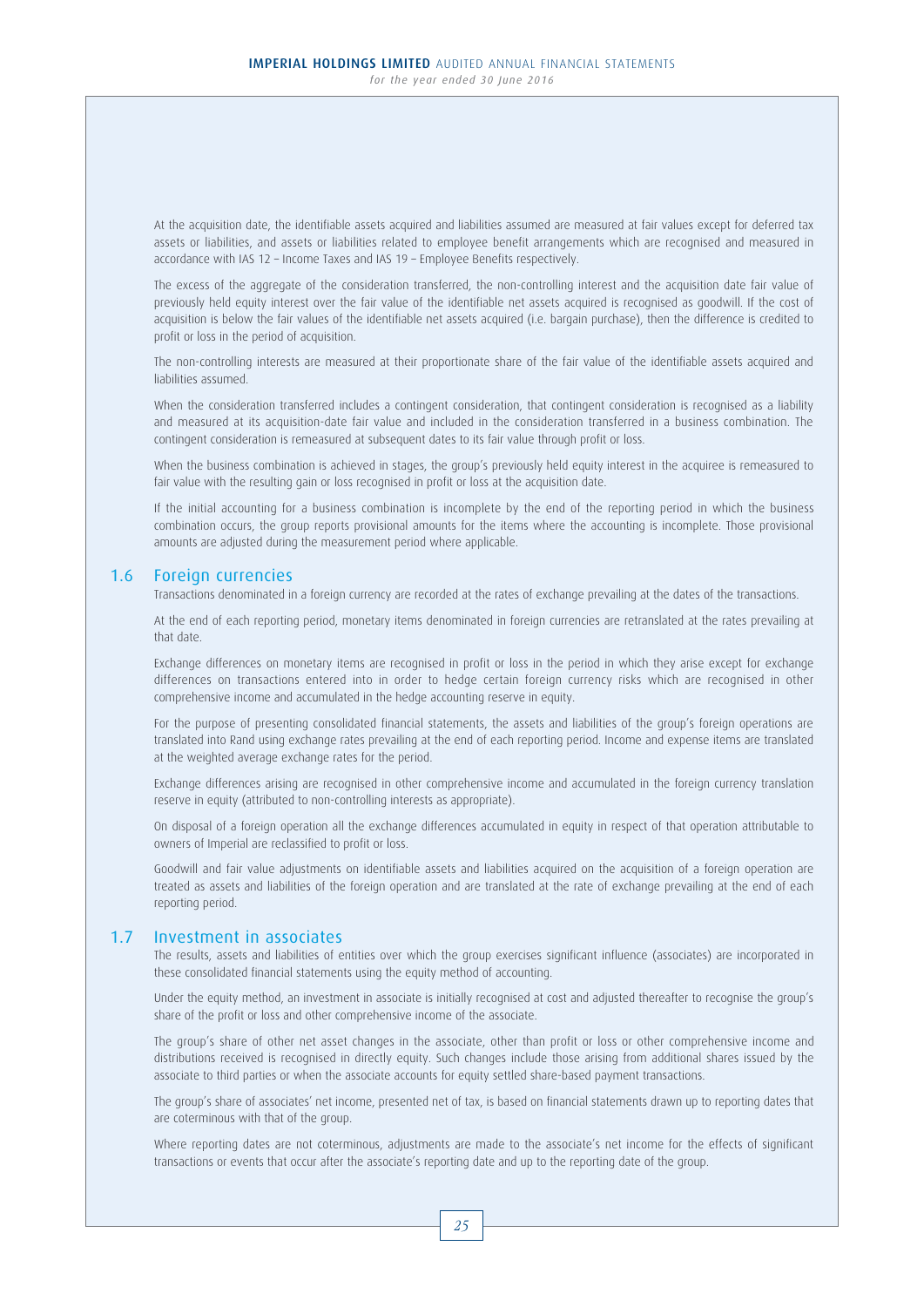*For the year ended 30 June 2016 – Continued*

 Investments in associates held exclusively with a view to their subsequent disposal are accounted for as assets held for sale in accordance with IFRS 5 – Non-current Assets Held for Sale and Discontinued Operations.

When the group's share of losses of the associate exceeds the group's interest in that associate, the group discontinues recognising its share of further losses. Additional losses are recognised only to the extent that the group has incurred legal or constructive obligations or made payments on behalf of the associate. If the associate subsequently reports profits, the group resumes recognising its share of those profits only after its share of profits equals the share of losses not recognised previously.

 Any excess of the cost of acquisition over the group's share of the fair value of the net identifiable assets of an associate at the date of acquisition is recognised as goodwill, which is included within the carrying amount of the associate.

 Any excess of the group's share of the net fair value of identifiable assets, liabilities and contingent liabilities over the cost of the investment, after reassessment, is recognised immediately in profit or loss as a bargain purchase.

 The requirements of IAS 39 – Financial Instruments: Recognition and Measurement are applied to determine whether it is necessary to recognise any impairment loss with respect to the group's investment in an associate. When necessary the entire carrying amount of the investment is tested for impairment in accordance with IAS 36 – Impairment of Assets as a single asset by comparing its recoverable amount to its carrying amount. Any impairment loss recognised forms part of the carrying amount of the investment. Any reversal of that impairment loss is recognised in accordance with IAS 36 – Impairment of Assets to the extent that the recoverable amount of the investment subsequently increases.

 Upon disposal of an associate that results in the group losing significant influence over that associate, any retained investment is measured at fair value at that date and the fair value is regarded as the fair value on initial recognition as a financial asset in accordance with IAS 39 – Financial Instruments: Recognition and Measurement. The difference between the previous carrying amount of the associate attributable to the retained interest and its fair value is included in the determination of the gain or loss on disposal of the associate. In addition, the group accounts for all amounts previously recognised in other comprehensive income in relation to that associate on the same basis as would be required if that associate had directly disposed of the related assets or liabilities.

 When a group entity transacts with an associate of the group, unrealised profits and losses are eliminated to the extent of the group's interest in the relevant associate.

## Ukhamba Holdings (Pty) Ltd (Ukhamba)

 The group has a 46,9% interest in Ukhamba, our black empowerment partner who currently owns ordinary and deferred ordinary Imperial shares.

 Any fair value gains made by Ukhamba on the revaluation of its Imperial shares are eliminated from the group's net profit and comprehensive income.

## 1.8 Interests in joint ventures

The group's interest in joint ventures is accounted in the same manner as investments in associates described above.

## 1.9 Goodwill

 Goodwill arising on acquisition is carried at cost as established at the date of acquisition of the business less accumulated impairment losses, if any.

 For the purpose of impairment testing, goodwill is allocated to each of the group's cash-generating units (or groups of cash generating units) that are expected to benefit from the synergies of the business combination.

 A cash-generating unit to which goodwill has been allocated is tested for impairment annually, or when there is an indication that the unit may be impaired. If the recoverable amount of the cash-generating unit is less than its carrying amount, the impairment loss is first allocated to the goodwill and then to the other assets of the unit pro rata based on the carrying amount of each asset in the unit.

 Any impairment loss for goodwill is recognised directly in profit or loss. An impairment loss for goodwill is not reversed in subsequent periods.

 On disposal of the relevant cash-generating unit, the attributable amount of goodwill is included in the determination of the profit or loss on disposal.

The group's policy for goodwill arising on the acquisition of an associate or joint venture is described under investment in associates.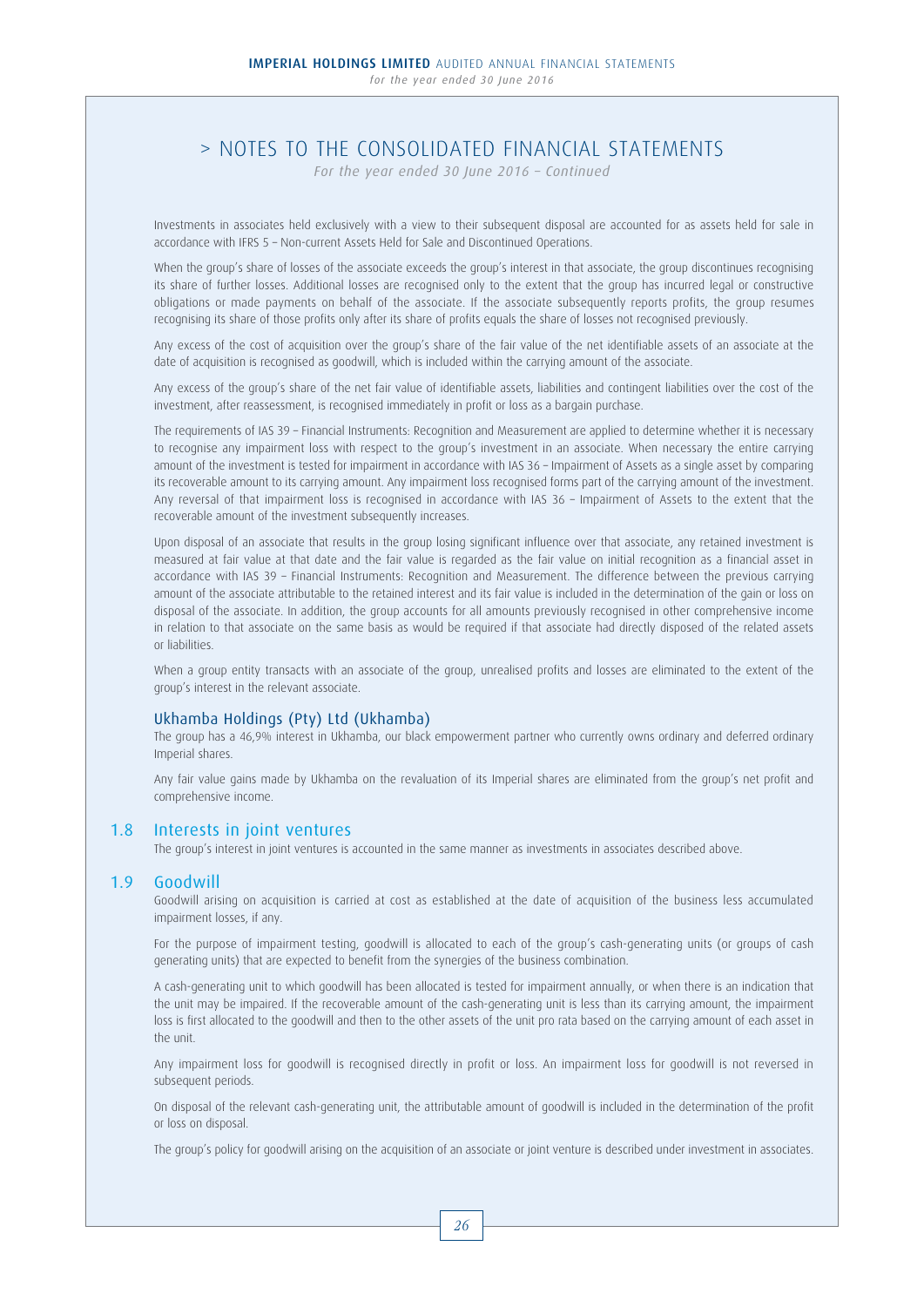## 1.10 Intangible assets

 Intangible assets with finite useful lives that are acquired separately are carried at cost less accumulated amortisation and accumulated impairment losses. Amortisation is recognised on a straight-line basis over their estimated useful lives.

Intangible assets are not revalued.

 The estimated useful life and amortisation method are reviewed at the end of each reporting period, with the effect of any changes accounted for on a prospective basis.

 Intangible assets acquired in a business combination and recognised separately from goodwill are initially recognised at their fair value at the acquisition date. Subsequent to initial recognition, intangible assets acquired in a business combination are reported at cost, being the acquisition date fair value, less accumulated amortisation and accumulated impairment losses on the same basis as intangible assets that are acquired separately.

An intangible asset is derecognised on disposal or when no future economic benefits are expected from use or disposal.

 Gains or losses arising from derecognition of an intangible asset, measured as the difference between the net disposal proceeds and the carrying amount of the asset are recognised in profit or loss when the intangible asset is derecognised.

## 1.11 Impairment of tangible and intangible assets excluding goodwill

At the end of each reporting period, the group assesses if there is any indication that such assets have suffered an impairment loss.

 When it is not possible to estimate the recoverable amount of an individual asset, the group estimates the recoverable amount of the cash-generating unit to which the asset belongs.

 Intangible assets with indeterminate useful lives and intangible assets not ready for their intended use are tested for impairment at least annually and whenever there is an indication that the asset may be impaired.

 Recoverable amount is the higher of fair value less costs to sell and value in use. In assessing value in use, the estimated future cash flows are discounted to their present value using a pre-tax discount rate that reflects the current market assessments of the time value of money and the risks specific to the asset for which the estimates of future cash flows have not been adjusted.

 If the recoverable amount of an asset (or cash-generating unit) is estimated to be less than its carrying amount, the carrying amount of the asset (cash-generating unit) is reduced to its recoverable amount.

An impairment loss is recognised immediately in profit or loss.

 Where an impairment loss subsequently reverses, the carrying amount of the asset (cash-generating unit) is increased to the revised estimate of its recoverable amount, but so that the increased carrying amount does not exceed the carrying amount that would have been determined had no impairment loss been recognised for the asset (cash-generating unit) in prior years.

A reversal of an impairment loss is recognised immediately in profit or loss.

## 1.12 Property, plant and equipment, transport fleet and vehicles for hire

Land is stated at cost less accumulated impairment and is not depreciated.

 Buildings held for use in the production or supply of goods or services, or for administrative purposes, are stated at cost less any accumulated depreciation and impairment losses.

 Buildings in the course of construction for production, supply or administrative purposes are carried at cost less any recognised impairment loss.

Land and buildings held as portfolio properties whose benefits are shared with policyholders are fair valued through profit or loss.

All other assets are stated at cost less accumulated depreciation and accumulated impairment losses.

 Costs include all costs incurred in bringing the assets to the location and condition for their intended use and include professional fees and, for qualifying assets, borrowing costs capitalised in accordance with the group's accounting policy.

 Depreciation is recognised so as to write off the cost of assets less their residual values over their useful lives, using the straightline method. Assets that are classified as held for sale are not depreciated.

 The estimated useful lives, residual values and depreciation methods are reviewed at the end of each reporting period, with the effect of any changes in estimate accounted for on a prospective basis.

Depreciation commences when the assets are ready for their intended use.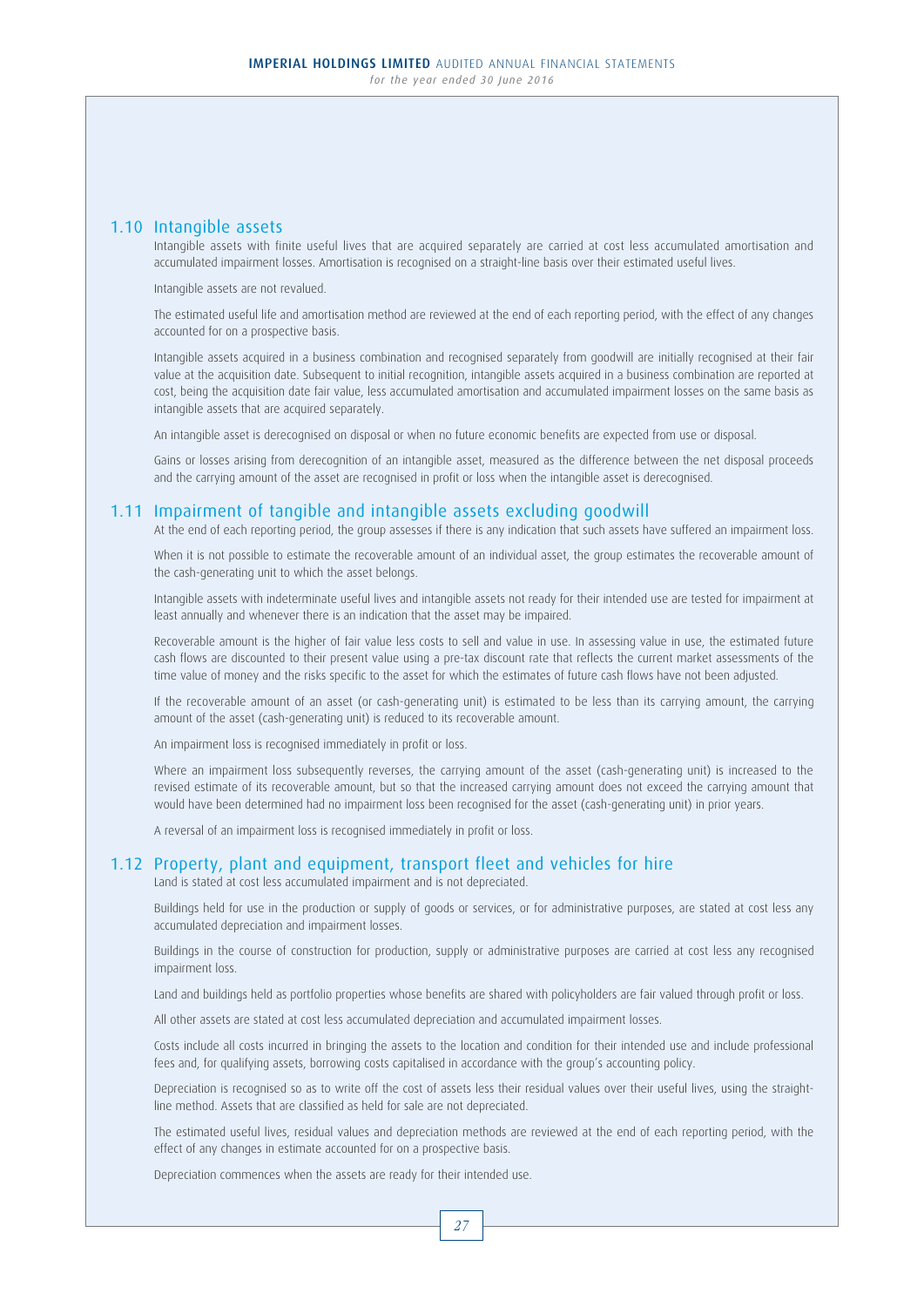*For the year ended 30 June 2016 – Continued*

 Assets held under finance leases are depreciated over their expected useful lives on the same basis as owned assets. However, when there is no reasonable certainty that ownership will be obtained by the end of the lease term, assets are depreciated over the shorter of the lease term and their useful lives.

 Costs include the estimated costs of dismantling and removing the assets and, where appropriate, costs are split into significant components.

Major improvements to leasehold properties are capitalised and written off over the period of the lease.

 Where significant components of an asset have different useful lives to the asset itself, those components are depreciated over their estimated useful lives.

 Assets are derecognised on disposal or when no future economic benefits are expected to arise from the continued use of the asset.

 Any gain or loss arising from the derecognition of an item of property, plant and equipment is determined as the difference between the sales proceeds and the carrying amount of the asset and is recognised in profit or loss.

 Vehicles for hire are reclassified to inventories at their carrying amount when they cease to be rented and become available-forsale.

## 1.13 Inventories

 Inventories are stated at the lower of cost and net realisable value. Net realisable value is the estimate of the selling price for inventories less all estimated costs of completion and costs necessary to make the sale. Cost is determined as follows:

 Vehicles specific cost Caravans, spares and accessories weighted average cost Fuel, oil and merchandise first in, first out Fast moving consumer goods first in, first out

Work in progress includes direct costs and a proportion of overheads.

### 1.14 Leases

 Leases are classified as finance leases whenever the terms of the lease transfer substantially all the risks and rewards of ownership to the lessee. All other leases are classified as operating leases.

## The group as lessor

Rental income from operating leases is recognised on a straight-line basis over the term of the relevant lease.

Assets leased under operating leases are included under the appropriate category of assets in the statement of financial position.

They are depreciated over their expected useful lives on a basis consistent with similar items of property, plant and equipment.

### The group as lessee

 Assets held under finance leases are initially recognised as assets of the group at their fair value at the inception of the lease or, if lower, at the present value of the minimum lease payments.

The corresponding liability to the lessor is included in the statement of financial position as a finance lease obligation.

 Finance lease payments are apportioned between finance expenses and reduction of the lease obligation so as to achieve a constant rate of interest of the remaining balance of the liability.

 Finance expenses are recognised immediately in profit or loss, unless they are directly attributable to qualifying assets in which case they are capitalised in accordance with the group's policy on borrowing costs.

Operating lease payments are recognised as an expense on a straight-line basis over the lease term.

 When an operating lease is terminated before the lease period has expired, any payment required to be made to the lessor by way of penalty is recognised as an expense in the period in which termination takes place.

Contingent rentals are recognised as an expense in the period in which they are incurred.

### 1.15 Incentive schemes

The group operates equity-settled share-based compensation plans for senior employees and executives.

Equity-settled share-based payments to employees are measured at the fair value of the equity instrument at the grant date.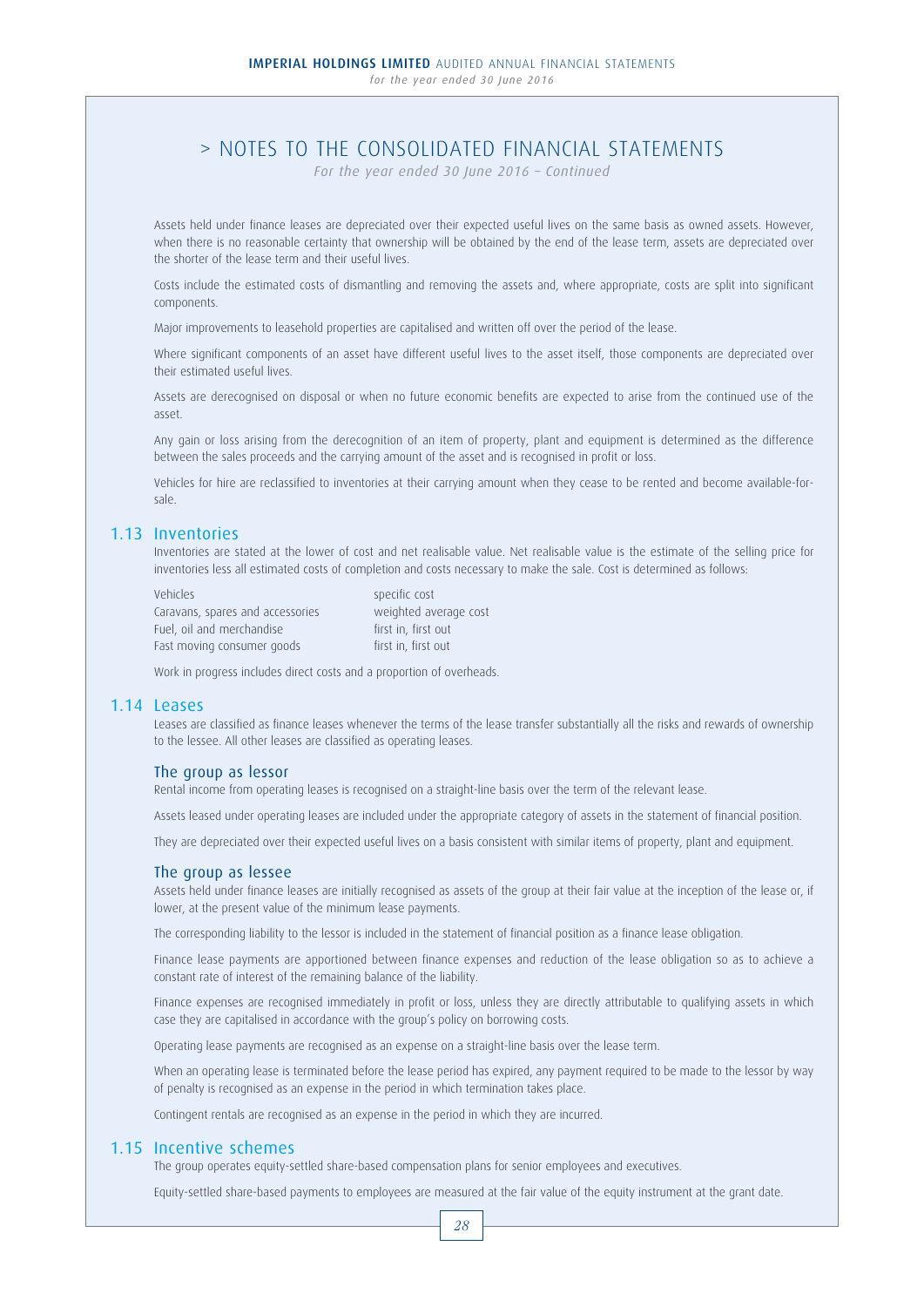The fair value determined at the grant date of the equity-settled share-based payments is expensed on a straight-line basis over the vesting period, based on the group's estimate of equity instruments that will eventually vest, with a corresponding increase in equity.

At the end of each reporting period, the group revises its estimates of the number of equity instruments that are expected to vest.

 The impact of the revision of original estimates, if any, is recognised in profit or loss with a corresponding adjustment to the share based payment reserve in equity.

## 1.16 Retirement benefit obligations

### Defined contribution plans

 Payments to defined contribution retirement benefit plans are recognised as an expense when employees have rendered services entitling them to the contributions.

### Defined benefit plans

 For defined benefit retirement plans, the cost of providing benefits is determined using the projected unit credit method, with actuarial valuations carried out at the end of each reporting period.

 Past-service costs are recognised immediately to the extent that the benefits are vested, otherwise it is amortised on a straight-line basis over the average period until the benefits become vested.

 Actuarial gains and losses are recognised immediately in other comprehensive income and accumulated in retained earnings so that the retirement benefit obligation reflects its full value.

### 1.17 Provisions

 Provisions are recognised when the group has a present obligation (legal or constructive) as a result of a past event, it is probable that the group will be required to settle the obligation and a reliable estimate can be made of the amount of the obligation.

 The amount recognised as a provision is reviewed at the end of each reporting period and represents the best estimate of the consideration required to settle the obligation, taking into account the risks and uncertainties surrounding it.

 When a provision is measured using the cash flows estimated to settle the present obligation, its carrying amount is the fair value of those cash flows.

 When some or all of the economic benefits required to settle a provision are expected to be recovered from a third party, a receivable is recognised as an asset if it is virtually certain that reimbursement will be received and the amount of the receivable can be measured reliably.

Provisions are reversed when it is no longer probable that an outflow of resources will be required to settle the obligation.

### Insurance claims

 Insurance claims comprise provisions for the estimate of the ultimate cost of settling all claims incurred but unpaid at the end of the reporting period, whether reported or not. Related anticipated insurance recoveries are recognised separately as assets when it is virtually certain the amounts will be received.

### Dismantling and environmental risk

 The group provides for the dismantling of property, plant and equipment at the end of their useful lives where a contractual requirement exists and for any probable environmental risks.

### Onerous contracts

 Present obligations arising under onerous contracts are recognised and measured as provisions. An onerous contract is considered to exist where the group has a contract under which the unavoidable cost of meeting the obligation under the contract exceeds the economic benefits expected from the contract.

### 1.18 Income taxes

Income tax expense represents the sum of current tax and deferred tax.

### Current tax

 The tax currently payable is based on taxable profit for the year. Taxable profit differs from 'profit before tax' as reported in profit or loss because of items of income or expense that are taxable or deductible in other years (temporary differences) and items that are not taxable or deductible.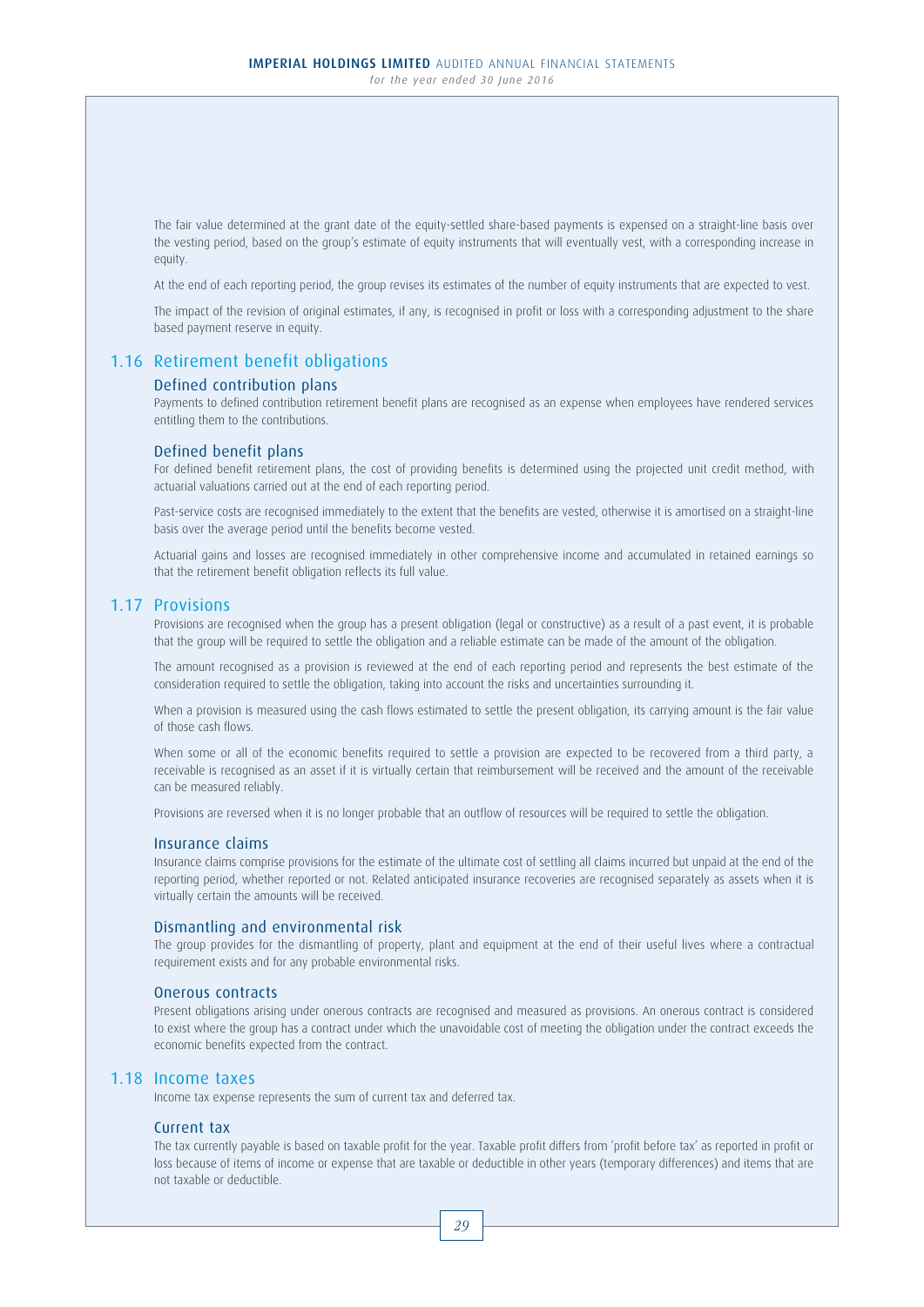*For the year ended 30 June 2016 – Continued*

 The group's liability for current tax is calculated using tax rates that have been enacted or substantively enacted by the end of the reporting period.

### Deferred tax

 Deferred tax is the tax expected to be payable or recoverable on differences between the carrying amount of assets and liabilities in the group's consolidated financial statements and the corresponding tax bases used in the computation of taxable profit and is accounted for using the balance sheet liability method.

Deferred tax liabilities are generally recognised for all taxable temporary differences.

 Deferred tax assets are recognised to the extent that it is probable that taxable profits will be available against which deductible temporary differences can be utilised.

 Deferred tax assets and liabilities are not recognised if the temporary differences arise from the initial recognition of goodwill or from the initial recognition, other than in a business combination, of other assets and liabilities in a transaction that affects neither the tax profit nor accounting profit.

 The measurement of deferred tax assets and deferred tax liabilities reflects the tax consequences that would follow from the manner in which the group expects to recover or settle the carrying amount of assets and liabilities.

 The carrying amount of deferred tax assets is reviewed at each reporting date and is adjusted to the extent that it is no longer probable that sufficient taxable profit will be available to allow all or part of the asset to be recovered.

Deferred tax is calculated at the tax rates that are expected to apply in the year when the liability is settled or the asset is realised.

 Deferred tax is charged or credited in profit or loss, except when it relates to items charged or credited directly to other comprehensive income and equity, in which case the deferred tax is also taken directly to other comprehensive income and equity.

 Deferred tax assets and liabilities are offset when they relate to income taxes levied by the same tax authority and the group intends to settle its current tax assets and liabilities on a net basis.

### Dividends tax

 Dividends tax is levied on non-exempt shareholders. The group is responsible for the collection of the dividends tax and payment of the amounts collected to the South African Revenue Service (SARS). As this tax is levied on the shareholders and not the company, it does not form part of the tax expense recognised in profit or loss or in other comprehensive income. Dividends are reflected gross of tax.

### 1.19 Non-current assets held for sale

 Non-current assets and disposal groups are classified as held for sale if their carrying amount will be recovered principally through a sale transaction rather than through continuing use.

 This condition is regarded as met only when the sale is highly probable and the non-current asset (or disposal group) is available for immediate sale in its present condition.

 Management must be committed to the sale, which should be expected to qualify for recognition as a completed sale within one year from the date of classification as held for sale.

When the group is committed to a sale plan involving loss of control of an entity, all of the assets and liabilities of that entity are classified as held for sale when the criteria described above are met, regardless of whether the group will retain a non-controlling interest in its former subsidiary after the sale.

 Non-current assets (and disposal groups) classified as held for sale are measured at the lower of their previous carrying amount and fair value less costs to sell.

### 1.20 Revenue recognition

 Included in revenue are net invoiced sales to customers for goods and services, rentals from vehicles for hire, revenue from maintenance and warranty contracts and commissions. Where the Group acts as an agent and is remunerated on a commission basis, the commission is included in revenue. Where the Group acts as principal, the total value of business handled is included in revenue.

 Revenue is measured at the fair value of the consideration received or receivable. Cash and settlement discounts, rebates, value added tax and other indirect taxes are excluded from revenue.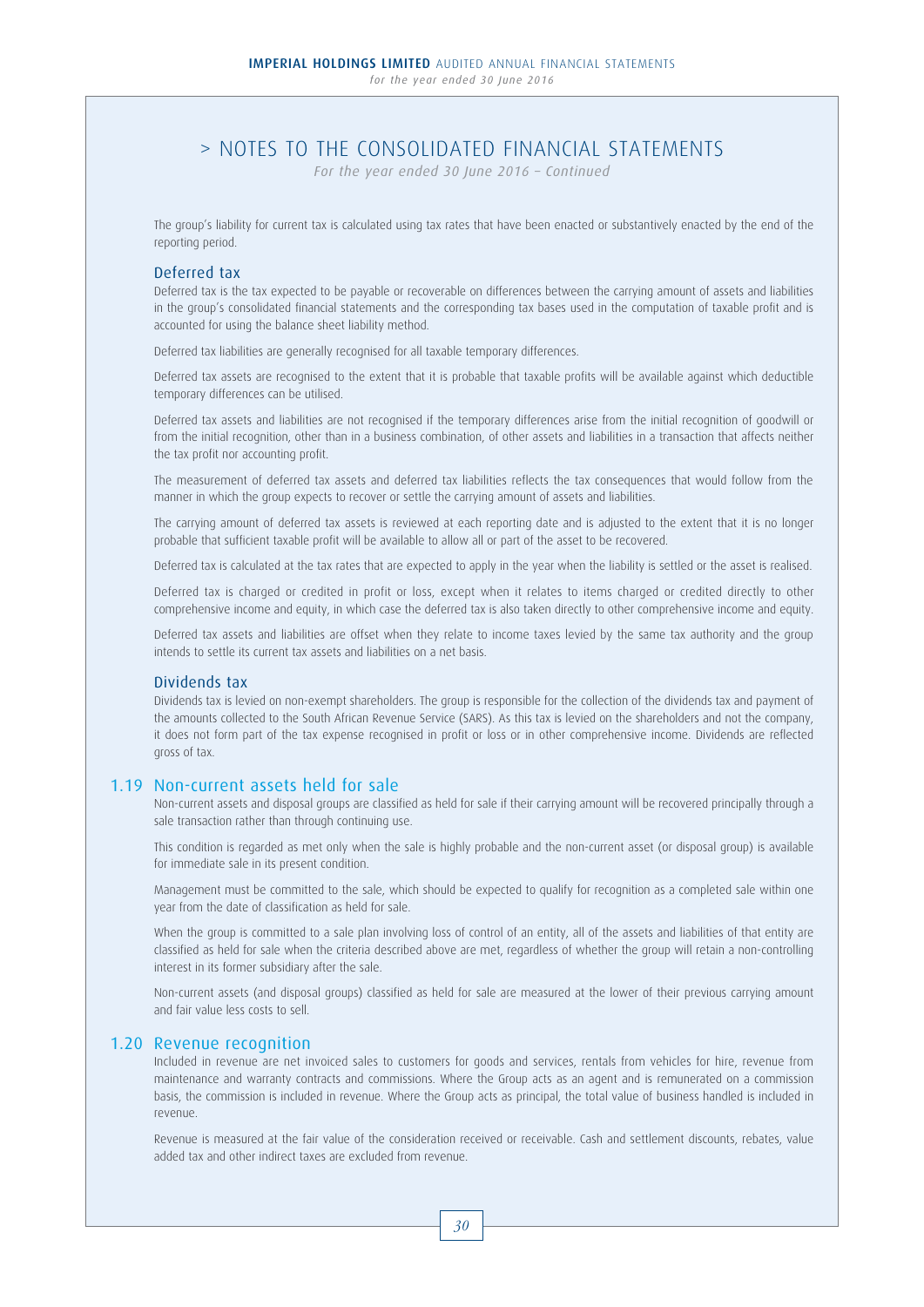Revenue from the sale of goods is recognised when the significant risks and rewards of ownership have been transferred, when delivery has been made and title has passed, when the amount of the revenue and the related costs can be reliably measured and the entity retains neither continuing managerial involvement to the degree usually associated with ownership nor effective control over the goods sold. Guaranteed buyback arrangements where significant risks and rewards of ownership have not transferred to the purchaser is accounted for as a lease.

 Revenue from the rendering of services is measured using the stage of completion method based on the services performed to date as a percentage of the total services to be performed. Revenue from the rendering of services is recognised when the amount of the revenue, the related costs and the stage of completion can be measured reliably.

Rental income is accounted for in accordance with policy note 1.14.

 Revenue from vehicle maintenance plans is recognised based on an established pattern, when vehicle maintenance services are performed over the life of the plan. Revenue is adjusted to cater for expected future expenditure which is determined based on historical trends and include forecasted inflationary adjustment on an annual basis. The balance of the unearned revenue is recognised on termination of the contract when the contract mileage has been reached.

 Premium income relating to insurance business (discontinued operations) are reflected gross of reinsurance. Premiums are accounted for at the commencement of the risk. Premiums on investment contracts are excluded from profit or loss.

## 1.21 Interest and dividend income

 Interest income is accrued on the time basis, by reference to the principal outstanding and the effective interest rate applicable, which is the rate that exactly discounts estimated future cash receipts through the expected life of the financial asset to that asset's carrying amount.

Dividend income from investments is recognised when the group's rights to receive payment have been established.

### 1.22 Borrowing costs

 Borrowing costs directly attributable to the acquisition, construction or production of assets that necessarily take a substantial period of time to get ready for their intended use or sale, are added to the cost of those assets until such time as the assets are substantially ready for their intended use or sale.

All other borrowing costs are recognised in profit or loss in the period in which they are incurred.

## 1.23 Earnings per share

## Basic earnings per share

 Basic earnings per share is calculated by dividing net profit attributable to owners of Imperial by the weighted average number of ordinary shares in issue during the year, net of shares repurchased and the group's interest in its own ordinary shares held by an associate.

### Diluted earnings per share

 For diluted earnings per share, the weighted average number of ordinary shares in issue, net of shares repurchased, is adjusted for the dilutive effect of potential ordinary shares under the share incentive schemes and an associates obligation to deliver shares.

Potential ordinary shares are treated as dilutive when their conversion to ordinary shares would decrease basic earnings per share.

The effect of anti-dilutive potential ordinary shares is excluded from the calculation of diluted earnings per share.

### Headline earnings per share and core earnings per share

 The presentation of headline earnings per share is mandated under the JSE Listings Requirements and is calculated in accordance with Circular 2/2015 – Headline Earnings, as issued by the South African Institute of Chartered Accountants.

 Core earnings is a non-IFRS measure and excludes the impact of certain non-operational income and expense items from reported headline earnings. It is included to provide an additional basis on which to measure the group's normalised earnings performance.

# 1.24 Share issues costs, shares repurchased share based payments and dividend payments

## Share issue costs

 Incremental costs directly attributable to the issue of new shares or the repurchase of existing shares are shown as a deduction, net of applicable tax, in equity. An incremental share issue cost is one which would not have arisen if shares had not been issued or repurchased.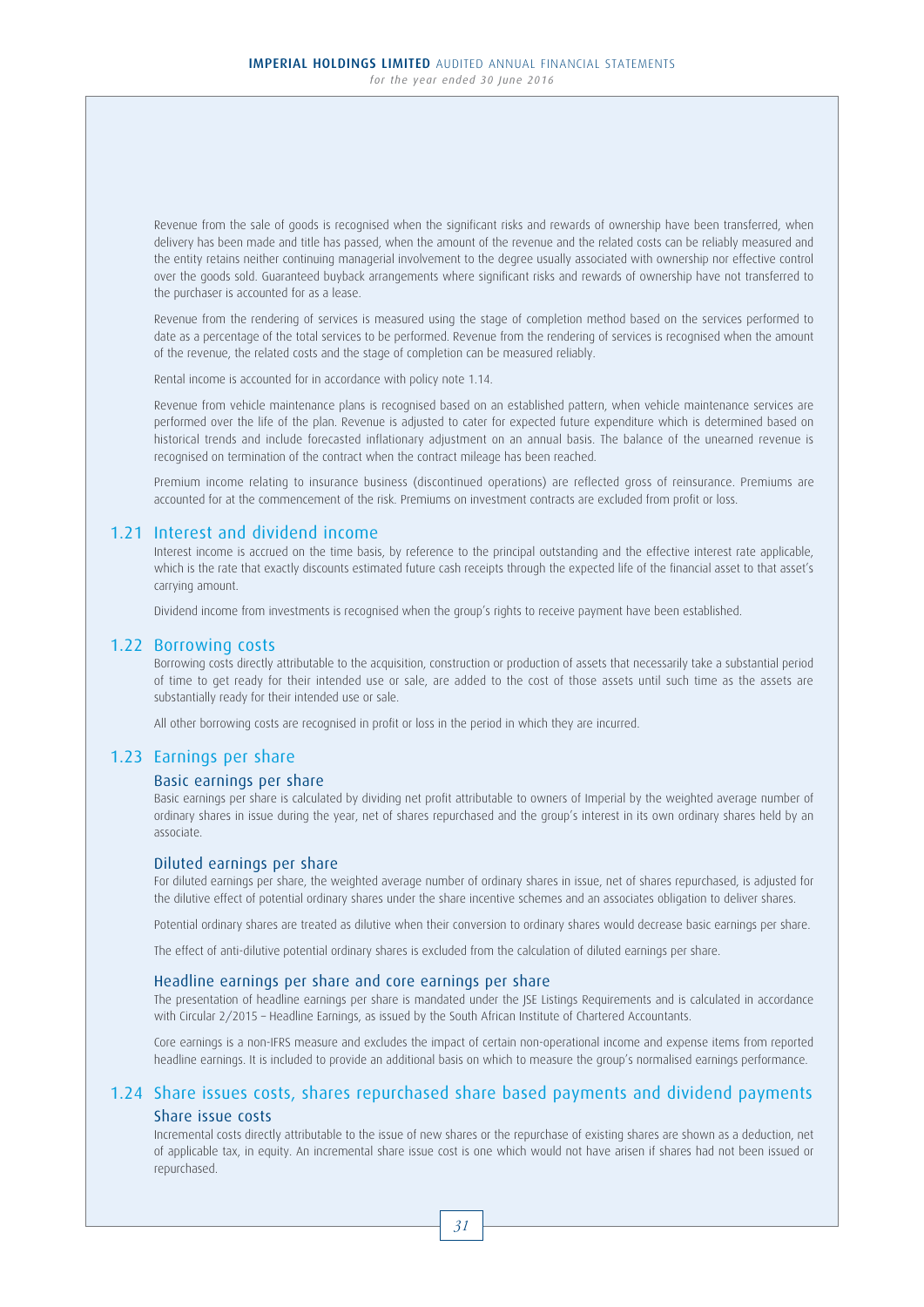*For the year ended 30 June 2016 – Continued*

## Shares repurchased

 The purchase by the group of its own equity instruments and held in a subsidiary company results in the recognition of shares repurchased. The consideration paid is deducted from equity. Where shares repurchased are subsequently sold, reissued or otherwise disposed of, any consideration received is included in equity attributable to owners of Imperial, net of any directly attributable incremental transaction costs and the related tax effects. Shares repurchased by the company and subsequently cancelled are shown as a deduction in retained earnings.

### Share based payment transaction with parties other than employees

 Equity settled share based payment transactions with parties other than employees are measured at the fair value of the goods or services received, except where the fair value cannot be measured reliably, in which case they are measured at the fair value of the equity instruments granted, measured at the date the entity obtains the goods or the counterparty renders the service.

### Dividend payments to owners of Imperial

 Dividend distributions to owners of Imperial are recognised as a liability in the period in which the dividends are approved and declared. Interim and final dividends are accrued when approved by the board of directors.

### Dividend payments to preference shareholders

 Due to their cumulative nature the non-redeemable, non-participating preference shares are classified as debt financial instruments with no repayment terms. The dividends payable on the non-redeemable, non-participating preference shares are accrued on a time basis, with reference to the principal outstanding and the effective interest rate applicable, and recognised in profit or loss within finance cost. Interim and final preference dividends are payable when approved by the board of directors.

## 1.25 Events after the reporting period

 The financial statements are adjusted to reflect events that occurred between the end of the reporting period and the date when the financial statements are authorised for issue, only if those events provide evidence of conditions that existed at the end of the reporting period.

 Events that are indicative of conditions that arose after the reporting period are disclosed, with no adjustment of the financial statements.

## 1.26 Segment information

Operating segments are reported in a manner consistent with the internal reporting provided to the chief operating decision-maker.

 The chief operating decision-maker who is responsible for allocating resources and assessing performance of the operating segments has been identified collectively as the group executive committee.

 Segment revenue reflects both sales to external parties and intergroup transactions across segments. Inter-segment revenue is revenue raised by one segment relating to sales to other segments within the group, which is eliminated under head office and eliminations.

## 1.27 Financial instruments

 Financial assets and financial liabilities are recognised in the group's consolidated statement of financial position when the group becomes party to the contractual provisions of the instrument.

## Initial measurement of financial assets and financial liabilities

 Financial assets and financial liabilities are initially recorded at fair value plus, in the case of financial assets and financial liabilities not fair valued through profit or loss, transaction costs that are directly attributable to the acquisition or issue of the financial asset or financial liability.

### Subsequent measurement of financial assets

 Financial assets at fair value through profit or loss, including derivative assets, are subsequently measured at fair value without any deduction for transaction costs that may be incurred on sale or disposal.

 Available-for-sale investments are subsequently remeasured to fair value. Any unrealised gain and loss is recognised in other comprehensive income and accumulated in the valuation reserve in equity until the investment is disposed of or impaired, at which time the cumulative gain or loss deferred in equity is reclassified to profit or loss.

Investments in equity instruments whose fair value cannot be measured reliably are carried at cost.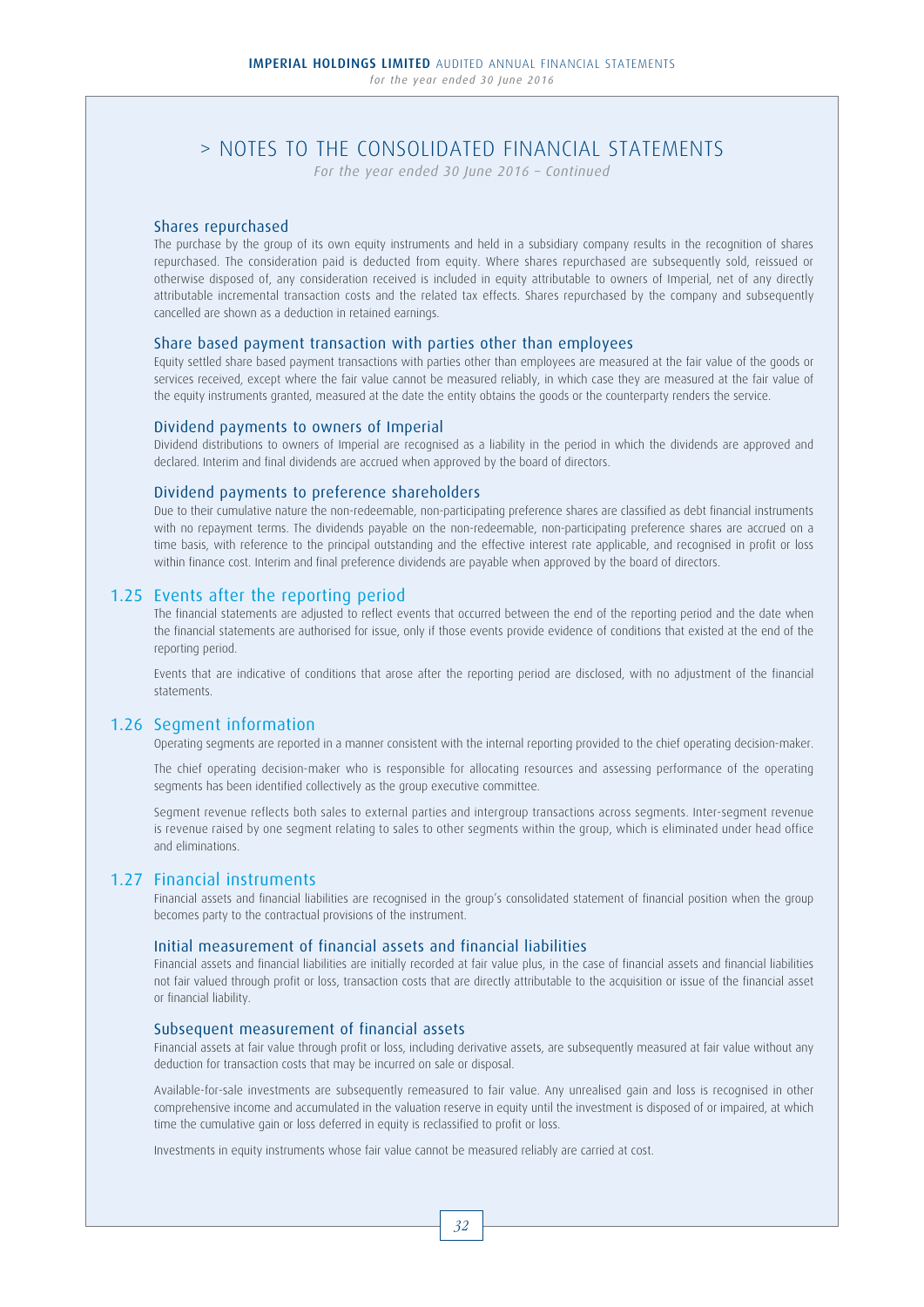Loans receivable and trade receivables are subsequently measured at amortised cost using the effective interest method, less any impairment as appropriate.

Cash resources are carried at amortised cost which is also their fair value.

### Subsequent measurement of financial liabilities

 All financial liabilities are subsequently measured at amortised cost using the effective interest method except for financial liabilities at fair value through profit or loss, including derivative liabilities, which are measured at fair value.

### Hedge accounting

 The group enters into forward exchange contracts, forward rate agreements and interest-rate swap agreements in order to hedge its exposure to foreign exchange and interest rate risk. The group does not use derivative financial instruments for speculative purposes.

 Changes in the fair value of derivative instruments that are not formally designated in a hedge relationship are recognised immediately in profit or loss.

 Changes in the fair value of a 'fair value hedge' are recognised in profit or loss. The gain or loss on the hedged item, attributable to the hedged risk, is adjusted to the carrying amount of the hedged item with a corresponding entry in profit or loss.

 The effective portion of changes in the fair value of a 'cash flow hedge' is recognised directly in other comprehensive income and accumulated in the hedge accounting reserve in equity. The gain or loss relating to the ineffective portion is recognised immediately in profit or loss.

 If the cash flow hedge of a forecast transaction results in the recognition of a non-financial asset or a non-financial liability then, at the time the asset or liability is recognised, the associated gains or losses on the derivative that had previously been recognised in the group's hedge accounting reserve in equity are included in the initial measurement of the asset or liability.

For hedges that do not result in the recognition of a non-financial asset or a non-financial liability, amounts deferred in the group's hedge accounting reserve in equity are recognised in profit or loss in the same period in which the hedged item affects profit or loss on a proportionate basis.

 Hedge accounting is discontinued when the hedge relationship is revoked or the hedging instrument expires or is sold, terminated, exercised or no longer qualifies for hedge accounting. At that time, any cumulative gain or loss deferred in equity remains in equity and is recognised when the forecast transaction is ultimately recognised in profit or loss.

 If a hedge transaction is no longer expected to occur, the net cumulative gain or loss deferred in equity is immediately reclassified to profit or loss.

#### Impairment of financial assets

 Financial assets, other than those fair valued through profit or loss, are assessed for indicators of impairment at the end of each reporting period. Financial assets are considered to be impaired when there is objective evidence that, as a result of one or more events that occurred after the initial recognition of the financial asset, the estimated future cash flows of the investment have been affected.

 For available-for-sale investments, a significant or prolonged decline in the fair value of the security below its cost is considered to be objective evidence of impairment.

 For financial assets carried at amortised cost, the amount of the impairment loss recognised is the difference between the asset's carrying amount and the present value of estimated future cash flows, discounted at the financial asset's original effective interest rate.

 The carrying amount of the financial asset is reduced by the impairment loss directly for all financial assets with the exception of trade receivables, where the carrying amount is reduced through the use of a provision account. When a trade receivable is considered uncollectible, it is written off against the provision account.

 Subsequent recoveries of amounts previously written off are credited against the allowance account. Changes in the carrying amount of the allowance account are recognised in profit or loss.

 When an available-for-sale financial asset is considered to be impaired, cumulative gains or losses previously recognised in other comprehensive income are immediately reclassified to profit or loss.

 For financial assets measured at amortised cost, if, in a subsequent period, the amount of the impairment loss decreases and the decrease can be related objectively to an event occurring after the impairment was recognised, the previously recognised impairment loss is reversed through profit or loss to the extent that the carrying amount of the investment at the date the impairment is reversed does not exceed what the amortised cost would have been had the impairment not been recognised.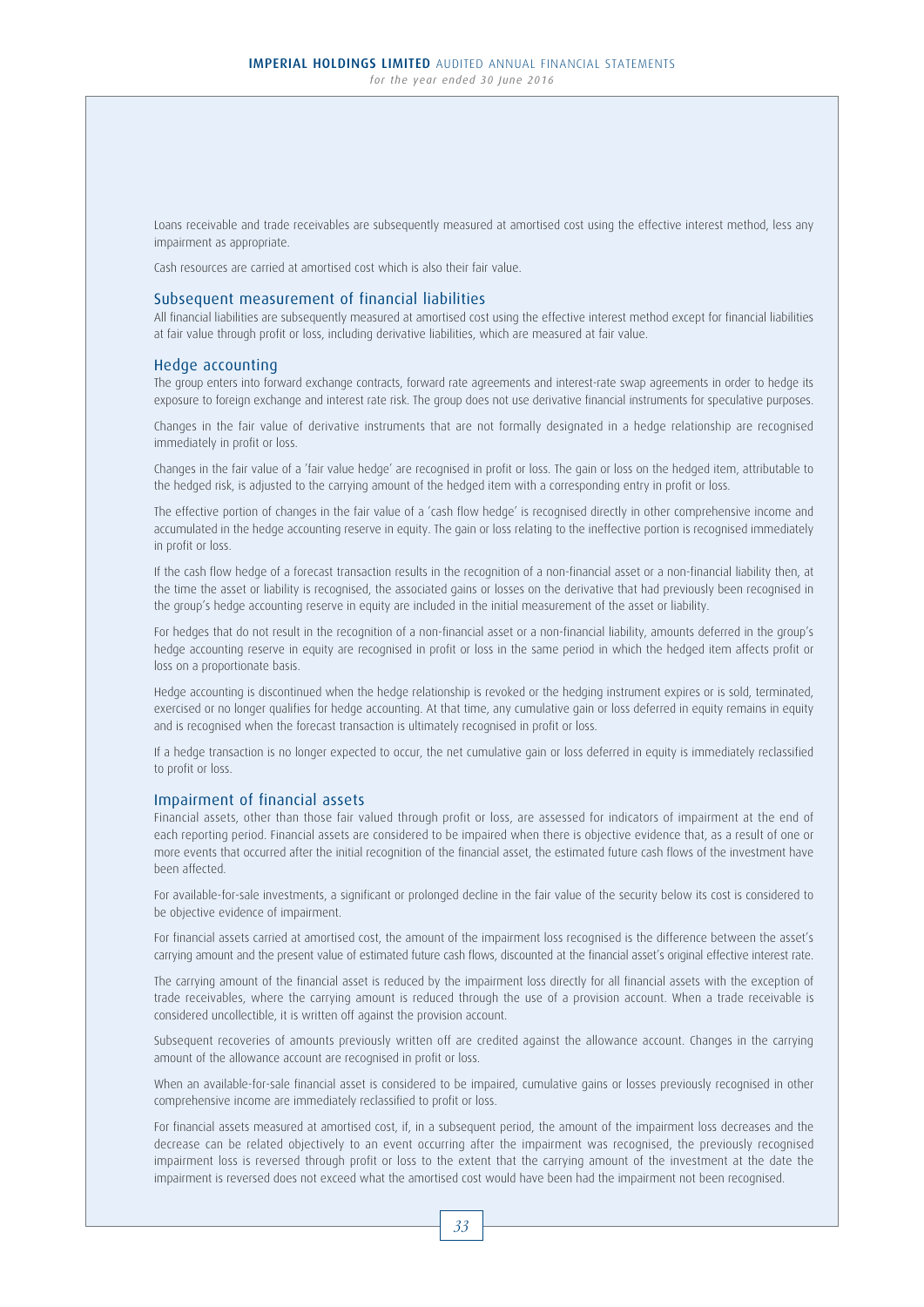*For the year ended 30 June 2016 – Continued*

 In respect of available-for-sale investments, impairment losses previously recognised in profit or loss are not reversed through profit or loss. Any increase in fair value subsequent to an impairment loss is recognised in other comprehensive income and accumulated under the heading valuation reserve.

 The group derecognises a financial asset only when the contractual rights to the cash flows from the asset expire, or when it transfers the financial asset and substantially all the risks and rewards of ownership of the asset to another party.

 On derecognition of a financial asset in its entirety, the difference between the asset's carrying amount and the sum of the consideration received and receivable and the cumulative gain or loss that had been recognised in other comprehensive income and accumulated in equity is recognised in profit or loss.

The group derecognises a financial liability when the obligation specified in the contract is discharged, cancelled or expires.

### Put arrangements over non-controlling interests

 Written put options on the shares of a subsidiary held by non-controlling interests give rise to a financial liability for the present value of the redemption amount. The liability that may become payable under the arrangement is initially recognised at fair value with a corresponding entry directly in equity. Subsequent changes to the fair value of the liability are recognised in profit and loss.

### Cash resources

 Cash resources comprise cash on hand and on-demand deposits, together with short-term, highly liquid investments with a maturity of three months or less from the date of acquisition, that are readily convertible to a known amount of cash and that are subject to an insignificant risk of changes in value. Bank overdrafts are shown within current portion of interest-bearing borrowings on the consolidated statement of financial position. Cash and cash equivalents in the consolidated statement of cash flows are reflected net of overdrafts.

# 1.28 Significant accounting judgements, estimates and assumptions judgements

## Significant judgement

#### Consolidated statement of financial position presentation based on liquidity

 Management believes that the presentation of the statement of financial position on a liquidity basis provides information that is reliable and more relevant compared to a current and non-current presentation. The nature of the Group's operations is diverse and as such it becomes more difficult to clearly identify a single operating cycle that would be relevant across all business segments. Maturity profiles of financial assets and liabilities are provided in the notes to the consolidated annual financial statements.

The following is provided on assets and liabilities where further judgement regarding maturity is required:

### Assets

 Assets that the Group expects to realise, or intends to sell or consume in its normal operating cycle would include inventory and trade and other receivables. The operating cycles for these assets are generally not more than twelve months.

 Certain vehicles for hire have an operating cycle of more than 12 months. Vehicles that have reached the end of the useful life as rental assets are shown as inventory.

 Other loans receivable mature over periods longer than 12 months and include amounts that are due within one year from the reporting period.

Cash resources are unrestricted.

### **Liabilities**

Liabilities that the Group expects to settle in its normal operating cycle include trade and other payables and provisions.

 Trade and other payables are normally settled within one year from the reporting period, whereas some amounts of provisions mature over periods longer than 12 months.

 Other financial liabilities are payable over longer periods but do consist of amounts that are due within one year from the reporting period.

 Maintenance and warranty contracts are settled as and when the services are performed. These multi-year policies often only become effective once a defined event has occurred and as such leads to a highly judgemental maturity profile. The maturity of these liabilities can range from one year to more than five years after the reporting period.

#### Discontinued operations and non-current assets classified as held for sale

 The group classifies a non-current asset (or disposal group) as held for sale if its carrying amount will be recovered principally through sale rather than through continuing use.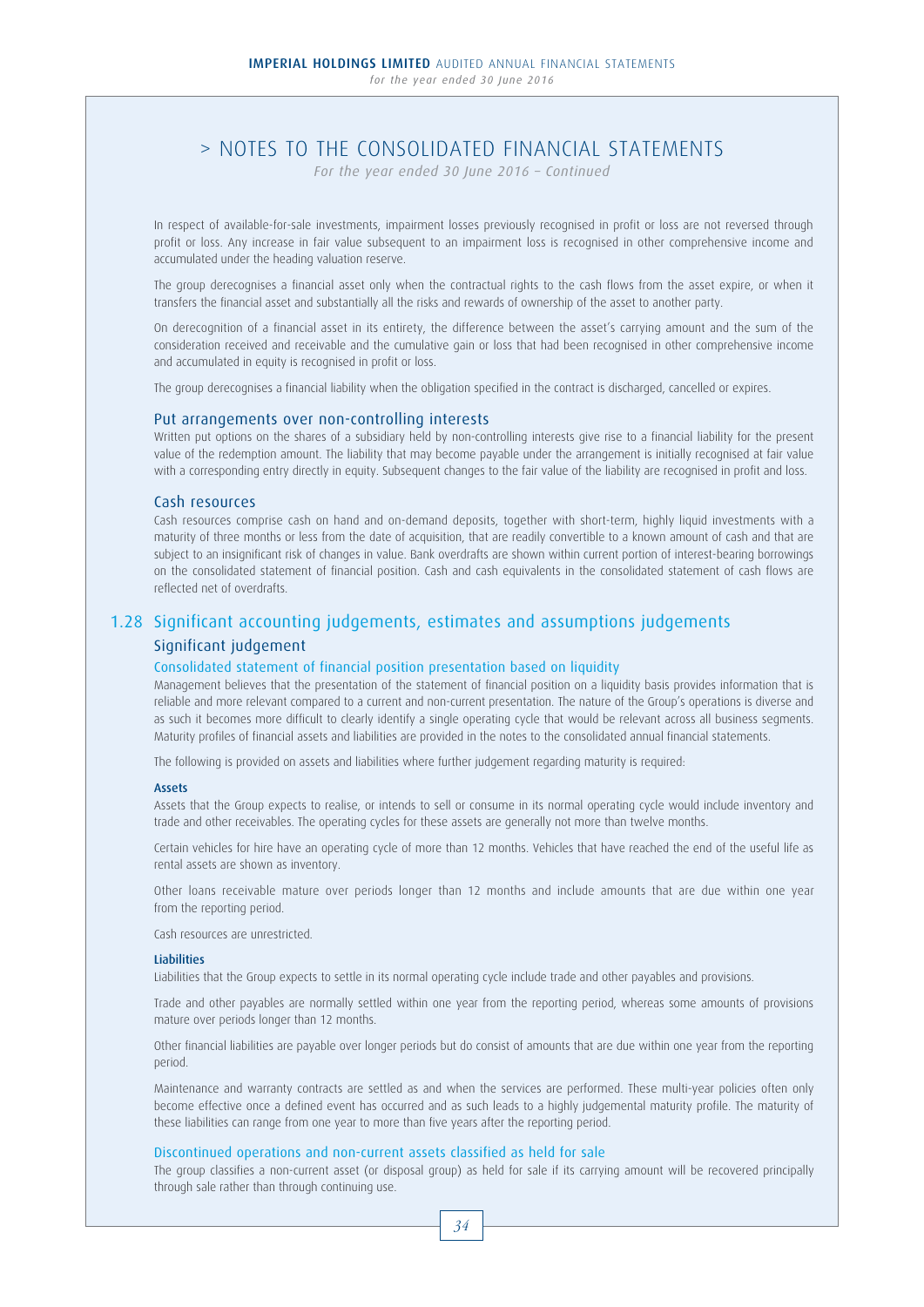A component of the group is classified as a discontinued operation if:

- > It represents a separate major line of business or geographical area of operation;
- > It is part of a single coordinated plan to dispose of a separate major line of business or geographical area of operations; or
- > It is a subsidiary acquired exclusively with a view to resale as a discontinued operation.

### Contingent liabilities

 The Group applies its judgement to the fact patterns and advice it receives from its attorney, advocates and other advisors in assessing if an obligation is probable, more likely than not, or remote. This judgement is used to determine whether the obligation is recorded as a liability on the consolidated statement of financial position or disclosed as a contingent liability.

### Estimates and assumptions

 The key assumptions concerning the future and other key sources of estimation uncertainty at the reporting date, that may have a significant risk of resulting in a material adjustment to the carrying amounts of assets and liabilities within the next financial year, are described below.

 The Group based its assumptions and estimates on parameters available when the consolidated financial statements were prepared. Existing circumstances and assumptions about future developments may change due to market changes or circumstances arising that are beyond the control of the Group. Such changes are reflected in the assumptions when they occur.

#### Residual values of assets

 The Group reassesses the residual values of its assets on an annual basis. Actual residual values can vary from those estimated. In arriving at estimated residual values the Group considers the existing condition of the asset, the expected condition of the assets at the end of its useful life, technological innovations, product life cycles, maintenance programmes and projected disposal values.

### Income taxes

 The Group recognises liabilities for anticipated taxes based on estimates. The final tax assessments can be different from these estimates. Such differences will impact the income tax expense and tax assets and liabilities in the period in which such determination is made.

 Deferred tax assets are recognised for unused tax losses to the extent that it is probable that taxable profit will be available against which the losses can be utilised. Significant management judgement is required to determine the amount of the tax assets that can be recognised, based on the likely timing and the level of future taxable profits, together with future tax planning. Estimations of future taxable profits are based on forecasted cash flows from operations and the application of existing tax laws in the relevant tax jurisdiction.

 Tax losses not recorded on the consolidated statement of financial position and carried forward relate to subsidiaries that have a history of losses, tax losses that do not expire, and losses that may not be used to offset taxable income elsewhere in the Group. These subsidiaries neither have any taxable temporary differences nor any tax planning opportunities available that could partly support the recognition of these losses as deferred tax assets (refer to note 8).

### Revenue recognition – maintenance and warranty contracts

 Maintenance and warranty contracts are sold with vehicles to cover the cash cost of future expenditure over specified periods. Revenue from vehicle maintenance plans is recognised based on an established pattern of when vehicle maintenance services are performed over the period of the plan. Revenue is adjusted to cater for expected future expenditure which is determined based on historical trends and include forecasted inflationary adjustments on an annual basis. The balance of the unearned revenue is recognised on termination of the contract when the contract mileage has been reached.

Significant judgments made to determine the stage of completion, known as burn rates, of contracts include:

- > Vehicles parts inflation
- > Foreign currency movements
- > Estimated use of vehicles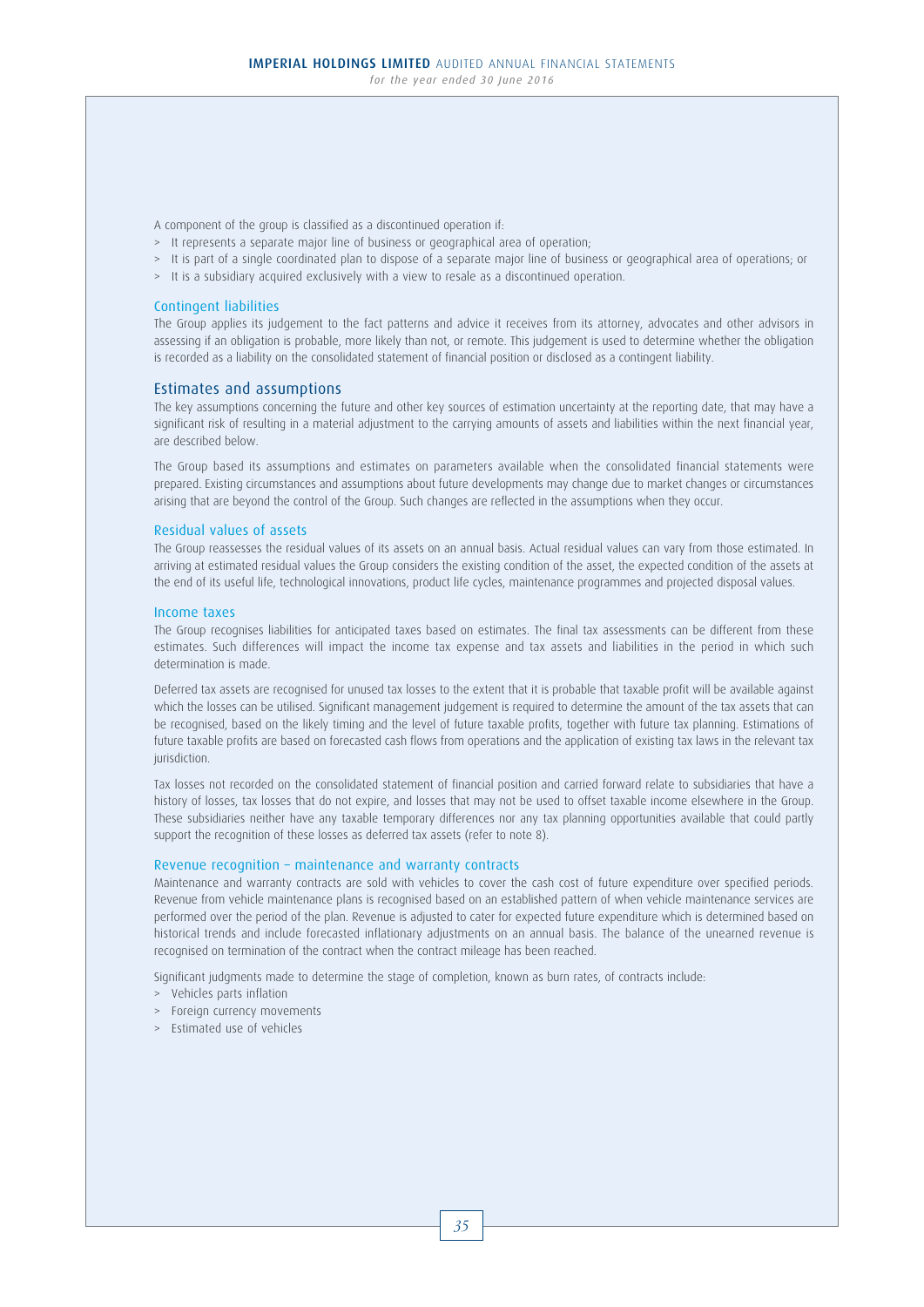*For the year ended 30 June 2016 – Continued*

### Fair value measurement of financial instruments

 When the fair value of financial assets and financial liabilities recorded in the consolidated statement of financial position cannot be measured based on quoted prices in an active market, their fair value is measured using the discounted cash flow (DCF) valuation techniques. The input to these models are taken from observable markets, but where this is not feasible, a degree of judgement is required in establishing fair values. The key assumptions used in the measurement of the put option liabilities and contingent consideration liabilities include the assumed probability of achieving profit targets and discount rates applied. Discounts rates are calculated with observable market data. Assumed profitability is based on historical performances adjusted for expected growth (refer to note 38.2.2).

### Impairment of non-financial assets

 Impairment exist when the carrying amount of an asset or cash generating unit exceeds its recoverable amount, which is the higher of its fair value less cost to sell and its value in use. The Group determines fair value less cost to sell based on available data from binding sale transactions, conducted at arm's length, for similar assets or observable market prices less incremental cost for disposing of the asset.

 The value in use calculation is based on the discounted cash flow (DCF) model. The cash flows are derived from five year budget information and do not include uncommitted restructuring activities or significant future investments that will enhance the asset's performance of the cash generating unit (CGU) being tested. The recoverable amount is sensitive to the discount rate used for the DCF model as well as the expected future cash flows and the growth rates used for extrapolation purposes. These estimates are most relevant to goodwill and other intangible assets with indefinite useful lives recognised by the Group. The key assumptions used to determine the value in use for the different CGU's are disclosed and further explained in note 4.

### Share based payments

 Estimating fair value of share based payment transactions requires determination of the most appropriate valuation model, which depends on the term and conditions of the grant. This estimate also requires determination of the most appropriate inputs to the valuation model including the life of the share schemes, volatility and dividend yield and making assumptions about them. For the measurement of the fair value of equity settled transactions with employees at the grant date the Group uses the Black-Scholes pricing model for both the share appreciation rights and deferred bonus plan schemes. The assumptions used for estimating the fair value of share-based payment transactions are disclosed in note 18.2.

#### Retirement benefit obligations

 The cost of the defined benefit pension plan and other post-employment benefits and the present value of the pension obligation are determined using actuarial valuations. An actuarial valuation involves making assumptions that may differ from actual developments in the future. These include the determination of the discount rate, mortality and fluctuation rates and future salary and pension increases. Due to the complexities involved in the valuation and its long-term nature, a defined benefit obligation is highly sensitive to changes in these assumptions. All assumptions are reviewed annually (refer to note 20).

 In determining the appropriate discount rate management considers the interest rates of corporate bonds in currencies consistent with the currencies of the retirement benefit obligations with at least an 'AA' rating or above, as set by an internationally acknowledged rating agency, and extrapolates as needed along the yield curve to correspond with the expected term of the defined benefit obligation. The underlying bonds are further reviewed for quality.

 The mortality rate is based on publicly available mortality tables for specific countries. Future salary increases and pension increases are based on expected future inflation rates for the respective countries.

### Provision for doubtful debts

 Provision is made for doubtful debts based on management's estimate of the prospect of recovering the debt. Where management has determined that a debt is no longer recoverable, the amount is written off.

### Provision against inventory

Inventory is counted at least once a year and any shortages and obsolete stock identified are written off immediately.

An allowance is made for slow-moving and obsolete inventory based on historical trends.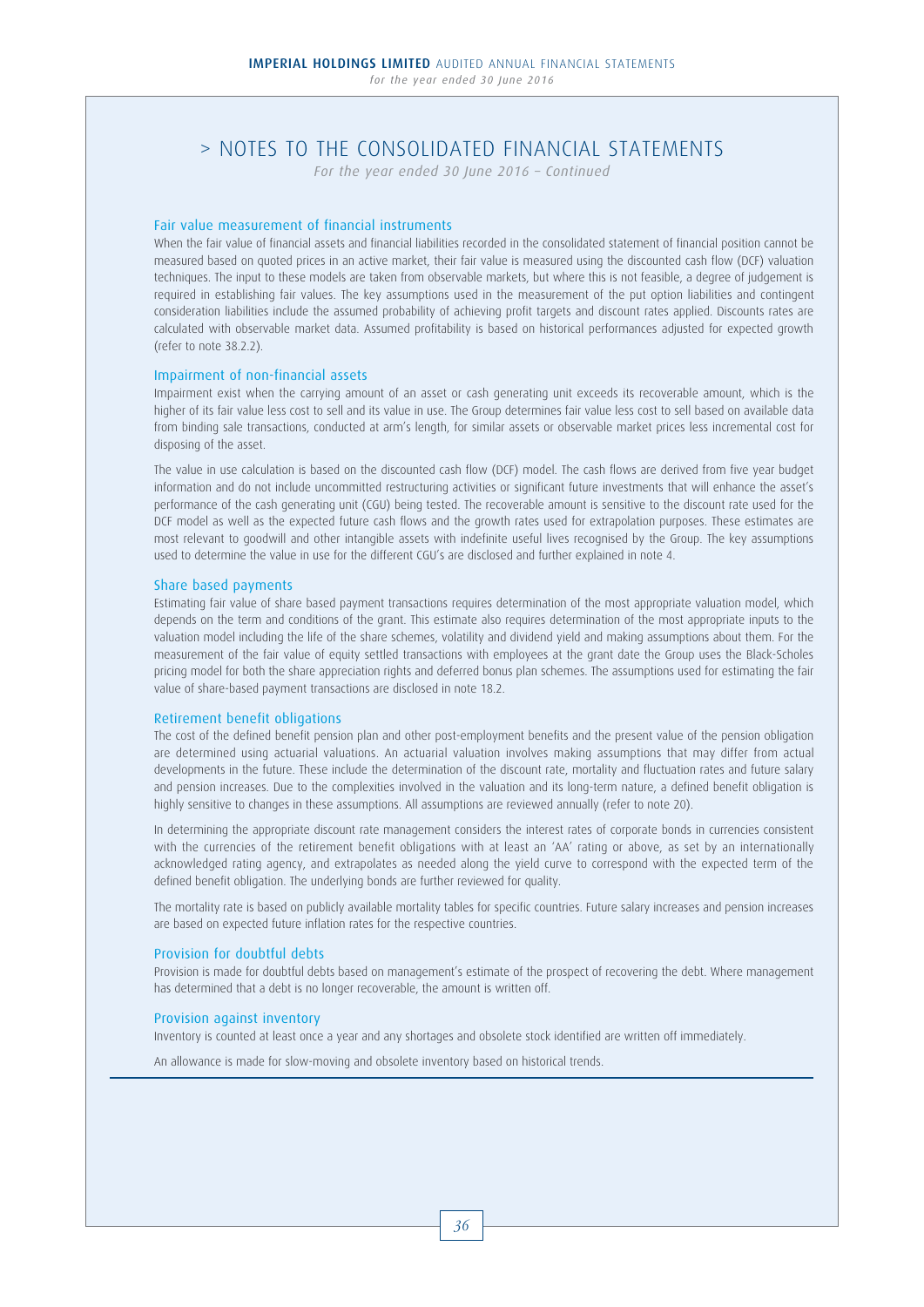# 2. CHANGE IN ACCOUNTING POLICY

## 2.1 Floorplans

 During the year the Group reclassified its interest-bearing trade payables, due to vehicle suppliers, from interest-bearing borrowings to trade and other payables. As the interest-bearing amounts are a short-term credit line received from vehicle suppliers to acquire vehicles as inventory it is considered more appropriate to show them as trade payables.

 The impact of the change in policy on the comparative amounts is as follows. The notes to the consolidated financial statements were restated accordingly.

| STATEMENT OF FINANCIAL POSITION<br><b>Note</b>                                                                                 | 2014<br><b>Rm</b> | 2015<br>Rm   |
|--------------------------------------------------------------------------------------------------------------------------------|-------------------|--------------|
| Decrease in interest-bearing borrowings<br>21<br>Increase in trade, other payables and provisions<br>25                        | (204)<br>204      | (607)<br>607 |
| <b>Total liabilities</b>                                                                                                       |                   |              |
| <b>Statement of cash flows</b><br>Cash flows from operating activities<br>Decrease in movements in net working capital<br>33.1 |                   | 59           |
| Increase in cash generated by operations before capital expenditure on<br>rental assets                                        |                   | 59           |
| Cash flows from financing activities<br>Net increase in other interest-bearing borrowings                                      |                   | 344          |
|                                                                                                                                |                   | 344          |
| Net increase in cash and cash equivalents<br>Increase in cash and cash equivalents at beginning of year                        |                   | 403<br>204   |
| Increase in cash and cash equivalents at end of year                                                                           |                   | 607          |

## 2.2 Restatement of the segmental information

The 2015 segmental information for the Vehicle retail, rental and after market parts division has been restated as follows:

| R million               | <b>OPERATING</b>   | NET WORKING    | <b>NET</b>  |
|-------------------------|--------------------|----------------|-------------|
|                         | <b>LIABILITIES</b> | <b>CAPITAL</b> | <b>DEBT</b> |
| Previously stated       | 5 2 6 3            | 2 707          | 3 0 8 9     |
| Restated for floorplans | 607                | (607)          | (607)       |
| As restated             | 5 8 7 0            | 2 100          | 2 4 8 2     |

## 2.3 Presentation of discontinued operations and disposal groups Financial statements

 The result of the Insurance businesses (discontinued operations) is presented as a single line item in the consolidated statement of profit or loss under discontinued operations. The assets and related liabilities are shown under "Assets of discontinued operations" and "Liabilities of discontinued operations" on the consolidated statement of financial position.

 The assets and related liabilities in respect of disposal groups are shown under "Assets of disposal groups" and "Liabilities of disposal groups" on the consolidated statement of financial position.

The consolidated statement of changes in equity and the consolidated statement of cash flows are shown in total for continuing operations, discontinued operations and disposal groups. Further disclosure for the discontinued operations and disposal groups are provided in note 15 on page 48.

## The notes to the financial statements

 Certain notes to the consolidated statement of financial position include movements from the discontinued operations (in the prior year) and the disposal groups (in the current year) up to the point of reclassification as held for sale. The notes to the consolidated statement of profit or loss relate to continuing operations, which include the results of the disposal groups. The earnings per share note is reconciled in total and distinguishes between continuing and discontinued operations for the per share values. Therefore, to cross reference certain amounts disclosed in the notes to the consolidated statement of financial position to certain amounts disclosed in the notes to the consolidated statement of profit or loss and to certain amounts disclosed in the notes to the consolidated statement of cash flows, the amounts disclosed in note 15 should be taken into consideration.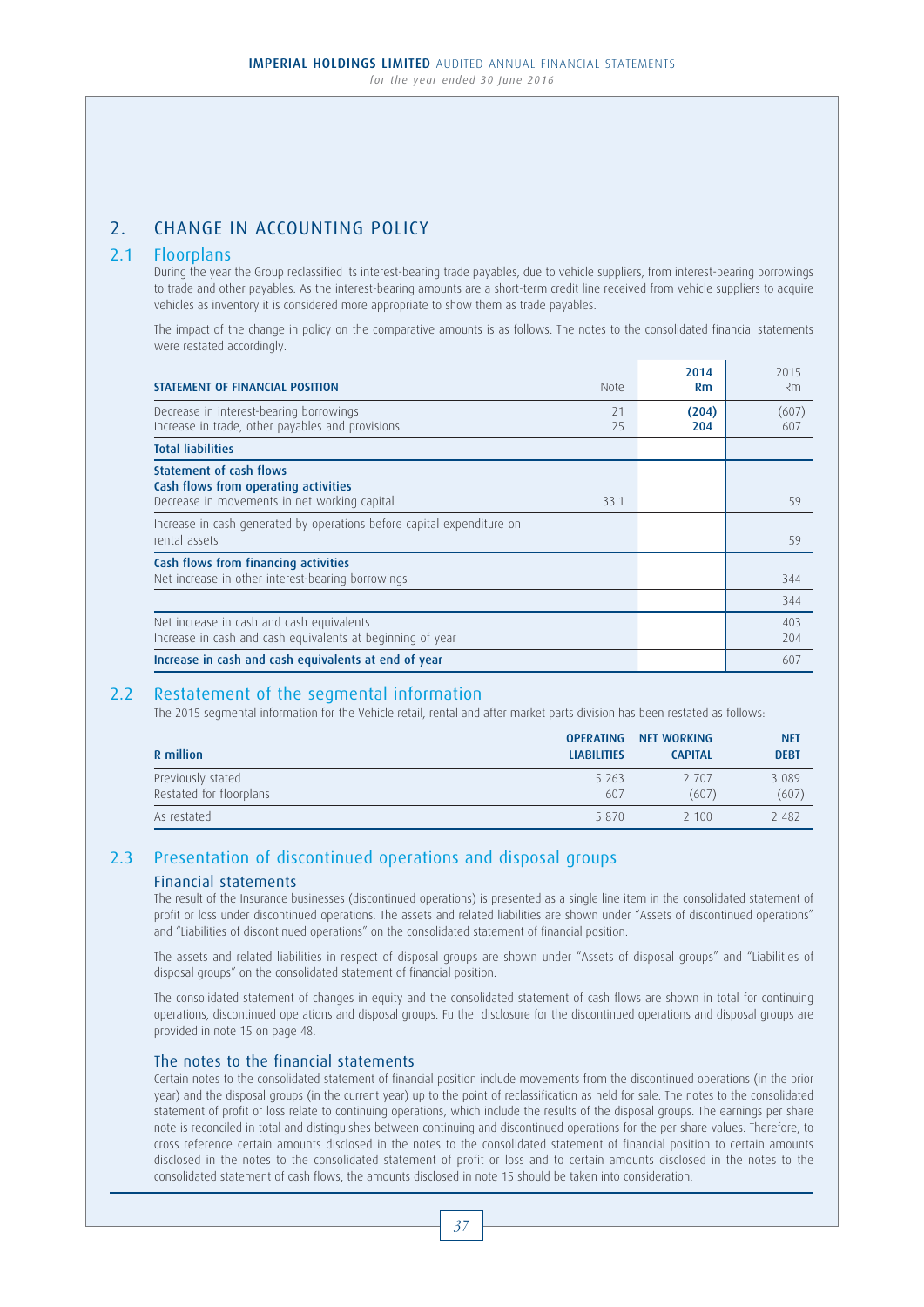*For the year ended 30 June 2016 – Continued*

# 3. NEW AND REVISED INTERNATIONAL FINANCIAL REPORTING STANDARDS IN ISSUE BUT NOT YET EFFECTIVE

 The following new and revised International Financial Reporting Standards that could have an impact on the Group's future financial statements. The Group is in the process considering the impact of the new and revised International Financial Reporting Standards on its financial statements.

| <b>PRONOUNCEMENT</b>    | <b>TITLE</b>                                                                                                                                                                                                                                                                                                                                                                                                                                                                                                                                                  | <b>EFFECTIVE DATE</b>                                  |
|-------------------------|---------------------------------------------------------------------------------------------------------------------------------------------------------------------------------------------------------------------------------------------------------------------------------------------------------------------------------------------------------------------------------------------------------------------------------------------------------------------------------------------------------------------------------------------------------------|--------------------------------------------------------|
| <b>IFRS 9</b> (amended) | <b>IFRS 9 - Financial Instruments</b><br>IFRS 9 introduces a single classification and measurement model for<br>financial assets which is dependent on the entities business model<br>objective for managing financial assets and on the contractual cash flow<br>characteristics of financial assets.                                                                                                                                                                                                                                                        | Annual periods beginning<br>on or after 1 January 2018 |
|                         | Financial assets are classified as either, amortised cost, fair value through<br>profit or loss or fair value through other comprehensive income whilst<br>financial liabilities are classified as amortised cost or fair value through<br>profit or loss.                                                                                                                                                                                                                                                                                                    |                                                        |
|                         | The standard also introduces a new impairment model which follows a<br>three-stage approach based on changes in expected credit losses of a<br>financial instrument. The model also determines the recognition of<br>impairment as well as the recognition of interest revenue.                                                                                                                                                                                                                                                                               |                                                        |
|                         | Amendments were also made to the criteria for applying hedge accounting,<br>more specifically on the hedge effectiveness which requires the existence<br>of an economic relationship between the hedge item and the hedging<br>instrument and that credit risk does not dominate changes in the fair value<br>of the hedge item or hedging instrument and lastly that the hedge ratio is<br>the same for both the hedging relationship and the quantity of the hedged<br>item actually hedged and the quantity of the hedging instrument used to<br>hedge it. |                                                        |
|                         | The adoption of IFRS 9 will lead to revised consequential disclosures as<br>required in IFRS 7 - Financial Instruments: Disclosures                                                                                                                                                                                                                                                                                                                                                                                                                           |                                                        |
|                         | The Group anticipates that the application of IFRS 9 may have an impact<br>on amounts reported in respect of the group's financial assets and<br>financial liabilities. A detailed review of the potential impact of IFRS 9<br>is ongoing.                                                                                                                                                                                                                                                                                                                    |                                                        |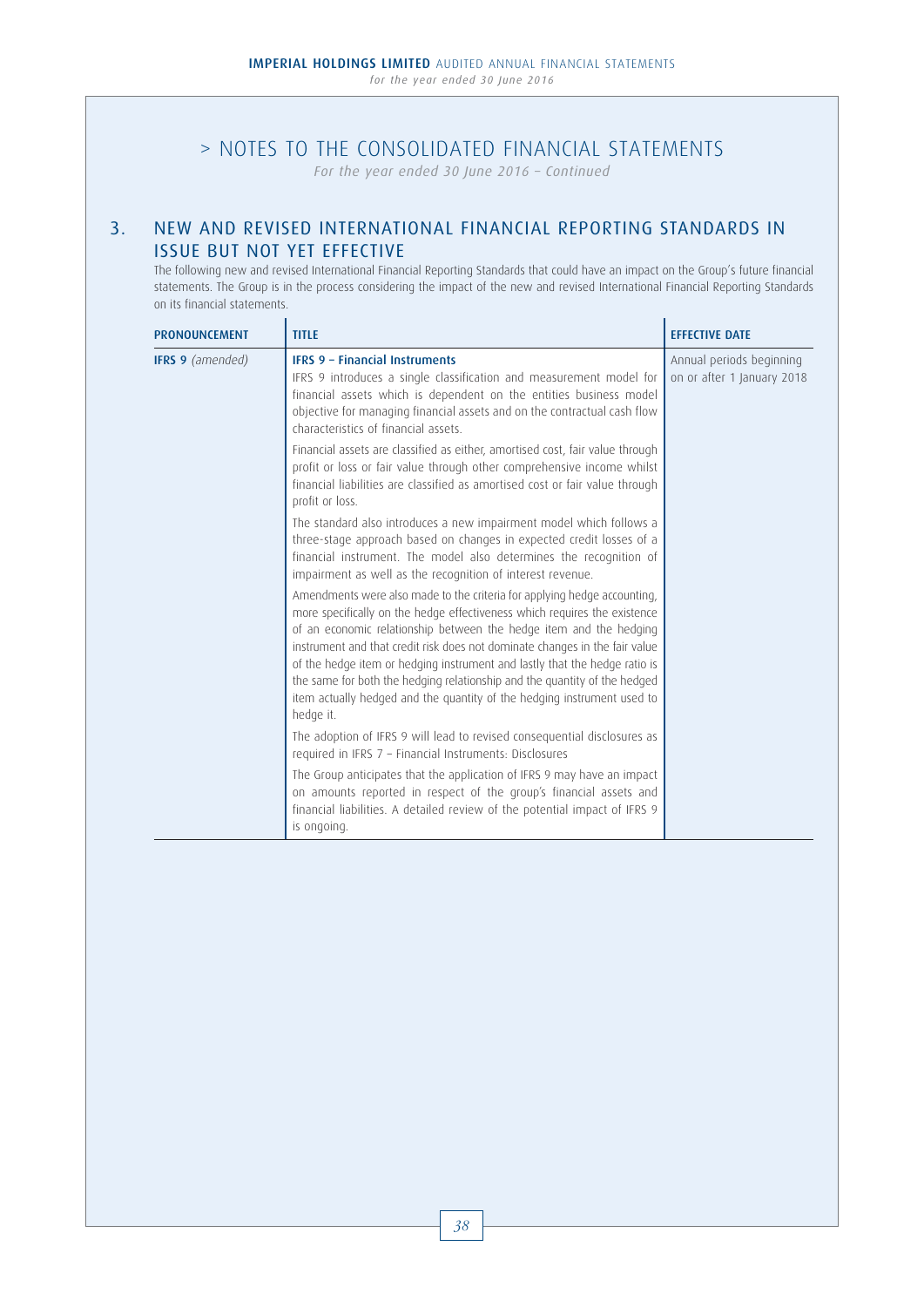| <b>PRONOUNCEMENT</b> | <b>TITLE</b>                                                                                                                                                                                                                                                                                                                                                                                                                                                                                                                                                                                                                                                                                                                                                                                                                         | <b>EFFECTIVE DATE</b>                                  |
|----------------------|--------------------------------------------------------------------------------------------------------------------------------------------------------------------------------------------------------------------------------------------------------------------------------------------------------------------------------------------------------------------------------------------------------------------------------------------------------------------------------------------------------------------------------------------------------------------------------------------------------------------------------------------------------------------------------------------------------------------------------------------------------------------------------------------------------------------------------------|--------------------------------------------------------|
| <b>IFRS 15</b>       | IFRS 15 - Revenue From Contracts With Customers<br>The objective of IFRS 15 is to establish the principles that an entity shall<br>apply to report useful information to users of financial statements about<br>the nature, amount, timing, and uncertainty of revenue and cash flows<br>arising from a contract with a customer.                                                                                                                                                                                                                                                                                                                                                                                                                                                                                                    | Annual periods beginning<br>on or after 1 January 2018 |
|                      | The core principle of IFRS 15 is that an entity will recognise revenue to<br>depict the transfer of promised goods or services to customers in an<br>amount that reflects the consideration to which the entity expects to be<br>entitled in exchange for those goods or services. This core principle is<br>delivered in a five-step model framework:<br>> Identify the contract(s) with a customer<br>> Identify the performance obligations in the contract<br>> Determine the transaction price<br>> Allocate the transaction price to the performance obligations in the<br>contract<br>> Recognise revenue when (or as) the entity satisfies a performance<br>obligation.<br>Application of this guidance will depend on the facts and circumstances<br>present in a contract with a customer and will require the exercise of |                                                        |
|                      | judgment. A detailed review of the potential impact of IFRS 15 is ongoing.                                                                                                                                                                                                                                                                                                                                                                                                                                                                                                                                                                                                                                                                                                                                                           |                                                        |
| <b>IFRS 16</b>       | <b>IFRS 16 - Leases</b><br>IFRS 16 Leases introduces a single lessee accounting model and<br>requires a lessee to recognise assets and liabilities for all leases with a<br>term longer than 12 months.                                                                                                                                                                                                                                                                                                                                                                                                                                                                                                                                                                                                                              | Annual periods beginning<br>on or after 1 January 2019 |
|                      | A lessee is required to recognise a right-of-use asset representing its<br>right to use the underlying leased asset and a lease liability representing<br>its obligation to make lease payments. Depreciation is recognised on<br>the right-of-use asset and interest on the lease liability.                                                                                                                                                                                                                                                                                                                                                                                                                                                                                                                                        |                                                        |
|                      | In terms of lessor accounting IFRS 16 substantially carries forward the<br>requirements in IAS 17 Leases and accordingly a lessor continues to<br>account for its leases as operating leases or finance leases.                                                                                                                                                                                                                                                                                                                                                                                                                                                                                                                                                                                                                      |                                                        |
|                      | The Group anticipates that the application of IFRS 16 will have an<br>impact on amounts reported in respect of the group's financial assets<br>and financial liabilities. A detailed review of the potential impact of IFRS<br>16 is ongoing.                                                                                                                                                                                                                                                                                                                                                                                                                                                                                                                                                                                        |                                                        |
| IAS <sub>7</sub>     | IAS 7 - Statement of Cash Flows<br>The amendments to IAS 7 are intended to improve information provided<br>to users of financial statements about an entity's financing activities.                                                                                                                                                                                                                                                                                                                                                                                                                                                                                                                                                                                                                                                  | Annual periods beginning<br>on or after 1 January 2018 |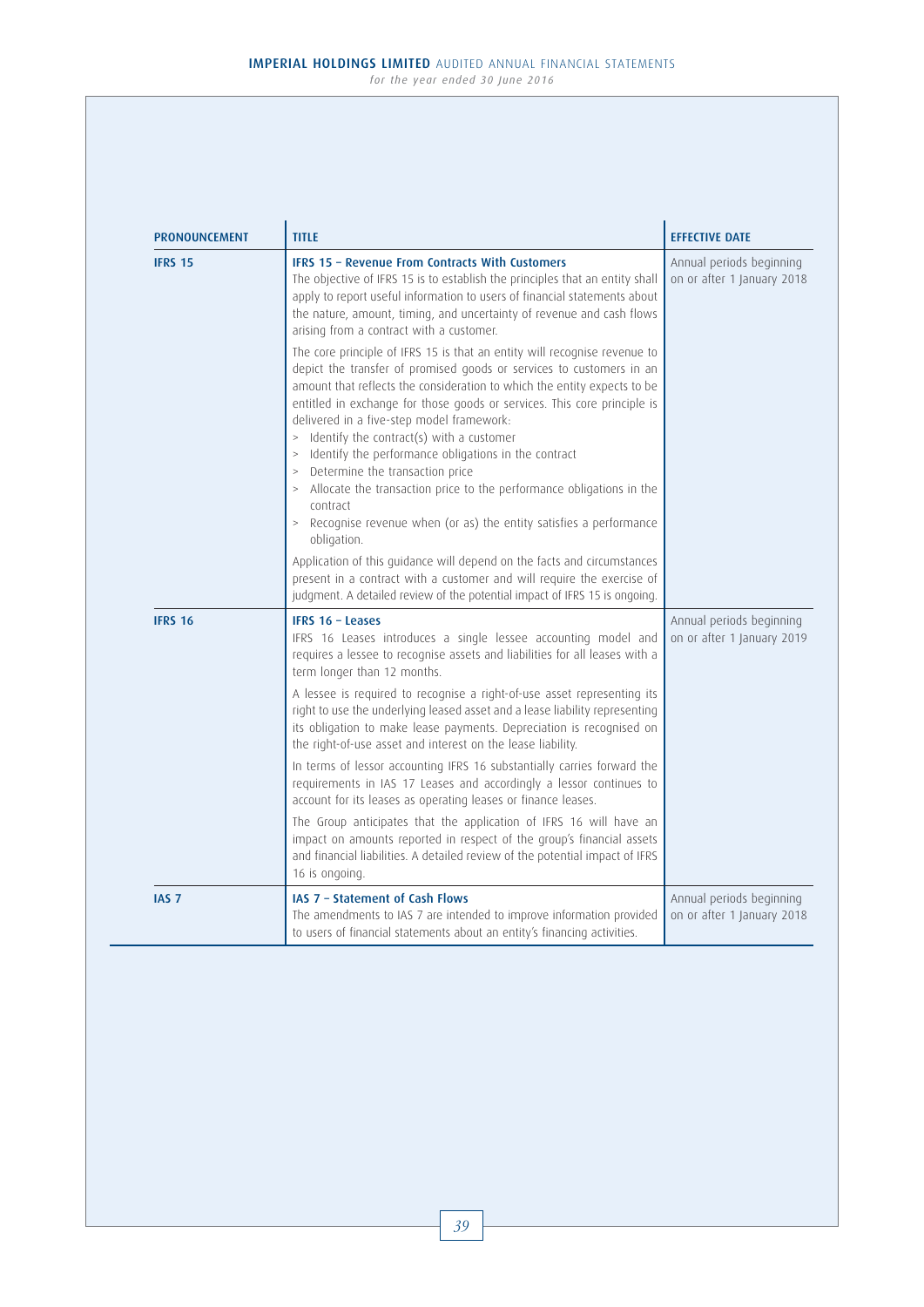*For the year ended 30 June 2016 – Continued*

|                                                                      |                 | <b>CUSTOMER</b>                      |                                    |                                    |                       |
|----------------------------------------------------------------------|-----------------|--------------------------------------|------------------------------------|------------------------------------|-----------------------|
|                                                                      | <b>GOODWILL</b> | <b>LISTS AND</b><br><b>CONTRACTS</b> | <b>COMPUTER</b><br><b>SOFTWARE</b> | <b>OTHER</b><br><b>INTANGIBLES</b> | <b>TOTAL</b>          |
|                                                                      | Rm              | Rm                                   | Rm                                 | Rm                                 | Rm                    |
| <b>GOODWILL AND INTANGIBLE</b><br><b>ASSETS</b><br>At 30 June 2016   |                 |                                      |                                    |                                    |                       |
| Cost                                                                 | 6 2 8 6         | 3 3 8 9                              | 903                                | 101                                | 10 679                |
| Accumulated amortisation and impairment                              | 862             | 1873                                 | 423                                | 20                                 | 3 1 7 8               |
|                                                                      | 5 4 2 4         | 1516                                 | 480                                | 81                                 | 7 5 0 1               |
| Net carrying value at beginning of year<br>Movements during the year | 5 0 1 8         | 1708                                 | 353                                | 114                                | 7 193                 |
| Net disposal of subsidiaries and businesses<br>Additions             | (130)           | 94                                   | (10)<br>223                        | 15<br>45                           | (31)<br>268           |
| Proceeds from disposal<br>Impairment charge<br>Amortisation          | (258)           | (122)<br>(437)                       | (5)<br>(9)<br>(79)                 | (3)<br>(36)<br>(17)                | (8)<br>(425)<br>(533) |
| Profit from disposal                                                 |                 |                                      |                                    | 1                                  |                       |
| Currency adjustments                                                 | 822             | 273                                  | 12                                 | (7)                                | 1 100                 |
| Reclassifications                                                    |                 |                                      | (2)                                | (28)                               | (30)                  |
| Reclassification to assets of disposal group                         | (28)            |                                      | (3)                                | (3)                                | (34)                  |
| Net carrying value at end of year                                    | 5 4 2 4         | 1 5 1 6                              | 480                                | 81                                 | 7 501                 |

The above excludes movements from the discontinued operations. This differs from the amounts in the consolidated statement of cash flows and the notes to the consolidated statement of cash flows which includes amounts from discontinued operations. The amounts disclosed in the notes to the consolidated statement of profit or loss relate to continuing operations only. Refer to note 15 for disclosures provided for discontinued operations.

|                                                       |                       | <b>CUSTOMER</b>                            |                                          |                                          |                    |
|-------------------------------------------------------|-----------------------|--------------------------------------------|------------------------------------------|------------------------------------------|--------------------|
|                                                       | <b>GOODWILL</b><br>Rm | <b>LISTS AND</b><br><b>CONTRACTS</b><br>Rm | <b>COMPUTER</b><br><b>SOFTWARE</b><br>Rm | <b>OTHER</b><br><b>INTANGIBLES</b><br>Rm | <b>TOTAL</b><br>Rm |
| At 30 June 2015                                       |                       |                                            |                                          |                                          |                    |
| Cost                                                  | 5 9 4 4               | 2 9 2 3                                    | 729                                      | 159                                      | 9755               |
| Accumulated amortisation and impairment               | 926                   | 1 2 1 5                                    | 376                                      | 45                                       | 2 5 6 2            |
|                                                       | 5 0 1 8               | 1708                                       | 353                                      | 114                                      | 7 1 9 3            |
| Net carrying value at beginning of year               | 4 7 3 7               | 1722                                       | 216                                      | 91                                       | 6766               |
| Net acquisition of subsidiaries and businesses        | 463                   | 351                                        | 3                                        |                                          | 818                |
| Additions                                             |                       |                                            | 337                                      | 34                                       | 371                |
| Proceeds from disposal                                |                       |                                            | (9)                                      | (1)                                      | (10)               |
| Impairment charge                                     | (67)                  |                                            |                                          |                                          | (67)               |
| Amortisation                                          |                       | (415)                                      | (85)                                     | (10)                                     | (510)              |
| Profit (loss) from disposal                           |                       |                                            |                                          | (1)                                      |                    |
| Currency adjustments                                  | (102)                 | 50                                         | (2)                                      |                                          | (53)               |
| Reclassification to assets of discontinued operations | (13)                  |                                            | (108)                                    | (1)                                      | (122)              |
| Net carrying value at end of year                     | 5 0 1 8               | 1708                                       | 353                                      | 114                                      | 7 1 9 3            |

Expenditure on acquired trademarks, licenses, customer lists and computer software is amortised using the straight-line basis over their estimated useful lives between 2 to 10 years. Goodwill is not amortised, but is tested for impairment annually. When, after analyses of all the relevant facts, there is no foreseeable limit to the period over which the intangible asset is expected to generate net cash inflows to the group, they are regarded as having an indefinite useful life.

Refer to note 39.3 for details of new business combinations during the year.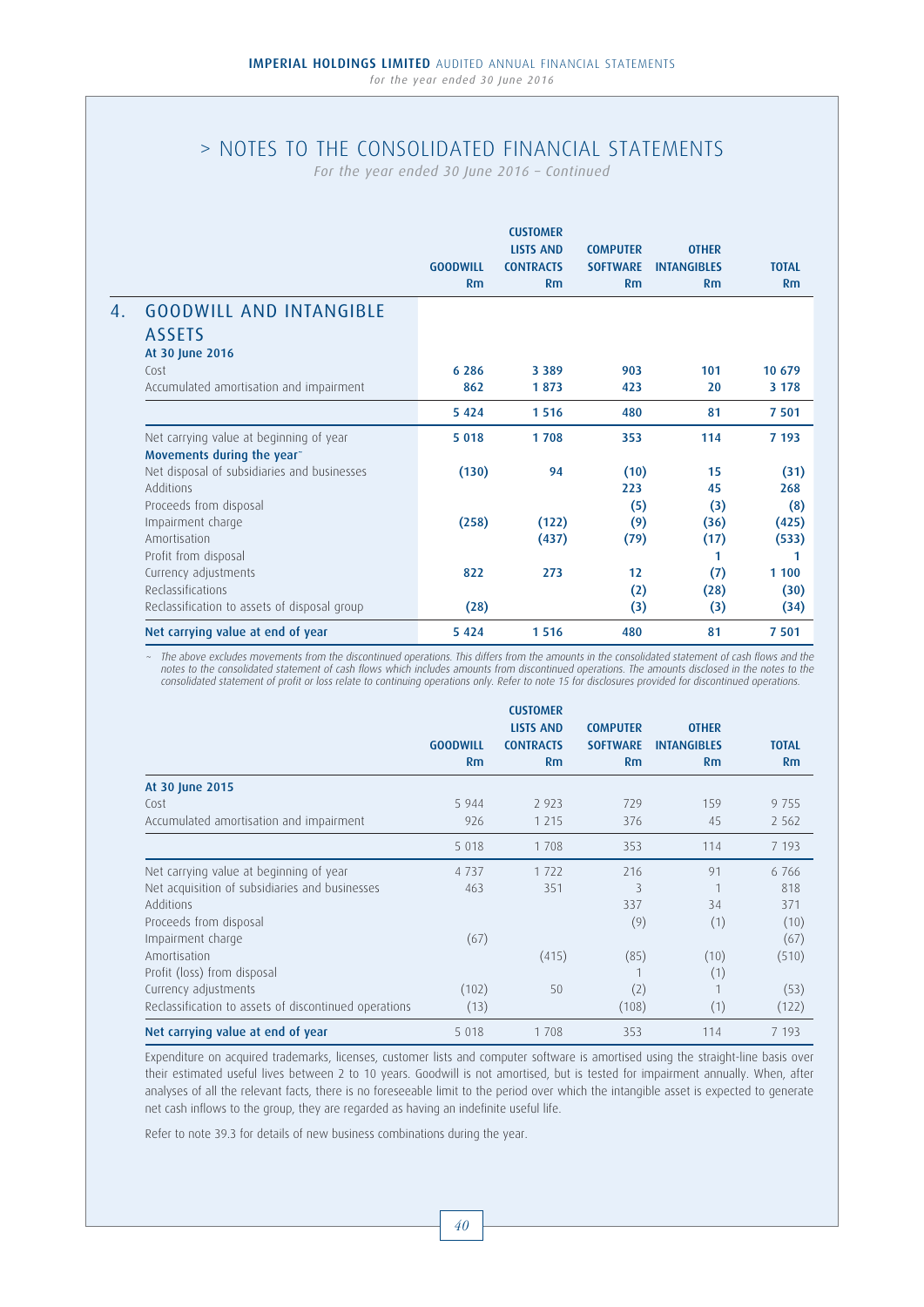# 4. GOODWILL AND INDETERMINATE USEFUL LIFE INTANGIBLE ASSETS continued

A summary of the goodwill and indeterminate useful life intangible assets by cash generating unit (CGU) and related assumptions applied for impairment testing purposes are as follows:  $\mathbf{r}$ 

|                                             |           | <b>CARRYING AMOUNT</b> | <b>PRE TAX DISCOUNT RATE</b> |      | <b>TERMINAL GROWTH RATE</b> |      |
|---------------------------------------------|-----------|------------------------|------------------------------|------|-----------------------------|------|
|                                             | 2016      | 2015                   | 2016                         | 2015 | 2016                        | 2015 |
| <b>CGU'S WITH SIGNIFICANT GOODWILL</b>      | <b>Rm</b> | <b>Rm</b>              | 0/0                          | 0/0  | 0/0                         | 0/0  |
| <b>Logistics Africa</b>                     |           |                        |                              |      |                             |      |
| CIC Holdings Limited                        | 520       | 468                    | 17,4                         | 16,3 | 5,4                         | 6,0  |
| Imperial Health Sciences                    | 194       | 194                    | 21,9                         | 20,9 | 5,4                         | 4,5  |
| Eco Health Limited                          | 641       | 532                    | 18,1                         | 19,0 | 9,0                         | 9,0  |
| Imres B.V.                                  | 468       | 400                    | 11,5                         | 11,9 | 2,6                         | 2,6  |
| Imperial Managed Logistics (Pty) Limited    | 67        | 67                     | 22,4                         | 20,5 | 5,4                         | 4,5  |
| Logistics International*                    |           |                        |                              |      |                             |      |
| Shipping Group                              | 801       | 772                    | 7,7                          | 7,8  | 0,8                         | 1,5  |
| Road Group                                  | 548       |                        | 7,7                          |      | 0,8                         |      |
| Automotive Group                            | 199       |                        | 7,6                          |      | 0,8                         |      |
| Industrial Group                            | 55        |                        | 7,7                          |      | 0,8                         |      |
| Retail Group                                | 149       |                        | 7,7                          |      | 0,8                         |      |
| Chemicals Group                             | 966       |                        | 8,4                          |      | 0,8                         |      |
| Lubcke Marine                               | 65        | 54                     | 7,5                          | 6,4  | 1,5                         | 1,5  |
| Panopa Group                                |           | 451                    |                              | 7,8  |                             | 1,5  |
| Neska Group (sold)                          |           | 82                     |                              | 7,7  |                             | 1,5  |
| Lehnkering Group                            |           | 1 0 5 5                |                              | 7,8  |                             | 1,5  |
| Vehicle import, distribution and            |           |                        |                              |      |                             |      |
| dealerships                                 |           |                        |                              |      |                             |      |
| Uvundlu Investments (Pty) Limited (sold)    |           | 56                     |                              | 19,0 |                             | 5,4  |
| E-Z-Go Golf Carts (impaired)                |           | 55                     | 17,3                         | 17,9 | 5,4                         | 4,5  |
| Renault SA (Pty) Limited (impaired)         |           | 98                     | 16,2                         | 16,0 | 5,4                         | 4,5  |
| Vehicle retail, rental and after            |           |                        |                              |      |                             |      |
| market parts                                |           |                        |                              |      |                             |      |
| Beekman Super Canopies (Pty) Limited        | 76        | 76                     | 19,7                         | 19,5 | 5,4                         | 4,5  |
| Midas (Pty) Limited                         | 202       | 202                    | 17,2                         | 16,4 | 5,4                         | 4,5  |
| Orwell Trucks Limited                       | 67        | 61                     | 10,6                         | 12,1 | 2,5                         | 2,0  |
| S&B Commercials plc                         | 63        | 60                     | 10,2                         | 12,1 | 2,5                         | 2,0  |
| Significant goodwill                        | 5 0 8 1   | 4 683                  |                              |      |                             |      |
| Other goodwill                              | 343       | 335                    |                              |      |                             |      |
| Carrying value of goodwill                  | 5 4 2 4   | 5 0 1 8                |                              |      |                             |      |
| CGU's with significant indeterminate useful |           |                        |                              |      |                             |      |
| life intangible assets                      |           |                        |                              |      |                             |      |
| Renault SA (Pty) Limited (impaired)         | 107       | 222                    | 16,2                         | 16,0 | 5,4                         | 4,5  |
| Other (impaired)                            |           | 45                     |                              |      |                             |      |
| Carrying value of indeterminate useful life |           |                        |                              |      |                             |      |
| intangible assets~                          | 107       | 267                    |                              |      |                             |      |

\* The CGU's within this division have changed in line with their business reporting segments. ~ Included in customer lists and contracts above.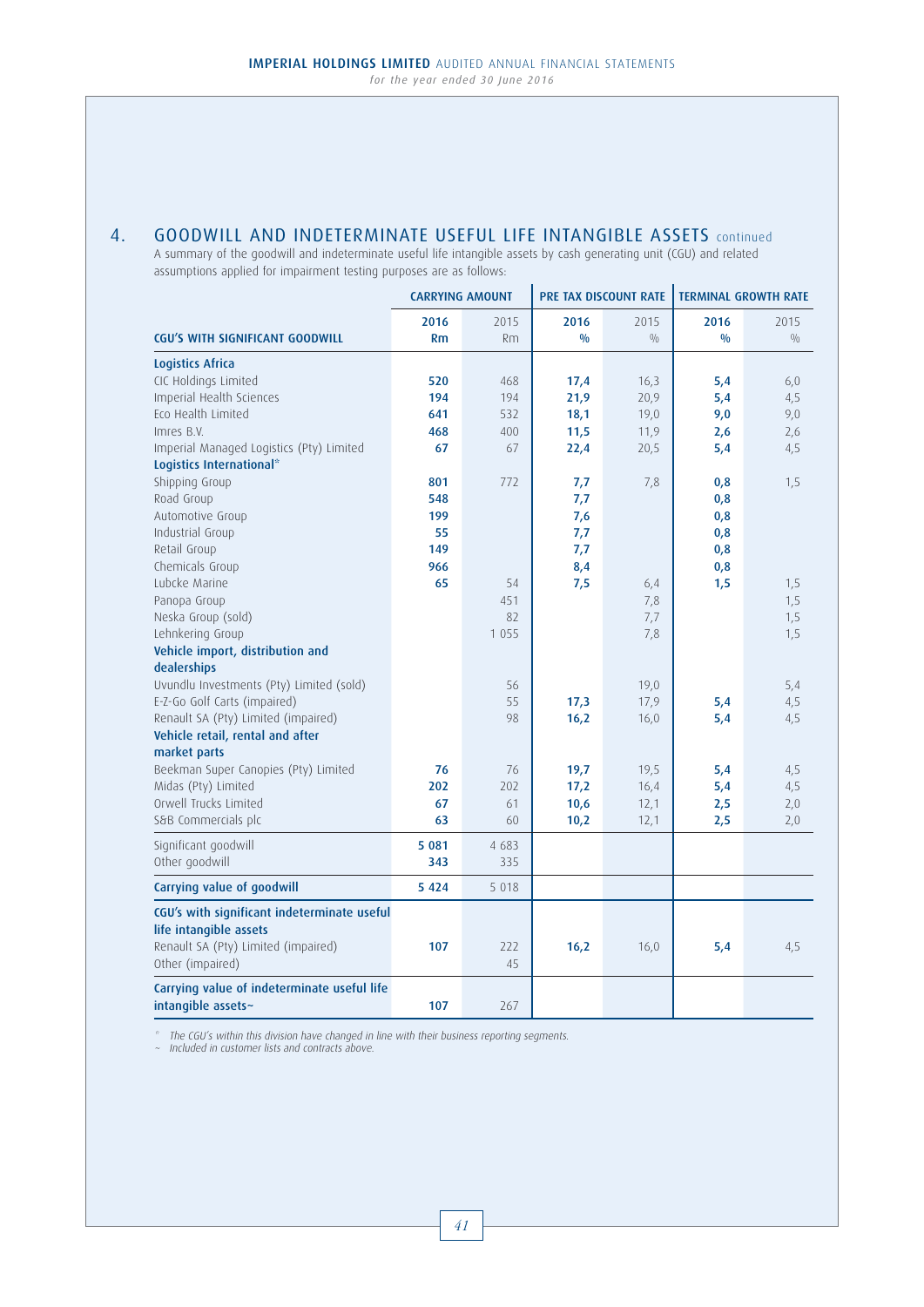*For the year ended 30 June 2016 – Continued*

## 4. GOODWILL AND INDETERMINATE USEFUL LIFE INTANGIBLE ASSETS continued

## Goodwill impairment testing

 Goodwill is allocated to the appropriate CGU's according to the type of business and where it operates. The CGU's represent the identifiable assets for which an active market exists and which generate independent cash flows for the Group.

 External and internal factors surrounding the business operations play a role in determining an indication of impairment. In addition the carrying amount of goodwill is subject to an annual impairment test. Impairment tests are carried out on all goodwill balances within each CGU.

 Impairment of goodwill arises when the recoverable amount of the CGU, including goodwill is less than the carrying value. The recoverable amount is determined as the greater of the fair value less costs to sell or the value in use. In most instances it is difficult to use the fair value less costs to sell as no reliable estimate is easily obtainable in determining the recoverable amount. Therefore the value in use method is used to assess the goodwill for impairment.

## Key assumptions used in value in use calculations

### Cash flow projections

 The value in use is calculated using the forecasted cash inflows and outflows which are expected to be derived from continuing use of the CGU and its ultimate disposal. Cash flow projections for financial forecasts are based on expected revenue, operating margins, working capital requirements and capital expenditure, which were approved by senior management.

 The expected revenues were based on market share assumptions, volume growth and price increases. No significant change in market share was assumed during the forecasted period and is based on the average market share in the period immediately before the forecast period. Volume growth was based on average growth experienced in recent years. The exchange rates used in the cash flow projections were consistent with external sources of information.

Operating margins reflect past experience but are adjusted for any expected changes for the individual CGU.

 These cash flow projections cover a five-year forecast period, which are then extrapolated into perpetuity using applicable terminal growth rates.

#### The key assumptions used in arriving at projected cash flows were as follows:

Logistics Africa – Market share assumptions and operating margins.

Logistics International – Market share assumptions and operating margins.

 Vehicle import, distribution and dealerships – Volume growth, exchange rates affecting the purchase price in relation to the vehicle selling price increases.

Vehicle retail, rental and after market parts – Market share assumptions and operating margins.

### Growth rates

 Growth rates applied are determined based on future trends within the industry, geographic location and past experience within the operating divisions. Growth rates can fluctuate from year to year based on the assumptions used to determine these rates.

 The Group used steady growth rates to extrapolate revenues beyond the forecasted period, which were consistent with publicly available information relating to long-term average growth rates for each of the markets in which each of the respective CGUs operates.

### Discount rates applied

 The discount rates present the current market assessment of the risks for each CGU, taking into consideration the time value of money and individual risks of the underlying assets that have not been incorporated in the cash flow projections. The discount rate calculations are derived from the CGU's weighted average cost of capital and takes into account both the cost of debt and the cost of equity.

The cost of equity was arrived at by using the capital asset pricing model (CAPM) which, where necessary, takes into account an equity risk premium and a small stock premium. The CAPM uses market betas of comparable entities in arriving at the cost of equity. The cost of debt is based on the interest-bearing borrowings the CGU is obliged to service.

 The debt to equity ratio was determined by applying market value weights based on theoretical target gearing levels, giving consideration to industry averages and using data of comparable entities.

## Change in key assumptions and conclusion

 The directors believe that any reasonable possible change in the key assumptions on which the recoverable amount is based would not cause the aggregate carrying amount to exceed the aggregate recoverable amount of the CGU's.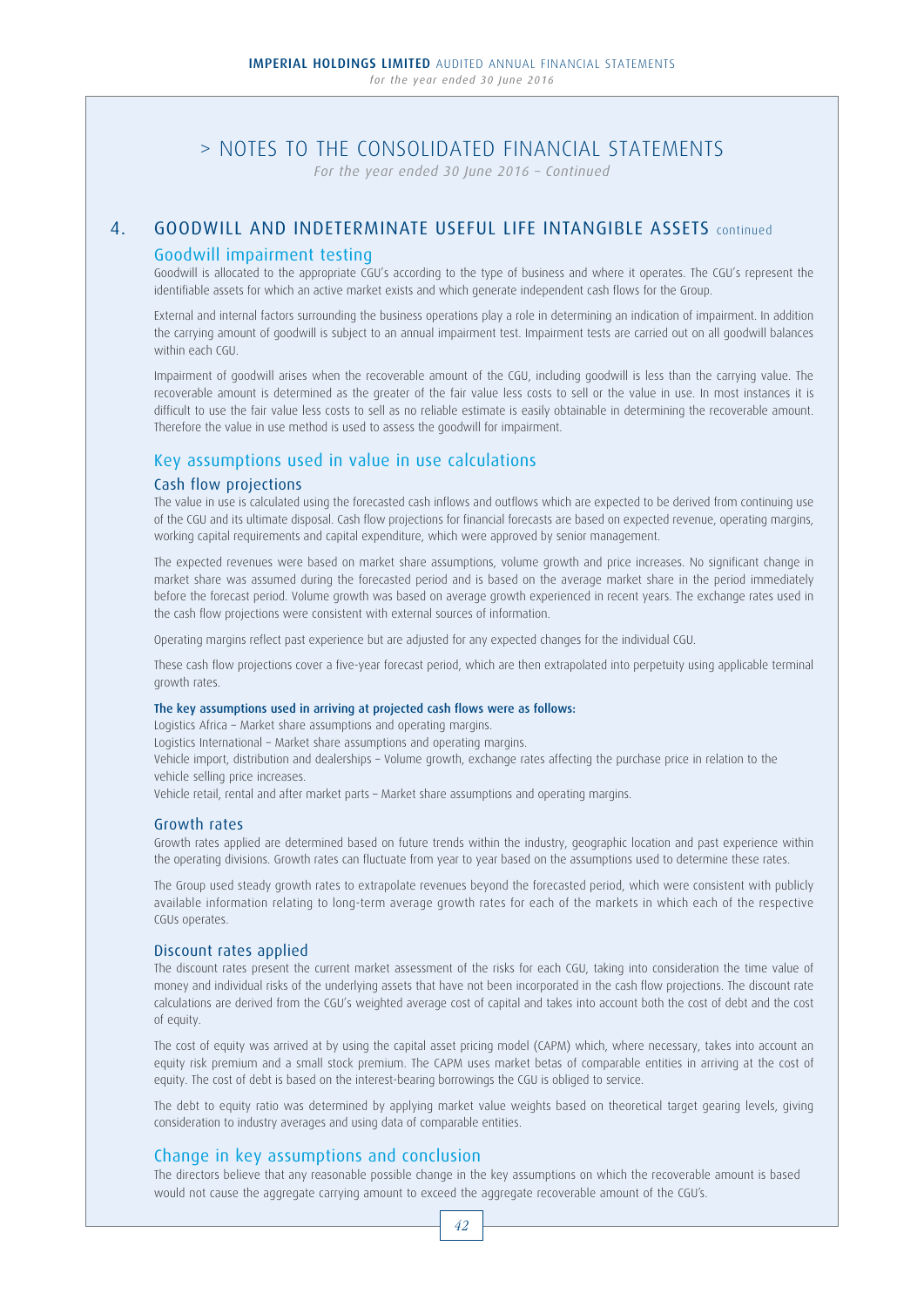## Impairment of goodwill and other intangible assets

The following are provided for the impairment of goodwill and other intangible assets during the year:

| <b>CASH GENERATING</b><br><b>UNITS</b>      | <b>DESCRIPTIONS OF CGU</b>                                      | <b>GOODWILL</b><br><b>IMPAIRED</b><br>Rm | <b>INTANGIBLES</b><br><b>ASSETS</b><br><b>IMPAIRED</b><br><b>Rm</b> | <b>RECOVERABLE</b><br><b>AMOUNT</b><br><b>Rm</b> | <b>RECOVERABLE</b><br><b>AMOUNT</b><br><b>BASIS</b> | <b>DISCOUNT</b><br><b>RATES</b><br><b>USED</b><br>0/0 |
|---------------------------------------------|-----------------------------------------------------------------|------------------------------------------|---------------------------------------------------------------------|--------------------------------------------------|-----------------------------------------------------|-------------------------------------------------------|
| Renault SA (Pty)<br>Limited*<br>E-Z-Go Golf | Vehicle importer<br>and dealerships<br>Importer and distributor | 98                                       | 115                                                                 | 1079                                             | Value in use                                        | 16,2                                                  |
| $Carts^*$<br>Other                          | of Golf parts                                                   | 55<br>105                                | 52                                                                  | 254                                              | Value in use<br>Value in use                        | 17,3                                                  |
|                                             |                                                                 | 258                                      | 167                                                                 |                                                  |                                                     |                                                       |

PRE-TAX

\* Included in the Vehicle import, distribution and Dealerships segment.

 The impairment of the Renault goodwill and intangible assets resulted from the impact the declining vehicle market, volatile and at the time worsening exchange rates. Concerning market conditions leading to lower forecasted cash flows lead to the impairment of E-Z-Go and all other goodwill and intangible assets.

 The goodwill impairment is included within Other non-operating items in the consolidated statement of profit or loss but is excluded from the segment results. Goodwill impairment by segment was as follows:

| <b>OPERATING SEGMENT</b>                      | 2016<br><b>Rm</b> | 2015<br>Rm |
|-----------------------------------------------|-------------------|------------|
| Continuing                                    |                   |            |
| Logistics Africa                              | 72                | 33         |
| Logistic International                        |                   | 32         |
| Vehicle import, distribution and dealerships  | 165               |            |
| Vehicle retail, rental and after market parts | 19                |            |
| <b>Discontinued</b>                           |                   |            |
| Insurance                                     |                   |            |
|                                               | 258               | 67         |

|                                                                                                                                     | 2016<br>Rm | 2015<br><b>Rm</b> |
|-------------------------------------------------------------------------------------------------------------------------------------|------------|-------------------|
| INVESTMENT IN ASSOCIATES AND JOINT VENTURES<br>Listed shares at cost<br>Unlisted shares at cost<br>Share of post-acquisition equity | 501<br>186 | 282<br>486<br>422 |
| Carrying value of shares - equity accounted<br>Indebtedness by associates and joint ventures                                        | 687<br>299 | 1 1 9 0<br>161    |
| - Less than one year<br>- More than one year                                                                                        | 233<br>66  | 116<br>45         |
|                                                                                                                                     | 986        | 1 3 5 1           |
| Valuation of shares<br>Listed shares at fair value (Level 1 in the fair value hierarchy)                                            |            | 763               |

The group's interest in Mix Telematics Limited has been reclassified to assets of disposal groups.

Details of the group's material associates and joint ventures are reflected in note 39.5.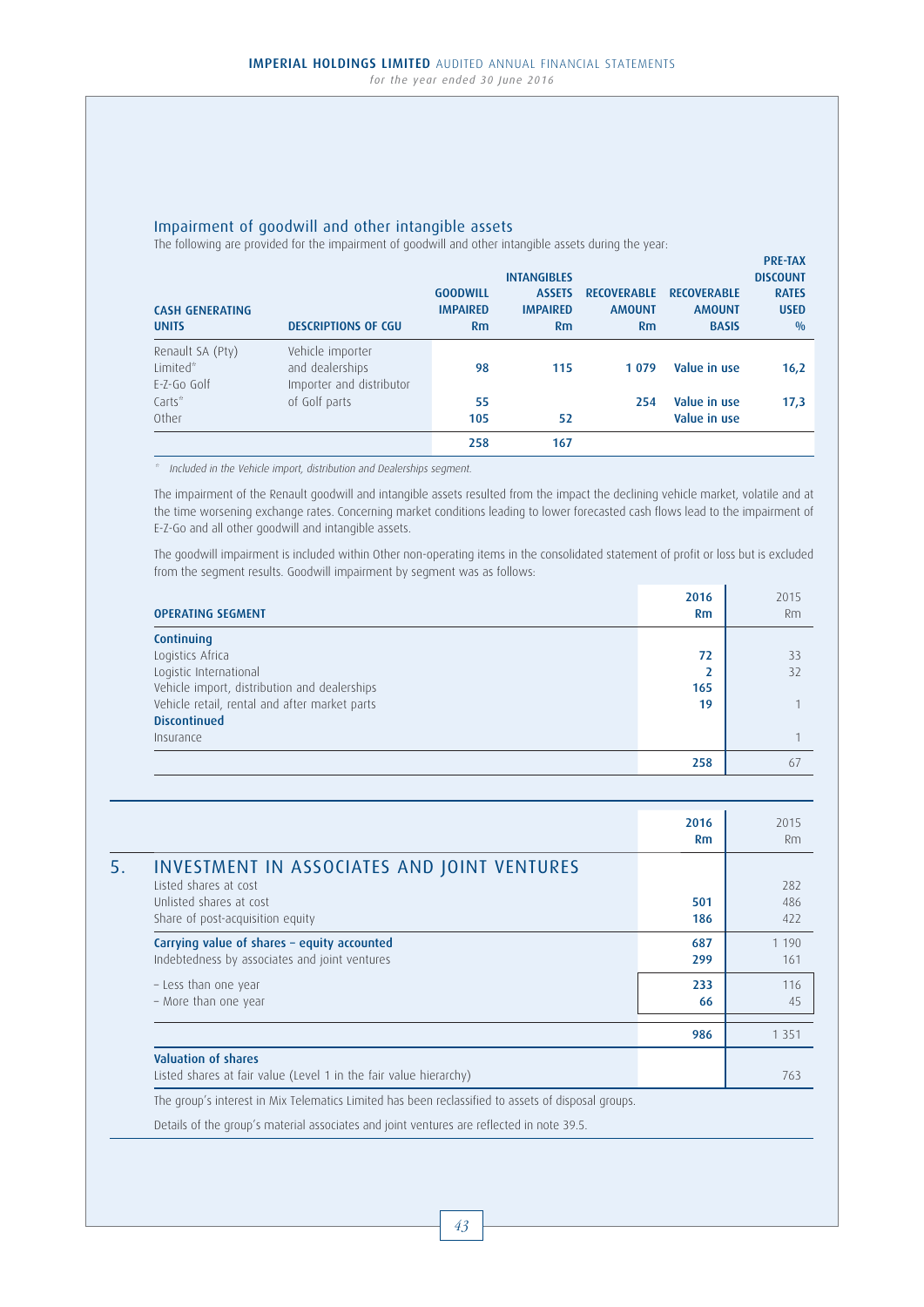*For the year ended 30 June 2016 – Continued*

|    |                                                  | LAND,<br><b>BUILDINGS</b><br><b>AND LEASEHOLD</b><br><b>IMPROVEMENTS</b><br>Rm | <b>EQUIPMENT</b><br><b>AND</b><br><b>FURNITURE</b><br>Rm | <b>MOTOR</b><br><b>VEHICLES</b><br>Rm | <b>TOTAL</b><br>Rm |
|----|--------------------------------------------------|--------------------------------------------------------------------------------|----------------------------------------------------------|---------------------------------------|--------------------|
| 6. | PROPERTY, PLANT AND EQUIPMENT<br>At 30 June 2016 |                                                                                |                                                          |                                       |                    |
|    | Cost                                             | 10 737                                                                         | 5 5 7 7                                                  | 582                                   | 16896              |
|    | Accumulated depreciation and impairment          | 1 5 7 1                                                                        | 3 5 9 1                                                  | 269                                   | 5 4 3 1            |
|    |                                                  | 9 1 6 6                                                                        | 1986                                                     | 313                                   | 11 465             |
|    | Net carrying value at beginning of year          | 8793                                                                           | 1825                                                     | 349                                   | 10 967             |
|    | Movements during the year"                       |                                                                                |                                                          |                                       |                    |
|    | Net disposal of subsidiaries and businesses      | (369)                                                                          | (269)                                                    | (17)                                  | (655)              |
|    | <b>Additions</b>                                 | 649                                                                            | 850                                                      | 287                                   | 1786               |
|    | Proceeds from disposal                           | (135)                                                                          | (45)                                                     | (164)                                 | (344)              |
|    | Depreciation                                     | (150)                                                                          | (530)                                                    | (124)                                 | (804)              |
|    | Impairment charge                                | (8)                                                                            | (4)                                                      |                                       | (12)               |
|    | Profit from disposal                             | 36                                                                             | 3                                                        | 5                                     | 44                 |
|    | Currency adjustments                             | 437                                                                            | 174                                                      | (6)                                   | 605                |
|    | Reclassifications                                | (11)                                                                           | 44                                                       | (2)                                   | 31                 |
|    | Reclassification to assets of disposal groups    | (76)                                                                           | (62)                                                     | (15)                                  | (153)              |
|    | Net carrying value at end of year                | 9 1 6 6                                                                        | 1986                                                     | 313                                   | 11 4 65            |

~ The above excludes movements from the discontinued operations. This differs from the amounts in the consolidated statement of cash flows and the notes to the consolidated statement of cash flows which includes amounts from discontinued operations. The amounts disclosed in the notes to the consolidated statement of profit or loss relate to continuing operations only. Refer to note 15 for disclosures provided for discontinued operations.

|                                                       | LAND,                |                  |                          |              |
|-------------------------------------------------------|----------------------|------------------|--------------------------|--------------|
|                                                       | <b>BUILDINGS</b>     | <b>EQUIPMENT</b> |                          |              |
|                                                       | <b>AND LEASEHOLD</b> | <b>AND</b>       | <b>MOTOR</b>             |              |
|                                                       | <b>IMPROVEMENTS</b>  | <b>FURNITURE</b> | <b>VEHICLES</b>          | <b>TOTAL</b> |
|                                                       | Rm                   | Rm               | Rm                       | Rm           |
| At 30 June 2015                                       |                      |                  |                          |              |
| Cost                                                  | 10 493               | 5 3 7 5          | 639                      | 16 507       |
| Accumulated depreciation and impairment               | 1 700                | 3 5 5 0          | 290                      | 5 5 4 0      |
|                                                       | 8793                 | 1825             | 349                      | 10 967       |
| Net carrying value at beginning of year               | 8 4 6 1              | 1721             | 287                      | 10 4 69      |
| Movements during the year                             |                      |                  |                          |              |
| Net acquisition of subsidiaries and businesses        | 50                   | 9                | 48                       | 107          |
| Additions                                             | 998                  | 604              | 272                      | 1874         |
| Proceeds from disposal                                | (254)                | (24)             | (149)                    | (427)        |
| Depreciation                                          | (149)                | (495)            | (118)                    | (762)        |
| Impairment charge                                     | (4)                  | (7)              |                          | (11)         |
| Profit from disposal                                  | 33                   |                  | 7                        | 41           |
| Currency adjustments                                  | (119)                | (48)             |                          | (166)        |
| Reclassifications                                     | (117)                | 103              | $\overline{\phantom{1}}$ | (12)         |
| Reclassification to assets of discontinued operations | (106)                | (39)             | (1)                      | (146)        |
| Net carrying value at end of year                     | 8793                 | 1825             | 349                      | 10 967       |

Depreciation is calculated on a straight-line basis to write off the cost of each component of an asset to its residual value over its estimated useful life as follows:

| – Buildings               | 20 years      |
|---------------------------|---------------|
| - Equipment and furniture | 3 to 10 years |
| - Motor vehicles          | 3 to 5 years  |

Certain property, plant and equipment were encumbered as security for interest-bearing borrowings amounting to R66 million (2015: R80 million), refer to note 21.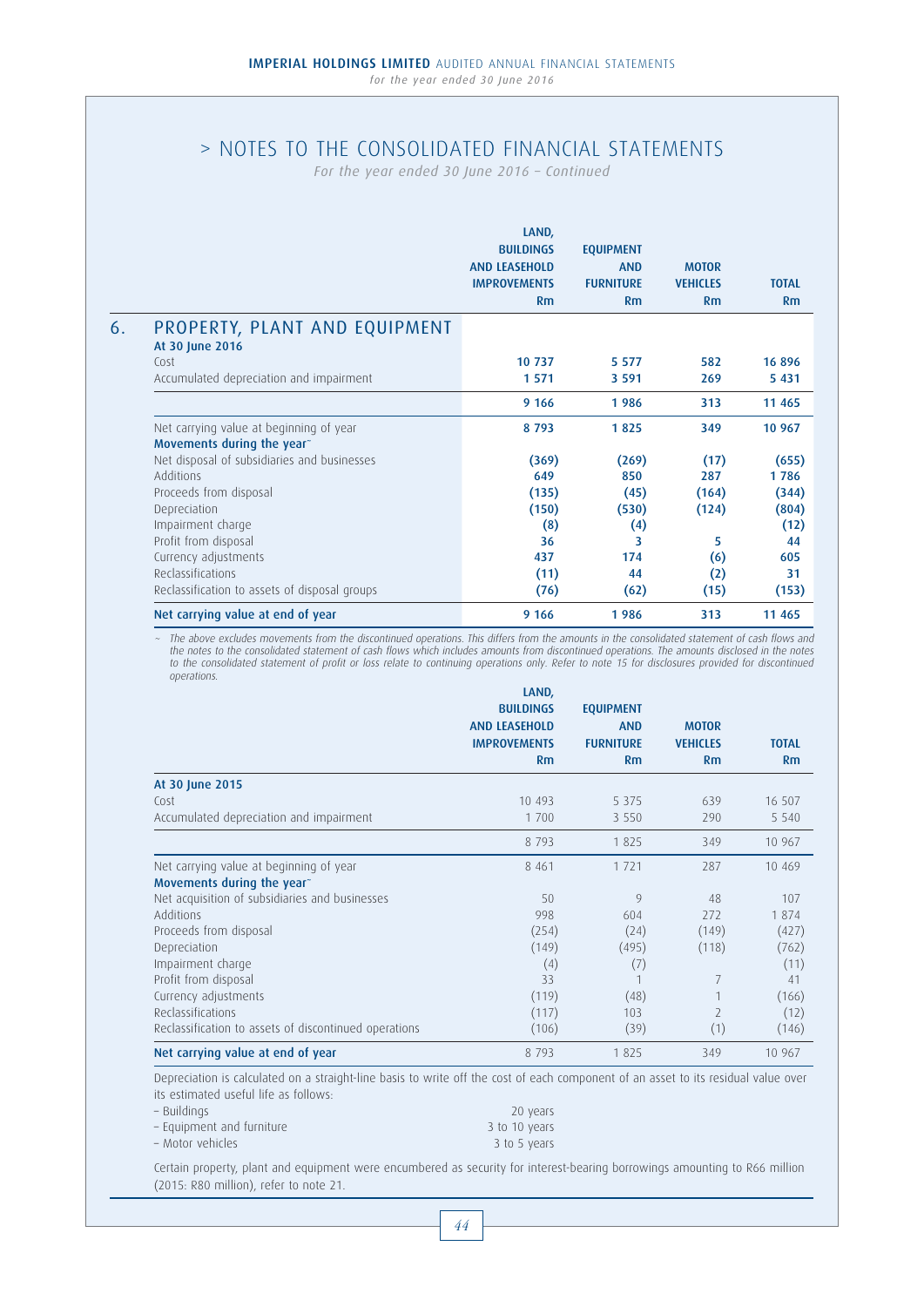2016 2015 Rm Rm 7. TRANSPORT FLEET Cost 2008 11 949 10 979 10 979 10 979 10 979 10 979 10 979 10 979 10 979 10 979 10 979 10 979 10 979 10 979 10 Accumulated depreciation and impairment 5 996 5 369 5 369 5 369 5 369 5 369 5 369 5 369 5 369 5 369 5 369 5 369 5 953 5 610 Net carrying value at beginning of year 5 610 5 610 5 610 5 610 5 610 5 612 5 610 5 612 5 612 5 610 5 612 5 61 Net (disposal) acquisition of subsidiaries and businesses (109) 8 Additions 1999 - 1999 - 1999 - 1999 - 1999 - 1999 - 1999 - 1999 - 1999 - 1999 - 1999 - 1999 - 1999 - 1999 - 19 Proceeds from disposal (274) (339) (339) Depreciation (778) (770) Impairment charge (17) Profit from disposal and the set of the set of the set of the set of the set of the set of the set of the set of the set of the set of the set of the set of the set of the set of the set of the set of the set of the set of Currency adjustments **508** (152) (152) Reclassified to assets of disposal groups (53) (53) Net carrying value at end of year 5 610

Depreciation is calculated on a straight-line basis to write off the cost of each component of the transport asset to its residual value over its estimated useful life between 3 to 12 years.

Certain transport fleet assets have been encumbered as security for interest-bearing borrowings amounting to R297 million (2015: R317 million), refer to note 21.

|                                                                                           | 2016<br><b>Rm</b> | 2015<br><b>Rm</b> |
|-------------------------------------------------------------------------------------------|-------------------|-------------------|
| <b>DEFERRED TAX</b>                                                                       |                   |                   |
| Movement of deferred tax assets and liabilities~                                          |                   |                   |
| Net carrying value at beginning of year                                                   | 96                | 254               |
| Charged to profit or loss                                                                 |                   |                   |
| - Current year                                                                            | (280)             | (43)              |
| - Prior year net under (over) provisions                                                  | (150)             | 29                |
| - Impairment charge and assessed losses                                                   | 72                | (2)               |
| - Tax rate adjustment                                                                     | (2)               |                   |
| - Capital gains tax                                                                       | (9)               | 3                 |
| Recognised in other comprehensive income                                                  | (126)             | (49)              |
| Recognised directly in equity                                                             | (5)               |                   |
| Net acquisitions of subsidiaries and businesses                                           | 3                 | 61                |
| Currency adjustments                                                                      | (16)              | 13                |
| Reclassified to assets and liabilities of disposal groups (2015: discontinued operations) | (78)              | (170)             |
| Net carrying value at end of year                                                         | (495)             | 96                |

The above excludes movements from the discontinued operations. This differs from the amounts in the consolidated statement of cash flows and the notes to the consolidated statement of cash flows which includes amounts from discontinued operations. The amounts disclosed in the notes to the consolidated statement of profit or loss relate to continuing operations only. Refer to note 15 for disclosures provided for discontinued operations.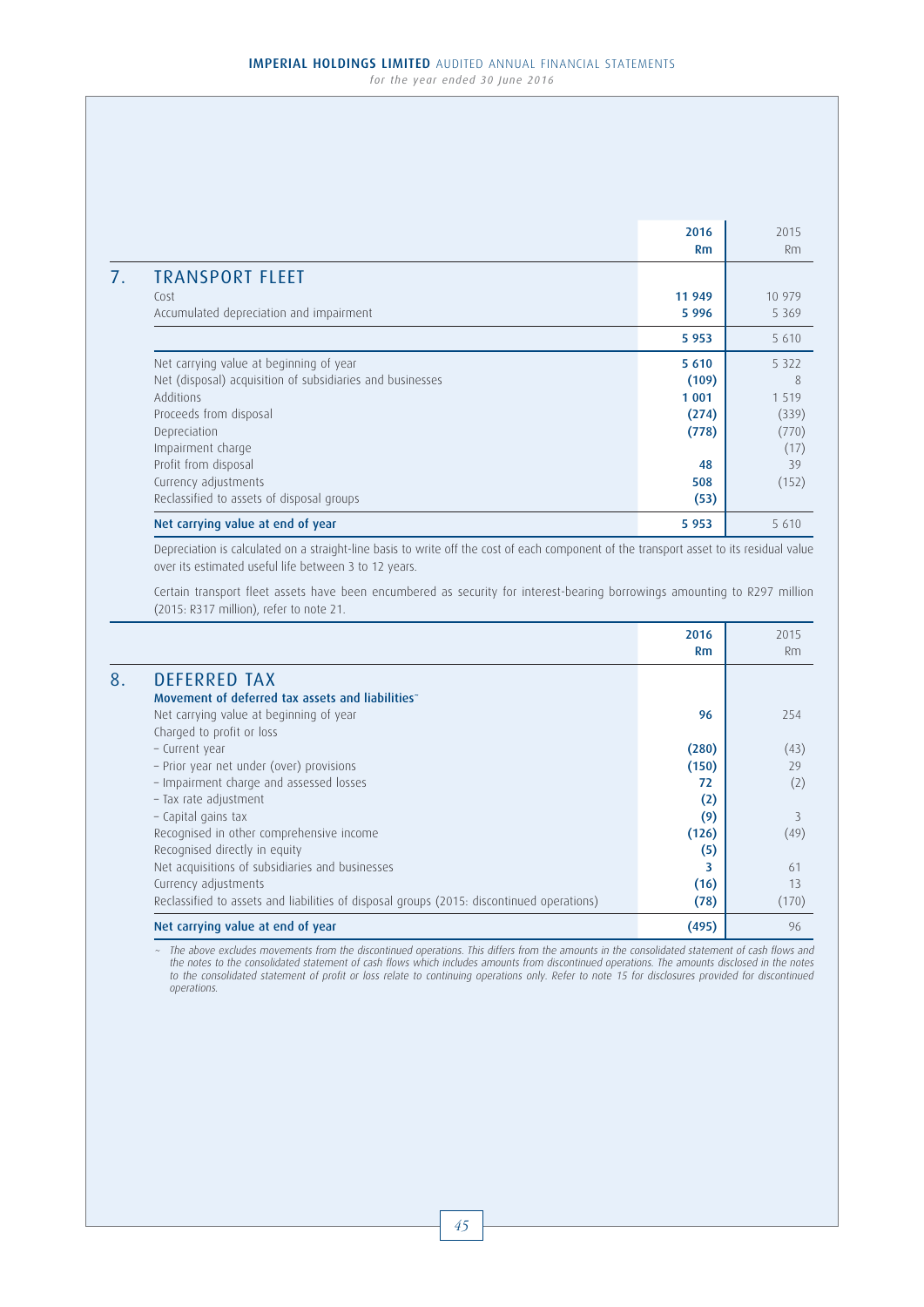# > NOTES TO THE CONSOLIDATED FINANCIAL STATEMENTS

*For the year ended 30 June 2016 – Continued*

# 8. **DEFERRED TAX** continued

| <b>ANALYSIS OF DEFERRED TAX</b>                                                                                                                            | 2016<br>Rm                 | 2015<br>Rm                        |
|------------------------------------------------------------------------------------------------------------------------------------------------------------|----------------------------|-----------------------------------|
| - Intangible assets<br>- Property, plant and equipment<br>- Transport fleet                                                                                | 265<br>287<br>542          | 356<br>338<br>579                 |
| - Vehicles for hire<br>- Investments<br>- Inventories<br>- Provisions and maintenance contracts<br>- Deferral of recoupments                               | 34<br>32<br>(137)<br>(978) | 98<br>21<br>(137)<br>(818)<br>134 |
| - Retirement benefit obligation<br>- Tax losses<br>- Other                                                                                                 | (302)<br>(218)<br>(20)     | (194)<br>(247)<br>(34)            |
| Net deferred tax on statement of financial position<br>Deferred tax assets<br>Deferred tax liabilities                                                     | (495)<br>(1376)<br>881     | 96<br>(1097)<br>1 1 9 3           |
| Net deferred tax on statement of financial position                                                                                                        | (495)                      | 96                                |
| <b>Unrecognised tax losses</b><br>Unused tax losses available for offset against future profits<br>Deferred tax asset recognised in respect of such losses | (1933)<br>777              | (1861)<br>878                     |
| Remaining tax losses not recognised                                                                                                                        | (1156)                     | (983)                             |

Where entities within the group are expecting to be profitable and have a high prospect of utilising any noted assessed losses in the future, deferred tax assets are recognised. The assessments are performed on a continuous basis and if required the deferred tax asset raised is impaired. Management has assumed that the recoverability of the remaining unrecognised losses is still in doubt because a trend of profitable growth in the respective entities has not yet been established and hence have not raised deferred tax assets on this balance.

Deferred tax assets were impaired where entities do not show signs of profitability in the foreseeable future.

|    |                                                                                                                                                   | 2016<br><b>Rm</b> | 2015<br>Rm       |
|----|---------------------------------------------------------------------------------------------------------------------------------------------------|-------------------|------------------|
| 9. | <b>INVESTMENTS AND LOANS</b><br>Investments and loans consists of loans receivable at amortised cost                                              | 291               | 357              |
|    | <b>Maturity analysis of loans</b><br>- Maturing within one year<br>- Maturing after one year but within five years<br>- Maturing after five years | 52<br>199<br>40   | 152<br>94<br>111 |
|    |                                                                                                                                                   | 291               | 357              |
|    | Effective interest rates on loans                                                                                                                 | $4,2\% - 15,5\%$  | $2,5\% - 10,0\%$ |
|    | For further disclosures refer to note 38.                                                                                                         |                   |                  |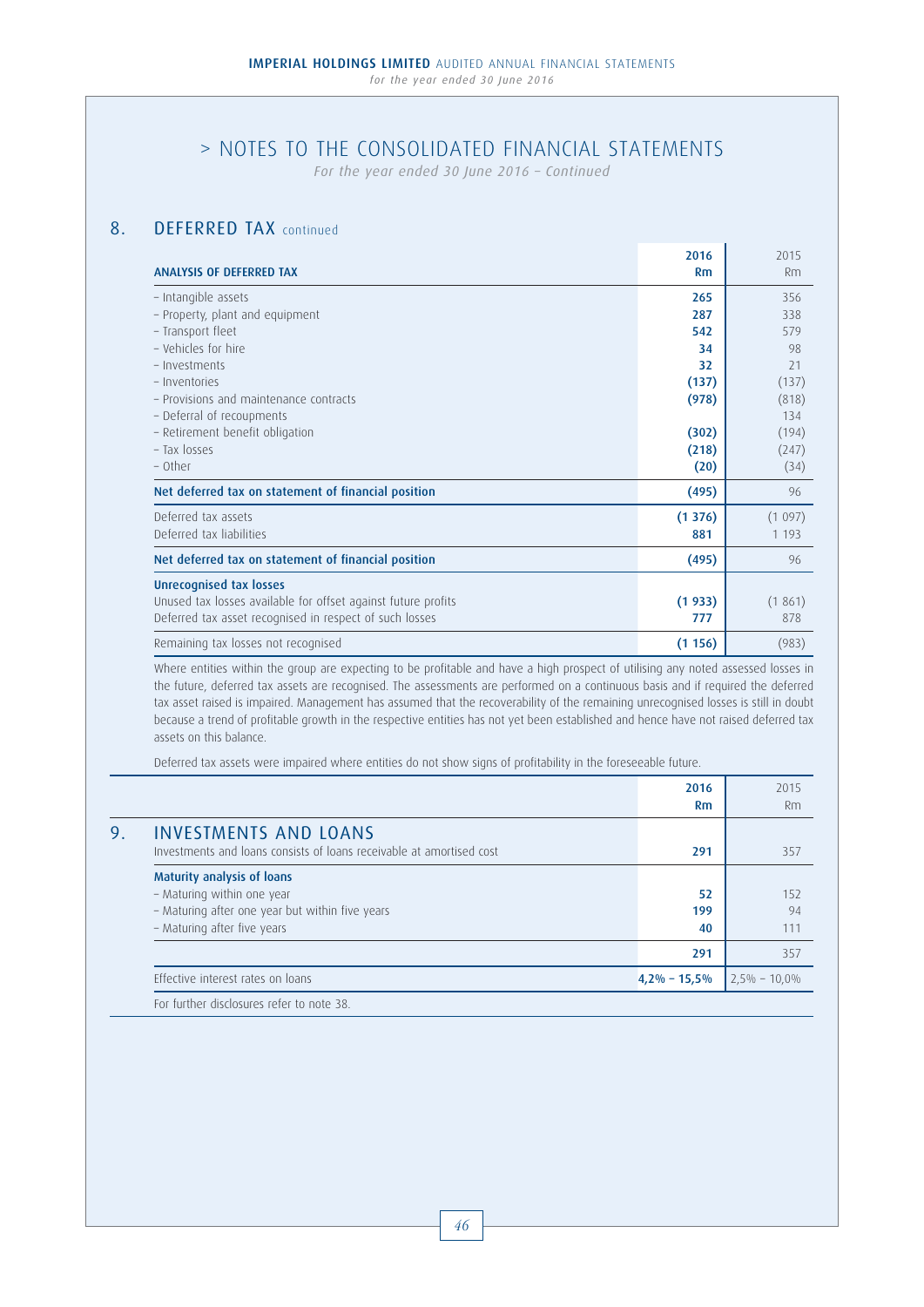|     |                                                                                                                                                                                             | 2016<br><b>Rm</b> | 2015<br>Rm        |
|-----|---------------------------------------------------------------------------------------------------------------------------------------------------------------------------------------------|-------------------|-------------------|
| 10. | <b>OTHER FINANCIAL ASSETS</b><br>Cross-currency and interest rate swap instruments at fair value (Level 2 in the fair value                                                                 |                   |                   |
|     | hierarchy)                                                                                                                                                                                  | 8                 | 36                |
|     |                                                                                                                                                                                             | 8                 | 36                |
|     | The cross currency and interest rate swap instruments mature in July 2017.                                                                                                                  |                   |                   |
|     | For further disclosures refer to note 38.                                                                                                                                                   |                   |                   |
| 11. | <b>VEHICLES FOR HIRE</b>                                                                                                                                                                    |                   |                   |
|     | Cost                                                                                                                                                                                        | 4 0 3 1           | 4 4 1 3           |
|     | Accumulated depreciation and impairment                                                                                                                                                     | 562               | 810               |
|     |                                                                                                                                                                                             | 3 4 6 9           | 3 603             |
|     | Net carrying value at beginning of year                                                                                                                                                     | 3 6 0 3           | 2 9 4 5           |
|     | Net disposal of subsidiaries and businesses                                                                                                                                                 | (736)             |                   |
|     | Additions<br>Proceeds from disposal                                                                                                                                                         | 4 3 1 1<br>(2700) | 3 2 6 8<br>(1737) |
|     | Depreciation                                                                                                                                                                                | (923)             | (921)             |
|     | Profit from disposal                                                                                                                                                                        | 5                 | 5                 |
|     | Currency adjustments                                                                                                                                                                        | $\overline{2}$    | $\mathbf{1}$      |
|     | Reclassifications                                                                                                                                                                           | (93)              | 42                |
|     | Net carrying value at end of year                                                                                                                                                           | 3 4 6 9           | 3 603             |
|     | Depreciation is calculated on a straight-line basis to write off the cost of each component of<br>the vehicle to its residual value over its estimated useful life of between 1 to 5 years. |                   |                   |
|     | Certain vehicles for hire have been encumbered during the year as security for interest-bearing<br>borrowings amounting to R429 million (refer to note 21).                                 |                   |                   |
| 12. | <b>INVENTORIES</b>                                                                                                                                                                          |                   |                   |
|     | New vehicles                                                                                                                                                                                | 8801              | 8 5 9 1           |
|     | Used vehicles                                                                                                                                                                               | 3 9 2 1           | 3 1 5 0           |
|     | Spares, accessories and finished goods                                                                                                                                                      | 2 2 8 3           | 1971              |
|     | Pharmaceutical goods<br>Fast moving consumer goods                                                                                                                                          | 936<br>446        | 996<br>355        |
|     | Merchandise                                                                                                                                                                                 | 109               | 185               |
|     | Work in progress                                                                                                                                                                            | 96                | 119               |
|     | Fuel and oil                                                                                                                                                                                | 125               | 98                |
|     |                                                                                                                                                                                             | 16 717            | 15 4 65           |
|     | Inventories carried at net realisable value included above                                                                                                                                  | 4 1 6 8           | 6 7 1 5           |
|     | Net amount of inventory write-down expensed in profit or loss                                                                                                                               | 71                | 28                |

trade payables amounts to R1 458 million (2015: R927 million), refer to note 21 and note 25.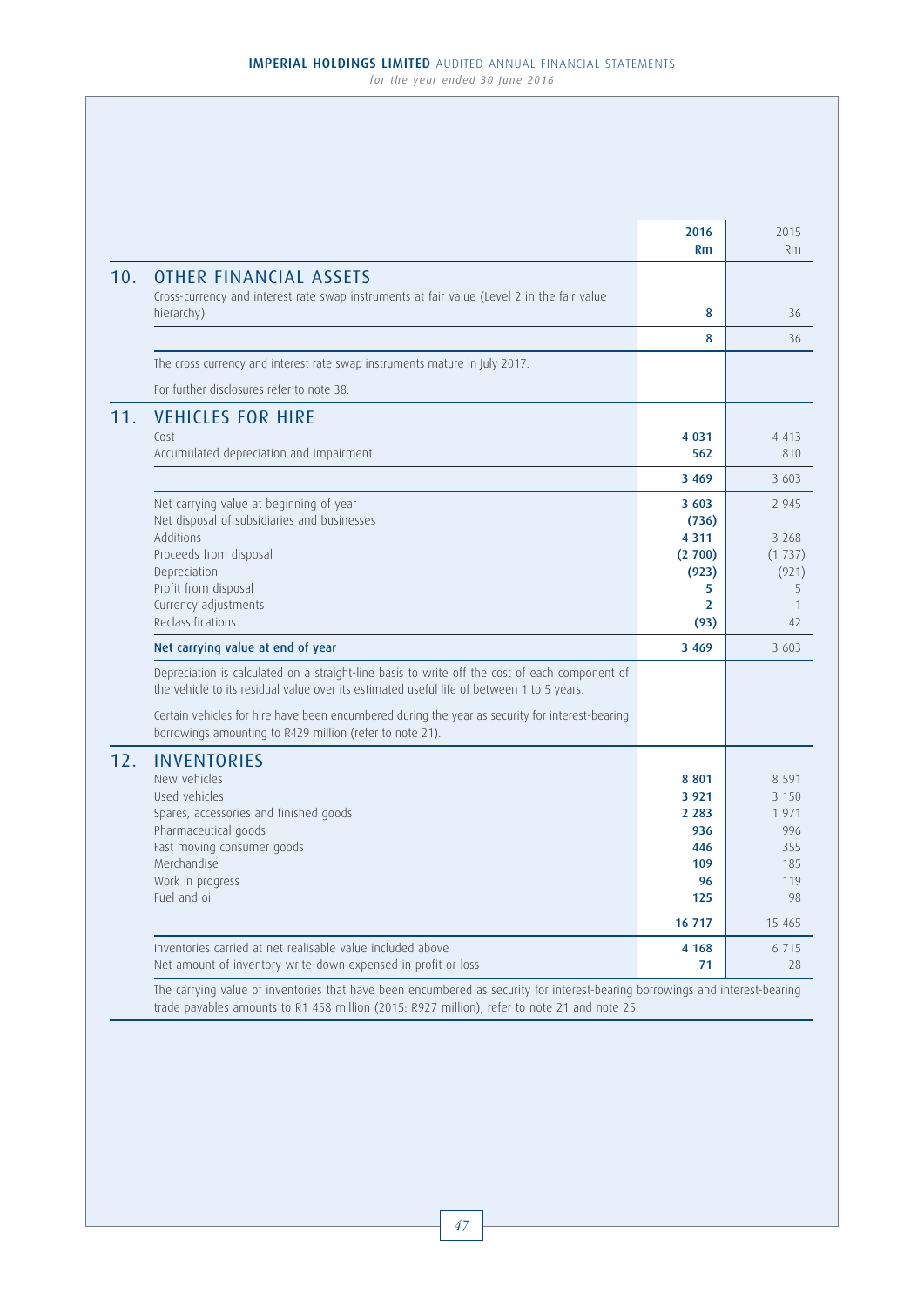# > NOTES TO THE CONSOLIDATED FINANCIAL STATEMENTS

*For the year ended 30 June 2016 – Continued*

|     |                                                                                                             | 2016            | 2015            |
|-----|-------------------------------------------------------------------------------------------------------------|-----------------|-----------------|
|     |                                                                                                             | Rm              | <b>Rm</b>       |
| 13. | <b>TRADE AND OTHER RECEIVABLES</b><br>Trade receivables                                                     | 11 3 45         | 11 531          |
|     | - Gross receivables<br>- Provision for doubtful debts                                                       | 11 774<br>(429) | 12 042<br>(511) |
|     | Prepayments and other receivables<br>Derivative financial instruments (Level 2 in the fair value hierarchy) | 1 3 2 3<br>44   | 1 2 3 3<br>85   |
|     |                                                                                                             | 12 712          | 12 849          |
|     | For further disclosures refer to note 38.                                                                   |                 |                 |
| 14. | <b>CASH RESOURCES</b>                                                                                       |                 |                 |
|     | Deposits and funds at call                                                                                  | 891             | 1 1 9 6         |
|     | Cash on hand and at bank                                                                                    | 1426            | 1 0 7 5         |
|     |                                                                                                             | 2 3 1 7         | 2 2 7 1         |
|     | Effective interest rates                                                                                    | $0,1\% - 6,5\%$ | $0,1\% - 5,3\%$ |
|     | $\mathbf{r} = \mathbf{r} + \mathbf{r} + \mathbf{r} + \mathbf{r} + \mathbf{r} + \mathbf{r}$                  |                 |                 |

For further disclosures refer to note 38.

# 15. DISCONTINUED OPERATIONS AND DISPOSAL GROUPS

## Discontinued operations

 The Regent business consists of long and short term insurance licenses in South Africa, Botswana and Lesotho. It covers both motor-related insurance as well as a number of non-motor areas.

While the business of Regent has grown strongly since its establishment, a large fast growing portion of Regent's revenue and profits are unrelated to the Group's core vehicle and logistics businesses and enjoy no strategic, competitive or financial advantage from Imperial's ownership.

 As a result the Group determined that the growth prospects and value of these unrelated businesses would be better advanced by owners with established capability and scale in financial services and insurance.

 Accordingly, and consistent with its strategy to invest in its core capabilities, Imperial decided to dispose of the business and insurance licenses of Regent, in a transaction structured to allow the Group continued access, with its cell captive arrangements, to the income flows generated by the distribution of vehicle related insurance and value added products, through Imperial's extensive dealership network.

 The Group expects that the fair value less cost to sell the business will be higher than the aggregate carrying amount of the related assets and liabilities.

The disposal has been finalised and is subject to regulatory approval.

The following disclosures regarding the Insurance business are reflected after inter-group eliminations.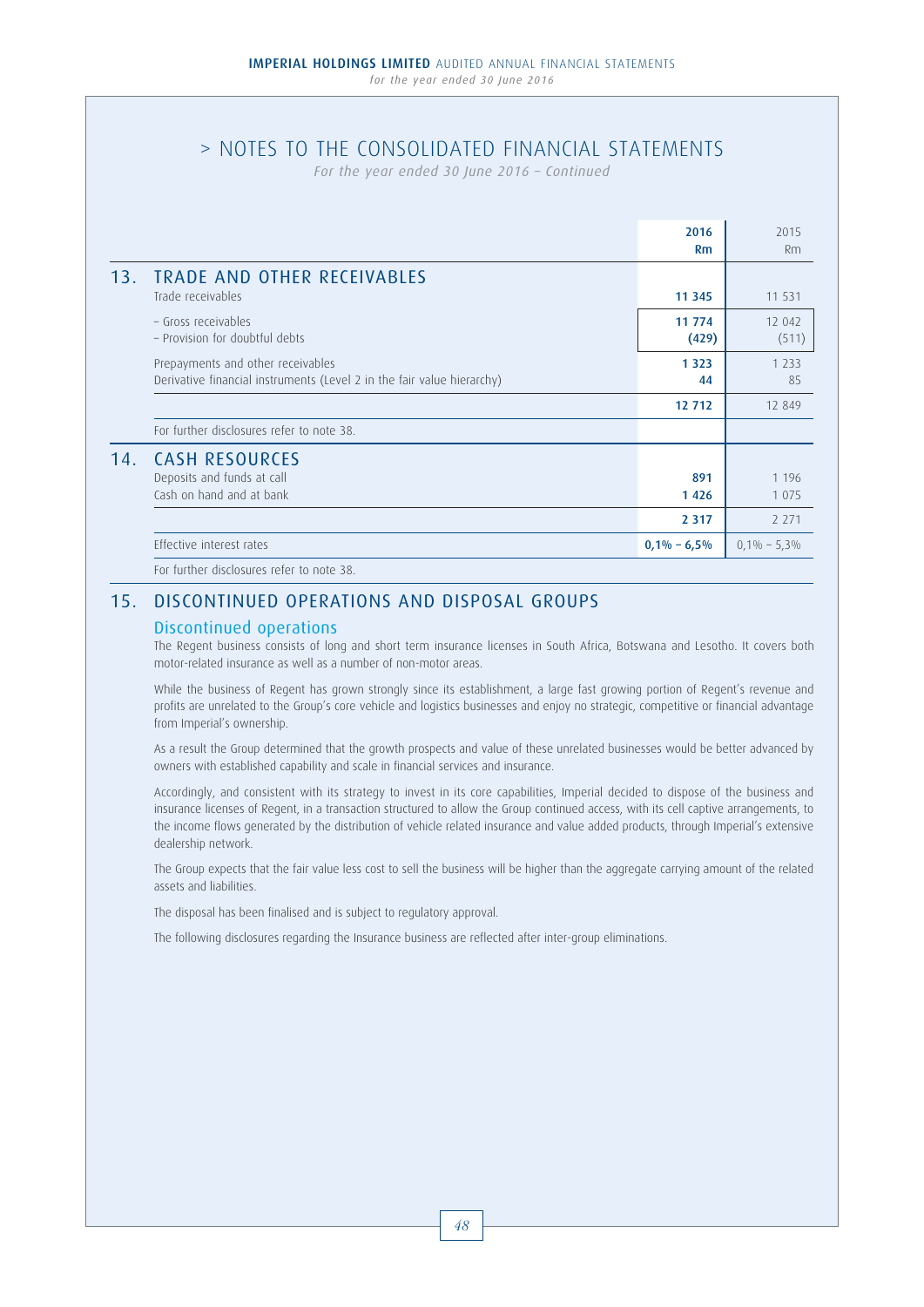# 15. DISCONTINUED OPERATIONS AND DISPOSAL GROUPS continued

|      | ANALYSIS OF PROFIT FROM DISCONTINUED OPERATIONS<br><b>Notes</b>                                                                                                      | 2016<br><b>Rm</b>   | 2015<br>Rm            |
|------|----------------------------------------------------------------------------------------------------------------------------------------------------------------------|---------------------|-----------------------|
|      | 15.1<br>Revenue<br>Net operating expenses                                                                                                                            | 3 1 1 1<br>(2582)   | 3 0 3 4<br>(2.442)    |
|      | Profit before depreciation, impairments and recoupments<br>Depreciation, amortisation, impairments and recoupments<br>15.2                                           | 529                 | 592<br>(28)           |
|      | <b>Operating profit</b><br>Other non-operating items<br>15.3                                                                                                         | 529<br>(16)         | 564<br>(8)            |
|      | Profit before share of result of associates and joint ventures<br>Share of result of associates and joint ventures                                                   | 513                 | 556<br>(1)            |
|      | <b>Profit before tax</b><br>Income tax expense                                                                                                                       | 513<br>(180)        | 555<br>(178)          |
|      | Profit for the year                                                                                                                                                  | 333                 | 377                   |
| 15.1 | Analysis of revenue<br>Rendering of services<br>Gross premiums received<br>Other                                                                                     | 129<br>2 9 8 1<br>1 | 111<br>2 9 1 8<br>5   |
|      | <b>External revenue</b><br>Inter-group revenue                                                                                                                       | 3 1 1 1<br>62       | 3 0 3 4<br>64         |
|      | <b>Total revenue</b>                                                                                                                                                 | 3 1 7 3             | 3 0 9 8               |
| 15.2 | Depreciation, amortisation, impairments and recoupments<br>Depreciation and amortisation<br>Intangible assets<br>Property, plant and equipment                       |                     | (10)<br>(18)          |
|      |                                                                                                                                                                      |                     | (28)                  |
| 15.3 | Other non-operating items<br>Fair value loss on derivatives<br>Change in economic assumptions of insurance funds<br>Capital items                                    | (1)<br>(4)<br>(11)  | (1)<br>(6)<br>(1)     |
|      |                                                                                                                                                                      | (16)                | (8)                   |
|      | 15.4 Cash flows from discontinued operations<br>Cash flows from operating activities<br>Cash flows from investing activities<br>Cash flows from financing activities | 390<br>(30)<br>(1)  | 391<br>(1103)<br>(31) |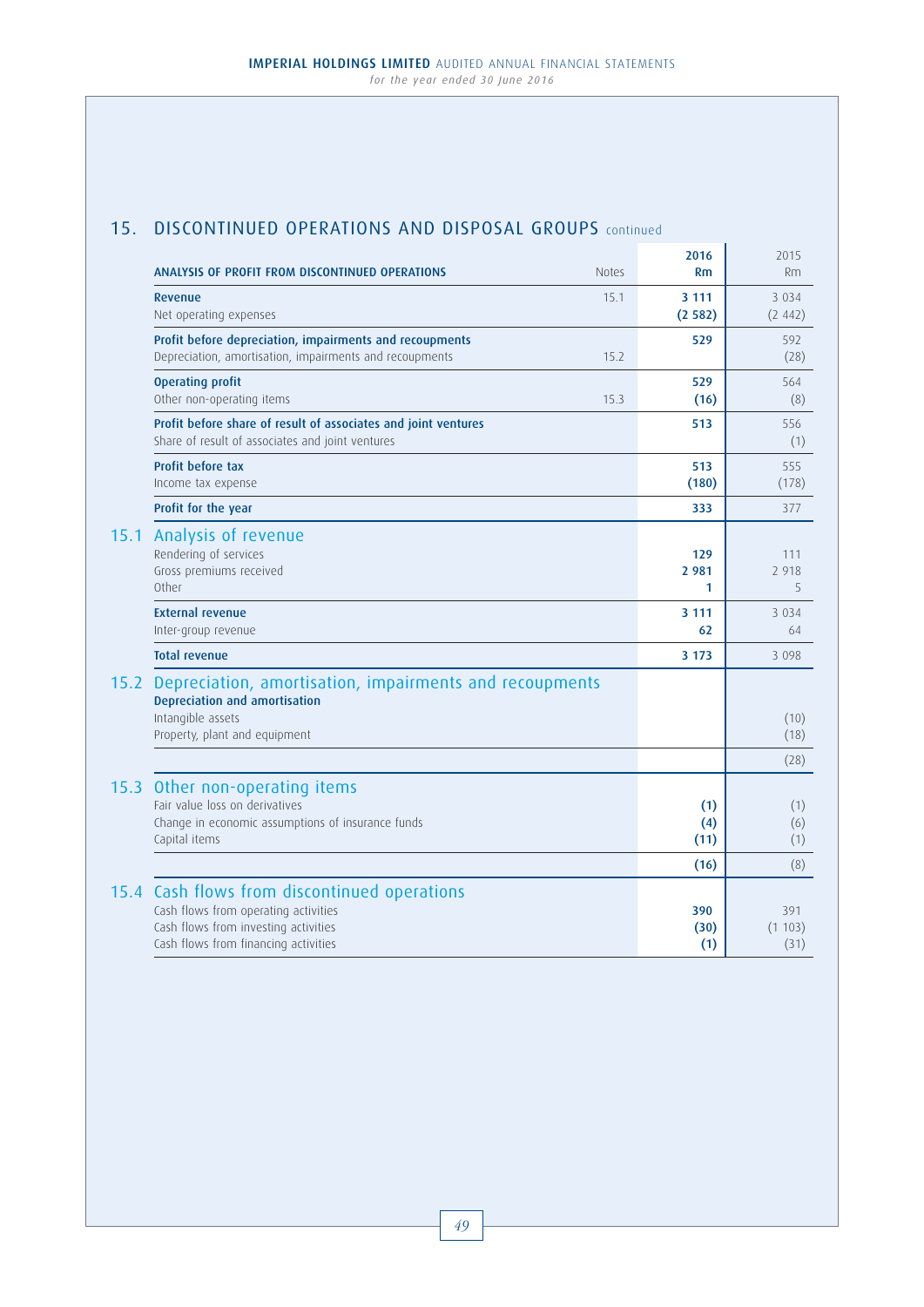*For the year ended 30 June 2016 – Continued*

# 15. DISCONTINUED OPERATIONS AND DISPOSAL GROUPS continued

The major classes of assets and liabilities of the discontinued operations classified as held for sale at 30 June were as follows:

|                                                                                                                                                                                                                                                                                                                                                             | 2016       | 2015      |
|-------------------------------------------------------------------------------------------------------------------------------------------------------------------------------------------------------------------------------------------------------------------------------------------------------------------------------------------------------------|------------|-----------|
|                                                                                                                                                                                                                                                                                                                                                             | Rm         | Rm        |
| 15.5 Assets<br>Goodwill and intangible assets<br>Investment in associates and joint ventures                                                                                                                                                                                                                                                                | 204<br>40  | 122<br>17 |
| Property, plant and equipment<br>Current and deferred tax assets                                                                                                                                                                                                                                                                                            | 164<br>24  | 146<br>20 |
| Investments and other financial assets                                                                                                                                                                                                                                                                                                                      | 3 197      | 3 2 5 0   |
| Trade and other receivables                                                                                                                                                                                                                                                                                                                                 | 217        | 218       |
| Cash resources                                                                                                                                                                                                                                                                                                                                              | 1 2 3 7    | 845       |
| Assets of discontinued operations                                                                                                                                                                                                                                                                                                                           | 5 0 8 3    | 4618      |
| 15.6 Liabilities                                                                                                                                                                                                                                                                                                                                            |            |           |
| Insurance and investment contracts                                                                                                                                                                                                                                                                                                                          | 1 3 8 4    | 1 3 6 1   |
| Current and deferred tax liabilities                                                                                                                                                                                                                                                                                                                        | 214        | 197       |
| Trade and other payables and provisions                                                                                                                                                                                                                                                                                                                     | 1 1 4 0    | 1 1 5 5   |
| Liabilities of discontinued operations                                                                                                                                                                                                                                                                                                                      | 2 7 3 8    | 2 7 1 3   |
| Investments and other financial assets consists of listed investments of R2 481 million<br>(2015: R2 288 million) (level 1 in the fair value hierarchy), fixed and negotiable deposits of<br>R589 million (2015: R733 million) (level 2 in the fair value hierarchy) and reinsurance<br>receivables of R127 million (2015: R229 million) at amortised cost. |            |           |
| Disposal groups<br>These assets include various businesses in the Logistics Africa, Vehicle Import Distribution and<br>Dealership division and the Vehicle Retail Rental and Aftermarket Parts division, and a listed<br>associate. These businesses will be recovered through disposal rather than through continuing use.                                 |            |           |
| 15.7 Assets<br>Goodwill and intangible assets                                                                                                                                                                                                                                                                                                               | 34         |           |
| Investment in associates and joint ventures                                                                                                                                                                                                                                                                                                                 | 476        |           |
| Property, plant and equipment                                                                                                                                                                                                                                                                                                                               | 114        |           |
| Transport fleet<br>Current and deferred tax assets                                                                                                                                                                                                                                                                                                          | 53<br>65   |           |
| Investments and other financial assets                                                                                                                                                                                                                                                                                                                      | 17         |           |
| Inventories                                                                                                                                                                                                                                                                                                                                                 | 340        |           |
| Trade and other receivables<br>Cash resources                                                                                                                                                                                                                                                                                                               | 251<br>119 |           |
| Assets of disposal groups                                                                                                                                                                                                                                                                                                                                   | 1 4 6 9    |           |
| 15.8 Liabilities                                                                                                                                                                                                                                                                                                                                            |            |           |
| Current and deferred tax liabilities                                                                                                                                                                                                                                                                                                                        | 3          |           |
| Trade and other payables and provisions                                                                                                                                                                                                                                                                                                                     | 373        |           |
| Liabilities of disposal groups                                                                                                                                                                                                                                                                                                                              | 376        |           |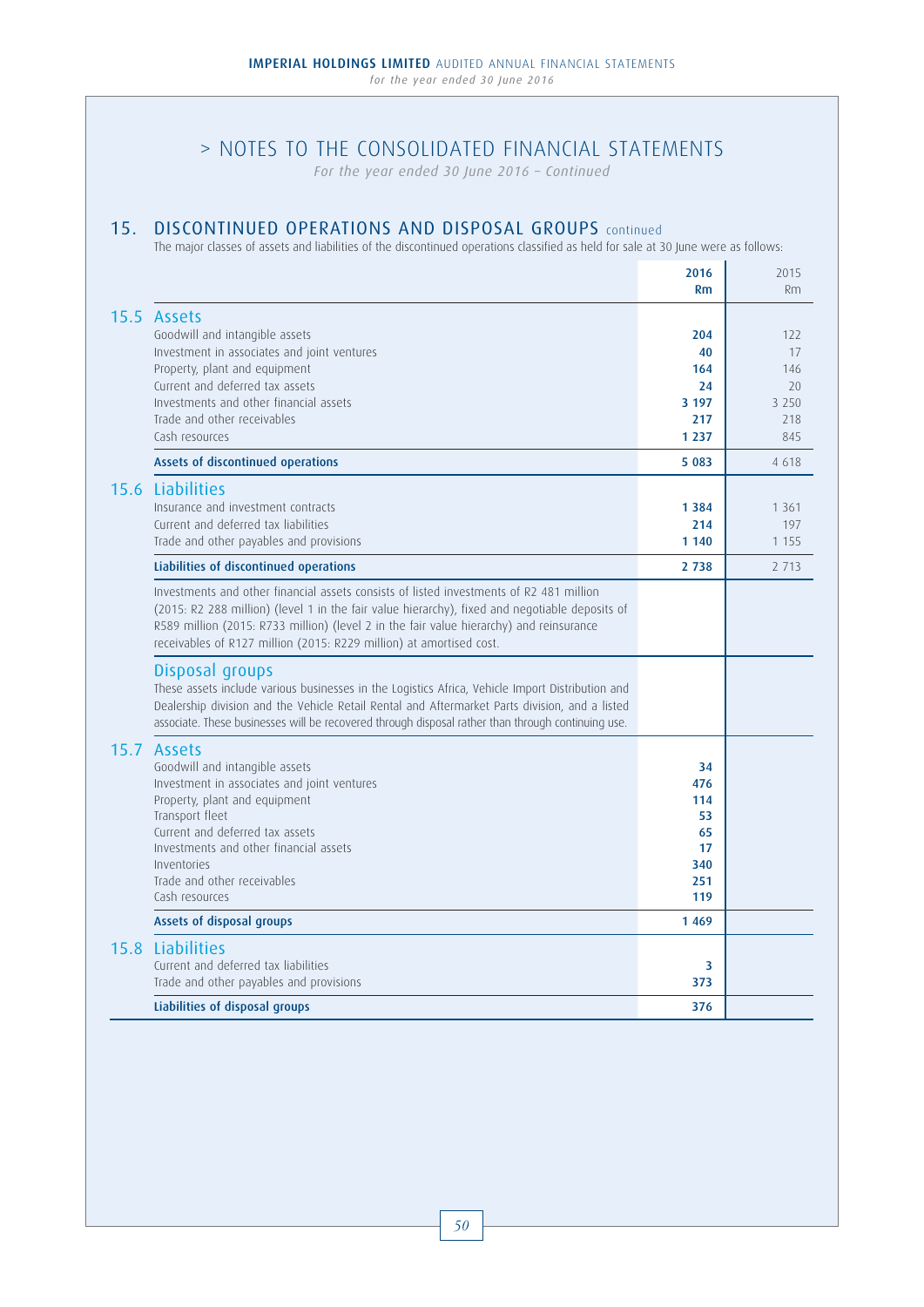2016 2015 Rm Rm 16. SHARE CAPITAL AND SHARE PREMIUM Authorised share capital 394 999 000 (2015: 394 999 000) ordinary shares of 4 cents each 15 15 50 000 000 (2015: 50 000 000) deferred ordinary shares of 4 cents each 2 2 15 000 000 (2015: 15 000 000) preferred ordinary shares of 4 cents each 1 1 1 000 (2015: 1 000) redeemable preference shares of 4 cents each 40 000 000 (2015: 40 000 000) non-redeemable, non-participating preference shares of 4 cents each\* 2 2  $20$  20 Issued and fully paid share capital~ 208 172 968 (2015: 202 782 278) ordinary shares of 4 cents each 8 8 9 362 298 (2015: 10 193 767) deferred ordinary shares of 4 cents each 1 1 **9** 9 **Share premium 1 021 | 273** 373 Share capital and premium 1 030  $\vert$  382

\* For non-redeemable, non-participating preference shares in issue refer to note 19.

~ For movements in the number of issued shares refer to the Directors report on page 12.

#### Directors' authority to issue ordinary shares and non-redeemable preference shares

The directors have been given general authority until the next annual general meeting to issue:

> not more than five percent of the issued ordinary share capital at 30 June 2015;

> not more than five million of the non-redeemable, non-participating preference shares.

#### Ordinary shares

The ordinary shares carry one vote per share and are entitled to an ordinary dividend.

### Deferred ordinary shares

 Ukhamba, the BEE partner that owns an effective 10,7% shareholding in Imperial facilitated the trading of its shares to allow our employees and beneficiaries in Ukhamba to monetise their value in Ukhamba. To allow for this, at a general meeting held on 21 October 2013, Imperial shareholders agreed to alter the conversion profile of the deferred ordinary shares to equal predetermined conversions over 12 years. As a result 831 469 deferred shares convert annually, with the last conversion on 30 June 2025.

 To the end of the current financial year 13 393 091 (2015: 12 561 622) deferred ordinary shares have been converted into ordinary shares.

The deferred ordinary shares carry one vote per share and are not entitled to dividends.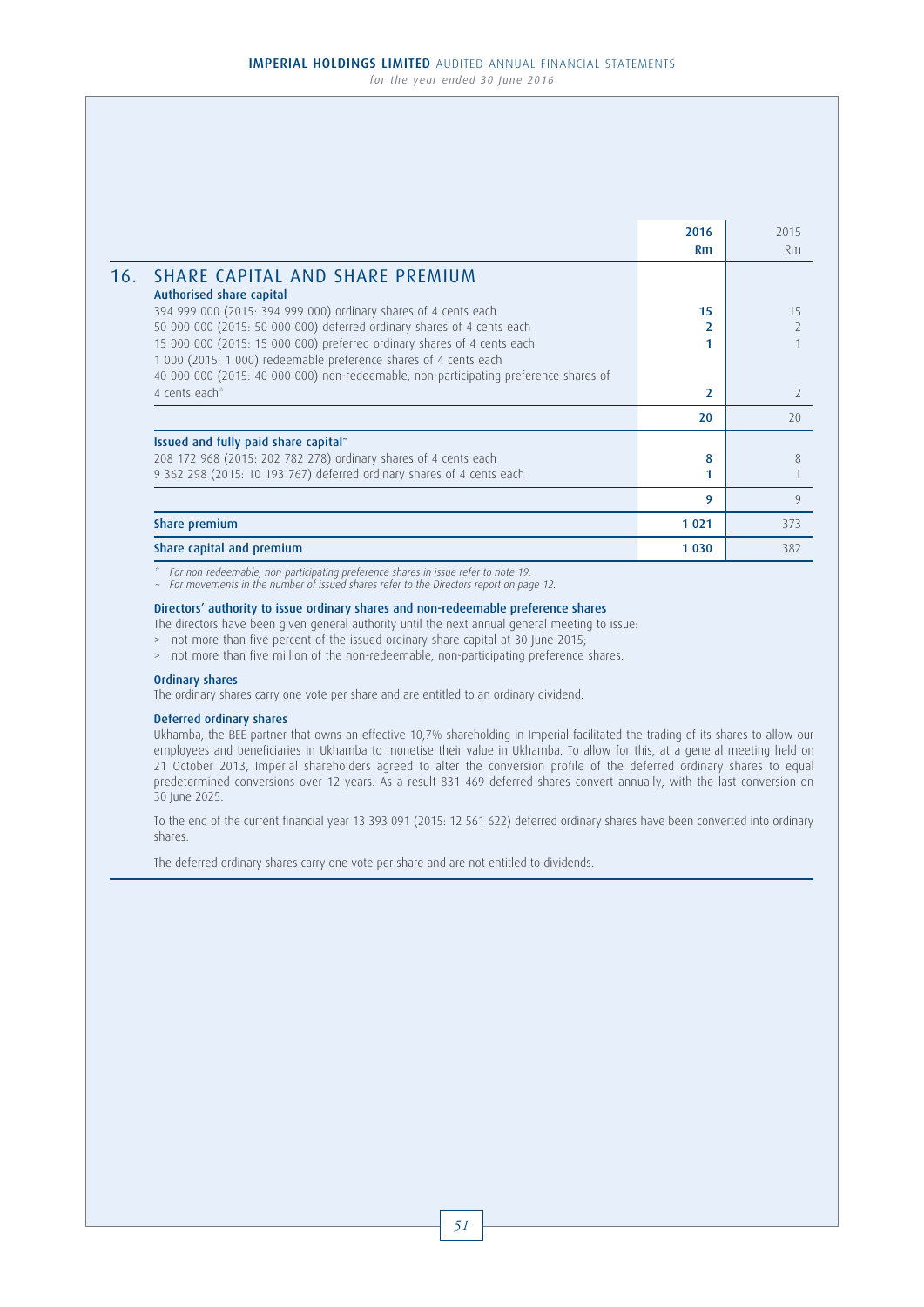*For the year ended 30 June 2016 – Continued*

### Directors interests in issued share capital

The aggregate shareholdings of the directors in the issued ordinary share capital of the company are outlined in note 40.

|      |                                                                                                                                                                                                                                                                                                                                                                                                                                                                                                                                                                                                                                          | <b>NUMBER OF</b><br><b>SHARES</b>                                                                                                           | 2016<br>Rm                                                                                                                                |
|------|------------------------------------------------------------------------------------------------------------------------------------------------------------------------------------------------------------------------------------------------------------------------------------------------------------------------------------------------------------------------------------------------------------------------------------------------------------------------------------------------------------------------------------------------------------------------------------------------------------------------------------------|---------------------------------------------------------------------------------------------------------------------------------------------|-------------------------------------------------------------------------------------------------------------------------------------------|
| 17.  | <b>SHARES REPURCHASED</b><br>Shares repurchased, at 30 June 2016, consists of 11 571 963 (2015: 8 184 456) ordinary<br>shares held by a wholly owned subsidiary of the company. The movement in the shares<br>repurchased were as follows:<br>Carrying value at the beginning of year<br>Repurchase of 3 387 507 ordinary shares at R164.78 each, including transaction costs                                                                                                                                                                                                                                                            | 8 184 456<br>3 3 8 7 5 0 7                                                                                                                  | (668)<br>(558)                                                                                                                            |
|      | Carrying value at end of year                                                                                                                                                                                                                                                                                                                                                                                                                                                                                                                                                                                                            | 11 571 963                                                                                                                                  | (1 226)                                                                                                                                   |
|      | 3 707 507 of the shares repurchased are held to settle obligations in respect of share schemes.                                                                                                                                                                                                                                                                                                                                                                                                                                                                                                                                          |                                                                                                                                             |                                                                                                                                           |
|      |                                                                                                                                                                                                                                                                                                                                                                                                                                                                                                                                                                                                                                          | 2016<br>Rm                                                                                                                                  | 2015<br>Rm                                                                                                                                |
| 18.  | <b>OTHER RESERVES</b><br>Foreign currency translation reserve (refer note 18.1)<br>Share-based payment reserve (Refer note 18.2)<br>Hedge accounting reserve<br>Statutory reserve<br>Premium paid on purchase of non-controlling interests (refer note 18.3)<br>Valuation reserve<br>Changes in net assets of associates and joint ventures                                                                                                                                                                                                                                                                                              | 1691<br>(165)<br>(152)<br>242<br>(706)<br>8<br>85<br>1 0 0 3                                                                                | 1 1 6 1<br>(71)<br>78<br>222<br>(399)<br>8<br>90<br>1 0 8 9                                                                               |
|      | For movements in other reserves, see consolidated statement of changes in equity on<br>page 18.                                                                                                                                                                                                                                                                                                                                                                                                                                                                                                                                          |                                                                                                                                             |                                                                                                                                           |
| 18.1 | Foreign currency translation reserve <sup>-</sup><br>Balance at beginning of year<br>Goodwill and intangible assets<br>Investments, loans, other financial assets, associates and joint ventures<br>Property, plant and equipment<br>Transport fleet<br>Deferred tax<br>Vehicles for hire<br>Inventories<br>Current tax<br>Trade and other receivables<br>Cash resources<br>Non-controlling interests<br>Retirement benefit obligations<br>Interest-bearing borrowings<br>Insurance, investment, maintenance and warranty contracts<br>Other financial liabilities<br>Provisions for liabilities and charges<br>Trade and other payables | 1 1 6 1<br>1 100<br>128<br>605<br>508<br>16<br>2<br>100<br>(112)<br>737<br>145<br>(93)<br>(230)<br>(1178)<br>(18)<br>(378)<br>(92)<br>(710) | 1 470<br>(53)<br>(39)<br>(166)<br>(152)<br>(13)<br>$\mathbf{1}$<br>25<br>11<br>(182)<br>7<br>(5)<br>78<br>117<br>(4)<br>(58)<br>23<br>101 |
|      | Balance at end of year                                                                                                                                                                                                                                                                                                                                                                                                                                                                                                                                                                                                                   | 1691                                                                                                                                        | 1 1 6 1                                                                                                                                   |

The movements in the foreign currency translation reserve includes currency movements on assets and liabilities that have been classified as<br>held for sale. Certain amounts reflected in this note therefore differs from the financial position.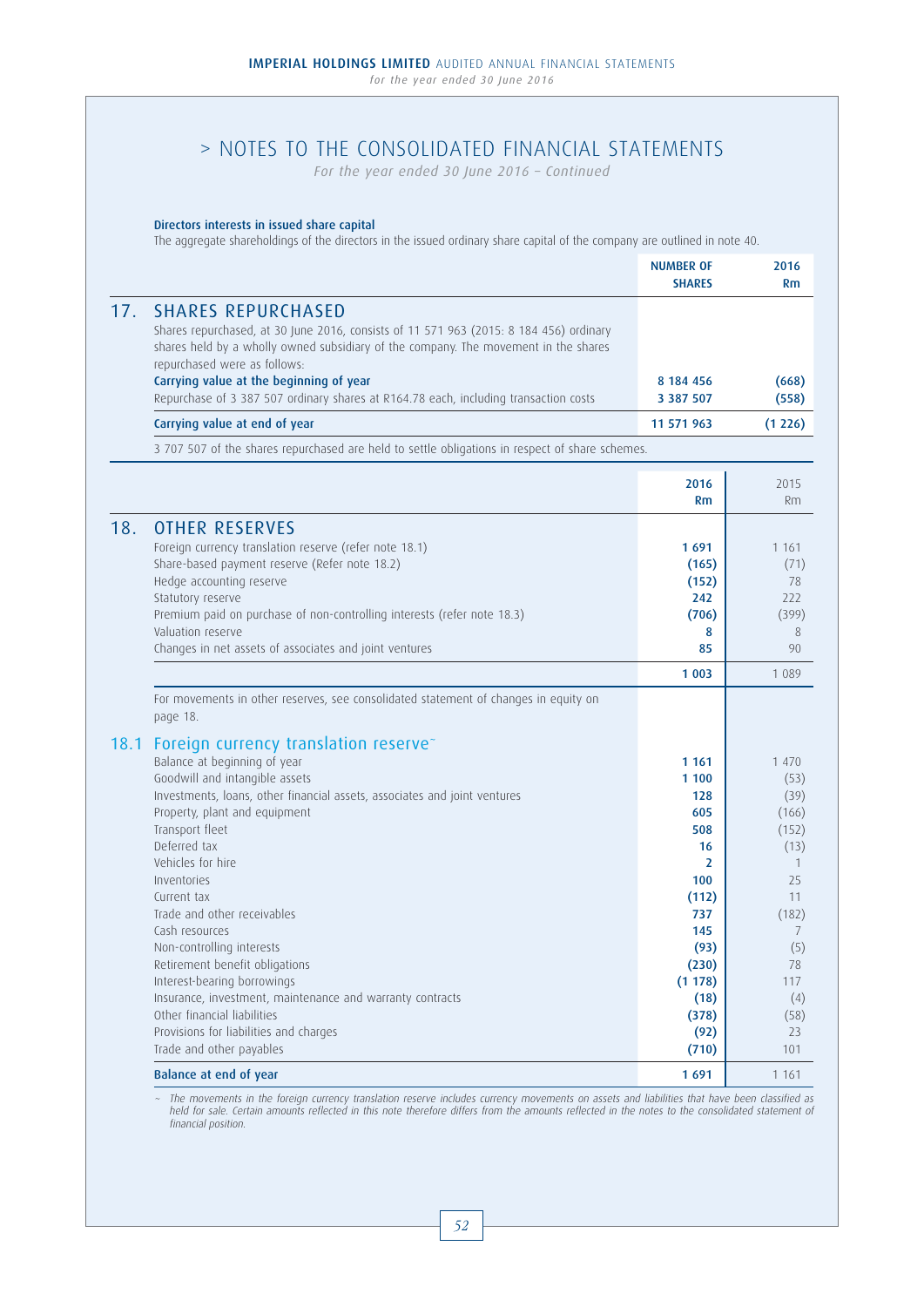# 18.2 Share based payment reserves

The following details apply to the Group's share schemes.

|                                                              | 2016             |                 | 2015          |                 |
|--------------------------------------------------------------|------------------|-----------------|---------------|-----------------|
|                                                              |                  | <b>WEIGHTED</b> |               | WEIGHTED        |
|                                                              |                  | <b>AVERAGE</b>  |               | AVERAGE         |
|                                                              |                  | <b>EXERCISE</b> |               | <b>FXFRCISE</b> |
|                                                              | <b>NUMBER</b>    | <b>PRICE</b>    | <b>NUMBER</b> | PRICE           |
| <b>SHARE APPRECIATION RIGHTS SCHEME (SAR)</b>                | <b>OF RIGHTS</b> | (RAND)          | OF RIGHTS     | (RAND)          |
| <b>Share Appreciation Rights Scheme</b>                      |                  |                 |               |                 |
| Rights granted at beginning of year                          | 9 371 072        | 181,94          | 10 925 436    | 176,38          |
| Rights allocated during the year relating to the prior year* | 2 972 091        | 174,65          |               |                 |
| Rights allocated during the year                             | 5 344 965        | 127,77          |               |                 |
| Rights exercised during the year                             | (355665)         | 122,80          | (934 431)     | 113,67          |
| Rights forfeited during the year                             | (861531)         | 183,74          | (619933)      | 186,64          |
| Unexercised rights at end of year                            | 16 470 932       | 164,23          | 9 371 072     | 181.94          |

\* This arose because allocations could not be made during the closed period in respect of the Imperial share schemes.

Selected participants receive annual grants of SARs, which are conditional rights to receive Imperial shares equal to the difference between the exercise price and the grant price. Vesting of rights is subject to performance conditions being met and participants remaining employed with the group for the vesting period.

|                                                                       |                  | <b>AVERAGE</b>  |                  |
|-----------------------------------------------------------------------|------------------|-----------------|------------------|
|                                                                       |                  | <b>EXERCISE</b> |                  |
|                                                                       | <b>NUMBER OF</b> | <b>PRICE</b>    | <b>EXPIRY</b>    |
|                                                                       | <b>RIGHTS</b>    | (RAND)          | <b>DATE</b>      |
| Share Appreciation Rights Scheme - details of rights by year of grant |                  |                 |                  |
| Grant date                                                            |                  |                 |                  |
| June 2010                                                             | 184 070          | 96,71           | <b>June 2017</b> |
| June 2011                                                             | 304 281          | 116,59          | <b>June 2018</b> |
| June 2012                                                             | 1850229          | 170,57          | <b>June 2019</b> |
| June 2013                                                             | 3 156 253        | 195,20          | <b>June 2020</b> |
| June 2014                                                             | 2 801 972        | 193,77          | <b>June 2021</b> |
| October 2015                                                          | 2 829 162        | 174,65          | <b>June 2022</b> |
| May 2016                                                              | 5 344 965        | 127,77          | <b>June 2021</b> |
| Total unexercised rights at end of year                               | 16 470 932       |                 |                  |
| Total weighted average exercise price                                 |                  | 164,23          |                  |

|                                                                                                                                                                  |                                  | <b>NUMBER OF RIGHTS</b>        |  |
|------------------------------------------------------------------------------------------------------------------------------------------------------------------|----------------------------------|--------------------------------|--|
| <b>DEFERRED BONUS PLAN</b>                                                                                                                                       | 2016                             | 2015                           |  |
| Rights granted at beginning of year<br>Rights granted during the year (2015 allocation)*<br>Rights exercised during the year<br>Rights forfeited during the year | 306 466<br>(280 899)<br>(25 567) | 305 495<br>(280546)<br>(24949) |  |
| Prior year rights carried forward<br>Rights granted during the year (2016 allocation)                                                                            | 489 770                          |                                |  |
| Unexercised rights at end of year                                                                                                                                | 489 770                          |                                |  |

This arose because allocations could not be made during the closed period in respect of the Imperial Share Schemes.

### 53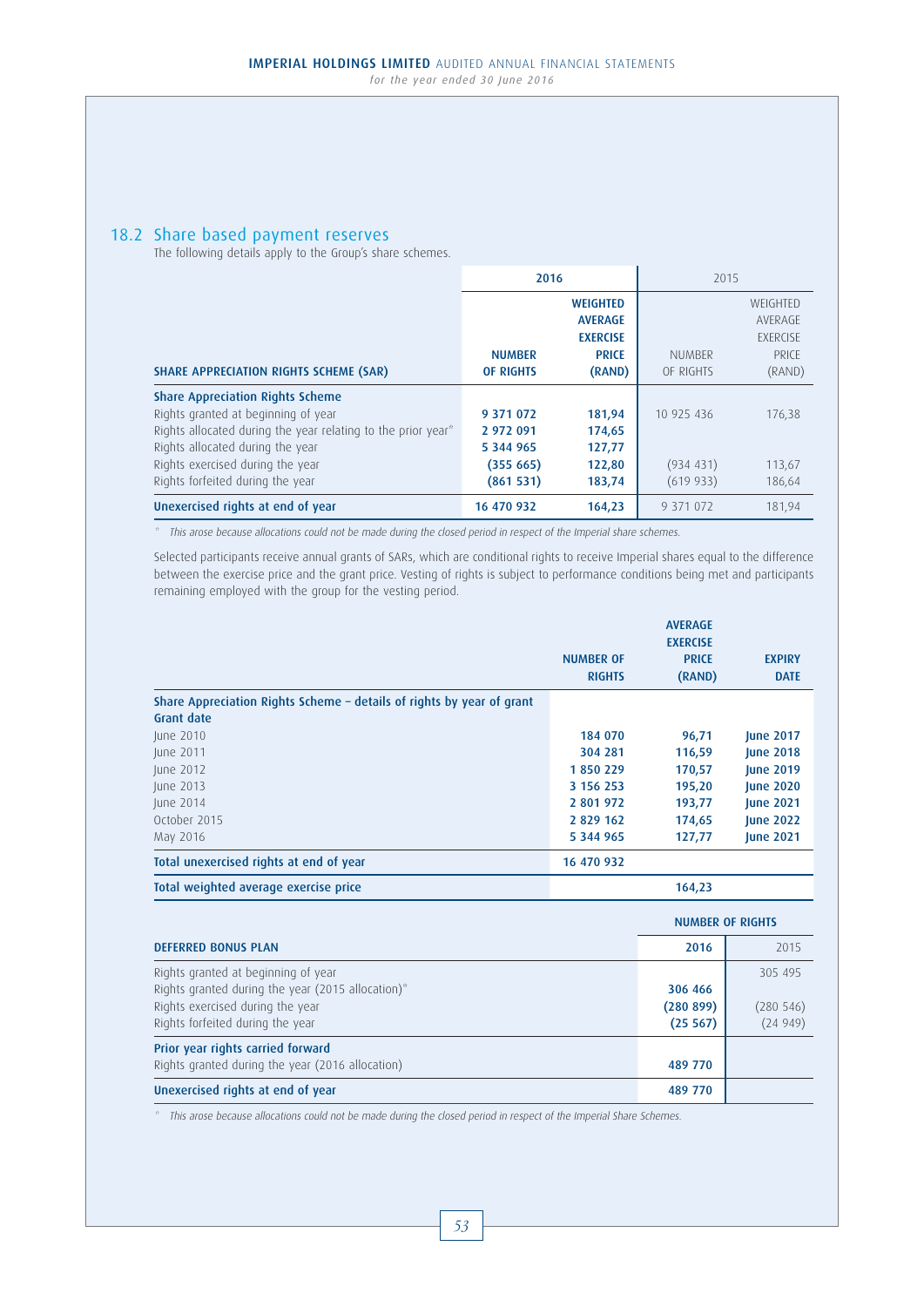*For the year ended 30 June 2016 – Continued*

## 18.2 Share based payment reserves

| DEFERRED BONUS PLAN - details of rights taken up and to be vested | <b>NUMBER</b><br><b>OF RIGHTS</b> | <b>VESTING</b><br><b>DATE</b> |
|-------------------------------------------------------------------|-----------------------------------|-------------------------------|
| Rights taken up                                                   |                                   |                               |
| September 2013                                                    | 82 221                            | September 2016                |
| June 2014                                                         | 60 787                            | <b>June 2017</b>              |
| September 2014                                                    | 214 143                           | September 2017                |
| October 2015                                                      | 275 922                           | September 2018                |

Rights entitle participants to invest in Imperial shares, which, if held for three years, will be matched by the company on a one-forone basis by the allocation of an equal number of Imperial shares for no consideration.

|                                     |                  | <b>AVERAGE</b>  |                |
|-------------------------------------|------------------|-----------------|----------------|
|                                     |                  | <b>EXERCISE</b> |                |
|                                     | <b>NUMBER</b>    | <b>PRICE</b>    | <b>EXPIRY</b>  |
| <b>CONDITIONAL SHARE PLAN (CSP)</b> | <b>OF RIGHTS</b> | (RAND)          | <b>DATE</b>    |
| Grant date                          |                  |                 |                |
| September 2014                      | 67 064           | 197.77          | September 2017 |
| October 2015                        | 48 915           | 174.65          | September 2018 |
| May 2016                            | 80 340           | 127.77          | September 2019 |

The CSP is utilised in exceptional circumstances only. Employees receive grants of conditional awards and the vesting is subject to performance conditions. The performance conditions for the CSP will be based on individual targets set by the board. Upon exercise by participants the group will settle the value of the difference between the exercise and grant price by delivering shares, alternatively as a fall back provision only by settling the value in cash.

Based on prior years' vesting experience, hedges and shares have been purchased to cover the anticipated number of share appreciation rights and deferred bonuses that will convert. During the 2016 financial year the group repurchased 3 387 507 shares, and now holds 3 707 507 shares as hedges. Refer note 17.

The fair values for the share-based payment expense are calculated using a Black-Scholes pricing model.

The inputs into the model established at the grant dates and which have not changed were as follows:

|                                                | 2016^  | $2015^{\circ}$ | 2014   | 2013   |
|------------------------------------------------|--------|----------------|--------|--------|
| <b>Share Appreciation Rights Scheme</b>        |        |                |        |        |
| Volatility (%)                                 | 34,00  | 32,00          | 28,41  | 29,50  |
| Weighted average share price (Rand)            | 127,77 | 174,65         | 193,77 | 195,20 |
| Weighted average exercise price (Rand)         | 127,77 | 174,65         | 193,77 | 195,20 |
| Weighted average fair value (Rand)             | 39,08  | 48,76          | 46,67  | 47,02  |
| Expected life (years)                          | 4,39   | 4,27           | 4,28   | 4,32   |
| Average risk-free rate (%)                     | 8,75   | 7,47           | 7,75   | 6,50   |
| Expected dividend yield (%)                    | 3,75   | 3,5            | 4,34   | 3,89   |
| Deferred Bonus Plan and Conditional Share Plan |        |                |        |        |
| Volatility $(%)$                               | 34,00  | 32,00          | 28,41  | 29,50  |
| Weighted average share price (Rand)            | 127,77 | 174,65         | 193,77 | 195,20 |
| Weighted average fair value (Rand)             | 112,76 | 156,08         | 168,45 | 171,89 |
| Expected life (years)                          | 3,33   | 3,21           | 3,23   | 3,27   |
| Average risk-free rate (%)                     | 8,75   | 7,47           | 7,75   | 6,50   |
| Expected dividend yield (%)                    | 3,75   | 3,5            | 4,34   | 3,89   |

^ Granted during the current financial year.

The volatilities were determined by calculating the historical volatility of the company's share price over the previous three years. The expected life is determined by the rules of the schemes which dictate the final expiry date.

The current year's share based payment expense charged to profit or loss amounted to R148 million of which R17 million related to discontinued operations. A current income tax benefit of R5 million was recognised directly in equity.

### Directors' interests in issued share capital

The aggregate allocations to the directors in the Share Appreciation Rights Scheme, the Deferred Bonus Scheme and the Conditional Share Plan of the company are outlined in note 40.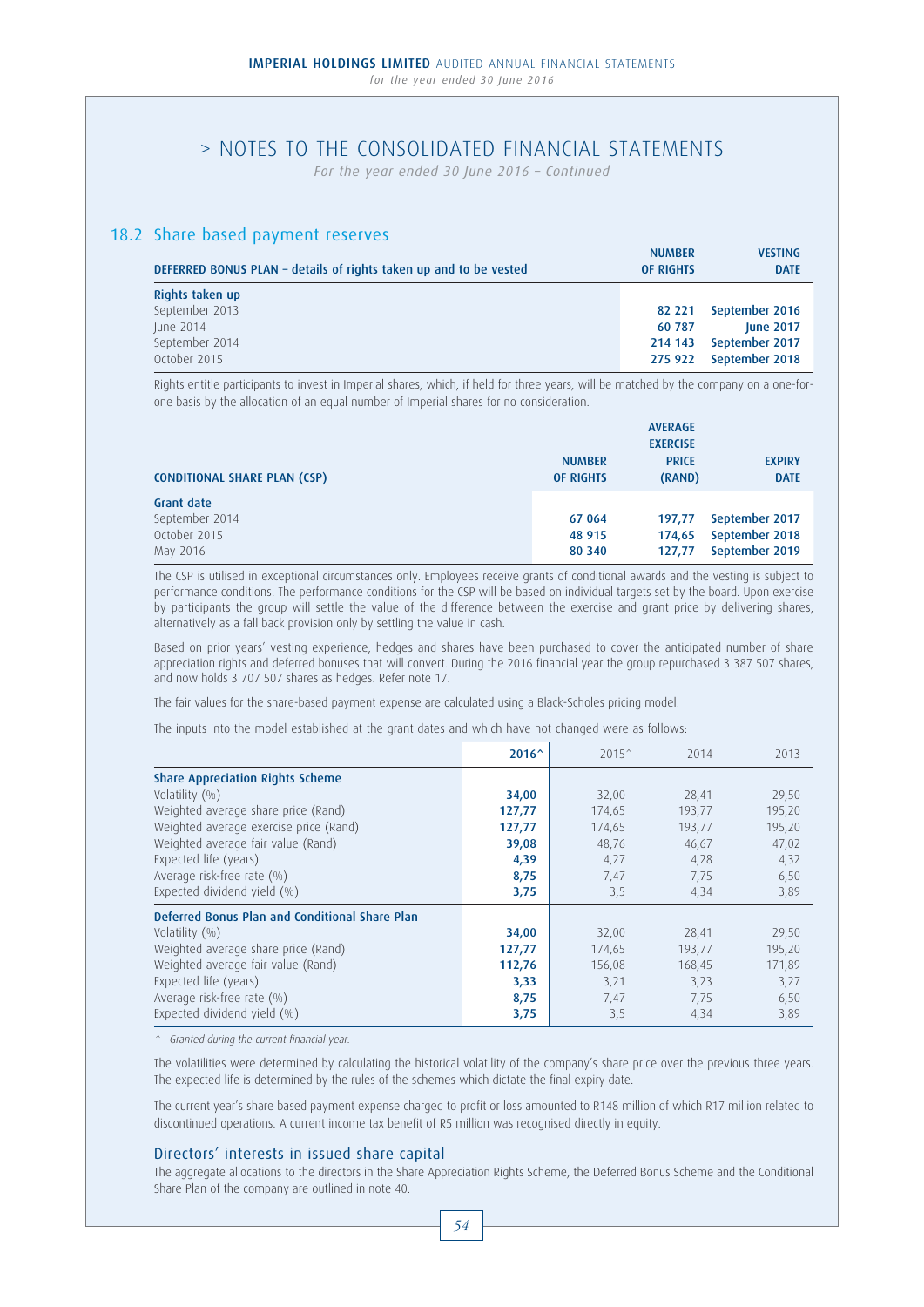## 18.3 Premium paid on purchase of non-controlling interests

The effects of changes in the group's ownership interest in subsidiaries that did not result in a loss of control during the year were as follows:

|     | <b>R</b> million                                                                                                                                                                                                                                                                                                                                                                                | <b>PREMIUM PAID</b><br><b>ON PURCHASE</b><br>OF NON-<br><b>CONTROLLING</b><br><b>INTERESTS</b> | <b>DECREASE</b><br><b>IN NON-</b><br><b>CONTROLLING</b><br><b>INTERESTS</b> | <b>CONSIDERATION</b><br><b>AMOUNT</b> |
|-----|-------------------------------------------------------------------------------------------------------------------------------------------------------------------------------------------------------------------------------------------------------------------------------------------------------------------------------------------------------------------------------------------------|------------------------------------------------------------------------------------------------|-----------------------------------------------------------------------------|---------------------------------------|
|     | Acquisition of 14.06% interest from non-controlling shareholders of Midas<br>Acquisition of remaining 10% interest from the non-controlling shareholder<br>of Associated Motor Holdings (Pty) Limited, Associated Motors Australia                                                                                                                                                              | (42)                                                                                           | (71)                                                                        | (113)                                 |
|     | (Pty) Limited, Boundlesstrade 154 (Pty) Limited and Automotive<br>Distributors Africa Limited.<br>Acquisition of a net 10% interest from non-controlling shareholders of<br>Imres BV. This transaction resulted in a decrease in the put option liability                                                                                                                                       | (176)                                                                                          | (574)                                                                       | (750)                                 |
|     | of R166 million with an opposite entry in equity.<br>Other transactions which resulted in a change in ownership interest                                                                                                                                                                                                                                                                        | (43)                                                                                           | (25)                                                                        | (68)                                  |
|     | without a change in control.                                                                                                                                                                                                                                                                                                                                                                    | (105)                                                                                          | (45)                                                                        | (150)                                 |
|     | 2016                                                                                                                                                                                                                                                                                                                                                                                            | (366)                                                                                          | (715)                                                                       | (1081)                                |
|     | 2015                                                                                                                                                                                                                                                                                                                                                                                            | (47)                                                                                           | (43)                                                                        | (90)                                  |
|     |                                                                                                                                                                                                                                                                                                                                                                                                 |                                                                                                | 2016<br>Rm                                                                  | 2015<br>Rm                            |
| 19. | NON-REDEEMABLE, NON-PARTICIPATING PREFERENCE<br><b>SHARES</b><br>Non-redeemable, non-participating preference shares at cost                                                                                                                                                                                                                                                                    |                                                                                                | 441                                                                         | 441                                   |
|     | 4 540 041 preference shares listed on the JSE under specialist securities - preference<br>shares sector.                                                                                                                                                                                                                                                                                        |                                                                                                |                                                                             |                                       |
|     | These shares are entitled to a preference dividend being 82,5% of the prime interest rate.<br>The company is obligated to pay any arrear dividends within five years from the proceeds<br>raised by issuing new ordinary shares within six months prior to such payment. Because of<br>the cumulative nature of these preference shares they are classified as debt with no<br>repayment terms. |                                                                                                |                                                                             |                                       |
|     | The coupon is payable semi-annually on 1 April and 1 October and annually this amounts to<br>R37 million (2015: R35 million) which is included in finance costs in profit or loss.                                                                                                                                                                                                              |                                                                                                |                                                                             |                                       |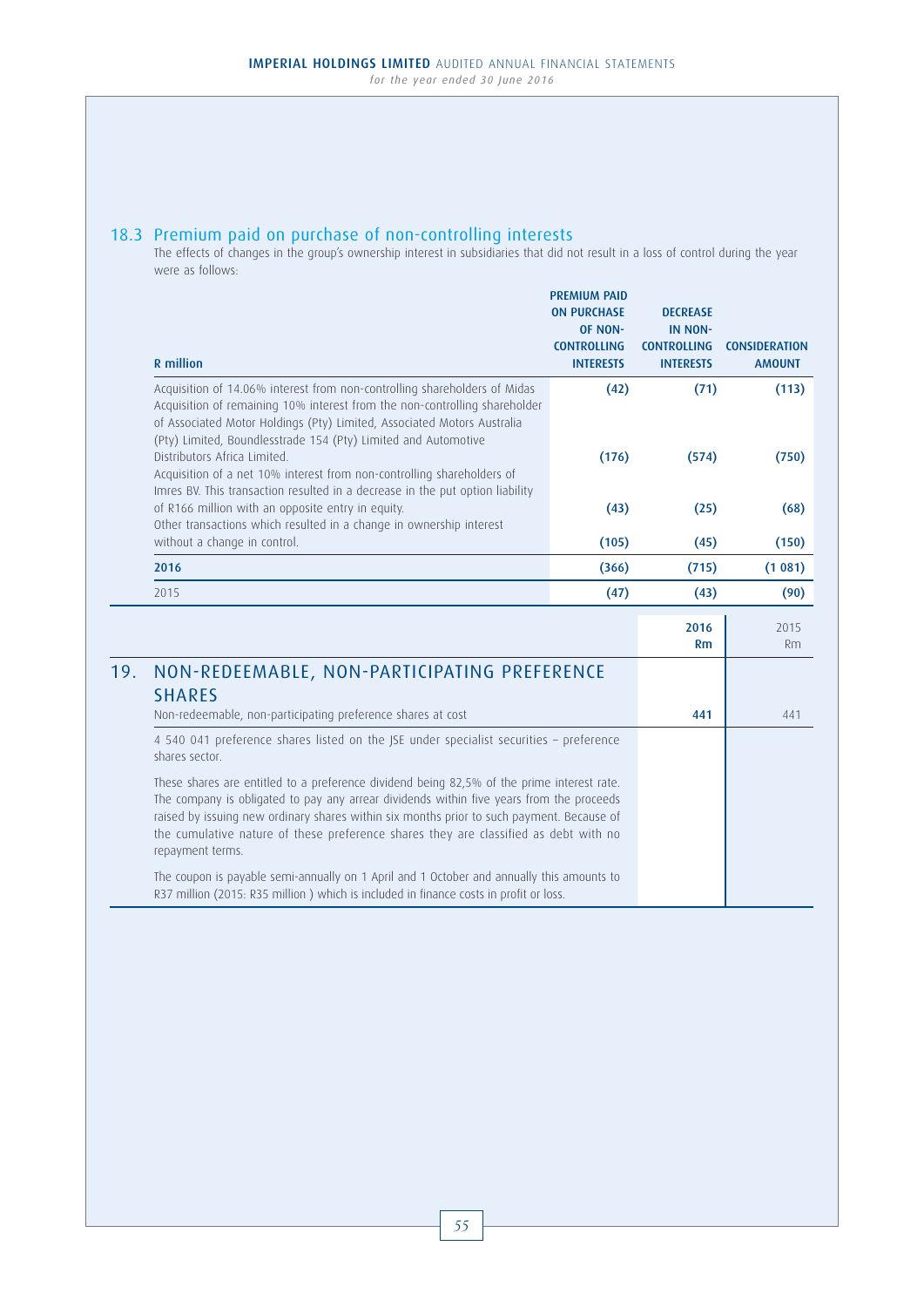*For the year ended 30 June 2016 – Continued*

|                                                                                                                                                                                                                                                                                                                                                                                                                                                                                                                                           | 2016<br><b>Rm</b>                     | 2015<br>Rm                            |
|-------------------------------------------------------------------------------------------------------------------------------------------------------------------------------------------------------------------------------------------------------------------------------------------------------------------------------------------------------------------------------------------------------------------------------------------------------------------------------------------------------------------------------------------|---------------------------------------|---------------------------------------|
| <b>RETIREMENT BENEFIT OBLIGATIONS</b><br>Defined contribution plans<br>The group provides retirement benefits through independent funds under the control of<br>trustees and all contributions to those funds are charged to profit or loss. The large majority<br>of South African employees, other than those employees required by legislation to be<br>members of various industry funds, are members of the Imperial Group Pension Fund and<br>the Imperial Group Provident Fund which are governed by the Pensions Funds Act, 1956. |                                       |                                       |
| Total cost charged to profit or loss                                                                                                                                                                                                                                                                                                                                                                                                                                                                                                      | 845                                   | 766                                   |
| Defined benefit plans<br>Imperial Logistics International GmbH, a subsidiary located in Germany, operates a number<br>of defined benefit plans for its employees in Europe with a majority of the plans being<br>unfunded. Under the plans the employees are entitled to retirement benefits which are<br>dependent on seniority, length of service and level of pay.                                                                                                                                                                     |                                       |                                       |
| The benefit obligations in Europe are provided for based on actuarial valuations prepared<br>using the projected unit credit method, with the following assumptions:                                                                                                                                                                                                                                                                                                                                                                      | 0/0                                   | 0/0                                   |
| - Discount rate<br>- Projected pension payment increase<br>- Projected salary and other contribution increase<br>- Fluctuation rate (depends on the age of male or female)                                                                                                                                                                                                                                                                                                                                                                | 1,42<br>1,75<br>2,00<br>$0,00 - 8,00$ | 2,30<br>1,75<br>2,00<br>$0,00 - 8,00$ |
| The latest actuarial valuation was performed in June 2016. In the opinion of the actuary, the<br>provision for the defined benefit obligations is adequate. The next valuation will be conducted<br>in June 2017.                                                                                                                                                                                                                                                                                                                         |                                       |                                       |
| The amounts, included in staff costs, recognised in profit or loss in respect of the plans<br>are as follows:                                                                                                                                                                                                                                                                                                                                                                                                                             |                                       |                                       |
| Current service cost<br>Interest cost                                                                                                                                                                                                                                                                                                                                                                                                                                                                                                     | 22<br>26                              | 16<br>30                              |
|                                                                                                                                                                                                                                                                                                                                                                                                                                                                                                                                           | 48                                    | 46                                    |
| The amount included on the consolidated statement of financial position arising from the<br>Group's obligations are as follows:<br>Defined retirement benefit obligations                                                                                                                                                                                                                                                                                                                                                                 |                                       |                                       |
| Carrying value at beginning of year<br>(Disposal) acquisition of subsidiaries and businesses<br>Remeasurement in other comprehensive income                                                                                                                                                                                                                                                                                                                                                                                               | 1 1 5 7<br>(90)<br>228                | 1 083<br>137                          |
| Payments to retired employees<br>Plan assets transferred                                                                                                                                                                                                                                                                                                                                                                                                                                                                                  | (44)<br>2                             | (32)                                  |
| Currency adjustments<br>Amounts charged to profit or loss                                                                                                                                                                                                                                                                                                                                                                                                                                                                                 | 230<br>48                             | (78)<br>46                            |
| Carrying value at end of year                                                                                                                                                                                                                                                                                                                                                                                                                                                                                                             | 1531                                  | 1 1 5 7                               |

plans varies from 9 to 31 years with a median of 18 years.

A quantitative sensitivity analysis for significant assumptions as at 30 June 2016 is shown below:

| <b>ASSUMPTIONS</b>                                                                                        |                    | <b>DISCOUNT RATE</b> | <b>FUTURE PENSION COST</b> |                |  |
|-----------------------------------------------------------------------------------------------------------|--------------------|----------------------|----------------------------|----------------|--|
| <b>SENSITIVITY LEVEL</b>                                                                                  | <b>1% INCREASE</b> | <b>1% DECREASE</b>   | 1% INCREASE 1% DECREASE    |                |  |
|                                                                                                           | Rm                 | <b>Rm</b>            | Rm                         | R <sub>m</sub> |  |
| Impact on defined benefit obligation                                                                      | (219)              | 288                  | 201                        | (164)          |  |
| 그는 그 사람들은 그 사람들을 하고 있는 것을 하고 있다. 그 사람들은 그 사람들은 아이들에게 아직 아니라 그 사람들을 지키고 있다. 그 사람들은 그 사람들은 아이들에게 지키지 않고 있다. |                    |                      |                            |                |  |

Based on past experience life expectancy is assumed to remain unchanged.

The sensitivity analyses have been determined based on a method that extrapolates the impact on the defined benefit obligation as a result of reasonable changes in the key assumptions occurring at the end of the reporting period.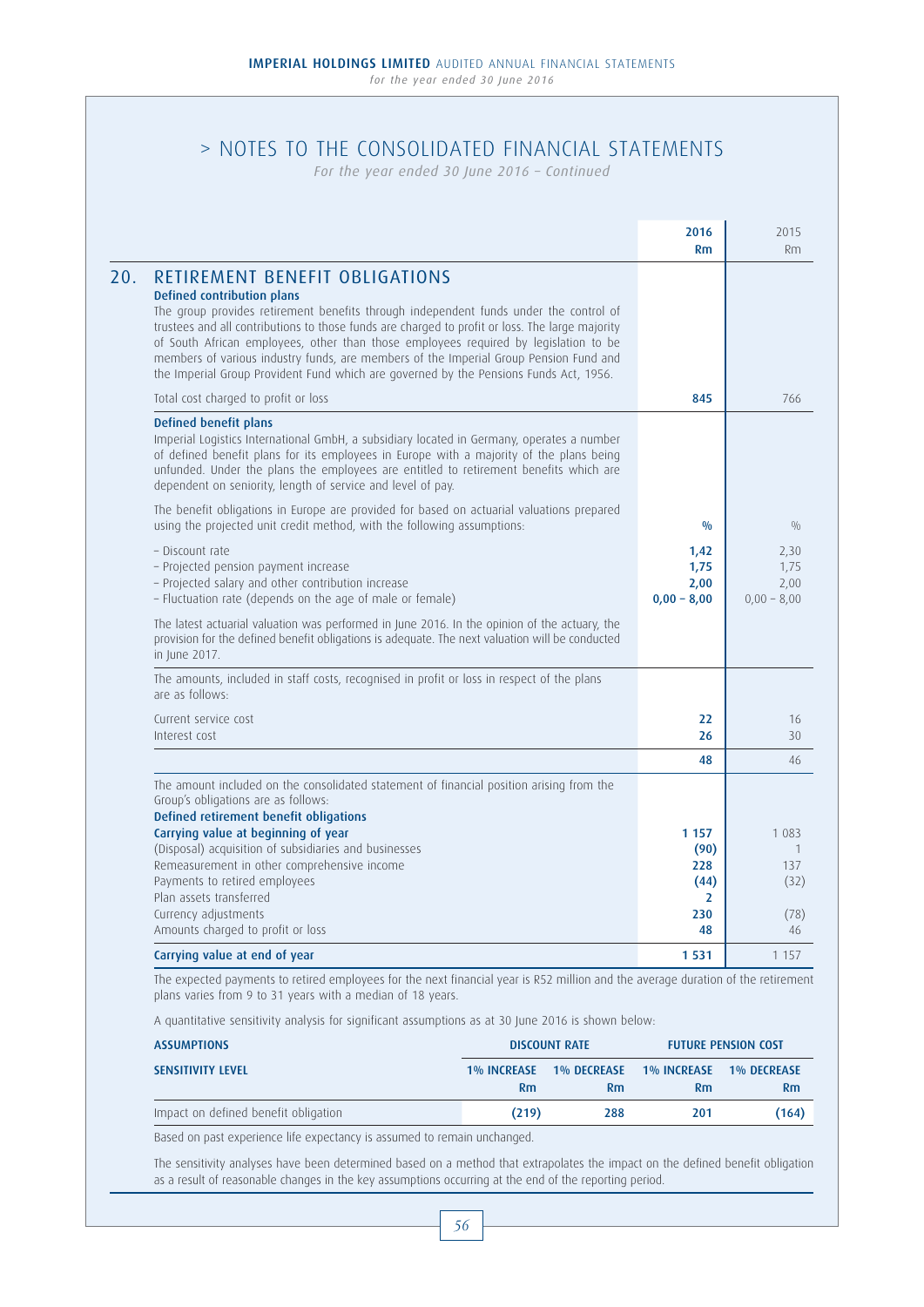|                                                                                                                                                                                                                                                                                                                                                                                                                                                |                                                                                                                                                                                              | 2016<br><b>Rm</b>                                                                               | $2015*$<br>Rm                                                                                        |
|------------------------------------------------------------------------------------------------------------------------------------------------------------------------------------------------------------------------------------------------------------------------------------------------------------------------------------------------------------------------------------------------------------------------------------------------|----------------------------------------------------------------------------------------------------------------------------------------------------------------------------------------------|-------------------------------------------------------------------------------------------------|------------------------------------------------------------------------------------------------------|
| <b>INTEREST-BEARING BORROWINGS</b><br>Long-term<br>- Loans secured by mortgage bonds over fixed property<br>- Liabilities under capitalised finance leases<br>- Instalment sale creditors secured by assets                                                                                                                                                                                                                                    |                                                                                                                                                                                              | 121<br>579<br>8                                                                                 | 117<br>201<br>12                                                                                     |
| - Corporate bonds                                                                                                                                                                                                                                                                                                                                                                                                                              |                                                                                                                                                                                              | 5 3 4 8                                                                                         | 5 8 4 1                                                                                              |
| - Listed on the Bond Exchange of South Africa<br>- IPL 5 - matured in September 2015<br>- IPL 6 - maturing in September 2017<br>- IPL 7 - maturing in April 2018<br>- IPL 8 - maturing in October 2020<br>- IPL 9 - maturing in May 2021<br>- IPL 10 - maturing in May 2021                                                                                                                                                                    |                                                                                                                                                                                              | 1 5 3 7<br>765<br>1 5 3 0<br>758<br>758                                                         | 500<br>1 5 3 7<br>763<br>1 5 2 6<br>757<br>758                                                       |
| - Syndicated bank term loans<br>- Notice Ioans<br>- Bilateral loan<br>- Revolving credit facility term loans<br>- Unsecured loans                                                                                                                                                                                                                                                                                                              |                                                                                                                                                                                              | 2 4 2 9<br>1 0 4 4<br>871<br>5 0 2 7<br>15                                                      | 2 8 6 2<br>118<br>1 0 1 2<br>3 0 1 2<br>22                                                           |
|                                                                                                                                                                                                                                                                                                                                                                                                                                                |                                                                                                                                                                                              | 15 442                                                                                          | 13 197                                                                                               |
| Short term<br>- Unsecured loans, call borrowings and bank overdrafts<br>- Commercial paper                                                                                                                                                                                                                                                                                                                                                     |                                                                                                                                                                                              | 2831<br>123                                                                                     | 2 6 6 1<br>299                                                                                       |
| <b>Total borrowings at amortised cost</b>                                                                                                                                                                                                                                                                                                                                                                                                      |                                                                                                                                                                                              | 18 3 9 6                                                                                        | 16 157                                                                                               |
| Less: Current portion of interest-bearing borrowings                                                                                                                                                                                                                                                                                                                                                                                           |                                                                                                                                                                                              | 3 8 6 5                                                                                         | 3 8 9 3                                                                                              |
| Long-term borrowings                                                                                                                                                                                                                                                                                                                                                                                                                           |                                                                                                                                                                                              | 14 5 31                                                                                         | 12 2 6 4                                                                                             |
| <b>INTEREST RATE ANALYSIS</b>                                                                                                                                                                                                                                                                                                                                                                                                                  | <b>CURRENT YEAR</b><br><b>INTEREST RATES</b><br>$($ %)                                                                                                                                       |                                                                                                 |                                                                                                      |
| <b>Fixed</b>                                                                                                                                                                                                                                                                                                                                                                                                                                   |                                                                                                                                                                                              |                                                                                                 |                                                                                                      |
| - Mortgage bonds, capitalised finance leases and instalment sale creditors<br>- Corporate bonds - IPL 6<br>- Corporate bonds - IPL 10<br>- Notice loans<br>- Unsecured loans<br>- Bilateral loan                                                                                                                                                                                                                                               | $2,0 - 11.8$<br>9,8<br>9,4<br>$2,0 - 4,1$<br>2,3                                                                                                                                             | 241<br>1 5 3 7<br>758<br>64<br>871                                                              | 272<br>1 5 3 7<br>758<br>65<br>1 0 1 2                                                               |
| Variable linked<br>- Mortgage bonds, capitalised finance leases and instalment sale creditors<br>- Corporate bonds - IPL 5<br>- Corporate bonds - IPL 7<br>- Corporate bonds - IPL 8<br>- Corporate bonds - IPL 9<br>- Syndicated Bank term loans<br>- Revolving credit facility term loans<br>- Notice Ioans<br>- Unsecured loans<br>- Floorplans with financial institutions<br>- Commercial paper<br>- Call borrowings<br>- Bank overdrafts | $5,3 - 10,0$<br>8,1<br>$7,7 - 8,8$<br>$7,9 - 9,0$<br>$7,8 - 8,9$<br>$1,2 - 1,7$<br>$1,6 - 8,9$<br>$6,6 - 8,1$<br>$0,1 - 12,0$<br>$3,4 - 11,3$<br>$6,5 - 7,8$<br>$2,5 - 11,0$<br>$1,0 - 10,5$ | 467<br>765<br>1 5 3 0<br>758<br>2 4 2 9<br>5 0 2 7<br>980<br>15<br>598<br>123<br>1 2 4 6<br>987 | 58<br>500<br>763<br>1 5 2 6<br>757<br>2 8 6 2<br>3 0 1 2<br>53<br>18<br>414<br>299<br>1 3 1 3<br>934 |
|                                                                                                                                                                                                                                                                                                                                                                                                                                                |                                                                                                                                                                                              | 18 3 9 6                                                                                        |                                                                                                      |

\* Restated for the change in accounting policy as described in note 2.1.

For interest-rate swap arrangements and further disclosures refer to note 38.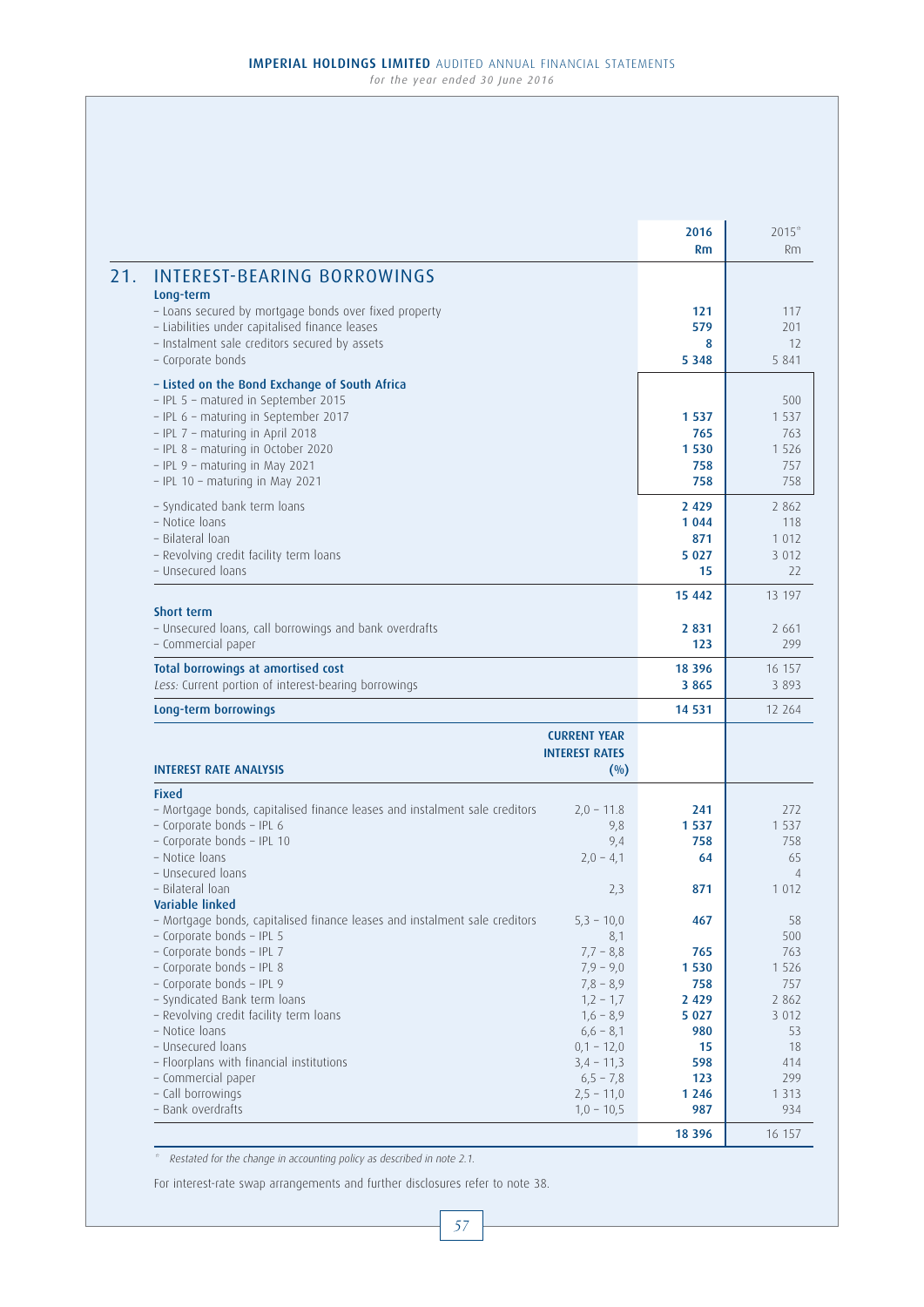*For the year ended 30 June 2016 – Continued*

# 21. **INTEREST-BEARING BORROWINGS** continued

|                                         | <b>ONE TO</b>     | <b>LESS THAN</b> |      |      |
|-----------------------------------------|-------------------|------------------|------|------|
|                                         | <b>FIVE YEARS</b> | <b>ONE YEAR</b>  | 2016 | 2015 |
| <b>CAPITALISED FINANCE LEASES</b>       | Rm                | R <sub>m</sub>   | Rm   | Rm   |
| Total minimum lease payments            | 124               | 515              | 639  | 222  |
| Amounts representing finance charges    | (11)              | (49)             | (60) | (21) |
| Present value of minimum lease payments | 113               | 466              | 579  | 201  |

| <b>DETAILS OF ENCUMBERED</b><br><b>ASSETS</b>                                                                                  | <b>CARRYING</b><br><b>VALUE</b><br><b>OF DEBT</b><br><b>SECURED</b><br>Rm | <b>CARRYING</b><br><b>VALUE</b><br><b>OF ASSETS</b><br><b>ENCUMBERED</b><br>Rm | <b>PROPERTY,</b><br><b>PLANT</b><br><b>AND</b><br><b>EQUIPMENT</b><br>Rm | <b>TRANSPORT</b><br><b>FLEET</b><br>Rm | <b>VEHICLES</b><br><b>FOR HIRE</b><br>Rm | <b>INVENTORIES</b><br>Rm |
|--------------------------------------------------------------------------------------------------------------------------------|---------------------------------------------------------------------------|--------------------------------------------------------------------------------|--------------------------------------------------------------------------|----------------------------------------|------------------------------------------|--------------------------|
| <b>Debt Instruments</b><br>Mortgage bonds, capitalised<br>leases and instalment sale.<br>creditors<br>Floorplan with financial | 771                                                                       | 792                                                                            | 66                                                                       | 297                                    | 429                                      |                          |
| institutions                                                                                                                   | 598                                                                       | 598                                                                            |                                                                          |                                        |                                          | 598                      |
| 2016                                                                                                                           | 1 3 6 9                                                                   | 1 3 9 0                                                                        | 66                                                                       | 297                                    | 429                                      | 598                      |
| $2015*$                                                                                                                        | 714                                                                       | 717                                                                            | 80                                                                       | 317                                    |                                          | 320                      |

\* Restated for the change in accounting policy as described in note 2.1.

| <b>MATURITY ANALYSIS OF</b><br><b>INTEREST-BEARING</b><br><b>BORROWINGS BY GEOGRAPHIC</b> | <b>2021 AND</b><br><b>ONWARDS</b><br><b>Rm</b> | 2020<br>Rm                | 2019<br>Rm             | 2018<br>Rm                  | 2017<br>Rm                         | 2016<br>Rm                                 | $2015*$<br>Rm                          |
|-------------------------------------------------------------------------------------------|------------------------------------------------|---------------------------|------------------------|-----------------------------|------------------------------------|--------------------------------------------|----------------------------------------|
| South Africa<br>Europe<br>United Kingdom                                                  | 4 5 1 9<br>104                                 | 714<br>2 4 7 7            | 402<br>220             | 5 6 6 8<br>398              | 2 3 2 9<br>672                     | 13 632<br>3 8 7 1                          | 11 062<br>4 4 2 9<br>36                |
| Australia<br>Other                                                                        | 15                                             | $\overline{\mathbf{3}}$   | 5                      | 6                           | 512<br>352                         | 512<br>381                                 | 320<br>310                             |
|                                                                                           | 4 6 3 8                                        | 3 1 9 4                   | 627                    | 6 0 7 2                     | 3 8 6 5                            | 18 3 9 6                                   | 16 157                                 |
| <b>MATURITY ANALYSIS OF</b><br><b>INTEREST-BEARING</b>                                    | <b>2021 AND</b><br><b>ONWARDS</b>              | 2020                      | 2019                   | 2018                        | 2017                               | 2016                                       | $2015*$                                |
| <b>BORROWINGS BY CURRENCY</b>                                                             | Rm                                             | Rm                        | Rm                     | Rm                          | Rm                                 | Rm                                         | Rm                                     |
| SA rand<br>Euro<br>US dollar<br>Australian dollar<br>Other                                | 4 5 1 1<br>19<br>62<br>46                      | 375<br>1870<br>650<br>299 | 308<br>199<br>21<br>99 | 5 0 6 5<br>379<br>550<br>78 | 2 2 8 0<br>612<br>96<br>512<br>365 | 12 539<br>3 0 7 9<br>1 3 7 9<br>512<br>887 | 10 645<br>4 0 9 8<br>355<br>341<br>718 |
|                                                                                           | 4 6 3 8                                        | 3 1 9 4                   | 627                    | 6 0 7 2                     | 3 8 6 5                            | 18 3 9 6                                   | 16 157                                 |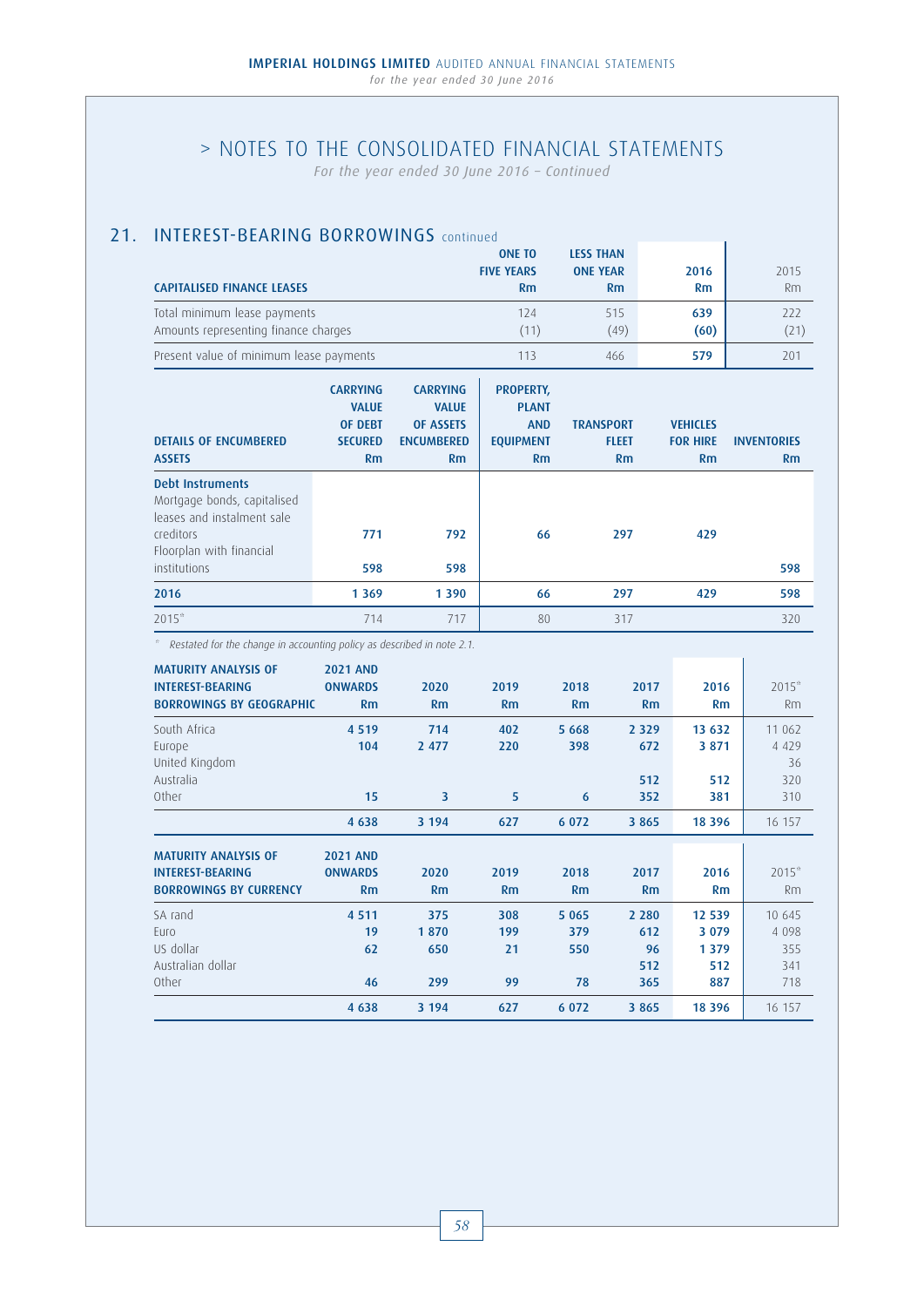## 21. **INTEREST-BEARING BORROWINGS** continued

| 10 645<br>4 0 9 8<br>355<br>341<br>258<br>175<br>285<br>16 157 |
|----------------------------------------------------------------|
|                                                                |
|                                                                |
|                                                                |
|                                                                |
|                                                                |
|                                                                |
|                                                                |
|                                                                |
|                                                                |
| 2015                                                           |
| Rm                                                             |
| 18 644                                                         |
| 9 2 7 2                                                        |
| 9 3 7 2                                                        |
|                                                                |
| 2015                                                           |
| Rm                                                             |
|                                                                |
| 3 1 9 1                                                        |
|                                                                |
| 981                                                            |
| 1799                                                           |
| 411                                                            |
|                                                                |
|                                                                |
|                                                                |
|                                                                |
|                                                                |
|                                                                |
| 3 1 9 1<br>233<br>31<br>115<br>1 640                           |
|                                                                |

The put option liabilities in respect of the non-controlling interests in subsidiaries arise from arrangements whereby the noncontrolling shareholders of Eco Health Limited have the right to put their remaining shareholding in Eco Health Limited to Imperial Capital Limited, as well as the non-controlling shareholders of Imres B.V. who have the right to put their remaining shareholding to Imperial International B.V.

For a maturity analysis and further disclosures refer to note 38.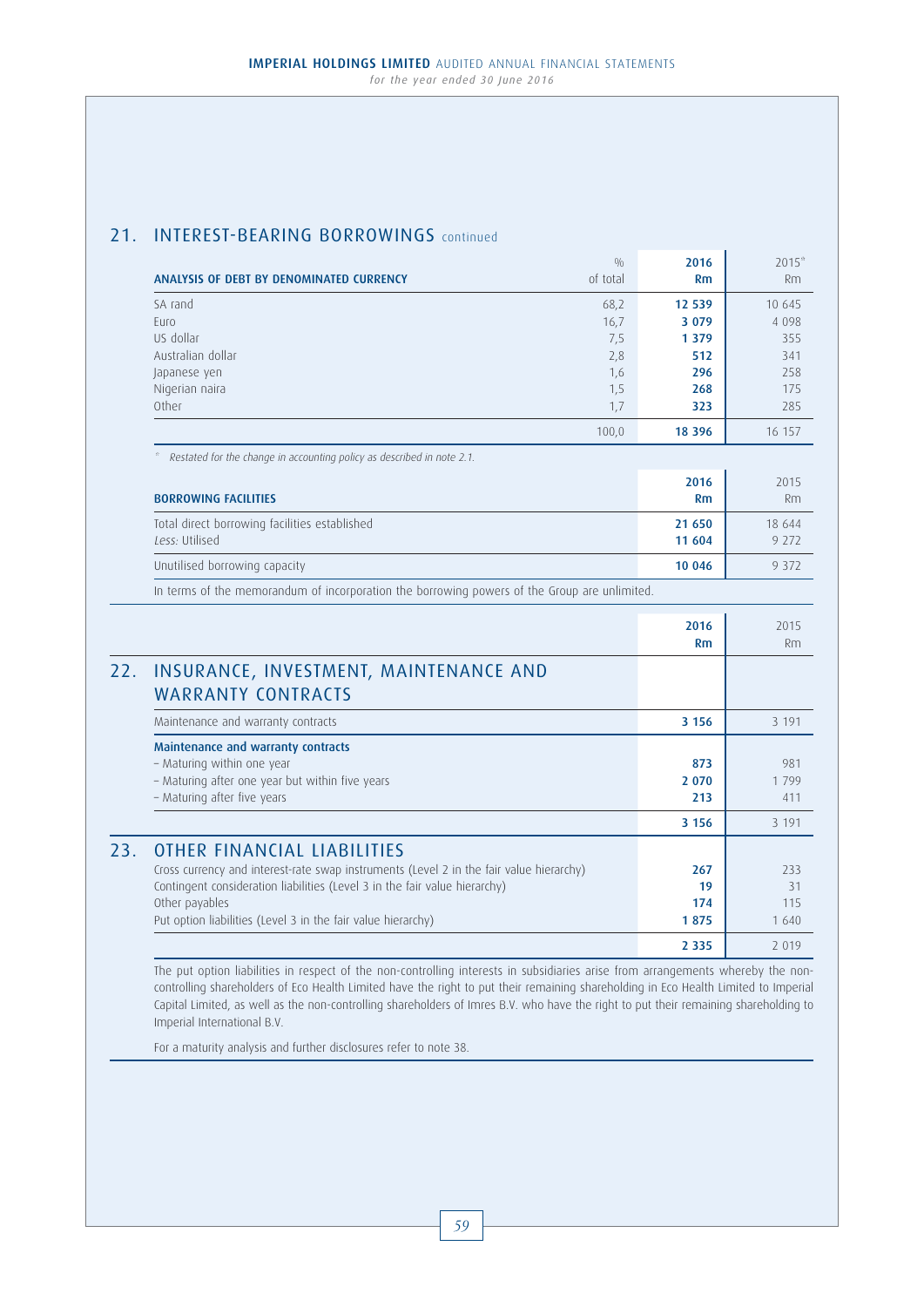# > NOTES TO THE CONSOLIDATED FINANCIAL STATEMENTS

*For the year ended 30 June 2016 – Continued*

|     |                                                                                                                                                                                                             | <b>DISMANTLING</b><br><b>AND</b><br><b>ENVIRONMENTAL</b><br><b>RISK</b><br>2016<br>Rm | <b>OTHER</b><br>2016<br>Rm    | <b>TOTAL</b><br>2016<br>Rm         | <b>TOTAL</b><br>2015<br>Rm |
|-----|-------------------------------------------------------------------------------------------------------------------------------------------------------------------------------------------------------------|---------------------------------------------------------------------------------------|-------------------------------|------------------------------------|----------------------------|
| 24. | PROVISIONS FOR LIABILITIES AND<br><b>OTHER CHARGES</b><br>At 30 June 2016                                                                                                                                   |                                                                                       |                               |                                    |                            |
|     | Carrying value at beginning of year                                                                                                                                                                         | 383                                                                                   | 221                           | 604                                | 980                        |
|     | Amounts added<br>Unused amounts reversed                                                                                                                                                                    | 111<br>(33)                                                                           | 321<br>(83)                   | 432<br>(116)                       | 287<br>(96)                |
|     | Charged to profit or loss<br>Amounts utilised<br>Net (disposals) acquisitions of subsidiaries and businesses<br>Currency adjustments<br>Reclassifications<br>Reclassified to liabilities of disposal groups | 78<br>(27)<br>(104)<br>84                                                             | 238<br>(47)<br>3<br>5<br>(38) | 316<br>(74)<br>(101)<br>89<br>(38) | 191<br>(397)<br>16<br>(23) |
|     | (2015: discontinued operations)                                                                                                                                                                             |                                                                                       | (18)                          | (18)                               | (163)                      |
|     | Carrying value at end of year                                                                                                                                                                               | 414                                                                                   | 364                           | 778                                | 604                        |
|     | <b>Maturity profile</b><br>Maturing in less than one year<br>Maturing in one to five years<br>Maturing in more than five years                                                                              | 98<br>94<br>222                                                                       | 251<br>52<br>61               | 349<br>146<br>283                  | 211<br>49<br>344           |
|     |                                                                                                                                                                                                             | 414                                                                                   | 364                           | 778                                | 604                        |

Dismantling provisions are raised when a contractual obligation exists to remove buildings or leasehold improvements after termination of the underlying lease contract. The provision for environmental risks include the discounted cost for ongoing ground and water treatment at certain sites and possible risks identified during the environmental due diligence undertaken in the course of the Lehnkering acquisition.

Other provisions cover various estimated liabilities including an onerous contract provision of R33 million, pending litigation of R50 million and roadside assistance of R46 million.

The ageing fairly reflects the timing and amounts of the estimated payments to be made.

|                                                                        | 2016<br>Rm | $2015*$<br>Rm |
|------------------------------------------------------------------------|------------|---------------|
| 25. TRADE AND OTHER PAYABLES                                           |            |               |
| Trade payables and other accruals                                      | 17 245     | 17 683        |
| Secured interest-bearing floorplan from franchisor                     | 860        | 607           |
| Deferred income                                                        | 131        | 83            |
| Derivative financial instruments (Level 2 in the fair value hierarchy) | 479        | 70            |
|                                                                        | 18 715     | 18 443        |

Restated for change in accounting policy as described in note 2.1.

For further disclosures refer to note 38.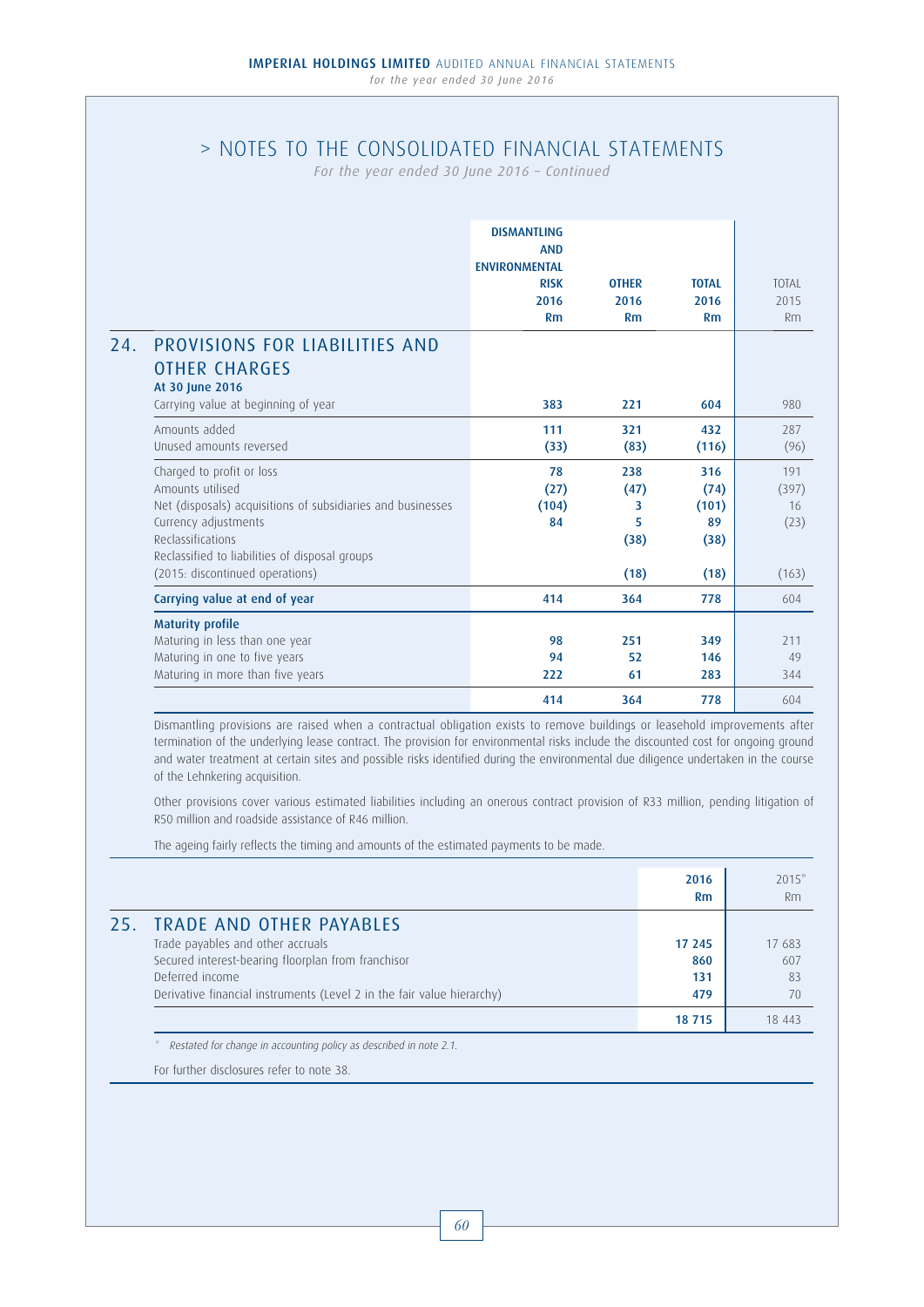|      |                                                             | $2016*$<br>Rm    | $2015*$<br>Rm    |
|------|-------------------------------------------------------------|------------------|------------------|
|      | 26. REVENUE                                                 |                  |                  |
|      | 26.1 An analysis of the group's revenue is as follows:      |                  |                  |
|      | Sale of goods                                               | 70 228           | 63 966           |
|      | Rendering of services                                       | 45 510           | 43 487           |
|      |                                                             | 115 738          | 107 453          |
|      | Revenue includes:                                           |                  |                  |
|      | 26.2 Revenue received from the group's associates and joint |                  |                  |
|      | ventures                                                    |                  |                  |
|      | Sale of goods<br>Rendering of services                      | 91<br>110        | 3<br>149         |
|      |                                                             | 201              | 152              |
|      | Revenue excludes:                                           |                  |                  |
| 26.3 | Revenue between group entities                              |                  |                  |
|      | Sale of goods                                               | 1863             | 1686             |
|      | Rendering of services                                       | 1 4 8 6          | 1 0 4 9          |
|      |                                                             | 3 3 4 9          | 2 7 3 5          |
| 27.  | <b>NET OPERATING EXPENSES</b>                               |                  |                  |
|      | Purchase of goods                                           | 63 131           | 59 877           |
|      | Changes in inventories                                      | (1442)           | (1530)           |
|      | Cost of outside services                                    | 16 589           | 15 602           |
|      | Staff costs                                                 | 16 378           | 15 085           |
|      | Staff share-based costs                                     | 131              | 110              |
|      | Other operating income<br>Other operating costs             | (1656)<br>14 155 | (1508)<br>11 654 |
|      |                                                             | 107 286          | 99 290           |
|      | The above includes:                                         |                  |                  |
|      | Auditors' remuneration                                      |                  |                  |
|      | - Audit fees                                                | 73               | 66               |
|      | - Other services                                            | 2                | 6                |
|      |                                                             | 75               | 72               |
|      | <b>Rental and operating lease charges</b>                   |                  |                  |
|      | - Property<br>- Plant and equipment                         | 1 0 6 8<br>398   | 1 207<br>344     |
|      | - Vehicles                                                  | 60               | 76               |
|      | - Transport fleet                                           | 448              | 230              |
|      | - Other                                                     | 11               | 7                |
|      |                                                             | 1985             | 1 8 6 4          |
|      | Additional lease charges contingent upon turnover           |                  |                  |
|      | - Property                                                  | 14               | 16               |
|      | Dividend income ^                                           | 259              | 181              |

relating to discontinued operations. ^ Include dividends received from the Regent cell captives amounting to R147 million (2015: R115 million).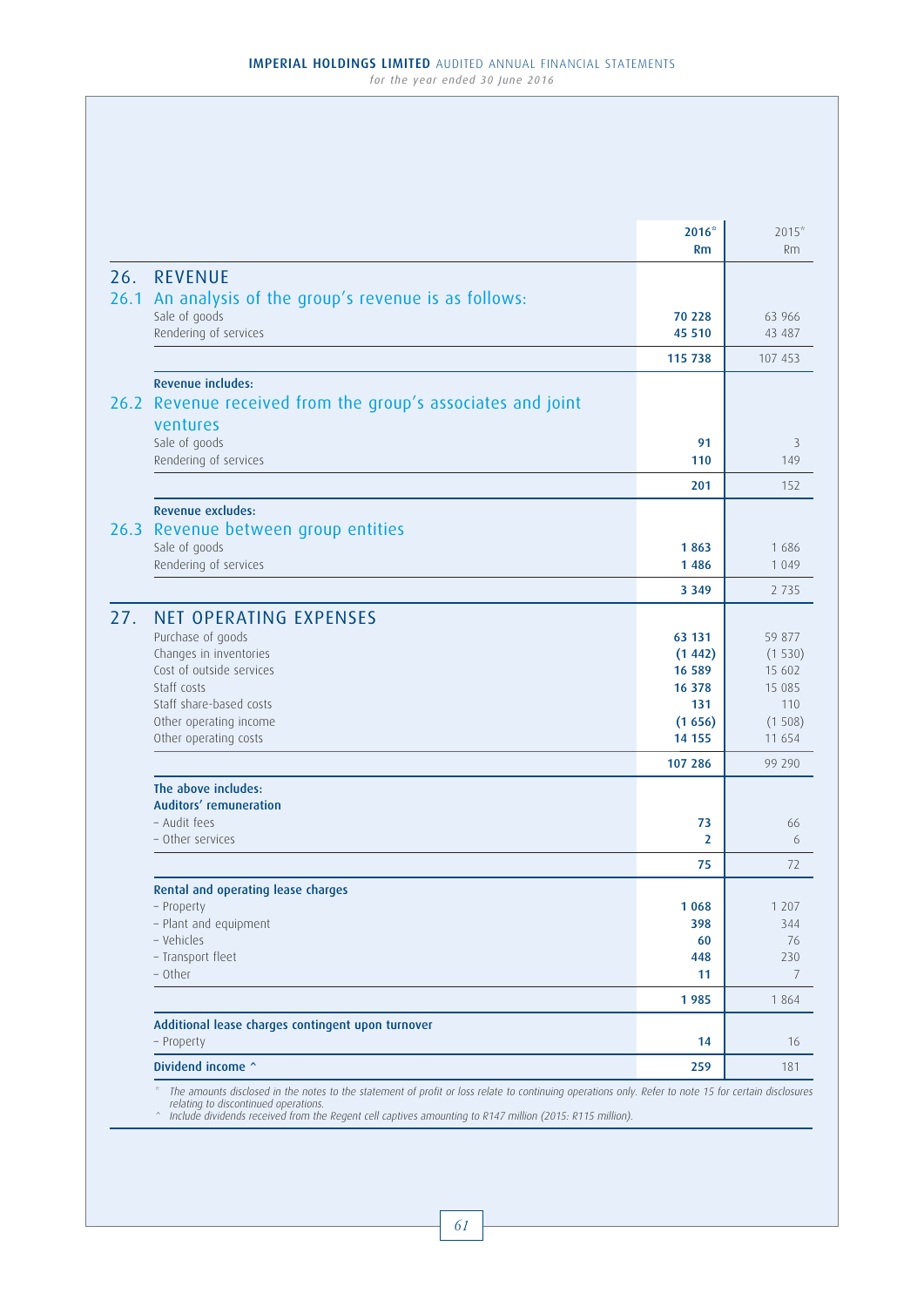# > NOTES TO THE CONSOLIDATED FINANCIAL STATEMENTS

*For the year ended 30 June 2016 – Continued*

|     |                                                                                                                                                                                                                                                                   | $2016*$<br>Rm                | $2015*$<br><b>Rm</b>                 |
|-----|-------------------------------------------------------------------------------------------------------------------------------------------------------------------------------------------------------------------------------------------------------------------|------------------------------|--------------------------------------|
| 28. | DEPRECIATION, AMORTISATION, IMPAIRMENTS AND<br><b>RECOUPMENTS</b><br>Depreciation and amortisation                                                                                                                                                                |                              |                                      |
|     | Intangible assets<br>17                                                                                                                                                                                                                                           | 96                           | 85                                   |
|     | Total amortisation of intangible assets<br>Less: amortisation of intangible assets arising on business combinations                                                                                                                                               | 533<br>(437)                 | 500<br>(415)                         |
|     | Property, plant and equipment<br>Transport fleet<br>Vehicles for hire                                                                                                                                                                                             | 804<br>778<br>923            | 744<br>770<br>971                    |
|     | <b>Impairments</b>                                                                                                                                                                                                                                                | 2 601                        | 2 5 2 0                              |
|     | Intangible assets                                                                                                                                                                                                                                                 | 16                           |                                      |
|     | Total impairment of intangible assets excluding goodwill<br>Less: impairment of intangible assets arising on business combinations                                                                                                                                | 167<br>(151)                 |                                      |
|     | Plant and equipment<br>Transport fleet                                                                                                                                                                                                                            | 4                            | 7<br>17                              |
|     | <b>Recoupments</b>                                                                                                                                                                                                                                                | 2 6 2 1                      | 2 5 4 4                              |
|     | Intangible assets<br>Plant and equipment excluding land, buildings and leasehold improvements<br>Transport fleet<br>Vehicles for hire                                                                                                                             | (1)<br>(8)<br>(48)<br>(5)    | (8)<br>(39)<br>(5)                   |
|     |                                                                                                                                                                                                                                                                   | 2 5 5 9                      | 2 4 9 2                              |
|     | Recoupments from sale of properties, net of impairments<br>Recoupments from sale of properties<br>Impairment of properties                                                                                                                                        | 36<br>(8)                    | 33<br>(4)                            |
|     |                                                                                                                                                                                                                                                                   | 28                           | 29                                   |
| 29. | <b>OTHER NON-OPERATING ITEMS</b>                                                                                                                                                                                                                                  |                              |                                      |
|     | Remeasurement of financial instruments not held-for-trading                                                                                                                                                                                                       | (122)                        | (15)                                 |
|     | Foreign exchange (loss) gain on foreign currency monetary items<br>Charge for remeasurement of put option liabilities<br>Gains on remeasurement of contingent consideration liabilities<br>Reclassification of loss on disposal of available-for-sale investments | (72)<br>(64)<br>14           | 75<br>(49)<br>$\overline{2}$<br>(43) |
|     | Capital items                                                                                                                                                                                                                                                     | 20                           | (65)                                 |
|     | Impairment of goodwill<br>(Impairment) profit from disposal of investments in associates<br>Profit on disposal of subsidiaries and businesses<br>Impairment losses on assets of disposal group                                                                    | (258)<br>(89)<br>520<br>(90) | (66)<br>2<br>15                      |
|     | Business acquisition costs                                                                                                                                                                                                                                        | (63)                         | (16)                                 |
|     |                                                                                                                                                                                                                                                                   | (102)                        | (80)                                 |
| 30. | <b>FINANCING COST</b><br>Interest paid on financial liabilities not fair valued through profit or loss<br>Fair value (gain) loss on interest-rate swap instruments                                                                                                | 1615<br>(22)                 | 1 3 1 2<br>14                        |
|     | Finance cost including fair value losses<br>Finance income on financial assets not fair valued through profit or loss                                                                                                                                             | 1 5 9 3<br>(153)             | 1 3 2 6<br>(132)                     |
|     |                                                                                                                                                                                                                                                                   | 1440                         | 1 1 9 4                              |

\* The amounts disclosed in the notes to the statement of profit or loss relate to continuing operations only. Refer to note 15 for certain disclosures relating to discontinued operations.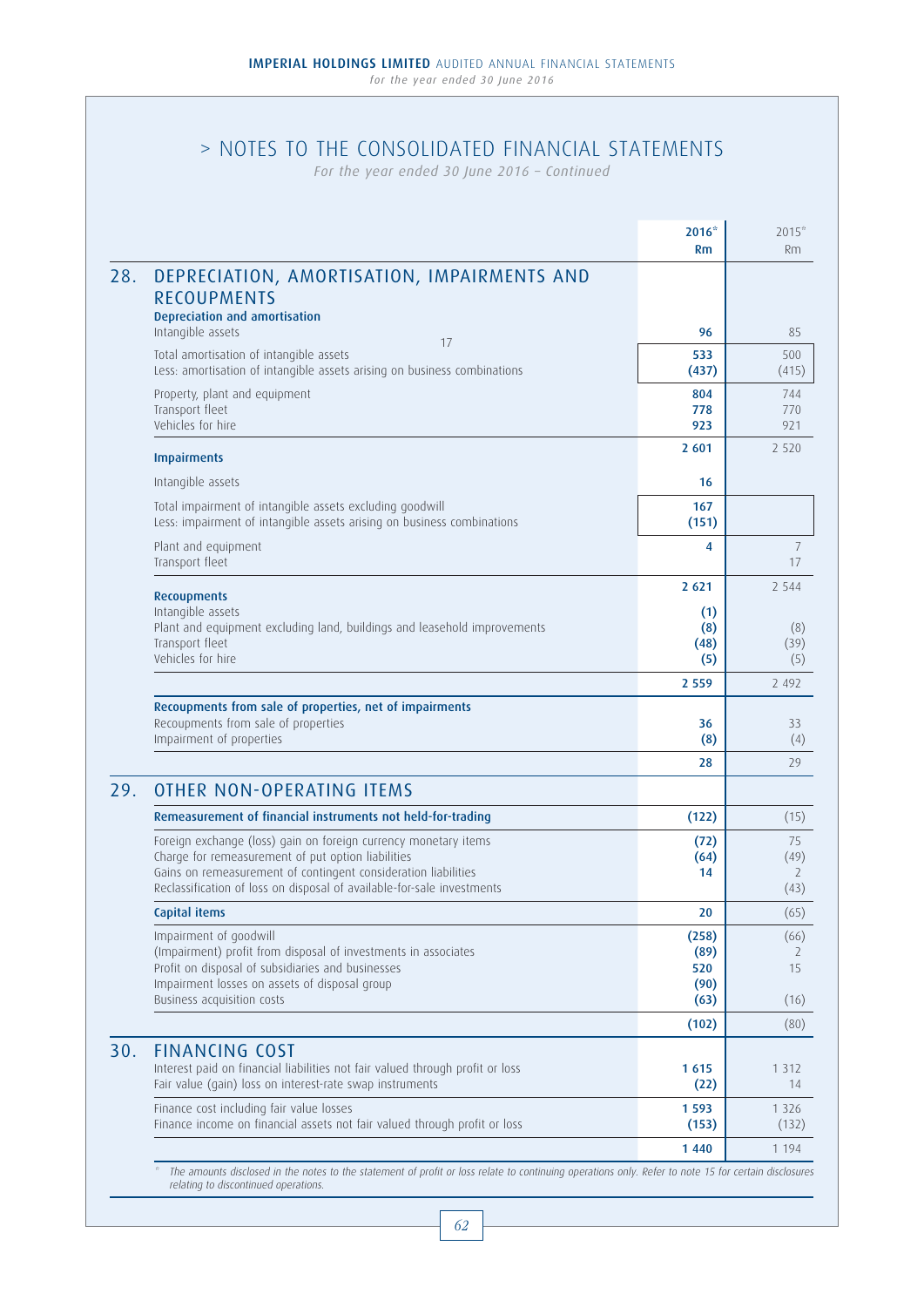|                                                                                                    | $2016*$       | $2015*$   |
|----------------------------------------------------------------------------------------------------|---------------|-----------|
|                                                                                                    | Rm            | <b>Rm</b> |
| <b>INCOME TAX EXPENSE</b>                                                                          |               |           |
| South African normal tax                                                                           |               |           |
| - Current                                                                                          | 911           | 960       |
| - Prior year over (under) provisions                                                               | 80            | (148)     |
|                                                                                                    | 991           | 812       |
| Foreign tax                                                                                        |               |           |
| - Current                                                                                          | 405           | 240       |
| - Prior year over provisions                                                                       | (27)          |           |
|                                                                                                    | 378           | 238       |
| Deferred tax                                                                                       |               |           |
| - Current                                                                                          | (280)         | (56)      |
| - Prior year (over) under provisions                                                               | (150)         |           |
| - Impairment (impairment reversal)<br>- Tax rate adjustment                                        | 72<br>(2)     |           |
|                                                                                                    | (360)         | (29)      |
| Capital gains tax                                                                                  |               |           |
| - Current                                                                                          | 45            |           |
| - Deferred                                                                                         | (9)           |           |
|                                                                                                    | 36            |           |
| Withholding and secondary taxes                                                                    | 4             |           |
| Income tax expense                                                                                 | 1 0 4 9       | 1 0 3 5   |
| <b>Reconciliation of tax rates:</b>                                                                | $\frac{0}{0}$ |           |
| Profit before tax, excluding share of result of associates and joint ventures - effective tax rate | 27,7          | 25,8      |
| Income tax effect of:                                                                              |               |           |
| - Profit on sale of businesses                                                                     | 3,7           |           |
| - Dividend income                                                                                  | 1,7           |           |
| - Profit on sale of property, plant and equipment                                                  | 0,2           |           |
| - Impairment of goodwill and other intangible assets                                               | (3,0)         | (0, 5)    |
| - Impairment of investment in associates                                                           | (0,7)         |           |
| - Business acquisition costs                                                                       | (0, 5)        | (0,1)     |
| - Reclassification of loss on disposal of available-for-sale investment                            |               | (0,3)     |
| - Remeasurement of put option liabilities and contingent consideration liabilities                 | (0, 4)        | (0,3)     |
| - Disallowable expenses                                                                            | (1,6)         | (1,7)     |
| - Other                                                                                            |               |           |
| - Foreign tax differential                                                                         | 1,1           |           |
| - Tax assets not recognised and deferred tax impairments                                           | (1, 9)        |           |
| - Withholding and secondary taxes                                                                  | (0,1)         | (0,1)     |
| - Capital gains tax                                                                                | (0, 9)        | (0, 2)    |
| - Tax rate adjustment                                                                              | 0,1           |           |
|                                                                                                    | 2,6           |           |
| - Prior year net overprovisions                                                                    |               | 3,0       |

\* The amounts disclosed in the notes to the statement of profit or loss relate to continuing operations only. Refer to note 15 for certain disclosures relating to discontinued operations.

Disallowable expenses include non-deductable depreciation on buildings, interest incurred on the non-redeemable non-participating preference shares and expenses incurred in the production of non-taxable income.

Based on its interpretation of tax law and prior experience the group believes that its accrual for tax liabilities are adequate for all open tax years.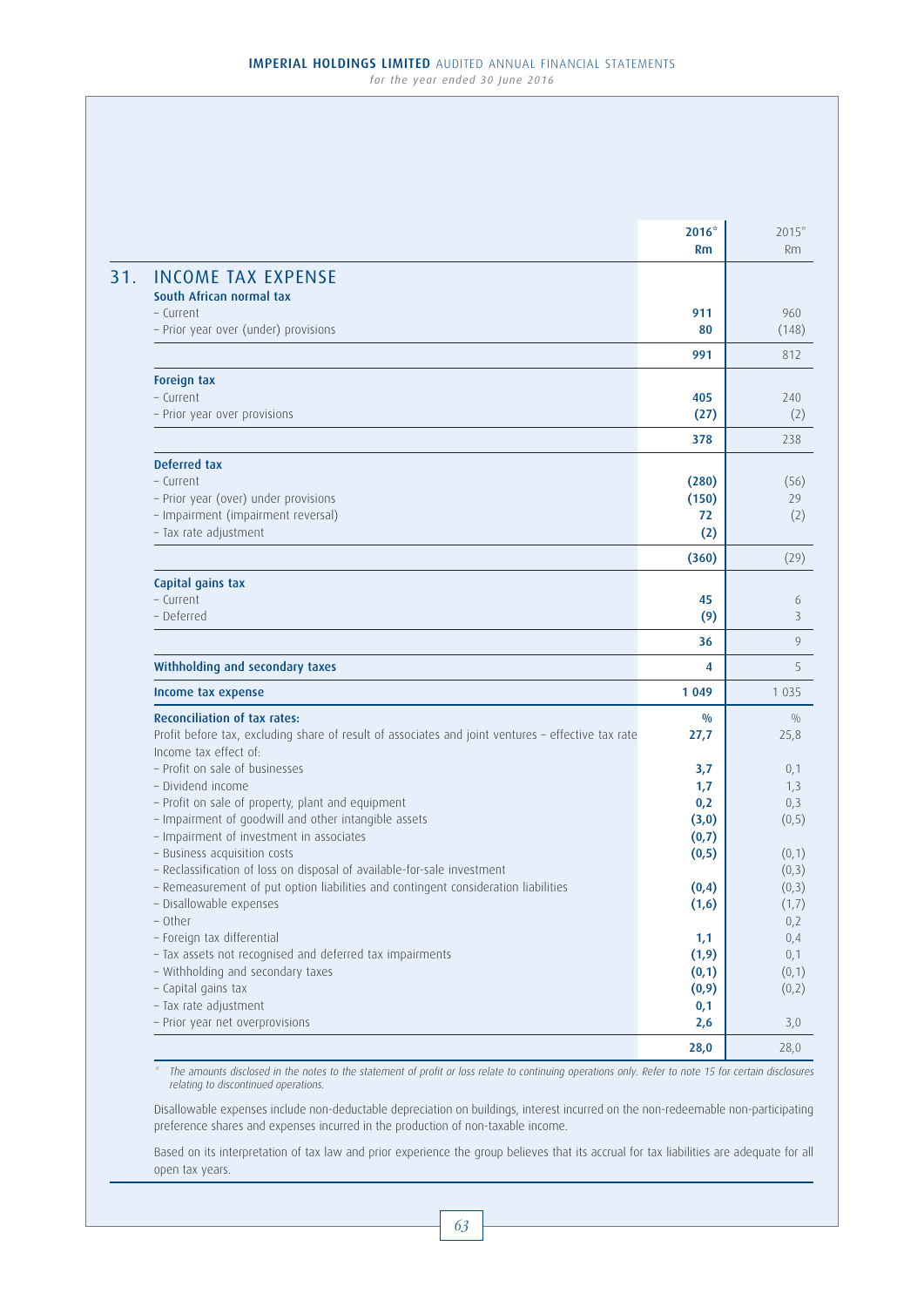# > NOTES TO THE CONSOLIDATED FINANCIAL STATEMENTS

*For the year ended 30 June 2016 – Continued*

|     |                                                                                                                                                                                                                                                                                   | 2016<br><b>Rm</b>   | 2015<br>Rm     |
|-----|-----------------------------------------------------------------------------------------------------------------------------------------------------------------------------------------------------------------------------------------------------------------------------------|---------------------|----------------|
| 32. | <b>EARNINGS PER SHARE</b><br><b>Ordinary shares</b><br>Net profit attributable to owners of Imperial - basic earnings                                                                                                                                                             | 3 0 4 9             | 3 0 5 4        |
|     | Saving of finance costs by associate on potential sale of Imperial shares                                                                                                                                                                                                         |                     | 44             |
|     | <b>Diluted earnings</b>                                                                                                                                                                                                                                                           | 3 0 4 9             | 3 0 9 8        |
|     | Weighted average number of ordinary shares in issue (million)<br>Basic earnings per share (cents)                                                                                                                                                                                 | 192,9<br>1581       | 193,1<br>1.582 |
|     | Continuing operations<br>Discontinued operations                                                                                                                                                                                                                                  | 1425<br>156         | 1416<br>166    |
|     | Weighted average number of ordinary shares (million)<br>Adjusted for weighted average potential ordinary shares resulting from:<br>- Dilutive effect of shares allocated in terms of the share schemes (million)<br>- Potential disposal of shares held by an associate (million) | 192,9<br>0,6<br>4,5 | 193,1<br>4,5   |
|     | Weighted average number of ordinary shares for diluted earnings (million)                                                                                                                                                                                                         | 198,0               | 197,6          |
|     | Diluted earnings per share (cents)                                                                                                                                                                                                                                                | 1 5 4 0             | 1568           |
|     | Continuing operations<br>Discontinued operations                                                                                                                                                                                                                                  | 1 3 8 8<br>152      | 1 4 0 6<br>162 |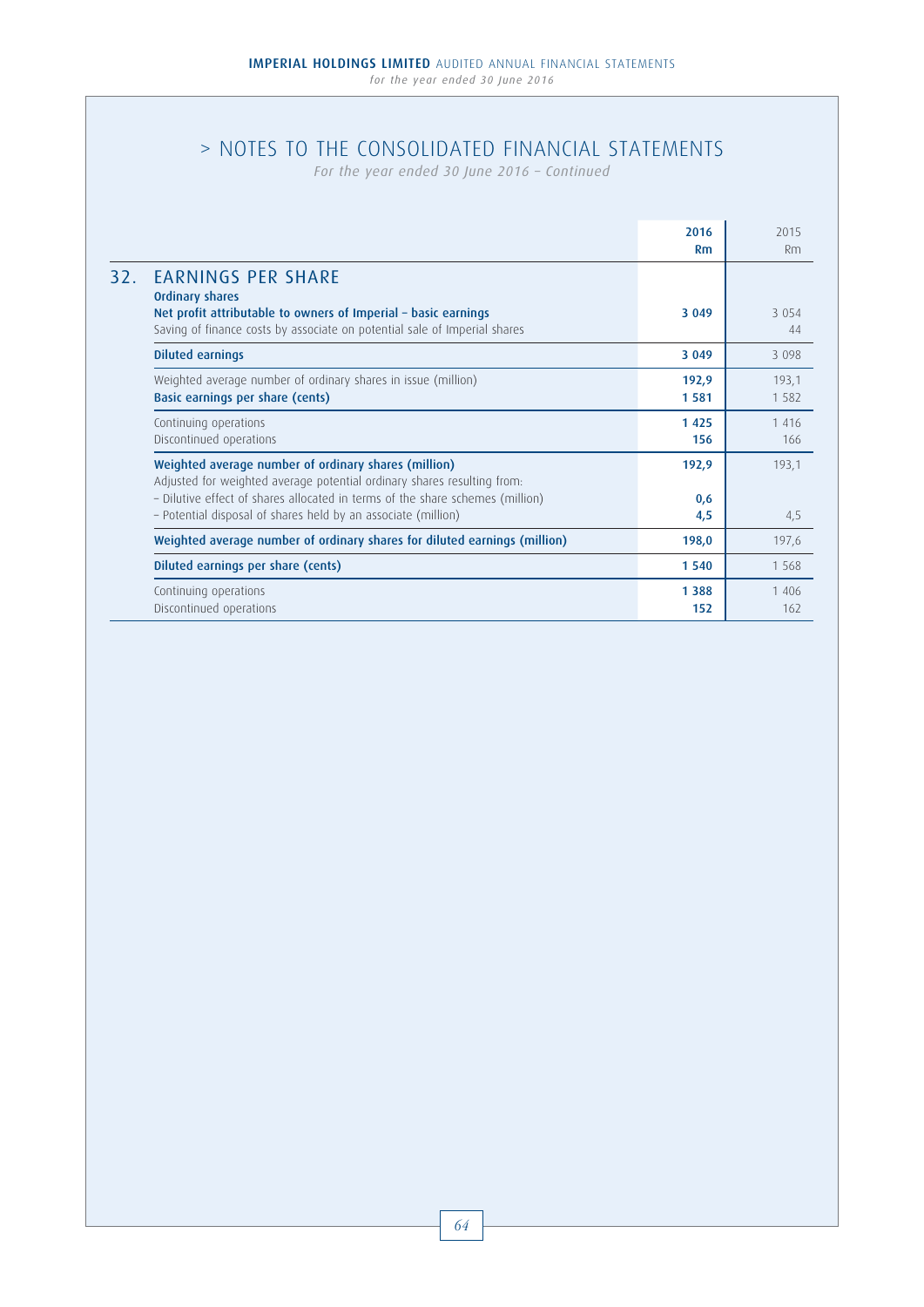Headline earnings and diluted headline earnings per share is calculated as follows:

|                                                                                                         |                |               | NON-                    |                |         |
|---------------------------------------------------------------------------------------------------------|----------------|---------------|-------------------------|----------------|---------|
|                                                                                                         | <b>GROSS</b>   | <b>INCOME</b> | <b>CONTROLLING</b>      | 2016           | 2015    |
| <b>R</b> million                                                                                        | <b>AMOUNT</b>  | <b>TAX</b>    | <b>INTEREST</b>         | <b>Rm</b>      | Rm      |
| Earnings - diluted                                                                                      |                |               |                         | 3 0 4 9        | 3 0 9 8 |
| Impairment of property, plant and equipment and                                                         |                |               |                         |                |         |
| transport fleet (IAS 36)<br>Impairment of intangible assets (IAS 36)                                    | 12<br>167      | (4)           | (46)                    | 8<br>117       | 21      |
| Profit from disposal of property, plant and                                                             |                | (4)           |                         |                |         |
| equipment, transport fleet and vehicles for hire                                                        |                |               |                         |                |         |
| (IAS 16)                                                                                                | (97)           | 17            | $\overline{\mathbf{3}}$ | (77)           | (63)    |
| Profit from disposal of intangible assets (IAS 38)                                                      | (1)            |               |                         | (1)            |         |
| Impairment of goodwill (IAS 36)                                                                         | 258            |               | (10)                    | 248            | 56      |
| Impairment loss (profit) on disposal of investment                                                      |                |               |                         |                |         |
| in associates and joint ventures (IAS 28)                                                               | 89             |               |                         | 89             | (2)     |
| Profit on disposal of subsidiaries and businesses                                                       |                |               |                         |                |         |
| (IFRS 10)                                                                                               | (520)<br>90    | 46<br>5       |                         | (474)          | (15)    |
| Impairment losses on assets of disposal group<br>Reclassification of loss on disposal of available-for- |                |               | (10)                    | 85             |         |
| sale investments (IAS 39)                                                                               |                |               |                         |                | 43      |
| Adjustments included in result of associates and                                                        |                |               |                         |                |         |
| joint ventures                                                                                          | $\overline{2}$ |               |                         | $\overline{2}$ | 41      |
| Headline earnings -diluted                                                                              |                |               |                         | 3 0 4 6        | 3 1 7 9 |
| Saving of finance cost by associate on potential                                                        |                |               |                         |                |         |
| sale of Imperial shares                                                                                 |                |               |                         |                | (44)    |
| Headline earnings - basic                                                                               |                |               |                         | 3 0 4 6        | 3 1 3 5 |
| Weighted average number of ordinary shares in                                                           |                |               |                         |                |         |
| issue (million)                                                                                         |                |               |                         | 192,9          | 193,1   |
| Basic headline earnings per share (cents)                                                               |                |               |                         | 1579           | 1 6 2 4 |
| Continuing operations                                                                                   |                |               |                         | 1 4 2 3        | 1 4 5 8 |
| Discontinued operation                                                                                  |                |               |                         | 156            | 166     |
|                                                                                                         |                |               |                         |                |         |
|                                                                                                         |                |               |                         |                |         |
| Weighted average number of ordinary shares for<br>diluted earnings (million)                            |                |               |                         | 198,0          | 197,6   |
| Diluted headline earnings per share (cents)                                                             |                |               |                         | 1 5 3 8        | 1 609   |
|                                                                                                         |                |               |                         |                |         |
| Continuing operations                                                                                   |                |               |                         | 1 3 8 6        | 1 4 4 6 |
| Discontinued operation                                                                                  |                |               |                         | 152            | 163     |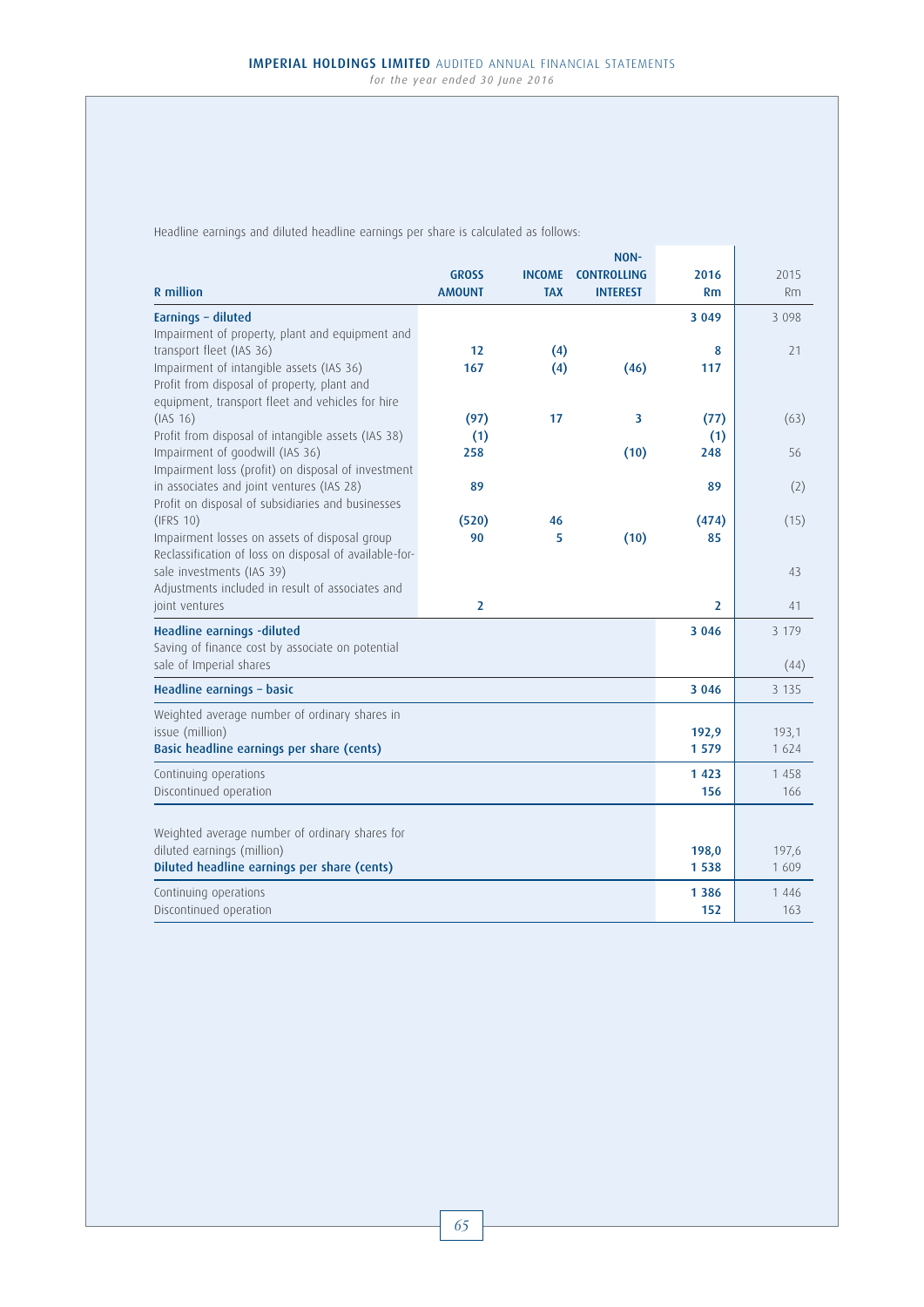*For the year ended 30 June 2016 – Continued*

# 32. **EARNINGS PER SHARE** continued

Core earnings and diluted core earnings per share is calculated as follows:

|                                                                           | <b>GROSS</b>                                                                                        | <b>INCOME</b> | NON-<br><b>CONTROLLING</b> | 2016       | 2015           |
|---------------------------------------------------------------------------|-----------------------------------------------------------------------------------------------------|---------------|----------------------------|------------|----------------|
| R million                                                                 | <b>AMOUNT</b>                                                                                       | <b>TAX</b>    | <b>INTEREST</b>            | Rm         | Rm             |
| Headline earnings - diluted                                               |                                                                                                     |               |                            | 3 0 4 6    | 3 1 7 9        |
| Amortisation of intangible assets arising on                              |                                                                                                     |               |                            |            |                |
| business combinations<br>Change in economic assumptions on                | 437                                                                                                 | (122)         | (41)                       | 274        | 260            |
| insurance funds                                                           | 4                                                                                                   | (1)           |                            | 3          | $\overline{4}$ |
| Remeasurement of contingent consideration                                 |                                                                                                     |               |                            |            |                |
| and put option liabilities                                                | 50                                                                                                  |               |                            | 50         | 47             |
| Non-recurring foreign exchange gain on<br>inter-group monetary item       |                                                                                                     | 25            |                            |            |                |
| Business acquisition costs                                                | (92)<br>63                                                                                          |               |                            | (67)<br>63 | (75)<br>16     |
|                                                                           |                                                                                                     |               |                            | 3 3 6 9    | 3 4 3 1        |
|                                                                           | Core earnings - diluted<br>Saving of finance cost by associate on potential sale of Imperial shares |               |                            |            | (44)           |
| Core earnings - basic                                                     |                                                                                                     |               |                            | 3 3 6 9    | 3 3 8 7        |
| Weighted average number of ordinary shares in                             |                                                                                                     |               |                            |            |                |
| issue (million)                                                           |                                                                                                     |               |                            | 192,9      | 193,1          |
| Basic core earnings per share (cents)                                     |                                                                                                     |               |                            | 1747       | 1 7 5 4        |
| Continuing operations                                                     |                                                                                                     |               |                            | 1589       | 1 586          |
| Discontinued operations                                                   |                                                                                                     |               |                            | 158        | 168            |
| Weighted average number of ordinary shares for diluted earnings (million) |                                                                                                     |               |                            |            | 197,6          |
| Diluted core earnings per share (cents)                                   |                                                                                                     |               | 1702                       | 1736       |                |
| Continuing operations                                                     |                                                                                                     |               |                            | 1 5 4 8    | 1 571          |
| Discontinued operations                                                   |                                                                                                     |               |                            | 154        | 165            |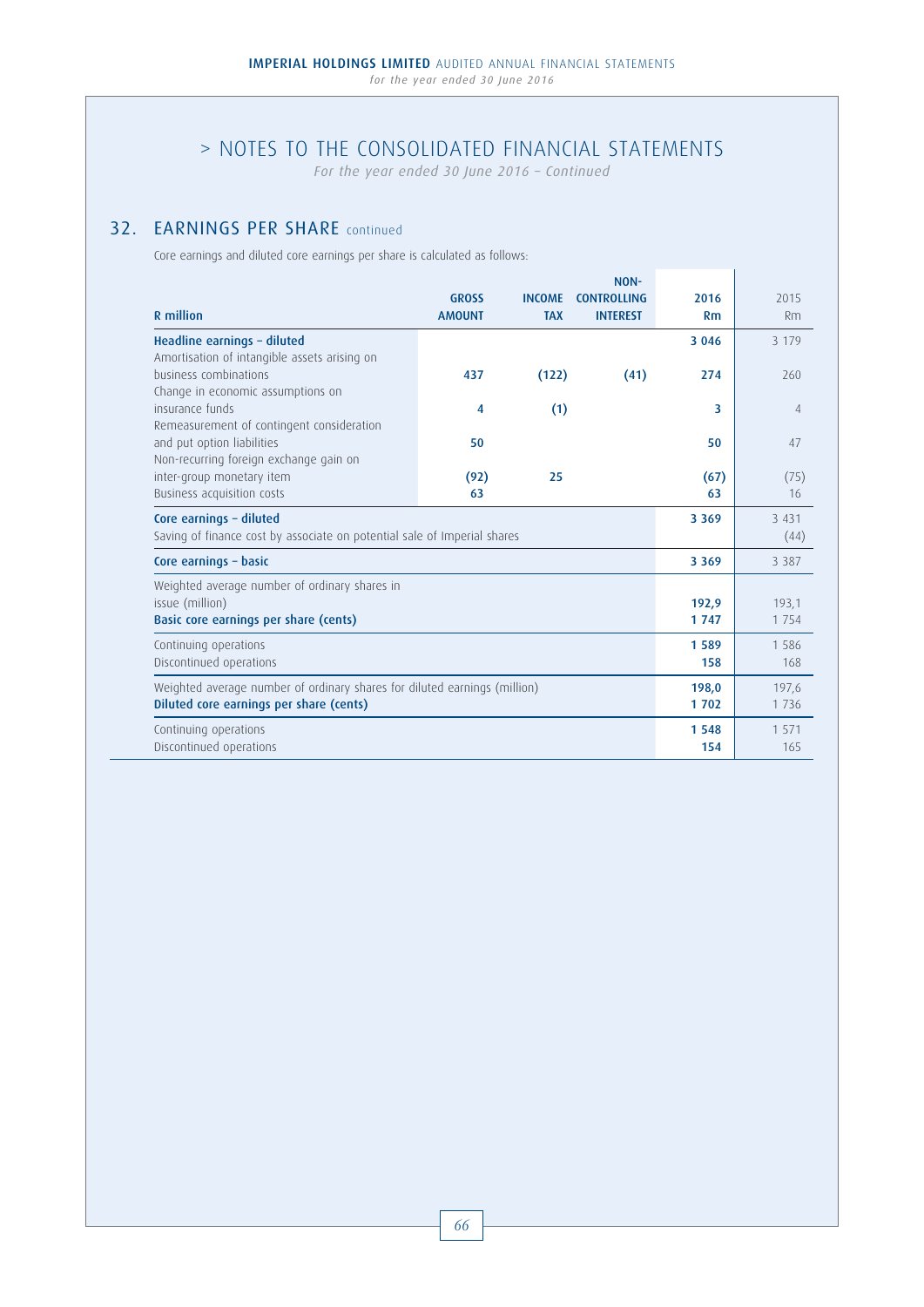|     |                                                                                                       | 2016<br><b>Rm</b> | $2015*$<br>Rm    |
|-----|-------------------------------------------------------------------------------------------------------|-------------------|------------------|
| 33. | NOTES TO THE CONSOLIDATED STATEMENT OF                                                                |                   |                  |
|     | <b>CASH FLOWS</b> ~                                                                                   |                   |                  |
|     | 33.1 Cash generated by operations before capital expenditure<br>on rental assets                      |                   |                  |
|     | Profit before net financing costs                                                                     | 5 7 4 4           | 5 7 6 1          |
|     | Continuing operations                                                                                 | 5 2 3 1           | 5 2 0 5          |
|     | Discontinued operations                                                                               | 513               | 556              |
|     | Adjusted for:                                                                                         |                   |                  |
|     | Amortisation of intangible assets, net of recoupments                                                 | 95                | 95               |
|     | Amortisation of intangible assets arising on business combinations                                    | 437               | 415              |
|     | Impairment of intangible assets arising on business combinations                                      | 151               |                  |
|     | Depreciation of property, plant and equipment                                                         | 804               | 762              |
|     | Depreciation of transport fleet, net of recoupments                                                   | 730               | 731              |
|     | Depreciation of vehicles for hire, net of recoupments                                                 | 918               | 916              |
|     | Profit from disposal of property, plant and equipment                                                 | (44)              | (41)             |
|     | Impairment of assets                                                                                  | 28                | 28<br>67         |
|     | Impairment of goodwill<br>Loss (profit) from disposal of investments in associates and joint ventures | 258<br>101        | (2)              |
|     | Profit on disposal of subsidiaries and businesses                                                     | (520)             | (15)             |
|     | Impairment losses on assets of disposal group                                                         | 90                |                  |
|     | Fair value gains on investments                                                                       | (11)              | (82)             |
|     | Foreign exchange gains                                                                                | (116)             | (170)            |
|     | Fair value gains                                                                                      | 79                | 97               |
|     | Reclassification of loss on disposal of available-for-sale financial asset                            |                   | 43               |
|     | Recognition of share-based costs                                                                      | 148               | 130              |
|     | Net movement in insurance, investments, maintenance and warranty contracts                            | (59)              | 237              |
|     | Remeasurement of contingent consideration liabilities                                                 | (14)              | (2)              |
|     | Remeasurement of put option liabilities                                                               | 64                | 49               |
|     | Business acquisition costs                                                                            | 63<br>6           | 16<br>14         |
|     | Increase in retirement benefit obligations                                                            |                   |                  |
|     | Cash generated by operations before changes in working capital                                        | 8952              | 9 0 4 9          |
|     | <b>Working capital movements</b>                                                                      |                   |                  |
|     | Increase in inventories<br>Increase in trade and other receivables                                    | (537)             | (1566)           |
|     | (Decrease) increase in trade and other payables and provisions                                        | (7)<br>(284)      | (715)<br>2 2 9 0 |
|     |                                                                                                       |                   |                  |
|     |                                                                                                       | 8 1 2 4           | 9058             |

\* Restated for change in accounting policy as described in note 2.1. ~ The notes to the consolidated statement of cash flows includes cash flows for assets and liabilities that have been classified as held for sale. This differs to the notes to the consolidated statement of financial position and the notes to the consolidated statement of profit or loss which excludes amounts for the discontinued operations.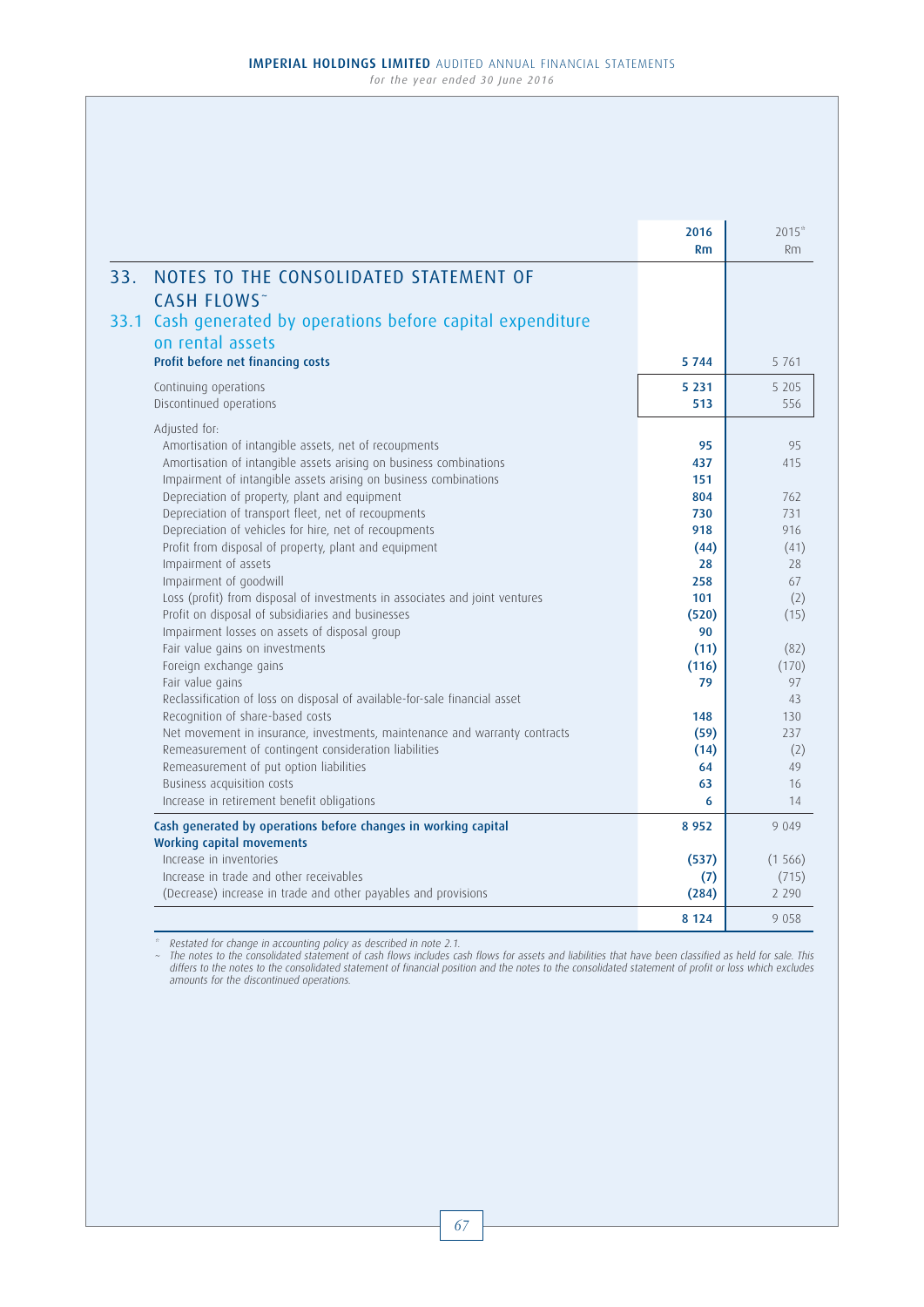# > NOTES TO THE CONSOLIDATED FINANCIAL STATEMENTS

*For the year ended 30 June 2016 – Continued*

|      |                                                                                                                                                                                                                                                                                                                                                                                                                                                                                                                                                   | 2016<br>Rm                                                                                    | 2015<br><b>Rm</b>                                                                                          |
|------|---------------------------------------------------------------------------------------------------------------------------------------------------------------------------------------------------------------------------------------------------------------------------------------------------------------------------------------------------------------------------------------------------------------------------------------------------------------------------------------------------------------------------------------------------|-----------------------------------------------------------------------------------------------|------------------------------------------------------------------------------------------------------------|
| 33.  | NOTES TO THE CONSOLIDATED STATEMENT OF                                                                                                                                                                                                                                                                                                                                                                                                                                                                                                            |                                                                                               |                                                                                                            |
|      | <b>CASH FLOWS</b> <sup>~</sup> continued<br>33.2 Acquisition of subsidiaries and businesses<br>Goodwill<br>Intangible assets<br>Investments, loans and associates and joint ventures<br>Property, plant and equipment<br>Transport fleet<br>Inventories<br>Trade and other receivables<br>Cash resources<br>Net deferred tax liabilities<br>Non-controlling interests<br>Retirement benefit obligations<br>Interest-bearing borrowings<br>Provisions for liabilities and other charges<br>Trade and other payables<br>Net current tax liabilities | 79<br>113<br>46<br>52<br>14<br>67<br>160<br>89<br>(30)<br>(27)<br>(46)<br>(4)<br>(160)<br>(1) | 513<br>355<br>2<br>126<br>19<br>761<br>679<br>84<br>(63)<br>(199)<br>(1)<br>(432)<br>(16)<br>(732)<br>(20) |
|      | <b>Purchase consideration transferred</b><br>Contingent consideration<br>Business acquisition costs<br>Cash resources acquired                                                                                                                                                                                                                                                                                                                                                                                                                    | 352<br>(21)<br>63<br>(89)                                                                     | 1 0 7 6<br>(17)<br>16<br>(84)                                                                              |
|      | Cash flow on acquisition                                                                                                                                                                                                                                                                                                                                                                                                                                                                                                                          | 305                                                                                           | 991                                                                                                        |
| 33.3 | Disposal of subsidiaries and businesses<br>Goodwill<br>Intangible assets<br>Investments, loans, associates and joint ventures<br>Property, plant and equipment<br>Transport fleet<br>Net deferred tax liabilities<br>Other financial assets                                                                                                                                                                                                                                                                                                       | 209<br>14<br>7<br>707<br>123<br>(27)<br>78                                                    | 50<br>19<br>11<br>(2)<br>1                                                                                 |
|      | Vehicles for hire<br>Inventories<br>Trade and other receivables<br>Cash resources<br>Non-controlling interests<br>Retirement benefit obligations<br>Interest-bearing borrowings<br>Other financial liabilities                                                                                                                                                                                                                                                                                                                                    | 736<br>357<br>851<br>163<br>(117)<br>(90)<br>(1005)<br>(1)                                    | 83<br>7<br>8<br>(27)<br>(20)                                                                               |
|      | Net current tax liabilities<br>Provisions for liabilities and other charges<br>Trade and other payables                                                                                                                                                                                                                                                                                                                                                                                                                                           | (4)<br>(105)<br>(1247)                                                                        | (67)                                                                                                       |
|      | Net assets disposed<br>Cash resources disposed<br>Premium paid on purchase of non-controlling interests<br>Profit (loss) on disposal of subsidiaries and businesses                                                                                                                                                                                                                                                                                                                                                                               | 649<br>(163)<br>59<br>520                                                                     | 63<br>(7)<br>12<br>(15)                                                                                    |
|      | Cash flow on disposal                                                                                                                                                                                                                                                                                                                                                                                                                                                                                                                             | 1 0 6 5                                                                                       | 53                                                                                                         |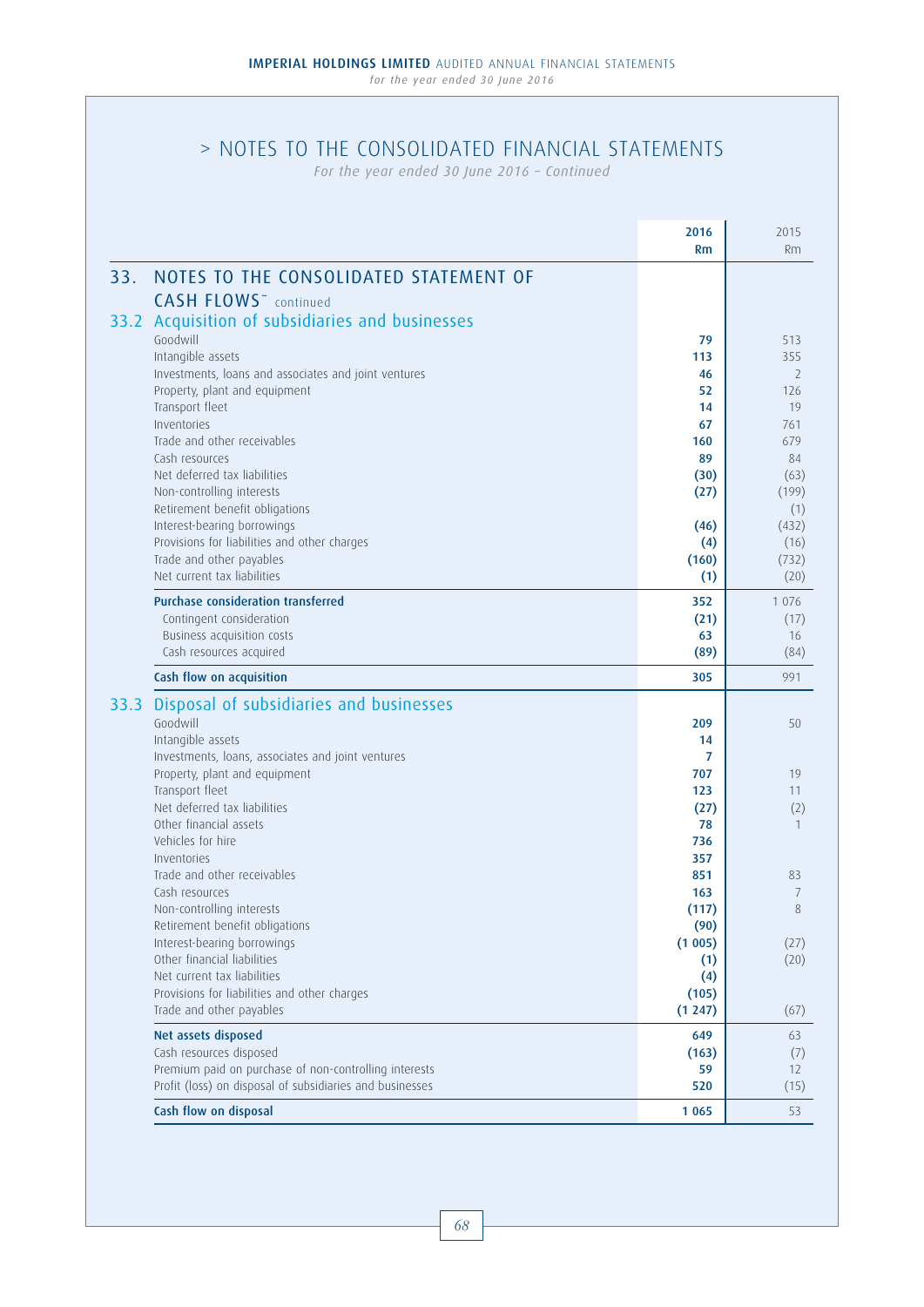|      |                                                                                                                                                                                        | 2016<br><b>Rm</b>            | $2015*$<br>Rm            |
|------|----------------------------------------------------------------------------------------------------------------------------------------------------------------------------------------|------------------------------|--------------------------|
| 33.4 | Net replacement capital expenditure - excluding rental assets<br><b>Expenditure</b>                                                                                                    |                              |                          |
|      | - Intangible assets<br>- Plant and equipment<br>- Transport fleet                                                                                                                      | (350)<br>(1140)<br>(390)     | (371)<br>(876)<br>(520)  |
|      |                                                                                                                                                                                        | (1880)                       | (1767)                   |
|      | <b>Proceeds from disposals</b><br>- Intangible assets<br>- Plant and equipment<br>- Transport fleet                                                                                    | 8<br>201<br>274              | 10<br>173<br>339         |
|      |                                                                                                                                                                                        | 483                          | 522                      |
|      | Net expenditure<br>- Intangible assets<br>- Plant and equipment<br>- Transport fleet                                                                                                   | (342)<br>(939)<br>(116)      | (361)<br>(703)<br>(181)  |
|      |                                                                                                                                                                                        | (1397)                       | (1245)                   |
|      | 33.5 Cash and cash equivalents<br>Cash resources<br>Cash resources included in 'Assets of discontinued operations and disposal groups.'<br>Short-term loans and overdrafts             | 2 3 1 7<br>1 3 5 6<br>(2954) | 2 2 7 1<br>845<br>(3078) |
|      |                                                                                                                                                                                        | 719                          | 38                       |
| 34.  | Restated for the application of the change in accounting policy (refer to note 2.1).<br><b>ORDINARY DIVIDENDS</b>                                                                      |                              |                          |
|      | <b>Interim</b><br>- In the current year a dividend of 370 cents per share was paid on 29 March 2016<br>- In the prior year a dividend of 350 cents per share was paid on 30 March 2015 |                              |                          |
|      | <b>Final</b><br>- A dividend of 425 cents per share is payable on 26 September 2016<br>- In the prior year a dividend of 445 cents per share was paid on 28 September 2015             |                              |                          |
|      | Dividends are reflected gross of tax.                                                                                                                                                  |                              |                          |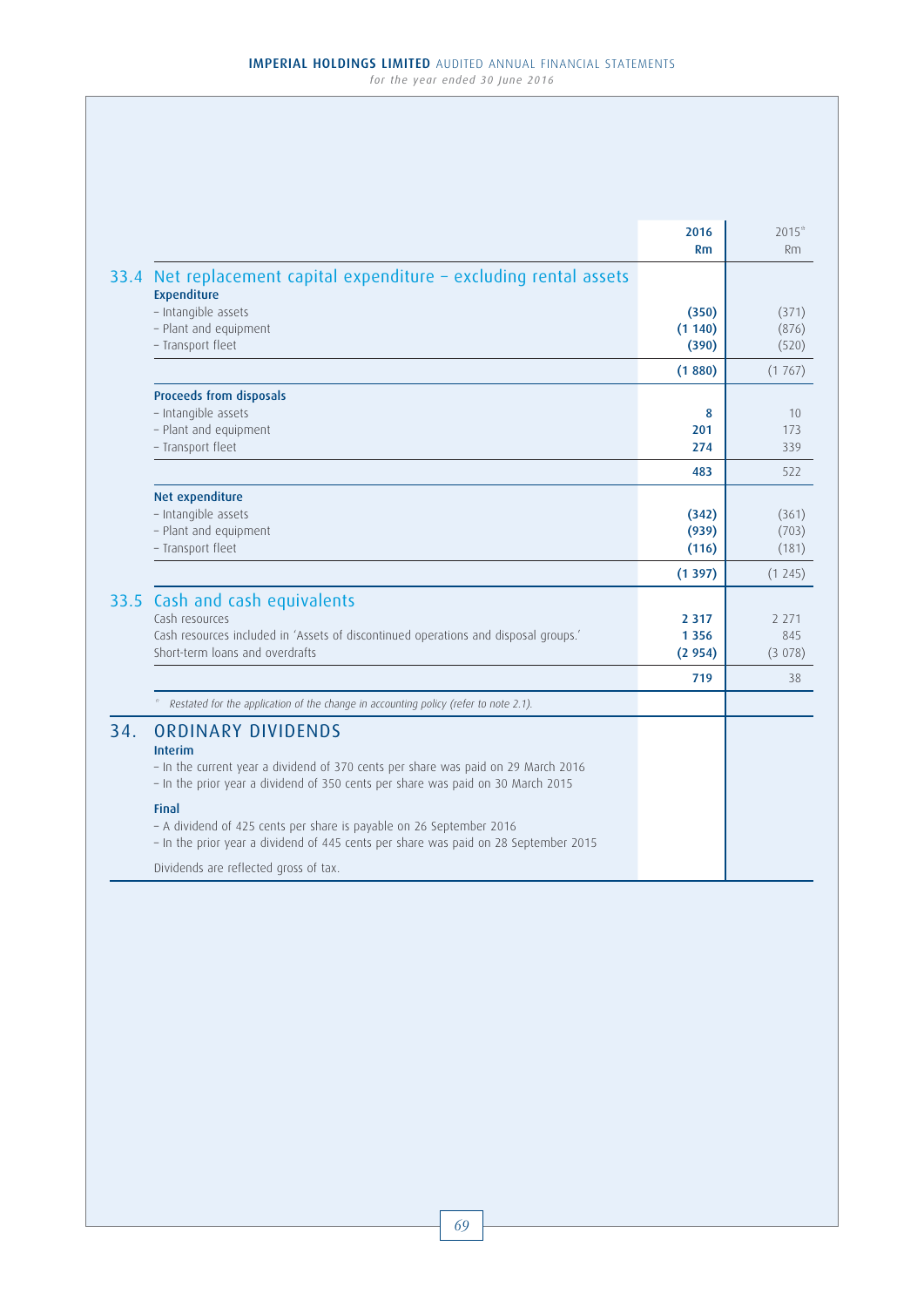# > NOTES TO THE CONSOLIDATED FINANCIAL STATEMENTS

*For the year ended 30 June 2016 – Continued*

|                                                                                                                               | 2016<br>Rm | 2015<br>Rm     |
|-------------------------------------------------------------------------------------------------------------------------------|------------|----------------|
| 35. COMMITMENTS<br>Capital expenditure commitments to be incurred<br>Contracted<br>Authorised by directors but not contracted | 978<br>331 | 1 3 4 2<br>947 |
|                                                                                                                               | 1 3 0 9    | 2 289          |

The commitments are substantially for the replacement of transport fleet and the construction of buildings to be used by the group, which will be financed from proceeds from disposals and existing borrowing facilities.

|     |                                                                                                                                                                                                                                                                                                                                                                                                                                                           | <b>MORE THAN</b><br><b>FIVE YEARS</b><br>Rm                                                                                                                                     | <b>ONE TO</b><br><b>FIVE YEARS</b><br>Rm | <b>LESS THAN</b><br><b>ONE YEAR</b><br>Rm | 2016<br>Rm             | 2015<br>Rm              |
|-----|-----------------------------------------------------------------------------------------------------------------------------------------------------------------------------------------------------------------------------------------------------------------------------------------------------------------------------------------------------------------------------------------------------------------------------------------------------------|---------------------------------------------------------------------------------------------------------------------------------------------------------------------------------|------------------------------------------|-------------------------------------------|------------------------|-------------------------|
|     | <b>Operating lease payables</b><br>Property<br>Plant and equipment<br>Transport fleet                                                                                                                                                                                                                                                                                                                                                                     | 904<br>1<br>118                                                                                                                                                                 | 1422<br>112<br>815                       | 593<br>70<br>581                          | 2 9 1 9<br>183<br>1514 | 3 3 1 6<br>153<br>968   |
|     |                                                                                                                                                                                                                                                                                                                                                                                                                                                           | 1 0 2 3                                                                                                                                                                         | 2 3 4 9                                  | 1 2 4 4                                   | 4 6 1 6                | 4 4 3 7                 |
|     | <b>Operating lease receivables</b><br>Property<br>Plant and equipment                                                                                                                                                                                                                                                                                                                                                                                     | 3                                                                                                                                                                               | 17<br>338                                | 13<br>181                                 | 30<br>522              | 80<br>608               |
|     |                                                                                                                                                                                                                                                                                                                                                                                                                                                           | 3                                                                                                                                                                               | 355                                      | 194                                       | 552                    | 688                     |
| 36. | <b>CONTINGENT LIABILITIES</b><br>Subsidiary companies have received summons for claims amounting to R8 million.<br>The group and its legal advisors believe that these claims are unlikely to succeed.<br>The group has contingent liabilities in respect of quarantees issued to bankers and others,<br>on behalf of associates, for facilities in the normal course of business to the extent that<br>they are used. The utilisation of facilities was: | 8<br>69                                                                                                                                                                         | 17<br>73                                 |                                           |                        |                         |
|     | Guarantees issued by Imperial Logistics International GmbH, to suppliers of services<br>including a R332 million quarantee issued on behalf of Neska in respect of property rentals<br>but with a contractual right of recourse against the purchaser of Neska.                                                                                                                                                                                           | 497                                                                                                                                                                             | 235                                      |                                           |                        |                         |
|     | amortise to nil over three years.                                                                                                                                                                                                                                                                                                                                                                                                                         | As part of the sale of Uvundlu Investment (Pty) Limited during the year the company has<br>issued a quarantee to bankers in respect of a rental book. The quarantee issued will |                                          |                                           |                        |                         |
|     | As part of the NAC sale in 2013 Imperial Holdings have issued a quarantee to secure<br>vendor funding for five years for R80 million.                                                                                                                                                                                                                                                                                                                     | 80                                                                                                                                                                              | 80                                       |                                           |                        |                         |
|     | is and found of the set of the condition of the constant of the detailed fundamental decomposition of High and News                                                                                                                                                                                                                                                                                                                                       |                                                                                                                                                                                 |                                          |                                           |                        | and at all the above as |

Except for the above claims, there is no current or pending litigation that is considered likely to have a material adverse effect on the group.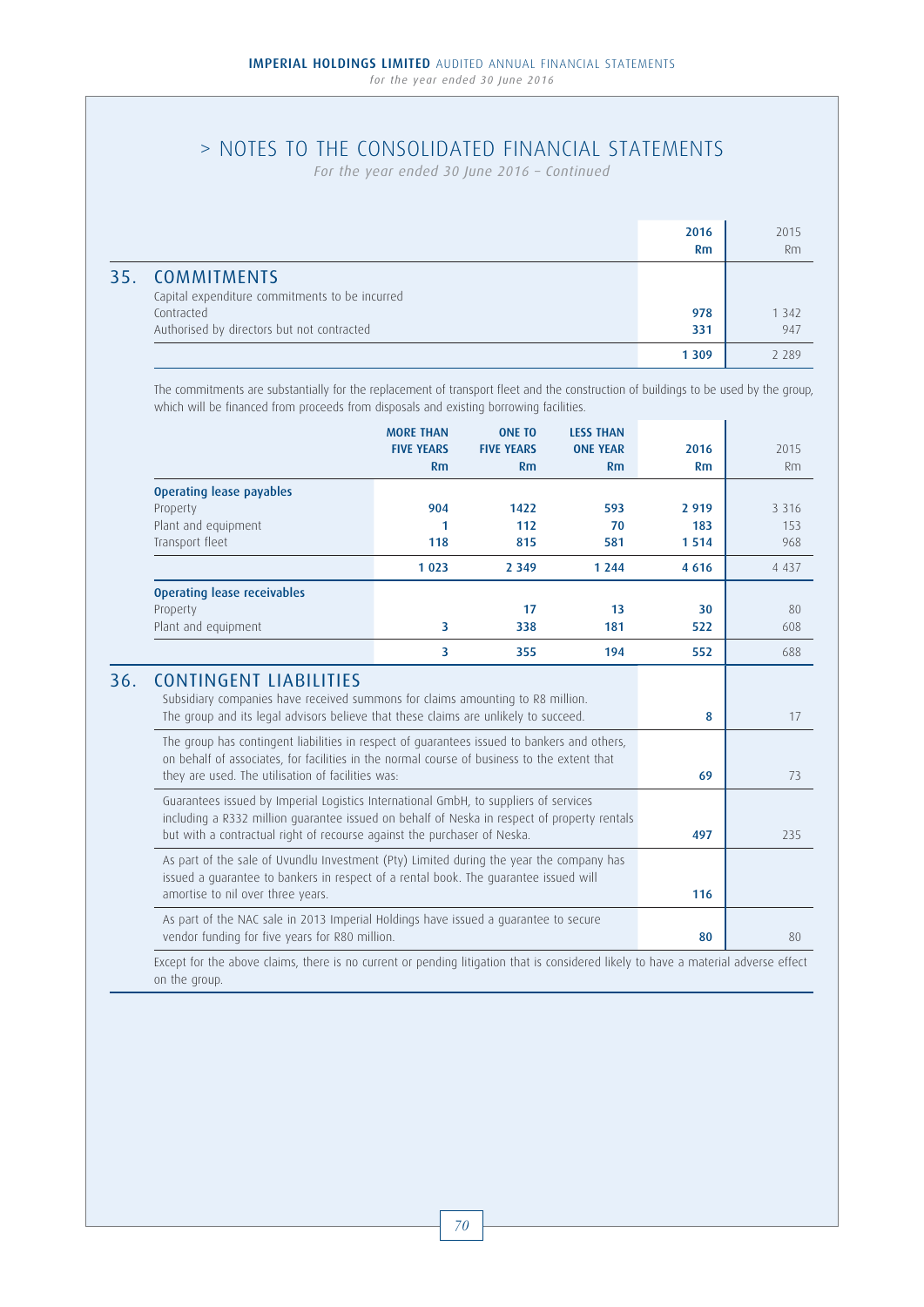# 37. RELATED PARTY TRANSACTIONS

 The company has no holding company. Subsidiaries, associates, joint ventures, and the group pension and provident funds, are considered to be related parties. During the year the company and its subsidiaries, in the ordinary course of business, entered into various sale and purchase transactions with associates and joint ventures. These transactions occurred under terms that are no less favourable than those arranged with third parties.

 From time to time, in the normal course of business, Imperial and its divisions make use of private aircraft hired from competitively selected charter companies, two of which operate aircraft indirectly beneficially owned by the Group's Chief Executive, Mark Lamberti.

## Interest of directors in contracts

 The directors have confirmed that they were not interested in any transaction of any significance with the company or any of its subsidiaries. Accordingly, a conflict of interest with regard to directors' interest in contracts does not exist.

## Subsidiaries

Details of interests in principal subsidiaries are disclosed in note 39.

## **Shareholders**

The top 10 shareholders of the company at 30 June 2016 were as follows:

|                                                                      | <b>SHARE CLASS</b>       | <b>NUMBER OF</b><br><b>SHARES (000)</b> | % OF ISSUED<br><b>VOTING</b><br><b>CAPITAL</b> |
|----------------------------------------------------------------------|--------------------------|-----------------------------------------|------------------------------------------------|
| Public Investment Corporation Limited                                | Ordinary                 | 25 270                                  | 12,1                                           |
| Lazard Asset Management LLC Group                                    | Ordinary                 | 22 733                                  | 10,9                                           |
| Prudential Group                                                     | Ordinary                 | 21 908                                  | 10,5                                           |
| Ukhamba Holdings (Pty) Ltd                                           | Ordinary                 | 13 3 9 3                                | 6,4                                            |
| Ukhamba Holdings (Pty) Ltd                                           | <b>Deferred Ordinary</b> | 9 3 6 2                                 | 4,5                                            |
| Lynch Family Holdings                                                | Ordinary                 | 8 2 7 6                                 | 4,0                                            |
| Fidelity Management and Research                                     | Ordinary                 | 8 0 7 9                                 | 3,9                                            |
| BlackRock Inc.                                                       | Ordinary                 | 7 1 7 2                                 | 3,4                                            |
| Dimensional Fund Advisors                                            | Ordinary                 | 6 6 8 7                                 | 3,2                                            |
| Wooddale Investments (Pty) Ltd including MP de Canha direct holdings | Ordinary                 | 6 2 9 3                                 | 3,0                                            |
| Vanguard Group                                                       | Ordinary                 | 5 6 6 4                                 | 2,7                                            |

Certain directors have shareholdings in certain subsidiaries and associates and receive dividends.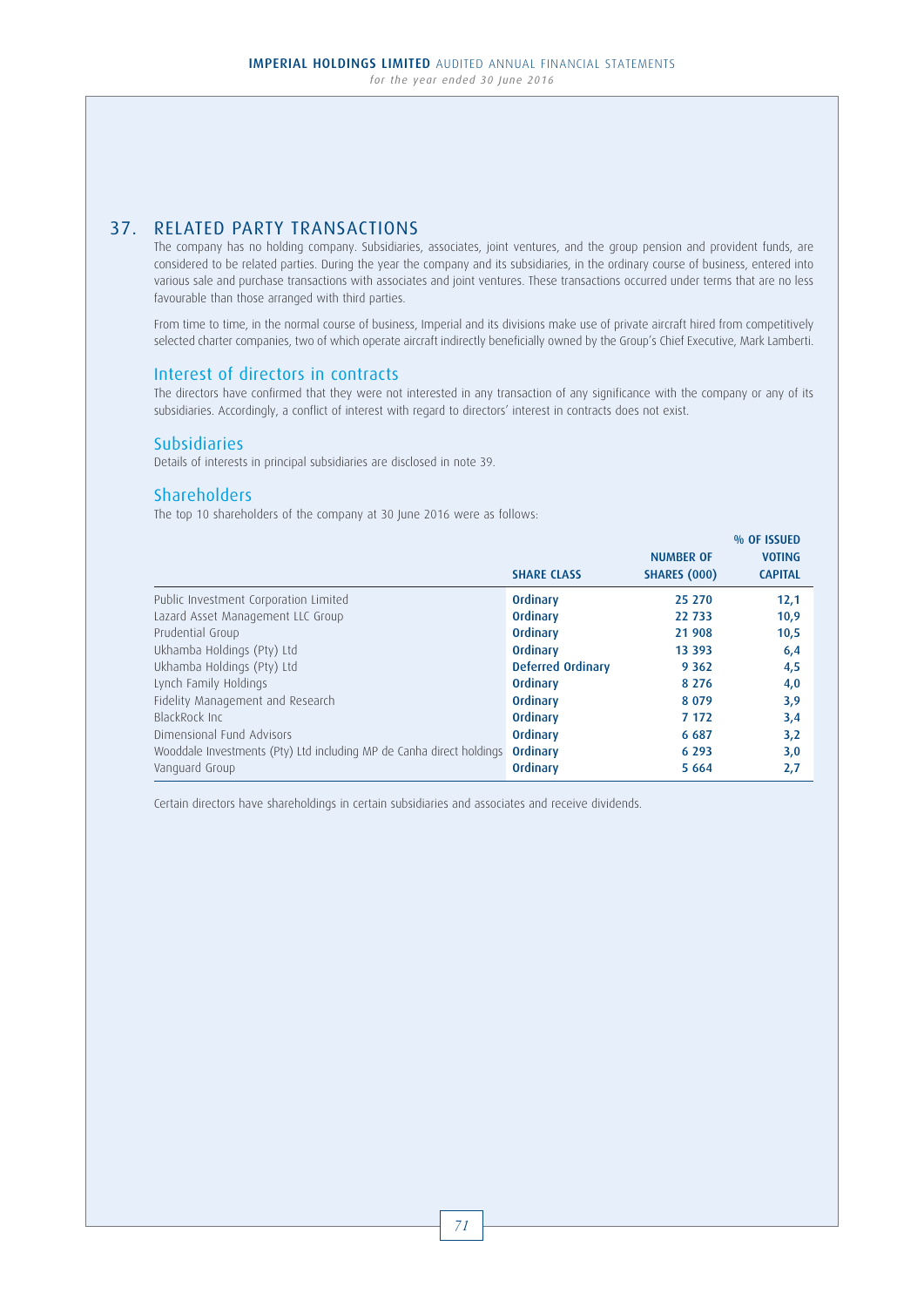*For the year ended 30 June 2016 – Continued*

# 37. RELATED PARTY TRANSACTIONS continued

## Associates and joint ventures

Details of investments in associates and joint ventures that are material to the Group are disclosed in note 39.

Details of revenue derived from associates and joint ventures are outlined in note 26.2.

|                                                                                                                                                                                  | 2016<br><b>Rm</b> | 2015<br>Rm    |
|----------------------------------------------------------------------------------------------------------------------------------------------------------------------------------|-------------------|---------------|
| <b>KEY MANAGEMENT PERSONNEL</b>                                                                                                                                                  |                   |               |
| Key management personnel are directors and those executives having authority and<br>responsibility for planning, directing and controlling the activities of the group.          |                   |               |
| Key management personnel remuneration comprises:                                                                                                                                 |                   |               |
| Non-executive directors' fees                                                                                                                                                    | 8                 | 7             |
| Short-term employee benefits                                                                                                                                                     | 245               | 233           |
| Long-term employee benefits                                                                                                                                                      | 15                | 14            |
|                                                                                                                                                                                  | 268               | 254           |
| Number of key management personnel                                                                                                                                               | 59                | 53            |
| Net gains on share options and cash retention plan bonus                                                                                                                         | 19                | 47            |
| The group has many different operations, retail outlets and service centres where the<br>group staff may be transacting.                                                         |                   |               |
| Key management have to report any transactions with the group in excess of R100 000.<br>The total value of the goods and services supplied to or from key management on an arm's |                   |               |
| length basis amounted to:                                                                                                                                                        | 12                | 16            |
| The group received insurance premiums on an arm's length basis from the group pension<br>and provident funds to the amount of:                                                   | 8                 | $\mathcal{Q}$ |
| The group pays for legal services on an arm's length basis from a firm of attorneys in                                                                                           |                   |               |
| which a director of the company has an interest, amounting to:                                                                                                                   | 7                 | 8             |

## 38. FINANCIAL INSTRUMENTS

## 38.1 Financial risk factors

 The Group's treasury activities are aligned to the company's decentralised business model and the asset and liability committee's (Alco) strategies. The Alco is a board subcommittee responsible for implementing best practice asset and liability risk management with its main objectives being the management of liquidity, interest rate, price and foreign exchange risk. The Alco meets every quarter and follows a comprehensive risk management process. The treasury implements the Alco risk management policies and directives and provides financial risk management services to the various divisional businesses, coordinates access to domestic and international financial markets for bank as well as debt capital markets funding. The treasury monitors and manages the financial risks relating to the operations of the Group through internal risk reports which analyse exposures by degree and magnitude of risks. These risks include market risk (including foreign exchange risk, interest rate risk, and price risk), credit risk and liquidity risk.

 The day-to-day management of foreign exchange risk and credit risk is performed on a decentralised basis by the various business units within the Group's hedging policies and guidelines.

 The Group seeks to minimise the effects of these risks by matching assets and liabilities as far as possible or by using derivative financial instruments to hedge these risk exposures.

 The Group does not enter into or trade in financial instruments, including derivative financial instruments, for speculative purposes. The Group enters into financial instruments to manage and reduce the possible adverse impact on earnings from changes in interest rates and foreign exchange rates.

The Group's objectives, policies and processes for measuring and managing these risks are detailed below.

### 38.1.1 Market risk

 This is the risk that changes in response to the general market conditions, such as foreign exchange rates, interest rates, commodity prices and equity prices, which may adversely impact on the Group's earnings, assets, liabilities and capital.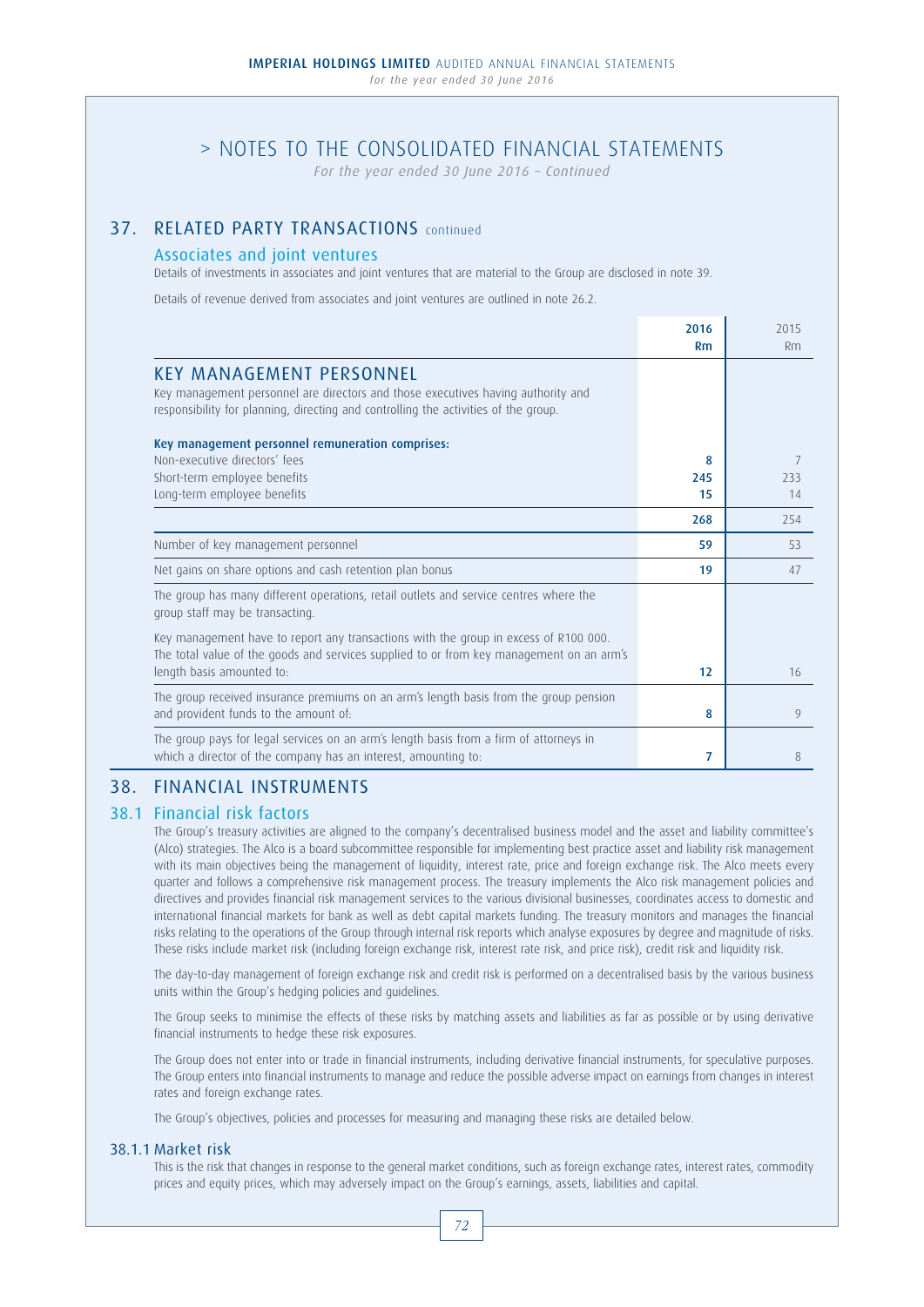The objective of market risk management is to manage and control market risk exposures within acceptable parameters, whilst optimising the return on risk.

 The Group's activities expose it primarily to the financial risks of changes in foreign currency exchange rates, interest rates and equity prices.

### 38.1.2 Currency risk

 This is the risk of losses arising from the effects of adverse movements in exchange rates on net foreign currency asset or liability positions.

 The Group undertakes certain transactions denominated in foreign currencies, hence exposures to exchange rate fluctuations arise. In order to manage these risks, the Group may enter into hedging transactions, which make use of derivatives. Derivative instruments are used by the Group for hedging purposes. Such instruments include forward exchange contracts, futures and certain currency options authorised by Alco.

 The policy of the Group is to maintain a fully covered foreign exchange risk position in respect of foreign currency commitments with a few exceptions authorised by the Alco. Automotive spare parts may be settled in the spot markets and where specific South African Exchange Control authorisation has been obtained from authorised dealers in foreign exchange up to 75% of forecast annual sales can be covered. The day-to-day management of foreign exchange risk is performed on a decentralised basis by the various business units within the Group's hedging policies and guidelines. Trade-related import exposures are managed through the use of natural hedges arising from foreign assets as well as forward exchange contracts and the option structures authorised by Alco.

 The average exchange rates shown include the cost of forward cover. The amounts represent the net Rand equivalent of commitments to purchase and sell foreign currencies, and have all been recorded at fair value.

 The Group has entered into certain forward exchange contracts and option structures authorised by Alco that relate to importation of inventories and interest-bearing borrowings at 30 June and specific foreign commitments not yet due. The details of these contracts are as follows:

| <b>FOREIGN CURRENCY</b>            | <b>FOREIGN</b><br><b>AMOUNT</b><br>(million) | <b>AVERAGE</b><br><b>EXCHANGE</b><br><b>RATE</b> | <b>CONTRACT</b><br><b>VALUE</b><br>Rm | <b>MARKED TO</b><br><b>MARKET</b><br>Rm |
|------------------------------------|----------------------------------------------|--------------------------------------------------|---------------------------------------|-----------------------------------------|
| 2016                               |                                              |                                                  |                                       |                                         |
| <b>Imports</b>                     |                                              |                                                  |                                       |                                         |
| US dollar                          | (124)                                        | 15,14                                            | (1871)                                | (1780)                                  |
| Euro                               | (176)                                        | 17,33                                            | (3049)                                | (2904)                                  |
| Pound sterling                     | (35)                                         | 20,40                                            | (709)                                 | (699)                                   |
|                                    |                                              |                                                  | (5629)                                | (5383)                                  |
| <b>Interest-bearing borrowings</b> |                                              |                                                  |                                       |                                         |
| Japanese yen                       | 340                                          | 0,13                                             | 46                                    | 47                                      |
|                                    |                                              |                                                  | (5583)                                | (5336)                                  |
| 2015                               |                                              |                                                  |                                       |                                         |
| <b>Imports</b>                     |                                              |                                                  |                                       |                                         |
| US dollar                          | 276                                          | 12,16                                            | 3 3 5 8                               | 3 3 7 0                                 |
| Euro                               | 172                                          | 13,71                                            | 2 3 5 5                               | 2 3 6 3                                 |
| Pound sterling                     | (9)                                          | 17,75                                            | (167)                                 | (181)                                   |
|                                    |                                              |                                                  | 5 5 4 6                               | 5 5 5 2                                 |
| <b>Interest-bearing borrowings</b> |                                              |                                                  |                                       |                                         |
| Japanese yen                       | 3 7 5 7                                      | 0, 10                                            | 379                                   | 379                                     |
|                                    |                                              |                                                  | 5 9 2 5                               | 5 9 3 1                                 |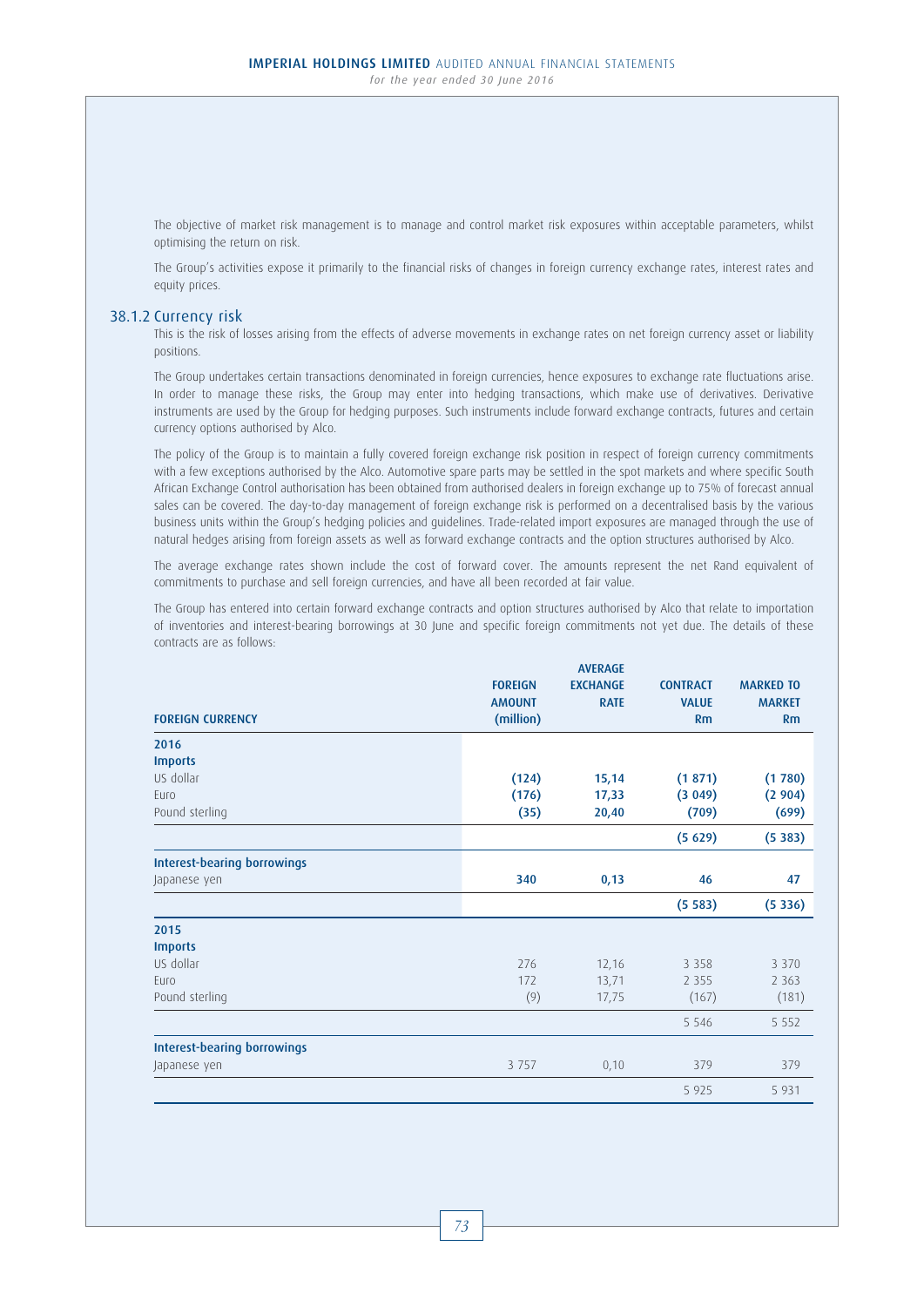*For the year ended 30 June 2016 – Continued*

# 38. FINANCIAL INSTRUMENTS continued

## 38.1 Financial risk factors continued

### 38.1.2 Currency risk continued

 Fair value is calculated as the difference between the contracted value and the value to maturity. The derivative assets and liabilities are included in trade and other receivables and trade and other payables.

 The impact from a 10% movement in the valuation of the Rand would approximately have a R534 million (2015: R593 million) impact on Group's equity. The 10% sensitivity rate is based on management's assessment of a reasonable possible change in foreign exchange rates over the foreseeable future, with regards to market value.

 The sensitivity of profits to changes in exchange rates is a result of foreign exchange gains or losses on remeasurement of foreign denominated financial assets and liabilities translated at spot rates are offset by equivalent gains or losses in currency derivatives.

### Divisional currency risk

## Logistics Africa

 The risk in this division relates to certain transactions in foreign currencies, which result in foreign currency denominated debtors and creditors. In order to mitigate the risks which arise from this exposure, these items are settled immediately or where foreign exchange contracts are available the risk is hedged within a 50% minimum Group risk policy for African businesses. Inter company loans in different currencies can cause translation gains and losses through the statement of profit or loss. No net investment hedges are in place.

### Logistics International

 Currency risk exposure arises from the conclusion of transactions in currencies other than the functional currencies of operations in the Netherlands, Belgium, France, Germany, Poland and Sweden. All material exposures arising from transactions external to the Group are covered by forward exchange contracts. Translation risk arises from the net investment in overseas businesses in the United Kingdom, Australia, United States of America, South America, Poland and Sweden. These translation exposures are recognised directly in equity through the translation reserve and only charged to profit or loss when the subsidiary is sold. No net investment hedges are in place.

### Vehicle import, Distribution and Dealerships

 The Group's major currency exposure exists in this division. Risk exposures result from vehicles, spare parts and equipment being imported and invoiced in foreign currency. Forward exchange contracts, futures and certain currency options are used to hedge this exposure. Up to 75% of forecast annual sales can be covered should it be deemed necessary. In addition, investments in overseas businesses result in translation risk, which is recognised directly in equity through the translation reserve and only charged to profit or loss should the investment be sold. No net investment hedges are in place.

### Vehicle Retail, Rental and Aftermarket Parts

 Risk exposure is limited to translation risk for investments in dealerships in the United Kingdom, operational cash flows in these dealerships are in the functional currencies of those countries, and exposure to currency risk results from translation into our presentation currency (ZAR). This division is also exposed to certain small transactions in foreign currencies, which result in foreign currency denominated creditors. In order to mitigate the risks which arise from this exposure, forward exchange contracts are taken to hedge this exposure.

### Insurance (Discontinued operation)

 Risk exposures result from foreign operations as well as the division holding investments in foreign equities, which are administered by portfolio managers and monitored by an investment committee.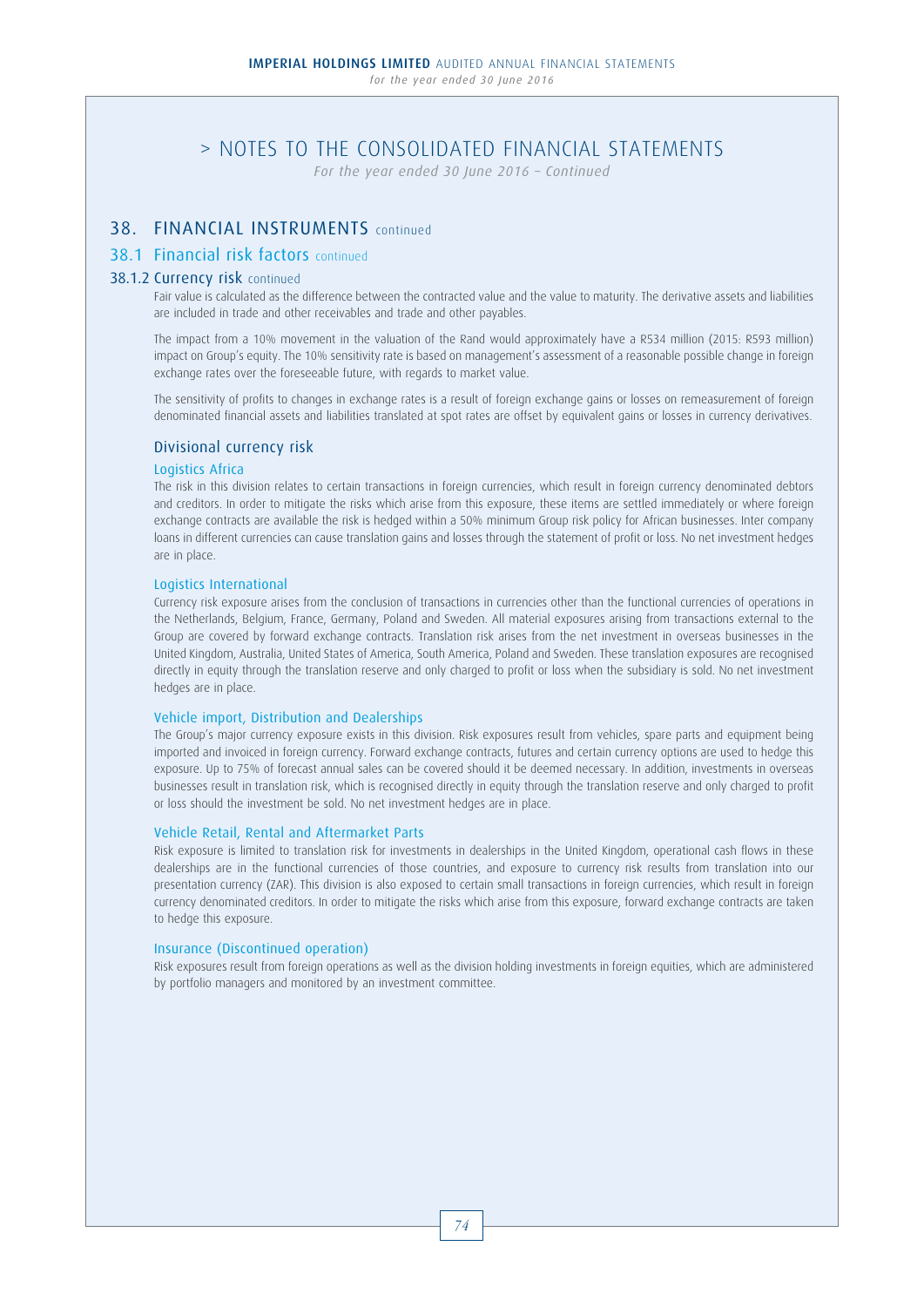### 38.1.3 Interest rate risk

This is the risk that fluctuations in interest rates may adversely impact on the Group's earnings, assets, liabilities and equity.

 The Group is exposed to interest rate risk as it borrows and places funds at both fixed and floating rates. The risk is managed by matching fixed and floating rate assets and liabilities wherever possible and to achieve a repricing profile in line with Alco directives. Use is made of interest rate derivatives. The Group analyses the impact on profit or loss of defined interest rate shifts – taking into consideration refinancing, renewal of existing positions, alternative financing and hedging.

 The Group's treasury follows a centralised cash management process including cash management systems across bank accounts in South Africa to minimise risk and interest costs. The Group's offshore cash management is managed by the treasuries in Germany, the United Kingdom and the Netherlands. The rest of Africa cash management requirements is managed through a treasury management committee set up to focus on this area.

The interest rate profile of total borrowings is reflected in note 21.

 The Group has entered into interest rate derivative contracts that entitle it to either receive or pay interest at floating rates on notional principal amounts and oblige it to pay or receive interest at fixed rates on the same amounts.

Details of the interest rate derivative instruments at 30 June 2016 were as follows:

|                                                                   |                 | <b>CURRENT YEAR</b>   | <b>DERIVATIVE</b>   |
|-------------------------------------------------------------------|-----------------|-----------------------|---------------------|
|                                                                   | <b>NOTIONAL</b> | <b>EFFECTIVE RATE</b> | <b>CONTRACT</b>     |
|                                                                   | <b>AMOUNT</b>   | (VARIABLE)            | <b>RATE (FIXED)</b> |
|                                                                   | <b>RM</b>       | 0/0                   | 0/0                 |
| Corporate bonds - IPL7 (swap from variable to fixed)              | 500             | $7.7 - 8.8$           | 8,7                 |
| Revolving credit facility term loan (swap from variable to fixed) | 1 500           | $7,4 - 7,7$           | 8,8                 |
| Syndicated bank term loans (swap from variable to fixed)          | 2 4 2 9         | $1.2 - 1.7$           | 1,6                 |

 The insurance division in addition to its short-term deposits, has fixed rate investments, such as negotiable certificate of deposits (NCDs), gilts and bonds. The risk is mitigated by the use of fund managers under the guidance of the investment committee, which has ultimate responsibility for the investment portfolio's risk profile and related decisions.

 The 50 basis points increase or decrease in interest rates represents management's assessment of the reasonably possible changes in interest risk. The impact of a 50 basis points increase in interest rates will have an annualised R33 million (2015: R26 million) effect on Group after tax profit and equity.

### 38.1.4 Equity price risk

 The Group through its insurance business is exposed to equity price risk as it holds equity securities, which are designated as fair value through profit or loss.

 The sensitivity analysis has been determined based on the exposure to equity price risk at 30 June. The impact of a 10% change in the equity index will have a R18 million (2015: R37 million) effect on Group's after tax profit and a R18 million (2015: R37 million) impact on equity. The sensitivity is based on management's assessment of a reasonable move in equity prices over the foreseeable future.

### Divisional equity price risk

#### Insurance (discontinued operation)

 The insurance division has limited its exposure to equities to minimise the volatility that the equity price risk brings to the Group's statement of profit or loss. The equity portfolio consists of high-quality securities. The risk is monitored by the investment committee reviewing performance of the portfolio taking into cognisance of the Group's risk appetite and cash requirements. The investment portfolios are well diversified and hedges are implemented when approved by the investment committee.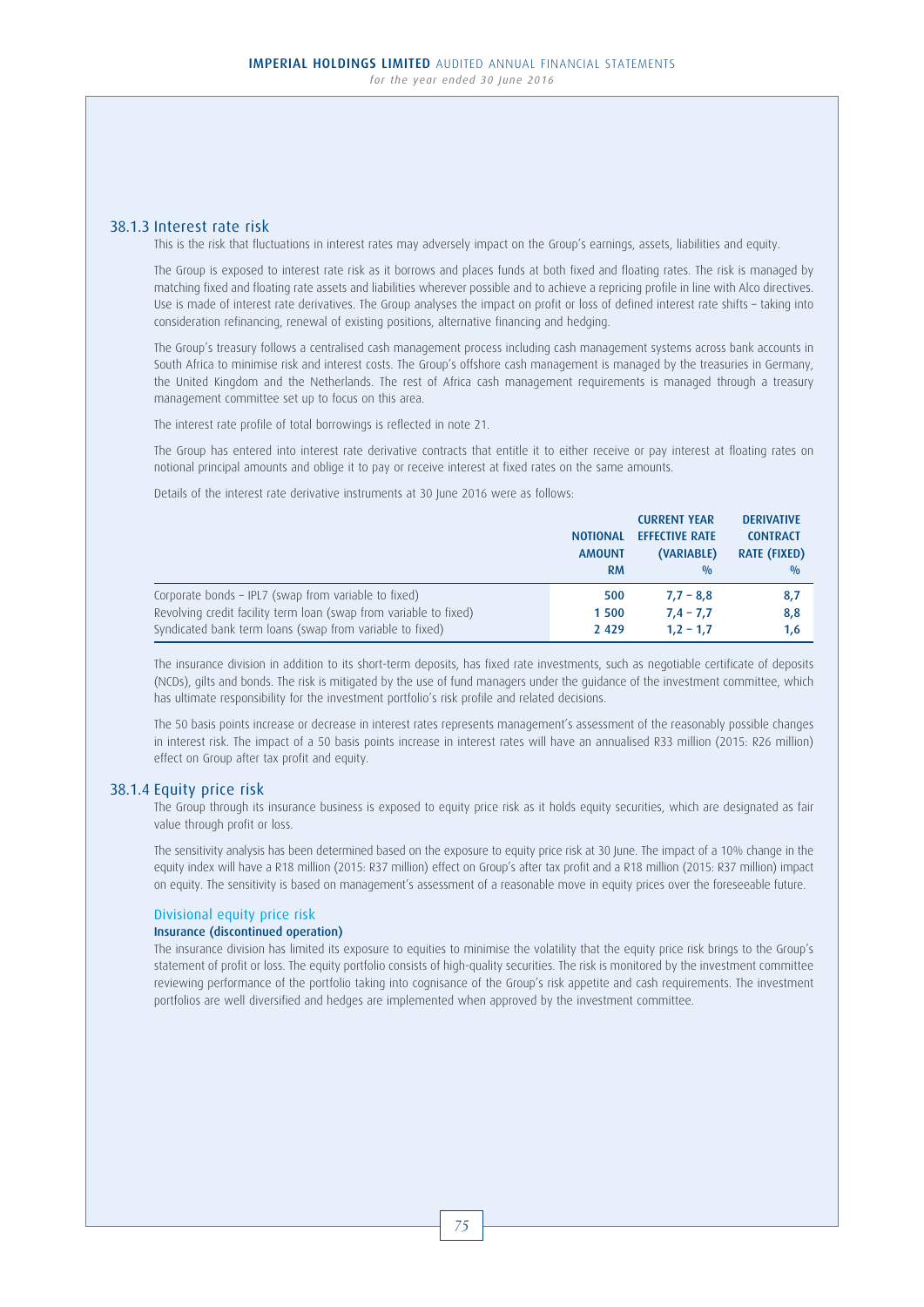*For the year ended 30 June 2016 – Continued*

## 38. FINANCIAL INSTRUMENTS continued

## 38.1 Financial risk factors continued

### 38.1.5 Credit risk

 Credit risk, or the risk of counterparties defaulting, is controlled by the application of credit approvals, limits and monitoring procedures. Where needed, the Group obtains appropriate collateral to mitigate risk. Counterparty credit limits are in place and are reviewed and approved by the respective subsidiary boards.

 The carrying amount of financial assets represents the maximum credit exposure on 30 June 2016. None of the financial assets below were given as collateral for any security provided.

 The Group only enters into long-term financial deposits with authorised financial institutions of high credit ratings assigned by international or recognised credit-rating agencies.

### Cash resources

 It is Group policy to deposit short-term cash with reputable financial institutions with investment grade credit ratings assigned by international or recognised credit-rating agencies or counterparties authorised by the investment committee.

### Trade accounts receivable

 Trade accounts receivable consist of a large, widespread customer base. Group companies monitor the financial position of their customers on an ongoing basis. Creditworthiness of trade receivables is assessed when credit is first extended and is reviewed regularly thereafter. The granting of credit is controlled by the application of account limits. Where considered appropriate, use is made of credit guarantee insurance.

|                                                                    | 2016<br>Rm | 2015<br>Rm |
|--------------------------------------------------------------------|------------|------------|
| Trade and other receivables that are neither past due nor impaired | 8 2 8 8    | 8680       |
| Past due trade receivables                                         | 3 0 5 7    | 2 8 5 1    |
| Less than 1 month                                                  | 2 1 2 6    | 1859       |
| Between $1 - 3$ months                                             | 528        | 533        |
| More than 3 months                                                 | 244        | 242        |
| Past due more than 1 year                                          | 159        | 217        |
| Total trade receivables                                            | 11 3 45    | 11 531     |

 Based on past experience, the Group believes that no impairment is necessary in respect of trade receivables not past due as the amount relates to customers that have a good track record with the Group, and there has been no objective evidence to the contrary.

 Included in trade receivables are receivables which are past the original expected collection date (past due) at the reporting date. There has not, however, been a significant change in credit quality and the amounts are still considered recoverable. Those which are not considered to be recoverable have been included in the provision for doubtful debts below. A summarised age analysis of past due trade receivables is set out above.

 The overdue trade receivables ageing profile above is considered typical of the various industries in which certain of our businesses operate. Given this, existing insurance cover, and the nature of the related counterparties these amounts are considered recoverable.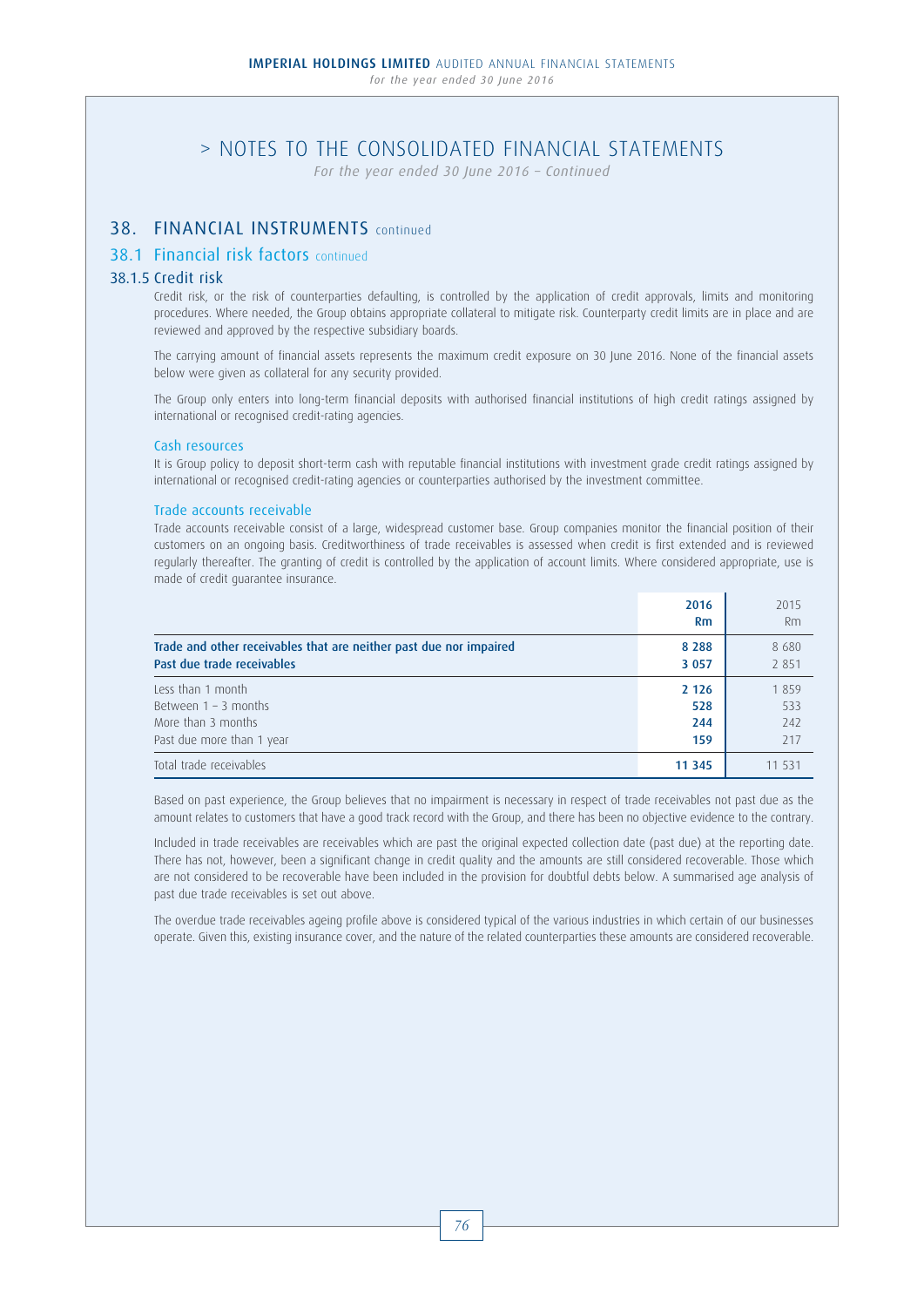### Provision for doubtful debts for trade receivables

 Before these financial instruments can be impaired, they are evaluated for the possibility of any recovery, which includes an examination of the length of time they have been outstanding. Provision is made for bad debts on trade accounts receivable. Management does not consider that there is any material credit risk exposure not already covered by a doubtful debt provision.

 There is no significant concentration of risk in respect of any particular customer or industry segment. There is no single customer whose revenue streams exceed 10% of the Group's revenue.

|                                                                                    | 2016 | 2015 |
|------------------------------------------------------------------------------------|------|------|
| PROVISION FOR DOUBTFUL DEBTS FOR TRADE RECEIVABLES                                 | Rm   | Rm   |
| Set out below is a summary of the movement in the provision for doubtful debts for |      |      |
| the year:                                                                          |      |      |
| Carrying value at the beginning of the year                                        | 511  | 429  |
| Net (disposal) acquisition of subsidiaries and businesses                          | (15) | 51   |
| Amounts reversed to profit or loss                                                 | (58) | (5)  |
| Charged to profit or loss                                                          | 73   | 135  |
| Amounts utilised during the year                                                   | (34) | (18) |
| Currency adjustments                                                               | 45   |      |
| Reclassification to assets classified as held for sale                             | (93) | (82) |
| Carrying value at the end of the year                                              | 429  | 511  |

### Divisional credit risk

### **Logistics**

 Risk exposures arise from the granting of credit to customers. The risk is managed by strict monitoring of credit terms. The risk is mitigated by stringent background checks on all new customers, as well as taking legal action against defaulting customers.

#### Vehicle Import, Distribution and Dealerships

 Risk exposures arise from the supply of vehicles and equipment to external dealerships and customers. Where vehicles are supplied to external dealerships these are generally covered by a dealer floorplan with a bank, and will usually settle within credit terms, and exposure to credit risk is therefore minimised. When dealing with external customers, the vehicle is required to be fully financed before delivery, thereby mitigating credit risk to the division.

## Vehicle Retail, Rental and Aftermarket Parts

 Risk exposures arise from the granting of credit to customers for parts, spares and vehicle rental. The risk is managed by monthly review of trade receivables ageing. The risk is mitigated by stringent background checks and credit limits being imposed on all new customers, continuous review of credit limits, as well as taking legal action against defaulting customers. Where our dealerships are transacting with external customers, the vehicles are required to be fully financed before delivery, thereby mitigating credit risk to the division.

#### Insurance

 Risk exposures arise from commission being paid to brokers in advance. The risk arises as the client may lapse a policy at any point during the period. The risk is monitored by the credit committee and is mitigated by vetting all brokers, as well as retaining a percentage of the commission.

#### Guarantees

 Guarantees issued to bankers and others, on behalf of subsidiaries, for facilities, as well as guarantees to investors in commercial paper and corporate bond issued, are disclosed in note 14 to the company annual financial statements.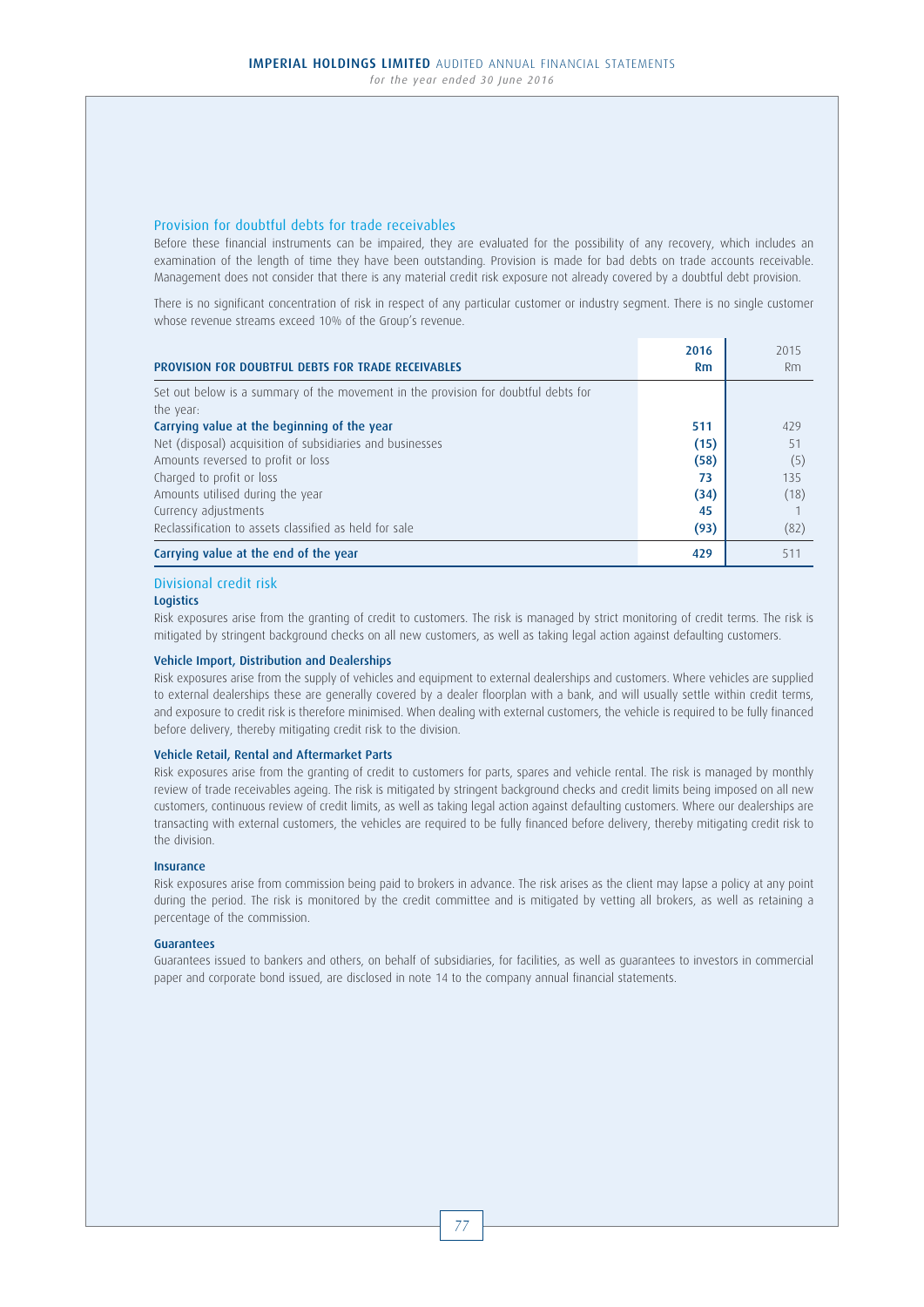*For the year ended 30 June 2016 – Continued*

# 38. FINANCIAL INSTRUMENTS continued

## 38.1 Financial risk factors continued

### 38.1.6 Liquidity risk

 Liquidity risk is the risk that the Group will not be able to meet its financial obligations as they fall due. The Group's approach to managing liquidity is to ensure that it will always have sufficient liquidity to meet its liabilities when due, under normal and stressed conditions, without incurring unacceptable losses or risking damage to the Group's reputation.

 The responsibility for liquidity risk management rests with the Alco, which has developed an appropriate liquidity risk management framework for the management of the Group's short, medium and long-term funding requirements. The Group accesses the corporate bond market to ensure that there is sufficient long term funding within the funding mix together with long-term bank facilities.

 The Group manages liquidity risk by monitoring forecast cash flows in compliance with loan covenants and ensuring that adequate unutilised committed borrowing facilities are maintained. Unutilised borrowing facilities are reflected in note 21.

 To avoid incurring interest on late payments, financial risk management policies and procedures are entrenched to ensure the timeous matching of orders placed with goods received notes or services acceptances and invoices.

Contractual maturities (which includes interest) of financial liabilities are as follows:

| <b>MATURITY PROFILE OF FINANCIAL</b><br><b>LIABILITIES</b> | <b>CARRYING</b><br><b>AMOUNT</b><br>Rm | <b>CONTRACTUAL</b><br><b>CASH FLOWS</b><br>Rm | <b>LESS THAN</b><br><b>ONE YEAR</b><br><b>Rm</b> | <b>ONE TO</b><br><b>FIVE YEARS</b><br><b>Rm</b> | <b>MORE THAN</b><br><b>FIVE YEARS</b><br><b>Rm</b> |
|------------------------------------------------------------|----------------------------------------|-----------------------------------------------|--------------------------------------------------|-------------------------------------------------|----------------------------------------------------|
| Interest-bearing borrowings*                               | 18 3 9 6                               | 19 730                                        | 5 0 6 4                                          | 14 609                                          | 57                                                 |
| Other financial liabilities                                | 2 3 3 5                                | 2 3 3 5                                       | 266                                              | 1 2 5 4                                         | 815                                                |
| Trade payables and accruals                                | 18 105                                 | 18 105                                        | 18 105                                           |                                                 |                                                    |
| Current derivative financial liabilities                   | 479                                    | 479                                           | 479                                              |                                                 |                                                    |
| 2016                                                       | 39 315                                 | 40 649                                        | 23 9 14                                          | 15 863                                          | 872                                                |
| 2015                                                       | 36 536                                 | 39 546                                        | 22 991                                           | 10 909                                          | 5 646                                              |

Excludes R441 million non-redeemable, non-participating preference shares (refer to note 19).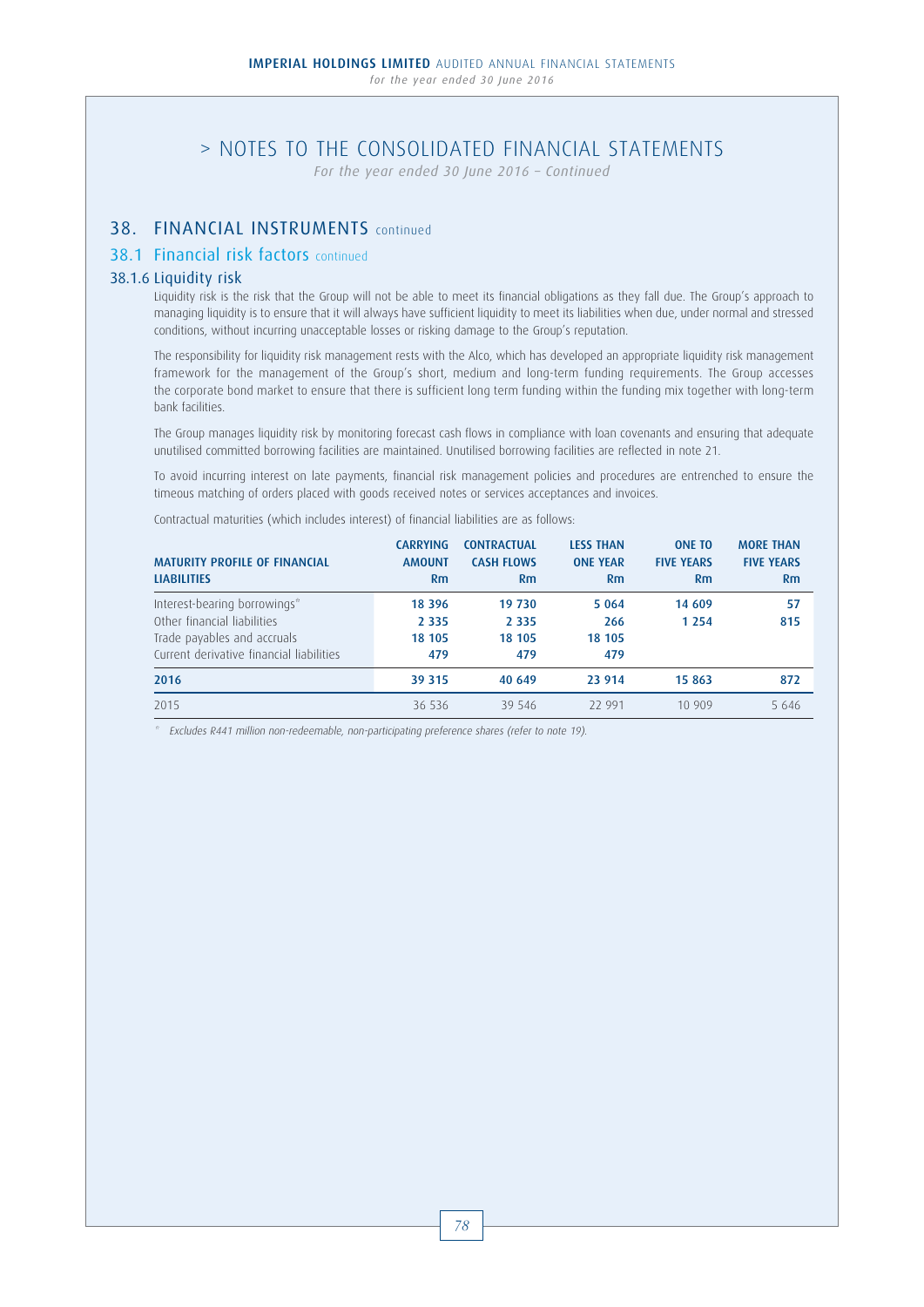## 38.2 Fair value measurement

## 38.2.1 Fair value hierarchy

The Group's financial instruments carried at fair value are classified into three categories defined as follows:

Level 1 financial instruments are those that are valued using unadjusted quoted prices in active markets for identical financial instruments. These instruments consist of listed equity securities. (Refer to note 15)

Level 2 financial instruments are those valued using techniques based primarily on observable market data. Instruments in this category are valued using quoted prices for similar instruments or identical instruments in markets which are not considered to be active; or valuation techniques where all the inputs that have a significant effect on the valuation are directly or indirectly based on observable market data. Financial instruments classified as level 2 are mainly comprised of over the counter (OTC) derivatives instruments.

Level 3 financial instruments are those valued using techniques that incorporate information other than observable market data. Instruments in this category have been valued using a valuation technique where at least one input, which could have a significant effect on the instrument's valuation, is not based on observable market data.

 The following table shows which financial instruments on the statement of financial position are carried at amortised cost and which are carried at fair value. Financial instruments carried at fair value are further categorised into the appropriate fair value hierarchy.

|                                                                                                                                                      |                            | <b>AT FAIR VALUE</b> |                      |                      |                        |
|------------------------------------------------------------------------------------------------------------------------------------------------------|----------------------------|----------------------|----------------------|----------------------|------------------------|
|                                                                                                                                                      | <b>CARRYING</b>            |                      |                      |                      | <b>AMORTISED</b>       |
| <b>FINANCIAL INSTRUMENT</b>                                                                                                                          | <b>VALUE</b><br>Rm         | <b>LEVEL 1</b><br>Rm | <b>LEVEL 2</b><br>Rm | <b>LEVEL 3</b><br>Rm | <b>COST</b><br>Rm      |
|                                                                                                                                                      |                            |                      |                      |                      |                        |
| <b>Financial assets</b>                                                                                                                              |                            |                      |                      |                      |                        |
| Loans                                                                                                                                                | 291                        |                      |                      |                      | 291                    |
| Non-current financial asset<br>Trade and other receivables                                                                                           | 8<br>12 712                |                      | 8<br>44              |                      | 12 6 68                |
|                                                                                                                                                      |                            |                      |                      |                      |                        |
| Trade receivables and prepayments                                                                                                                    | 12 6 68                    |                      |                      |                      | 12 6 68                |
| Derivative instruments                                                                                                                               | 44                         |                      | 44                   |                      |                        |
| Cash resources                                                                                                                                       | 2 3 1 7                    |                      |                      |                      | 2 3 1 7                |
|                                                                                                                                                      | 15 3 28                    |                      | 52                   |                      | 15 276                 |
| <b>Financial liabilities</b><br>Non-redeemable, non-participating<br>preference shares<br>Interest-bearing borrowings<br>Other financial liabilities | 441<br>18 3 9 6<br>2 3 3 5 |                      | 267                  | 1894                 | 441<br>18 3 9 6<br>174 |
| Cross currency and interest-rate swap<br><b>liabilities</b><br>Contingent consideration liabilities<br>Loans payable<br>Put option liability         | 267<br>19<br>174<br>1875   |                      | 267                  | 19<br>1875           | 174                    |
| Trade and other payables                                                                                                                             | 18 5 8 4                   |                      | 479                  |                      | 18 10 5                |
| Trade payables and accruals<br>Secured interest-bearing floorplan from                                                                               | 17 245                     |                      |                      |                      | 17 245                 |
| franchisor<br>Derivative instruments                                                                                                                 | 860<br>479                 |                      | 479                  |                      | 860                    |
|                                                                                                                                                      | 39 756                     |                      | 746                  | 1894                 | 37 116                 |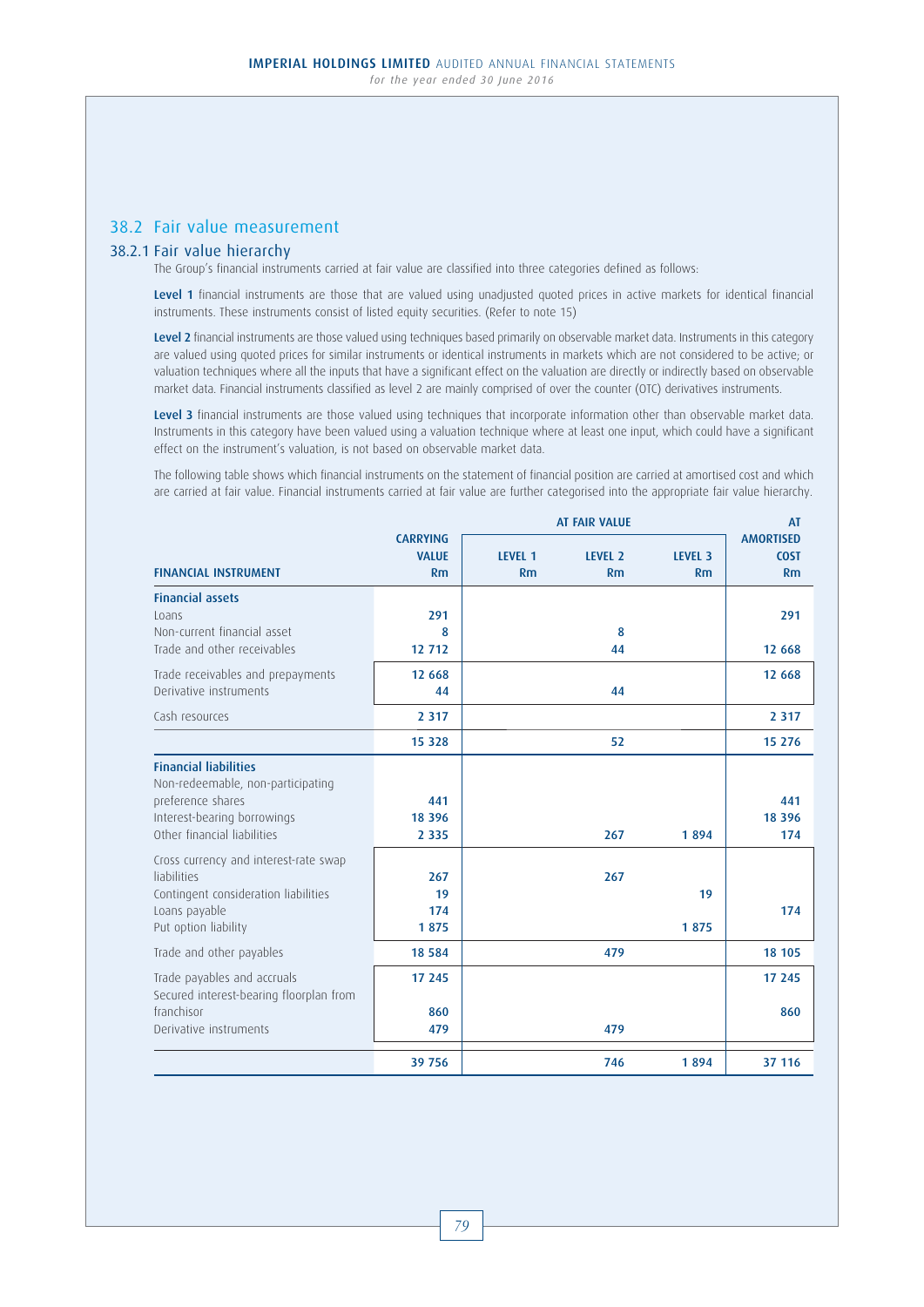*For the year ended 30 June 2016 – Continued*

## 38.2.2 Level 3 sensitivity information

 The fair values of the level 3 financial liabilities of R 1 894 million were estimated by applying an income approach valuation method including a present value discount technique . The fair value measurement is based on significant inputs that are not observable in the market. Key assumptions used in the valuations includes the assumed probability of achieving profits targets and the discount rates applied. The assumed profitabilities were based on historical performances but adjusted for expected growth.

The following table shows how the fair value of the level 3 financial liabilities as at 30 June 2016 would change if the significant assumptions were to be replaced by a reasonable possible alternative.

|                                      |                  |                        | <b>CARRYING</b> | <b>INCREASE IN</b> | <b>DECREASE IN</b> |
|--------------------------------------|------------------|------------------------|-----------------|--------------------|--------------------|
|                                      | <b>VALUATION</b> |                        | <b>VALUE</b>    | <b>LIABILITIES</b> | <b>LIABILITIES</b> |
| <b>FINANCIAL INSTRUMENTS</b>         | <b>TECHNIOUE</b> | <b>MAIN ASSUMPTION</b> | Rm              | R <sub>m</sub>     | <b>Rm</b>          |
| Put option liabilities               | Income approach  | Earnings growth        | 1875            | 13                 | (129)              |
| Contingent consideration liabilities | Income approach  | Assumed profits        | 19              |                    | (4)                |

### Movements in level 3 financial instruments carried at fair value

 The following tables shows a reconciliation of the opening and closing balances of level 3 financial instruments carried at fair value at 30 June 2016:

| <b>FINANCIAL LIABILITIES</b>          | <b>PUT OPTION</b><br><b>LIABILITIES</b> | <b>CONTINGENT</b><br><b>CONSIDERATION</b><br><b>LIABILITIES</b> | 2016<br><b>Rm</b> | 2015<br>Rm |
|---------------------------------------|-----------------------------------------|-----------------------------------------------------------------|-------------------|------------|
| Carrying value at beginning of year   | 1640                                    | 31                                                              | 1671              | 1 0 7 2    |
| Derecognition in equity               | (166)                                   |                                                                 | (166)             | 473        |
| Arising on acquisition of businesses  |                                         | 21                                                              | 21                | 17         |
| Fair valued through profit or loss    | 64                                      | (14)                                                            | 50                | 47         |
| Settlements                           |                                         | (23)                                                            | (23)              | (64)       |
| Currency adjustments                  | 337                                     | 4                                                               | 341               | 126        |
| Carrying value at the end of the year | 1875                                    | 19                                                              | 1894              | 1 671      |

## Transfers between hierarchy levels

There were no transfers between the fair value hierarchies during the current and prior year.

## 38.2.3 Fair value of financial instruments carried at amortised cost

 The following table sets out instances where the carrying amount of financial liabilities, as recognised on the statement of financial position at 30 June 2016, differs from their fair values. In all other instances the carrying amounts of the Group's financial assets and liabilities approximate their fair values, due to the nature of the financial instruments.

|                                                                  | <b>CARRYING</b> | <b>FAIR</b>    |
|------------------------------------------------------------------|-----------------|----------------|
|                                                                  | <b>VALUE</b>    | <b>VALUE</b> * |
|                                                                  | Rm              | <b>Rm</b>      |
| Listed corporate bonds (included in interest bearing borrowings) | 5 3 4 8         | 5 2 7 8        |
| Listed non-redeemable, non-participating preference shares       | 441             | 345            |

\*The fair values were determined with reference to unadjusted observable market data (level 1 in the fair value hierarchy).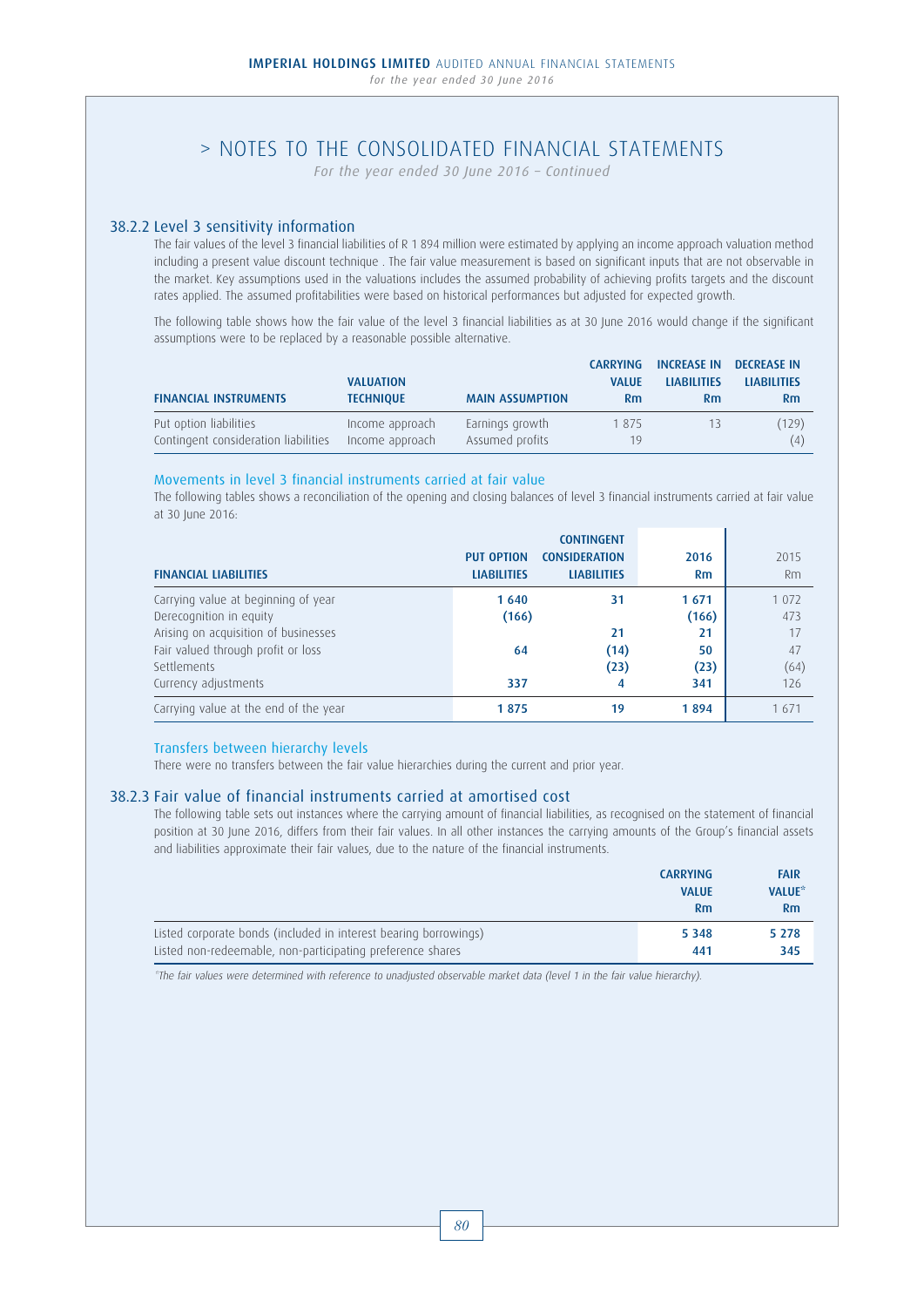## 38.3 Capital management

 The Group's objectives when managing capital are to safeguard its ability to continue as a going concern in order to provide returns and growth for shareholders and benefits for other stakeholders. The Group maintains an appropriate mix of equity and equity like instruments and debt in order to optimise the weighted average cost of capital (WACC) within an appropriate risk profile. Capital allocation is evaluated against the expected and forecast return on invested capital against the appropriate WACC for that division or business.

 The Group has externally imposed capital requirements in terms of debt covenants on bank facilities. The covenant requires the Group to maintain a net debt to earnings before interest, taxation, depreciation and amortisation (EBITDA) of below 3.5:1. The ratio at 30 June 2016 is 1.78:1 (2015: 1.81:1). Our insurance businesses have externally imposed regulatory.

 Consistent with others in the industry, the Group monitors capital on the basis of its gearing ratio. This ratio is calculated as net debt divided by total equity. Net debt is calculated as total borrowings less cash resources.

|                                                        | 2016<br><b>Rm</b> | 2015<br>Rm        |
|--------------------------------------------------------|-------------------|-------------------|
| Interest-bearing borrowings*<br>Less: Cash resources** | 18 837<br>2 3 1 7 | 16 598<br>2 2 7 1 |
| Net debt                                               | 16 520            | 14 3 2 7          |
| Total equity                                           | 19 802            | 19 233            |
| Gearing ratio                                          | 83,4%             | 74,5%             |

Includes R441 million non-redeemable, non-participating preference shares.

\*\* Excludes discontinued and disposal groups cash.

There were no defaults or breaches in terms of interest-bearing borrowings during either reporting periods.

 There were no reclassifications of financial assets or financial liabilities that occurred during the year. There were no financial assets or liabilities settled or extinguished which did not meet the derecognition requirements.

# 39. INTEREST IN OTHER ENTITIES

## 39.1 Composition of the group

 Imperial is a diversified, international group of companies involved in mobility. The consolidated financial statements include the accounts of Imperial Holdings Limited (the Company) and all of its subsidiaries at 30 June 2016.

 The group holds a majority voting rights in all of its subsidiaries. There are no significant judgements or assumptions made in determining whether the group has control, joint control or significant influence.

 Non-controlling shareholders have significant interests in three of the Group's subsidiaries. Material associates to the Group are MDS Logistics and Ukhamba Holdings. Details are provided below.

## 39.1.1 The principal operating subsidiaries of the Company and their activities are:

|                                             |                                         | <b>OWNERSHIP</b>         |                                                                                                                                                                                                                                                                                                                                                                                         |
|---------------------------------------------|-----------------------------------------|--------------------------|-----------------------------------------------------------------------------------------------------------------------------------------------------------------------------------------------------------------------------------------------------------------------------------------------------------------------------------------------------------------------------------------|
| <b>SUBSIDIARY</b>                           | <b>PLACE OF</b><br><b>INCORPORATION</b> | <b>INTEREST</b><br>(0/0) | <b>NATURE OF BUSINESS</b>                                                                                                                                                                                                                                                                                                                                                               |
| Associated Motor Holdings<br>(Pty) Limited* | South Africa                            | 100                      | Associated Motor Holdings (Pty) Limited imports and<br>distributes passenger and light and heavy commercial<br>vehicles, automotive products, motorcycles and<br>industrial equipment in Southern Africa. It also sells<br>maintenance and warranty products. Further details on<br>the composition of the Associated Motor Holdings (Pty)<br>Limited Group is provided in note 39.1.2. |
| Boundlesstrade 154<br>(Pty) Limited         | South Africa                            | 100                      | E-Z-GO, a distributor of golf carts is housed within<br>Boundlesstrade. Its market includes golf courses and<br>estates as well as healthcare and hospitality industries.<br>This subsidiary also houses associates and joint ventures<br>which distribute Chery and Foton motor vehicles.                                                                                              |

\* Further details are provided on non-controlling interest, refer to note 39.4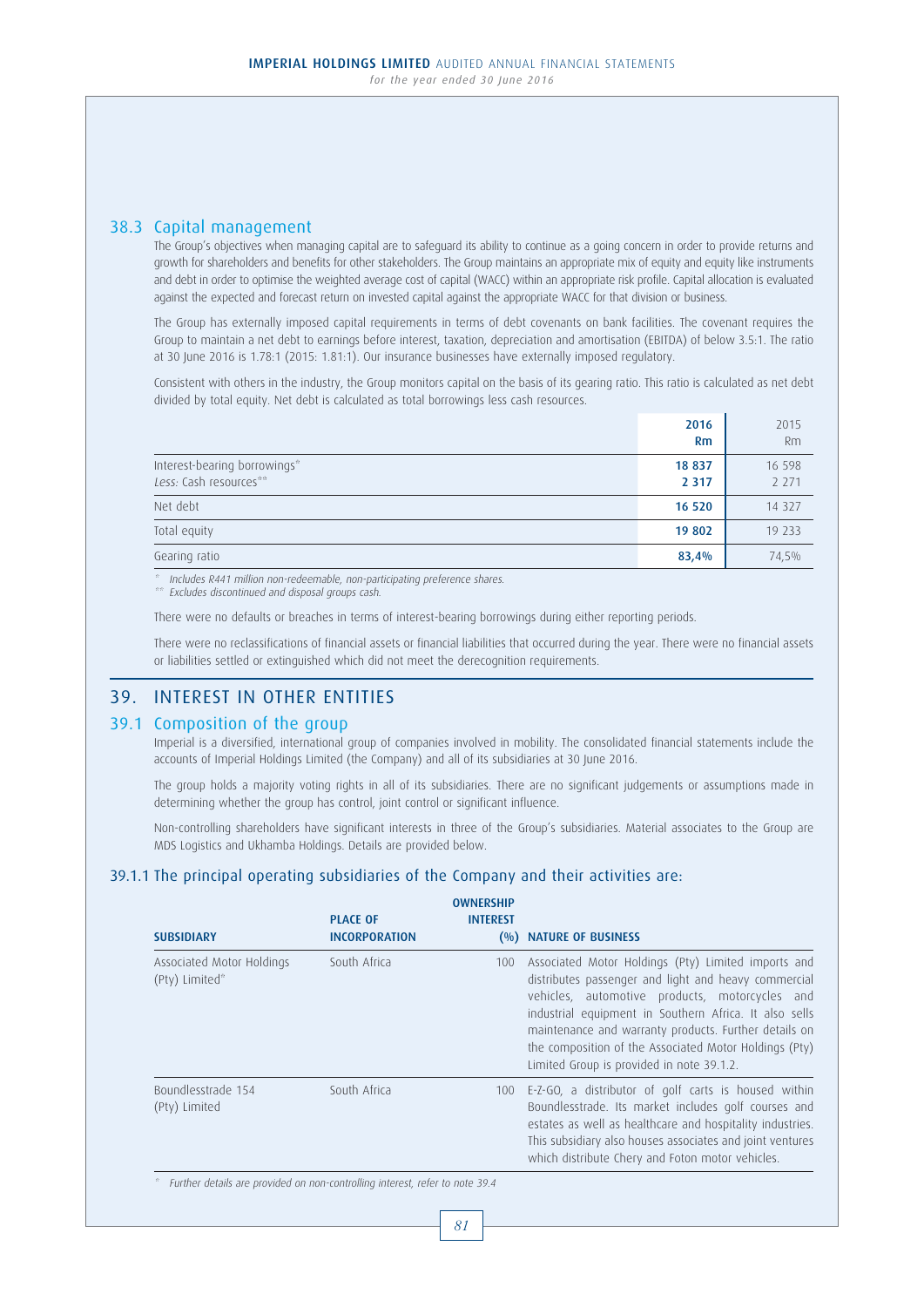*For the year ended 30 June 2016 – Continued*

## 39. INTEREST IN OTHER ENTITIES continued

## 39.1 Composition of the group continued

## 39.1.1 The principal operating subsidiaries of the Company and their activities are:

| <b>PLACE OF</b><br><b>INCORPORATION</b> | <b>OWNERSHIP</b><br><b>INTEREST</b> | (%) NATURE OF BUSINESS                                                                                                                                                                                                                                                                                                                                                                                                                                                                                               |
|-----------------------------------------|-------------------------------------|----------------------------------------------------------------------------------------------------------------------------------------------------------------------------------------------------------------------------------------------------------------------------------------------------------------------------------------------------------------------------------------------------------------------------------------------------------------------------------------------------------------------|
| Netherlands                             | 100                                 | Business conducted by Imperial Holdings International<br>Cooperation U.A and its subsidiaries comprises integrated<br>logistics solutions and vehicle sales. Further details on<br>the composition of Imperial Holdings International<br>Cooperation U.A. is provided in note 39.1.3.                                                                                                                                                                                                                                |
| South Africa                            | 100                                 | Business conducted by Imperial Group Limited comprises<br>vehicle rental, motor trading, automotive parts, property<br>investments, transportation, logistics, sale of motor<br>components, panel beating and group services. Details<br>on the businesses included are provided in note 39.1.4                                                                                                                                                                                                                      |
| South Africa                            | 89                                  | The Midas group markets and distributes quality<br>automotive parts and accessories, D.I.Y and leisure<br>products through selected channels. The group consists<br>of Parts Incorporated Africa, the national hub and spoke<br>distribution business, NAPA, the marketing co-operative<br>to the members of the leading local brands, and the<br>franchises Midas, Motolek, ADCO, CBS and Auto Care &<br>Diagnostics. The Group increased its interest in Midas to<br>100% after the reporting period.              |
| South Africa                            | 100                                 | Regent Insurance is a registered short term insurer of<br>motor related value added insurance products, including<br>extended warranties, credit insurance, paint protection,<br>commercial vehicles, goods in transit cover and<br>comprehensive passenger car cover. Regent Insurance<br>operates in South Africa, Botswana and Lesotho.                                                                                                                                                                           |
| South Africa                            | 100                                 | Regent Life is a registered life assurer. Its products include<br>credit life, funeral cover, underwritten risk cover and<br>savings products sold primarily through dealers, financial<br>institutions, brokers and affinity schemes. Regent Life<br>operates in South Africa, Botswana and Lesotho.                                                                                                                                                                                                                |
| South Africa                            | 100                                 | Imperial Capital is a registered Domestic Treasury<br>Management Company (DTMC) entity. It holds the 68%<br>interest in Eco Health Limited as well as Imperial's<br>interest in other African Logistics and Vehicle Distribution<br>and Dealership operations. Eco Health is a leading<br>distributor of pharmaceutical products in Nigeria. Based<br>in Lagos, Nigeria, the company also has operations in<br>Ghana and Dubai. Further details are provided on the<br>non-controlling interest, refer to note 39.4. |
| South Africa                            | 62,5                                | Pharmed specialises in the wholesale supply and<br>distribution of healthcare related products - including<br>ethical, generic, patent and homeopathic medicines;<br>surgical, dental and veterinary products; and medical<br>equipment.                                                                                                                                                                                                                                                                             |
|                                         |                                     |                                                                                                                                                                                                                                                                                                                                                                                                                                                                                                                      |

\* Further details are provided on the non-controlling interest, refer to note 39.4. ~ Certain restrictions apply to this subsidiary, refer to note 39.2.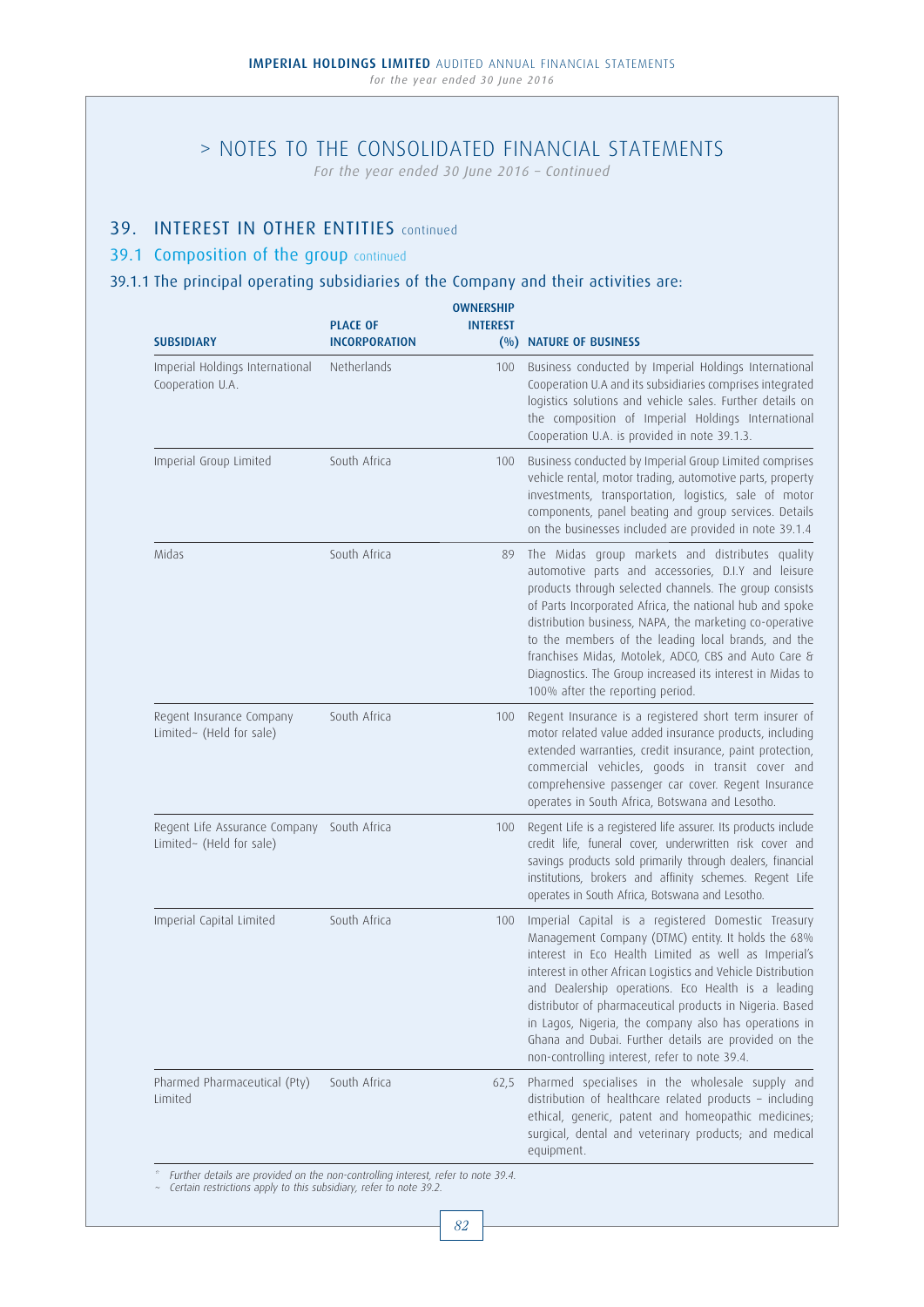## 39.1.2 Principal subsidiaries of Associated Motor Holdings (Pty) Limited, held directly or indirectly, are as follows:

|                                                 |                      | <b>OWNERSHIP</b> |                                                                                                                                                                                                                            |
|-------------------------------------------------|----------------------|------------------|----------------------------------------------------------------------------------------------------------------------------------------------------------------------------------------------------------------------------|
|                                                 | <b>PLACE OF</b>      | <b>INTEREST</b>  |                                                                                                                                                                                                                            |
| <b>SUBSIDIARY</b>                               | <b>INCORPORATION</b> | $($ %)           | <b>NATURE OF BUSINESS</b>                                                                                                                                                                                                  |
| Accordian<br>Investments (Pty) Limited          | South Africa         | 60               | Accordian is an importer and distributor of Tata vehicles<br>and parts for South Africa.                                                                                                                                   |
| Hyundai Auto South Africa<br>(Pty) Limited      | South Africa         | 100              | Hyundai Auto SA is an importer and distributor of<br>Hyundai vehicles and parts for Southern Africa. The<br>Group has established a network of dealerships in South<br>Africa, Namibia and Botswana.                       |
| Imperial Car Imports (Pty) Limited South Africa |                      | 100              | Imperial Car Imports has a 60% interest in Renault SA<br>(Pty) Limited. Renault SA through distribution agreements<br>with Renault SAS France imports and distributes Renault<br>motor vehicles and parts in South Africa. |
| Kia Motors SA (Pty) Limited                     | South Africa         | 100              | Kia Motors is an importer and distributor of Kia vehicles<br>and parts for South Africa.                                                                                                                                   |
| KMSA Holdings (Pty) Limited                     | South Africa         | 93               | KMSA is an importer of all Kawasaki motorcycle and<br>personal watercraft products for Southern Africa.                                                                                                                    |

# 39.1.3 Principal subsidiaries of Imperial Holdings International Cooperation U.A.

|                      | <b>OWNERSHIP</b>                |                                                                                                                                                                                                                                                                                                                                                          |
|----------------------|---------------------------------|----------------------------------------------------------------------------------------------------------------------------------------------------------------------------------------------------------------------------------------------------------------------------------------------------------------------------------------------------------|
| <b>PLACE OF</b>      | <b>INTEREST</b>                 |                                                                                                                                                                                                                                                                                                                                                          |
| <b>INCORPORATION</b> |                                 | (%) NATURE OF BUSINESS                                                                                                                                                                                                                                                                                                                                   |
| Germany              | 100                             | The subsidiary houses the Imperial Shipping Group.<br>Imperial Shipping implement efficient transport solutions<br>on Europe's waterways. It has a fleet of inland vessels used<br>on European waterways. In addition to dry cargo, tanker,<br>gas and coastal shipping, the range of services includes<br>container transport and industrial logistics. |
| Germany              | 95                              | Imperial Shipping Paraguay implements transportation of<br>goods and materials on the South American waterways.<br>Currently it has a fleet of inland vessels used on the Rio<br>Parana river, transporting iron ore, grain and other bulk<br>products between Brazil to Argentina.                                                                      |
| Germany              | 100                             | A contract logistics specialist providing a broad range of<br>services from the beginning to the end of the supply<br>chain. Panopa services the steel, automotive and spare<br>parts industries.                                                                                                                                                        |
| Germany              | 100                             | Lehnkering specialises in chemical logistics, offering<br>transport, warehousing distribution and extensive value<br>added services such as manufacturing and packaging on<br>behalf of its customers. It has 55 locations in Europe and<br>one in the USA.                                                                                              |
| United Kingdom       | 100                             | Imperial Mobility UK is involved in the commercial<br>vehicle market, from light commercial to medium,<br>heavy and extra-heavy commercial vehicles. It sells new<br>and used vehicles and vans as well as related financial<br>services, parts and servicing.                                                                                           |
| Australia            | 100                             | This operation retails Ford, Mitsubishi and Renault<br>through six dealerships in the Sydney area.                                                                                                                                                                                                                                                       |
| Netherlands          | 80                              | Imres, a wholesaler of pharmaceutical and medical<br>supplies to NGO's, hospitals and retailers, operates in<br>the international medical relief industry, targeting<br>mainly African emerging countries with developing<br>healthcare markets and needs.                                                                                               |
|                      | Imperial Shipping Paraguay S.A. |                                                                                                                                                                                                                                                                                                                                                          |

\* Further details are provided on the non-controlling interest, refer to note 39.4.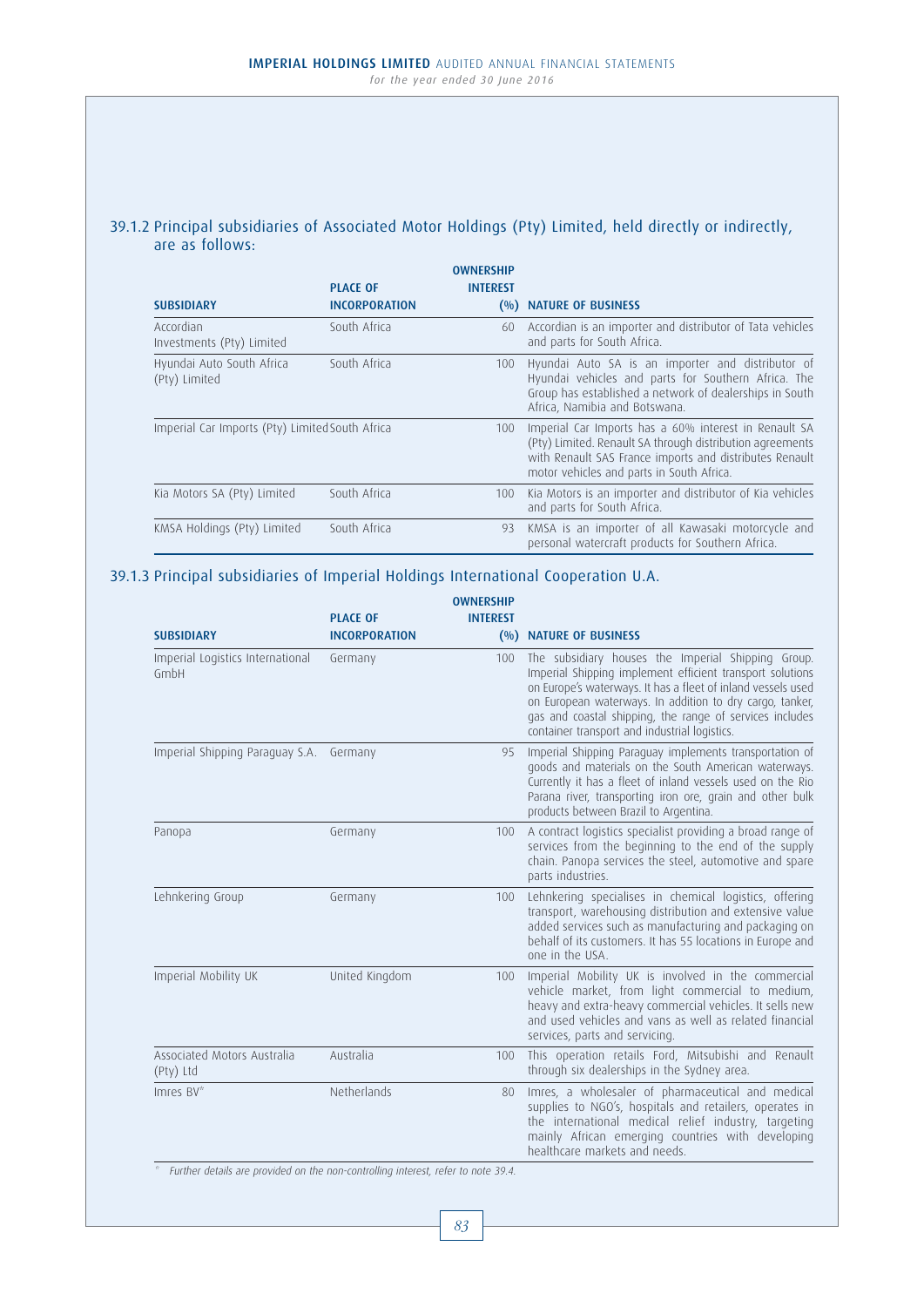# > NOTES TO THE CONSOLIDATED FINANCIAL STATEMENTS

*For the year ended 30 June 2016 – Continued*

# 39. INTEREST IN OTHER ENTITIES continued

## 39.1 Composition of the group continued

## 39.1.4 Principal businesses of Imperial Group Limited

| <b>SUBSIDIARY</b> | <b>PLACE OF</b><br><b>INCORPORATION</b> | <b>OWNERSHIP</b><br><b>INTEREST</b><br>$($ %) | <b>NATURE OF BUSINESS</b>                                                                                                                                                                                                                               |
|-------------------|-----------------------------------------|-----------------------------------------------|---------------------------------------------------------------------------------------------------------------------------------------------------------------------------------------------------------------------------------------------------------|
| Logistics         | South Africa                            | 100                                           | These businesses provide a complete logistics solution<br>including transportation, warehousing, distribution and<br>related value added services in South Africa.                                                                                      |
| Automotive        | South Africa                            | 100                                           | The automotive business within Imperial Group Limited<br>comprises of bikes, passenger, light, medium and heavy<br>commercial vehicle dealerships in South Africa. The franchise<br>dealerships represent virtually every major OEM brand.              |
| Car rental        | South Africa                            | 100                                           | The car rental operations housed within Imperial Group<br>Limited comprises of three business units: Car Rental<br>(Europcar and Tempest), Used Car Sales (Auto Pedigree)<br>brand) and Panel repair centres. This unit operates in<br>Southern Africa. |
| <b>Finance</b>    | South Africa                            | 100                                           | Provides the treasury function of the Group.                                                                                                                                                                                                            |

## 39.2 Significant restrictions

 The following table shows significant restrictions that apply to two of the Group's subsidiaries. The amounts disclosed represent the carrying values of total assets and total liabilities in the consolidated statement of financial position net of inter-group eliminations.

|                                                                                                                                                                                                                                                                                                                                                                                                                                                                                   | <b>TOTAL ASSETS</b> |            |            | <b>TOTAL LIABILITIES</b> |
|-----------------------------------------------------------------------------------------------------------------------------------------------------------------------------------------------------------------------------------------------------------------------------------------------------------------------------------------------------------------------------------------------------------------------------------------------------------------------------------|---------------------|------------|------------|--------------------------|
|                                                                                                                                                                                                                                                                                                                                                                                                                                                                                   | 2016<br>Rm          | 2015<br>Rm | 2016<br>Rm | 2015<br>Rm               |
| Discontinued operations                                                                                                                                                                                                                                                                                                                                                                                                                                                           | 5 0 8 3             | 4 6 18     | 2 7 3 8    | 2 7 1 3                  |
| Our long-term insurance operations have regulatory imposed<br>capital adequacy requirements. The capital adequacy<br>requirement is an estimate of the minimum capital that will<br>be required to meet fairly substantial deviations from the<br>main assumptions affecting their business. At 30 June 2016<br>the capital adequacy requirements was R108 million<br>(2015: R82 million) and the ratio of excess assets to capital<br>adequacy requirements was 4.5 (2015: 5.2). |                     |            |            |                          |
| Our short-term insurance operations are required to<br>maintain, at all times, a statutory surplus asset ratio and free<br>assets after spreading limitations. The returns submitted by<br>the company to the regulator showed that the company<br>met the minimum capital requirements with a solvency<br>ratio of 56% (2015: 46%) at 30 June 2016.                                                                                                                              |                     |            |            |                          |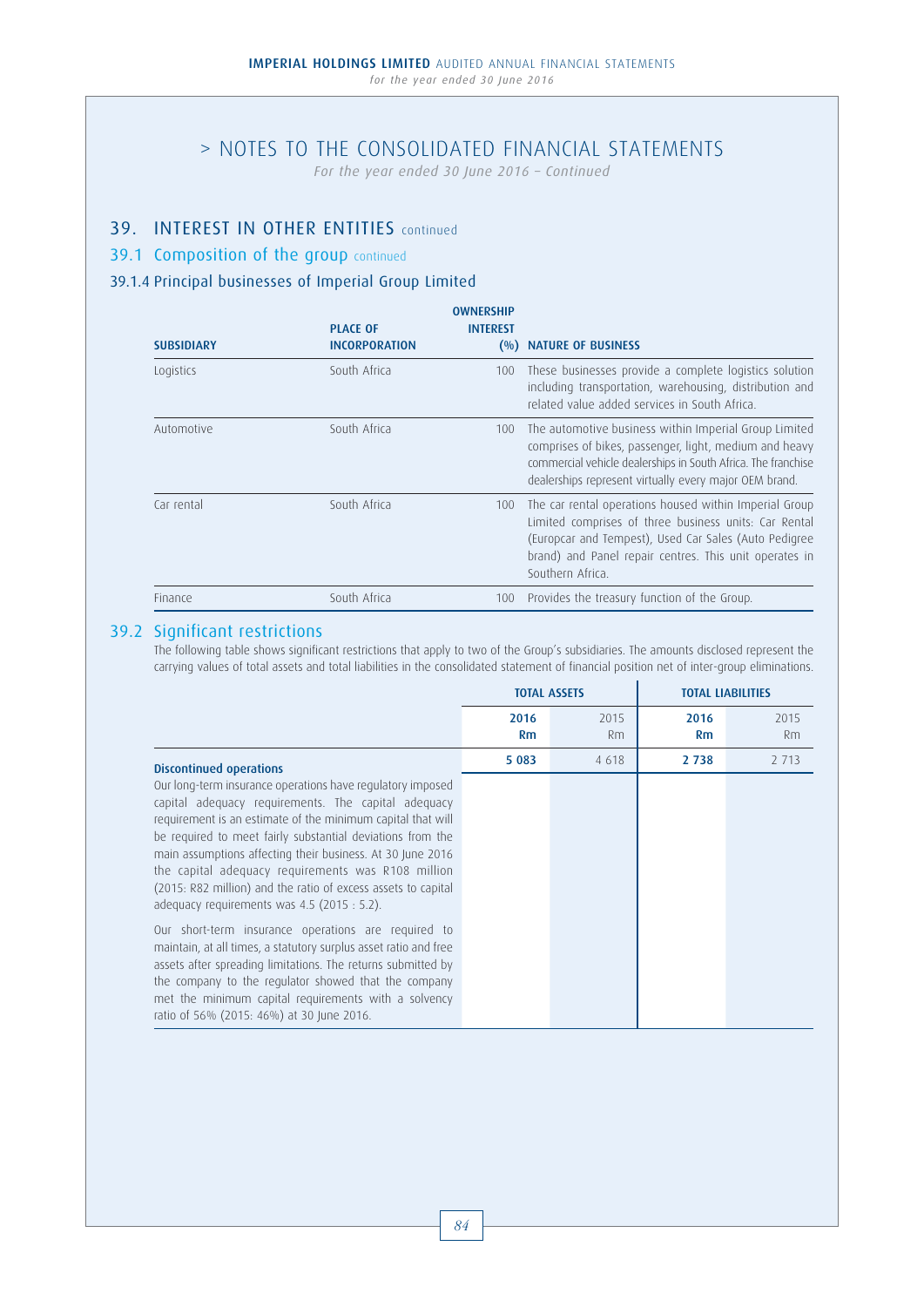# 39.3 Business combinations during the year

## Acquisitions during the reporting period

 A number of businesses were acquired during the year to complement existing businesses. These businesses are individually and collectively immaterial in terms of size and value. The fair value of assets acquired and liabilities assumed at the acquisition date were as follows.

| <b>R</b> million                                     | <b>INDIVIDUALLY</b><br><b>IMMATERIAL</b><br><b>ACQUISITIONS</b> |
|------------------------------------------------------|-----------------------------------------------------------------|
| <b>Assets</b>                                        |                                                                 |
| Intangible assets                                    | 113                                                             |
| Property, plant and equipment                        | 52                                                              |
| Transport fleet                                      | 14                                                              |
| Investments, loans and associates and joint ventures | 46                                                              |
| Inventories                                          | 67                                                              |
| Trade and other receivables                          | 160                                                             |
| Cash resources                                       | 89                                                              |
|                                                      | 541                                                             |
| <b>Liabilities</b>                                   |                                                                 |
| Net income tax liabilities                           | 31                                                              |
| Interest-bearing borrowings                          | 46                                                              |
| Trade, other payables and provisions                 | 164                                                             |
|                                                      | 241                                                             |
| Acquirees' carrying amount at acquisition            | 300                                                             |
| Non-controlling interests                            | (27)                                                            |
| Net assets acquired                                  | 273                                                             |
| Purchase consideration transferred                   | 352                                                             |
| Cash paid                                            | 331                                                             |
| Contingent consideration                             | 21                                                              |
| Excess of purchase price over net assets acquired    | 79                                                              |

## Details of contingent consideration

 The contingent consideration requires the Group to pay the vendors an additional total amount of R21 million over three years if the entities' net profit after tax exceeds certain profit targets.

## Acquisition costs

 Acquisition costs for business acquisitions concluded during the year amounted to R9 million and have been recognised as an expense in profit or loss in the 'Other non-operating items' line.

## Impact of the acquisitions on the results of the group

 From the dates of acquisition the businesses acquired during the year contributed revenue of R1 071 million, operating profit of R22 million. Had all the acquisitions been consolidated from 1 July 2015, they would have contributed revenue of R1 588 million, operating profit of R3 million. The Group's continuing revenue for the year would have been R116 255 million, operating profit would have been R5 874 million.

## Other details

 Trade and other receivables had gross contractual amounts of R167 million of which R7 million was doubtful. Non-controlling interests have been calculated based on their proportionate share in the acquiree's net assets. None of the resulting goodwill is deductible for tax purposes.

## Acquisitions after the reporting period

 The Group acquired a 95% interest in Palletways Group Limited in July 2016 for R3 billion (£155 million). Palletways provides an express delivery solution for small consignments of palletised freight through more than 400 depots and 14 hubs across Europe. As the initial accounting for the business combination was not complete at the time that the financial statements were authorised for issue no further disclosures are made.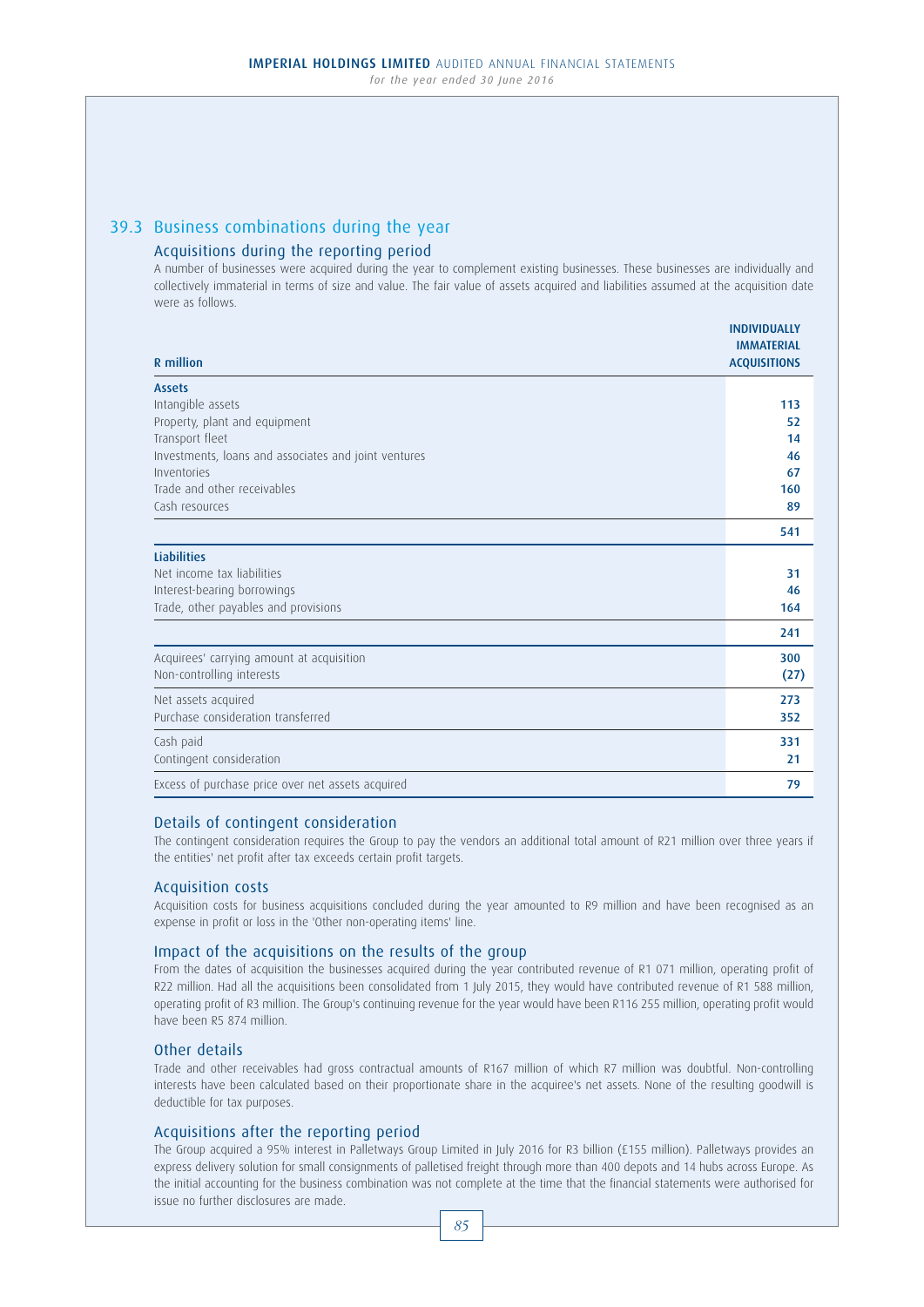*For the year ended 30 June 2016 – Continued*

## 39. INTEREST IN OTHER ENTITIES continued

## 39.4 Non-controlling interests in the group's activities

The following subsidiaries have non-controlling interests that are material to the group:

| <b>PRINCIPAL PLACE OF</b> |                 | HELD BY NCI $(\% )$                          |      |      |
|---------------------------|-----------------|----------------------------------------------|------|------|
| <b>SUBSIDIARY</b>         | <b>BUSINESS</b> | <b>OPERATING SEGMENT</b>                     | 2016 | 2015 |
| Associated Motor Holdings |                 |                                              |      |      |
| (Pty) Limited (AMH)^      | South Africa    | Vehicle Import, Distribution and Dealerships |      | 10   |
| Imres B.V.                | Africa          | Logistics Africa                             | 20   | 30   |
| Eco Health Limited        | Nigeria         | Logistics Africa                             | 32   | 32   |

OWNERSHIP INTEREST

 The following is summarised financial information for AMH, Imres and Eco Health, based on their respective consolidated financial statements prepared in accordance with IFRS, modified for fair value adjustments made at time of acquisition and differences in accounting policies. The information is before inter-company eliminations with other entities in the Group.

|                                                      | AMH <sup>^</sup> |                    | IMRES <sup>*</sup> |            | <b>ECO HEALTH</b> |                  |
|------------------------------------------------------|------------------|--------------------|--------------------|------------|-------------------|------------------|
| R million                                            | 2016             | 2015               | 2016               | 2015       | 2016              | 2015             |
| Revenue                                              | 22 900           | 23 111             | 1 1 4 7            | 982        | 2 8 5 1           | 1944             |
| Net profit for the year                              | 531              | 701                | 126                | 130        | (2)               | 16               |
| Net profit attributable to non-controlling interests | 1                | 97                 | 32                 | 39         | (1)               | 5                |
| Other comprehensive (loss) income                    | (274)            | 161                | 95                 | (13)       | 71                | 68               |
| Total comprehensive income (loss)                    | 257              | 862                | 221                | 117        | 69                | 84               |
| Income attributable to non-controlling interests     | (86)             | 67                 | 56                 | 35         | 22                | 27               |
| Total assets<br>Total liabilities                    | 15 237<br>10 677 | 15 663<br>10 3 2 1 | 773<br>163         | 688<br>271 | 1813<br>1 3 3 8   | 1 673<br>1 1 1 4 |
| <b>Total equity</b>                                  | 4 5 6 0          | 5 3 4 2            | 610                | 417        | 475               | 559              |
| Equity attributable to non-controlling interests     | (62)             | 655                | $122$              | 125        | 152               | 179              |
| Dividends paid to non-controlling interests          | 109              | 54                 | 34                 | 25         | 49                | 21               |

The non-controlling shareholding in Associated Motors Holdings (Pty) Limited was bought out at the end of April 2016. The net profits attributable to the non-controlling interest includes a credit of R46 million being their share of the impairment of the goodwill and intangible assets in Renault SA (Pty) Limited.

During the year the group acquired 10% from the non-controlling shareholder. Refer to note 18.3.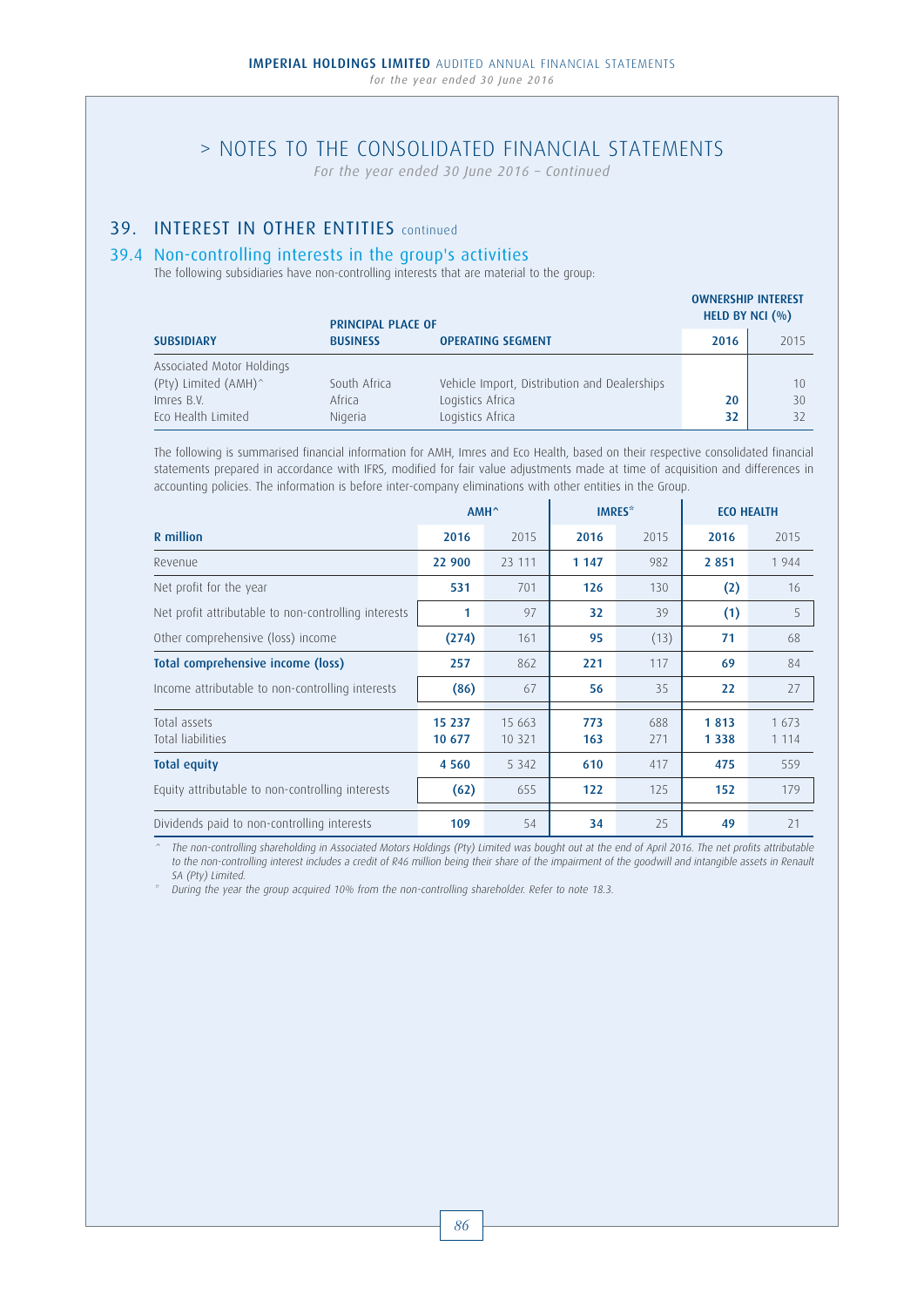## 39.5 Interest in associates and joint ventures

The following associates are material to the Group. They are all equity accounted.

|                                                      | <b>MDS LOGISTICS PLC</b>                                                          | <b>UKHAMBA HOLDINGS</b><br>(PTY) LIMITED          |
|------------------------------------------------------|-----------------------------------------------------------------------------------|---------------------------------------------------|
| Nature of relationship with the Group                | Strategic supply chain provider,<br>providing access to new<br>markets in Africa. | Imperial's black economic<br>empowerment partner. |
| Principal place of business/Country of incorporation | Nigeria                                                                           | South Africa                                      |
| Ownership interest/Voting rights held                | 49.0%                                                                             | 46,9%                                             |

 The following is summarised financial information for MDS and Ukhamba, based on their respective consolidated financial statements prepared in accordance with IFRS, modified for fair value adjustments made at the time of acquisition and differences in accounting policies.

|                                                                                                                                                                                          | <b>MDS LOGISTICS PLC</b> |                   |                    | <b>UKHAMBA HOLDINGS</b><br>(PTY) LIMITED |
|------------------------------------------------------------------------------------------------------------------------------------------------------------------------------------------|--------------------------|-------------------|--------------------|------------------------------------------|
| R million                                                                                                                                                                                | 2016                     | 2015              | 2016               | 2015                                     |
| Revenue                                                                                                                                                                                  | 371                      | 305               |                    |                                          |
| Net profit (loss) for the year<br>Other comprehensive income (loss)                                                                                                                      | 52<br>1                  | 59<br>(34)        | (82)<br>(438)      | (150)<br>(116)                           |
| Total comprehensive income (loss)                                                                                                                                                        | 53                       | 25                | (520)              | (266)                                    |
| Total assets<br>Total liabilities                                                                                                                                                        | 691<br>75                | 639<br>70         | 3 2 9 0<br>1 7 7 4 | 4 1 6 0<br>2 2 0 2                       |
| <b>Total equity</b>                                                                                                                                                                      | 616                      | 569               | 1516               | 1958                                     |
| Group's proportional interest in net assets of investee at<br>beginning of year<br>Share of total comprehensive income<br>Dividends (received from) paid to associate                    | 279<br>26<br>(3)         | 314<br>12<br>(47) | 918<br>(244)<br>36 | 1 008<br>(124)<br>34                     |
| Group's proportional interest in net assets of investee<br>Reversal of fair value adjustments on Imperial shares and<br>losses that exceeds the Group's net interest in the<br>associate | 302                      | 279               | 710<br>(710)       | 918<br>(918)                             |
| Carrying value of interest in investee at end of year                                                                                                                                    | 302                      | 279               |                    |                                          |

## Immaterial associates and joint ventures

 The following summarised financial information for the Group's interest in immaterial associates and joint ventures, based on the amounts reported in the Groups consolidated financial statements:

|                                                                   | <b>Associates</b> |           | Joint ventures |                        |  |
|-------------------------------------------------------------------|-------------------|-----------|----------------|------------------------|--|
| R million                                                         | 2016              | 2015      | 2016           | 2015                   |  |
| Group's share of:<br>- Net profit<br>- Other comprehensive income | 84                | 67<br>(2) | (24)<br>10     | (15)<br>$\overline{4}$ |  |
| Total comprehensive income                                        | 84                | 65        | (14)           | (11                    |  |
| Carrying value of interest in immaterial associates               | 332               | 301       | 53             |                        |  |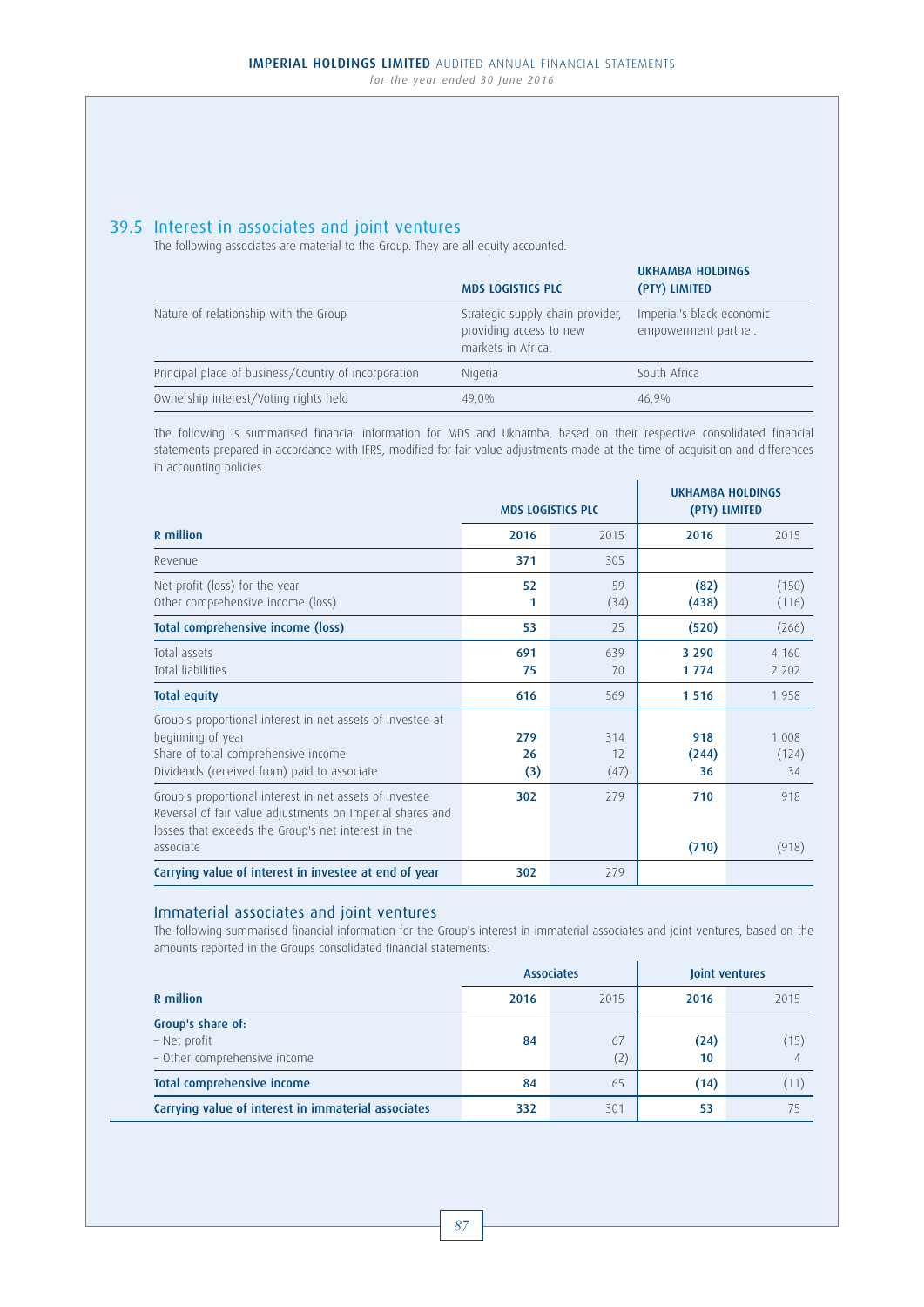*For the year ended 30 June 2016 – Continued*

## 40 DIRECTORS REMUNERATION AND INTEREST IN SHARES

## 40.1 Directors' and prescribed officer's remuneration

|                                           | <b>SALARY</b><br>R'000 | <b>BONUS</b><br>R'000 | <b>RETIREMENT</b><br><b>AND MEDICAL</b><br><b>CONTRIBUTIONS</b><br>R'000 | <b>OTHER BENEFITS</b><br>(NOTE 1)<br>R'000 |  |
|-------------------------------------------|------------------------|-----------------------|--------------------------------------------------------------------------|--------------------------------------------|--|
| Non executive directors                   |                        |                       |                                                                          |                                            |  |
| P Cooper                                  |                        |                       |                                                                          |                                            |  |
| GW Dempster                               |                        |                       |                                                                          |                                            |  |
| ST Dingaan                                |                        |                       |                                                                          |                                            |  |
| S Kana (Chairman) (Appointed during year) |                        |                       |                                                                          |                                            |  |
| RM Kgosana (Appointed during year)        |                        |                       |                                                                          |                                            |  |
| P Langeni                                 |                        |                       |                                                                          |                                            |  |
| V Moosa                                   |                        |                       |                                                                          |                                            |  |
| RIA Sparks                                |                        |                       |                                                                          |                                            |  |
| A Tugendhaft (Deputy Chairman)<br>Y Waja  |                        |                       |                                                                          |                                            |  |
| HR Brody (Resigned)                       |                        |                       |                                                                          |                                            |  |
| S Engelbrecht (Resigned)                  |                        |                       |                                                                          |                                            |  |
| TS Gcabashe (Resigned during year)        |                        |                       |                                                                          |                                            |  |
| RL Hiemstra (Resigned)                    |                        |                       |                                                                          |                                            |  |
| MJ Leeming (Resigned during year)         |                        |                       |                                                                          |                                            |  |
|                                           |                        |                       |                                                                          |                                            |  |
| <b>Executive directors</b>                |                        |                       |                                                                          |                                            |  |
| M Lamberti                                |                        |                       |                                                                          |                                            |  |
| OS Arbee                                  | 5 3 0 9                | 7 200                 | 691                                                                      | 360                                        |  |
| MP de Canha                               | 4 9 2 4                | 4 600                 | 567                                                                      | 159                                        |  |
| PB Michaux                                | 4 171                  | 4 600                 | 589                                                                      | 240                                        |  |
| M Swanepoel                               | 4 7 3 2                | 5 0 0 0               | 739                                                                      | 180                                        |  |
| GW Riemann (Resigned)                     |                        |                       |                                                                          |                                            |  |
| M Akoojee (Resigned during year)          | 811                    | 963                   | 122                                                                      | 30                                         |  |
| JJ Strydom (Resigned during year)         | 1834                   |                       | 165                                                                      | 120                                        |  |
| Total June 2016                           | 21 781                 | 22 3 63               | 2 8 7 3                                                                  | 1089                                       |  |
| <b>Total all directors 2016</b>           | 21 781                 | 22 3 63               | 2 8 7 3                                                                  | 1 0 8 9                                    |  |
| Total all directors June 2015             | 27 808                 | 26 175                | 4 6 6 0                                                                  | 1 0 5 9                                    |  |
| Prescribed officer 2016 - C Taucke        | 5796                   | 8 0 5 0               | 998                                                                      | 354                                        |  |
| Prescribed officer 2015 - C Taucke        | 4 0 3 7                | 5 4 9 2               | 778                                                                      | 216                                        |  |

1. Other benefits include the fringe benefit value of company cars and motor car allowances and long-term performance-based retention payments. 2. This represents the expected value of all long-term incentive awards made in the reporting year. The expected value is calculated using a Black<br>Scholes valuation model.

3. Prescribed officers are persons, not being directors, who either alone or with others exercise executive control and management of the whole or a significant portion of the business of the company. ^ For part of the year.

\* Amended to include value of Conditional Share Plan allocation..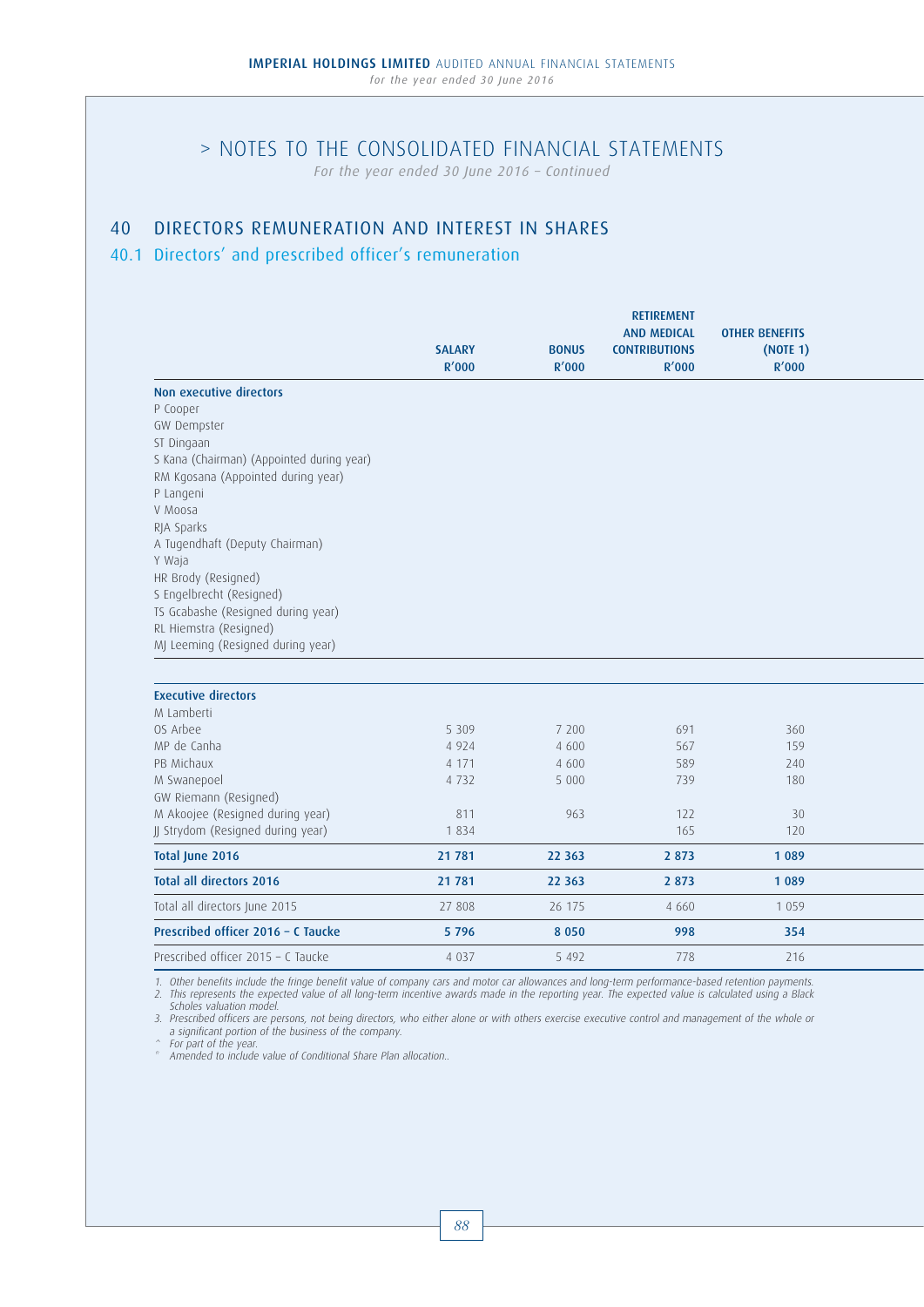| <b>DIRECTORS'</b><br><b>FEES</b><br>R'000 | SUBSIDIARY/<br><b>ASSOCIATE AND</b><br><b>SUB-COMMITTEE</b><br><b>FEES</b><br>R'000 | <b>TOTAL</b><br>2016<br>R'000 | <b>TOTAL</b><br>2015<br><b>R'000</b> | <b>EXPECTED VALUE</b><br><b>OF LONG-TERM</b><br><b>INCENTIVE AWARDS</b><br><b>MADE IN 2016</b><br>(NOTE 2)<br>R'000 | <b>EXPECTED VALUE</b><br>OF LONG-TERM<br><b>INCENTIVE AWARDS</b><br><b>MADE IN 2015</b><br>(NOTE 2)<br>R'000 |
|-------------------------------------------|-------------------------------------------------------------------------------------|-------------------------------|--------------------------------------|---------------------------------------------------------------------------------------------------------------------|--------------------------------------------------------------------------------------------------------------|
|                                           |                                                                                     |                               |                                      |                                                                                                                     |                                                                                                              |
| 239                                       | 472                                                                                 | 711                           | 78^                                  |                                                                                                                     |                                                                                                              |
| 239                                       | 375                                                                                 | 614                           | 78^                                  |                                                                                                                     |                                                                                                              |
| 239                                       | 232                                                                                 | 471                           | 510                                  |                                                                                                                     |                                                                                                              |
| 715                                       | 343                                                                                 | 1 0 5 8                       |                                      |                                                                                                                     |                                                                                                              |
| 239                                       | 498                                                                                 | 737                           |                                      |                                                                                                                     |                                                                                                              |
| 239                                       | 307                                                                                 | 546                           | 499                                  |                                                                                                                     |                                                                                                              |
| 239                                       | 253                                                                                 | 492                           | 464                                  |                                                                                                                     |                                                                                                              |
| 239                                       | 890                                                                                 | 1 1 2 9                       | 895                                  |                                                                                                                     |                                                                                                              |
| 656                                       | 251                                                                                 | 907                           | 839                                  |                                                                                                                     |                                                                                                              |
| 239                                       | 699                                                                                 | 938                           | 989                                  |                                                                                                                     |                                                                                                              |
|                                           |                                                                                     |                               | 233                                  |                                                                                                                     |                                                                                                              |
|                                           |                                                                                     |                               | 214                                  |                                                                                                                     |                                                                                                              |
| 479                                       |                                                                                     | 479                           | 1 3 0 5                              |                                                                                                                     |                                                                                                              |
|                                           |                                                                                     |                               | 173                                  |                                                                                                                     |                                                                                                              |
| 164                                       |                                                                                     | 164                           | 960                                  |                                                                                                                     |                                                                                                              |
| 3 9 2 6                                   | 4 3 2 0                                                                             | 8 2 4 6                       | 7 2 3 7                              |                                                                                                                     |                                                                                                              |
|                                           |                                                                                     |                               |                                      |                                                                                                                     |                                                                                                              |
|                                           |                                                                                     |                               |                                      | 22 423                                                                                                              | 15 043*                                                                                                      |
|                                           |                                                                                     | 13 560                        | 10 000                               | 6 0 8 9                                                                                                             | 6 3 6 0                                                                                                      |
|                                           |                                                                                     | 10 250                        | 8 0 0 0                              | 4 9 8 6                                                                                                             | 5 6 5 0                                                                                                      |
|                                           |                                                                                     | 9 600                         | 7 700                                | 4 8 5 4                                                                                                             | 5 0 0 0                                                                                                      |
|                                           |                                                                                     | 10 651                        | 9 3 0 0                              | 5 7 3 6                                                                                                             | 5 6 5 0                                                                                                      |
|                                           |                                                                                     |                               | 11 812                               |                                                                                                                     |                                                                                                              |
|                                           |                                                                                     | 1926                          | 6 200                                |                                                                                                                     | 3 8 5 0                                                                                                      |
|                                           |                                                                                     | 2 1 1 9                       | 7 100                                |                                                                                                                     |                                                                                                              |
|                                           |                                                                                     |                               |                                      |                                                                                                                     |                                                                                                              |
|                                           |                                                                                     | 48 10 6                       | 60 112                               | 44 088                                                                                                              | 41 553                                                                                                       |
| 3 9 2 6                                   | 4 3 2 0                                                                             | 56 352                        | 67 349                               | 44 088                                                                                                              | 41 553                                                                                                       |
| 3 9 0 3                                   | 3 7 4 4                                                                             | 67 349                        |                                      |                                                                                                                     |                                                                                                              |
|                                           |                                                                                     | 15 198                        |                                      |                                                                                                                     |                                                                                                              |
|                                           |                                                                                     |                               | 10 523                               |                                                                                                                     |                                                                                                              |
|                                           |                                                                                     |                               |                                      |                                                                                                                     |                                                                                                              |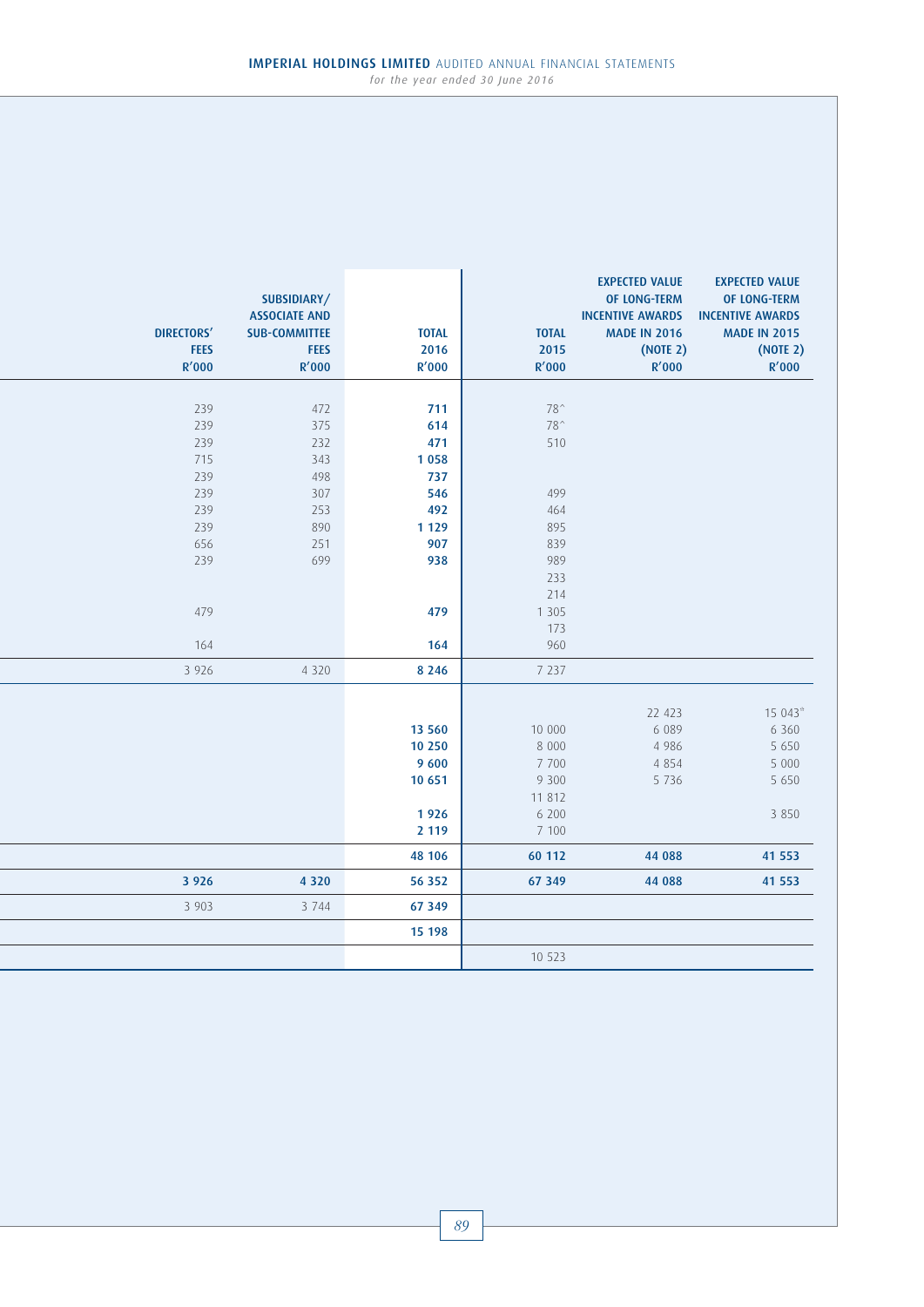*For the year ended 30 June 2016 – Continued*

## 40. DIRECTORS REMUNERATION AND INTEREST IN SHARES

### 40.2 Incentive schemes

 Executive directors participate in long-term incentive schemes, designed to recognise the contributions of senior employees to the growth in the company's equity. Within limits imposed by shareholders, rights are allocated to directors and senior employees. The equity-linked compensation benefits for executive directors are set out below.

## Participation in the share appreciation rights scheme

|                           |                                                         | <b>PRICE ON</b><br><b>ALLOCATION</b> |                                                          |                                      | <b>NUMBER</b>                        | <b>NUMBER</b>                        |
|---------------------------|---------------------------------------------------------|--------------------------------------|----------------------------------------------------------|--------------------------------------|--------------------------------------|--------------------------------------|
| <b>EXECUTIVE DIRECTOR</b> | <b>ALLOCATION</b><br><b>DATE</b>                        | <b>DATE</b><br>(R)                   | <b>VESTING</b><br><b>DATE</b>                            | <b>NUMBER</b><br>OF RIGHTS*          | <b>OF RIGHTS</b><br><b>FORFEITED</b> | <b>OF RIGHTS</b><br><b>REMAINING</b> |
| OS Arbee                  | 2 Jun 2010<br>14 Jun 2011<br>13 Jun 2012<br>11 Jun 2013 | 96,71<br>116,59<br>170,57<br>195,20  | 15 Sep 2013<br>15 Sep 2014<br>26 Aug 2015<br>15 Sep 2016 | 55 302<br>23 377<br>44 743<br>77 582 | (3973)                               | 55 302<br>23 377<br>40 770<br>77 582 |
| MP de Canha               | 14 Jun 2011<br>13 Jun 2012<br>11 Jun 2013               | 116,59<br>170,57<br>195,20           | 15 Sep 2014<br>26 Aug 2015<br>15 Sep 2016                | 25 011<br>47 876<br>68 215           | (4251)                               | 25 011<br>43 625<br>68 215           |
| PB Michaux                | 13 Jun 2012<br>11 Jun 2013                              | 170,57<br>195,20                     | 26 Aug 2015<br>15 Sep 2016                               | 31 241<br>51 092                     | (2774)                               | 28 467<br>51 092                     |
| M Swanepoel               | 13 Jun 2012<br>11 Jun 2013                              | 170,57<br>195,20                     | 26 Aug 2015<br>15 Sep 2016                               | 44 743<br>68 641                     | (3973)                               | 40 770<br>68 641                     |

\* The number of rights that will eventually vest is subject to the achievement of performance conditions linked to core EPS targets relative to a peer group of 20 JSE listed companies and return on invested capital (ROIC) targets relative to weighted cost of capital. The rights vested could be fewer than the number granted.

NUMBER

### Participation in the deferred bonus plan

| <b>EXECUTIVE DIRECTOR</b> | <b>ALLOCATION</b><br><b>DATE</b> | <b>VESTING</b><br><b>DATE</b> | <b>NUMBER</b><br><b>OF SHARES</b><br><b>COMMITTED</b><br><b>TO THE PLAN<sup>*</sup></b> | <b>VESTED</b><br><b>DURING</b><br><b>THE YEAR</b> | <b>BALANCE</b><br><b>REMAINING</b> |
|---------------------------|----------------------------------|-------------------------------|-----------------------------------------------------------------------------------------|---------------------------------------------------|------------------------------------|
| MJ Lamberti               | 1 Mar 2014                       | 15 Sep 2017                   | 60 787                                                                                  |                                                   | 60 787                             |
|                           | 6 Oct 2015                       | 15 Sep 2018                   | 37 217                                                                                  |                                                   | 37 217                             |
|                           | 18 May 2016                      | 16 Sep 2019                   | 43 383                                                                                  |                                                   | 43 383                             |
| OS Arbee                  | 13 Jun 2012                      | 26 Aug 2015                   | 6 7 2 7                                                                                 | (6727)                                            |                                    |
|                           | 11 Jun 2013                      | 15 Sep 2016                   | 5 8 7 2                                                                                 |                                                   | 5 8 7 2                            |
|                           | 30 Jun 2014                      | 15 Sep 2017                   | 30 965                                                                                  |                                                   | 30 965                             |
|                           | 6 Oct 2015                       | 15 Sep 2018                   | 36 416                                                                                  |                                                   | 36 416                             |
|                           | 18 May 2016                      | 16 Sep 2019                   | 54 003                                                                                  |                                                   | 54 003                             |
| MP de Canha               | 13 Jun 2012                      | 26 Aug 2015                   | 8 0 6 4                                                                                 | (8064)                                            |                                    |
|                           | 11 Jun 2013                      | 15 Sep 2016                   | 6 2 7 6                                                                                 |                                                   | 6 2 7 6                            |
|                           | 30 Jun 2014                      | 15 Sep 2017                   | 28 3 8 4                                                                                |                                                   | 28 3 8 4                           |
|                           | 6 Oct 2015                       | 15 Sep 2018                   | 32 350                                                                                  |                                                   | 32 350                             |
|                           | 18 May 2016                      | 16 Sep 2019                   | 44 220                                                                                  |                                                   | 44 220                             |
| PB Michaux                | 13 Jun 2012                      | 26 Aug 2015                   | 4793                                                                                    | (4793)                                            |                                    |
|                           | 11 Jun 2013                      | 15 Sep 2016                   | 4 6 3 4                                                                                 |                                                   | 4 6 3 4                            |
|                           | 30 Jun 2014                      | 15 Sep 2017                   | 24 25 6                                                                                 |                                                   | 24 25 6                            |
|                           | 6 Oct 2015                       | 15 Sep 2018                   | 28 629                                                                                  |                                                   | 28 629                             |
|                           | 18 May 2016                      | 16 Sep 2019                   | 43 046                                                                                  |                                                   | 43 046                             |
|                           |                                  |                               |                                                                                         |                                                   |                                    |

The number of rights that will eventually vest is subject to the achievement of performance conditions linked to core EPS targets relative to a peer group of 20 JSE listed companies and return on invested capital (ROIC) targets relative to weighted cost of capital. The rights vested could be fewer than the number granted.